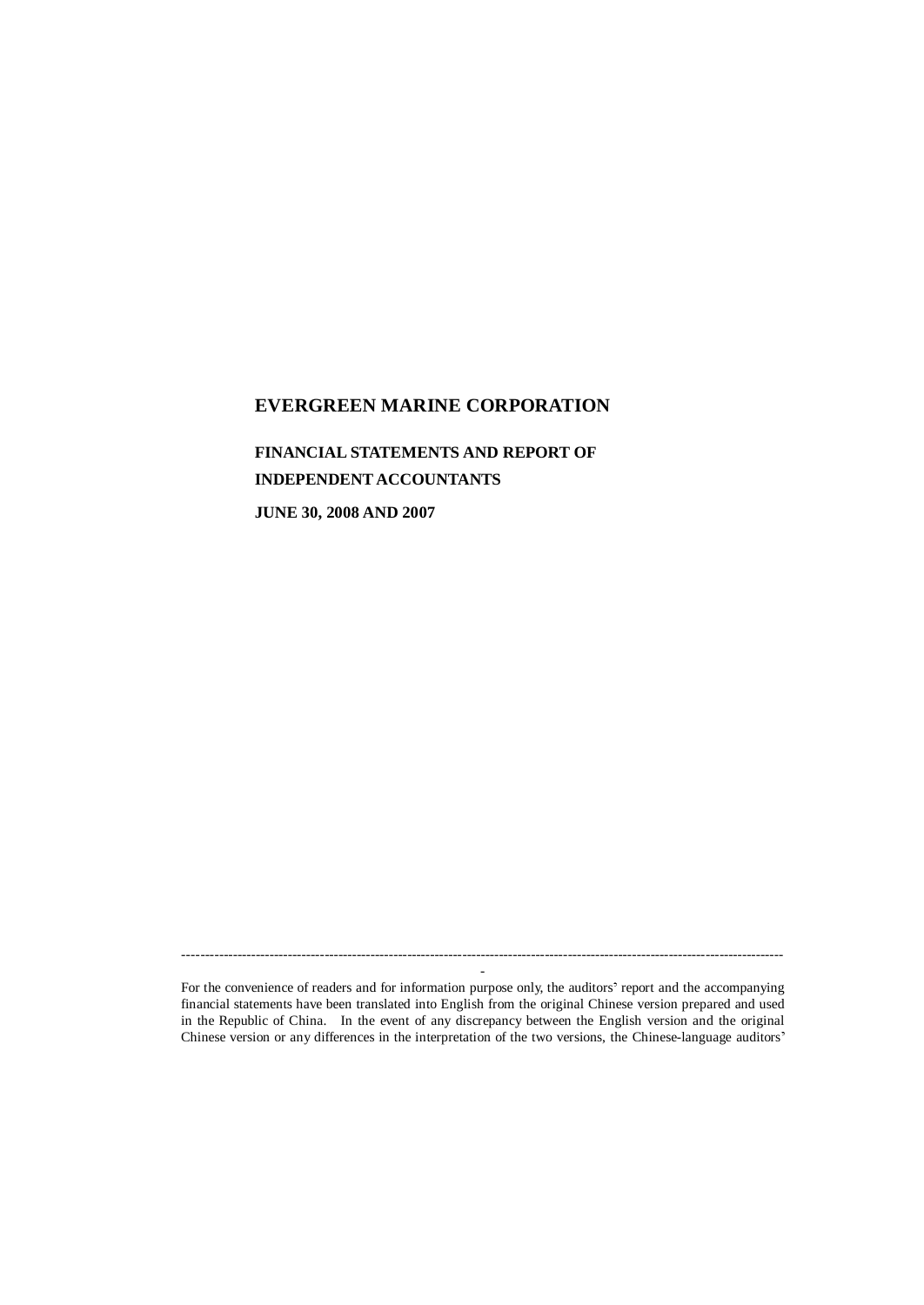#### REPORT OF INDEPENDENT ACCOUNTANTS TRANSLATED FROM CHINESE

To the Board of Directors and Stockholders of Evergreen Marine Corporation

We have audited the accompanying balance sheets of Evergreen Marine Corporation (the "Company") as of June 30, 2008 and 2007, and the related statements of operations, changes in stockholders' equity and cash flows for the six months then ended. These financial statements are the responsibility of the Company s management. Our responsibility is to express an opinion on these financial statements based on our audits. We did not audit the financial statements of all investee companies accounted for under the equity method. Those statements were audited by other auditors whose reports have been furnished to us, and our opinion expressed herein, insofar as it relates to amounts included in the financial statements and information disclosed in Note 11 relative to these long-term investments, is based solely on the reports of the other auditors. Long-term investments in these companies amounted to 17,410,173 thousand New Taiwan dollars and 50,455,654 thousand New Taiwan dollars, constituting 19.95% and 60.21% of the total assets as of June 30, 2008 and 2007, and the related investment loss was 443,866 thousand New Taiwan dollars and 11,586 thousand New Taiwan dollars for the six months then ended.

We conducted our audits in accordance with the "Rules Governing the Examination of Financial Statements by Certified Public Accountants" and generally accepted auditing standards in the Republic of China. Those standards require that we plan and perform the audit to obtain reasonable assurance about whether the financial statements are free of material misstatement. An audit includes examining, on a test basis, evidence supporting the amounts and disclosures in the financial statements. An audit also includes assessing the accounting principles used and significant estimates made by management, as well as evaluating the overall financial statement presentation. We believe that our audits and the reports of other auditors provide a reasonable basis for our opinion.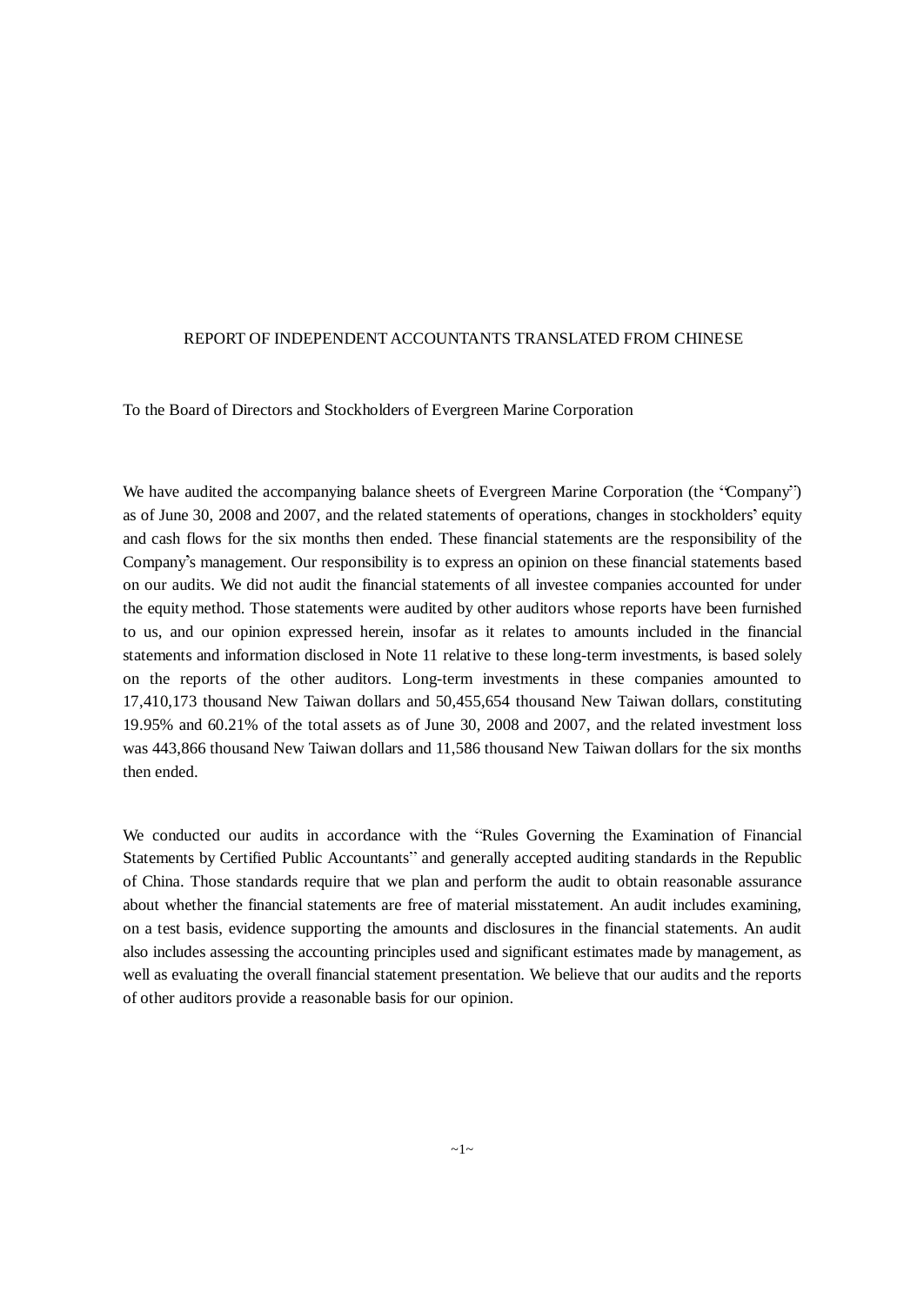In our opinion, based on our audits and the reports of other auditors, the financial statements referred to in the first paragraph present fairly, in all material respects, the financial position of Evergreen Marine Corporation as of June 30, 2008 and 2007, and the results of its operations and its cash flows for the six months then ended in conformity with the 'Rules Governing the Preparation of Financial Statements by Securities Issuers", "Business Entity Accounting Law", "Regulations on Business Entity Accounting Handling" and generally accepted accounting principles in the Republic of China.

As stated in Note 3 to the financial statements, effective January 1, 2008, the Company adopted EITF96-052 of the R.O.C. Accounting Research and Development Foundation, dated March 16, 2007, "Accounting for Employees' Bonuses and Directors' and Supervisors' Remuneration". Under the EITF96-052, the costs of employees' bonuses and directors' and supervisors' remuneration are accounted for as expenses and liabilities, provided that such recognition is required under legal obligation or constructive obligation and those amounts can be estimated reasonably.

We have also reviewed the consolidated financial statements of Evergreen Marine Corporation and its subsidiaries as of and for the six months ended June 30, 2008 and 2007, on which issued a review report with explanatory paragraph thereon.

PricewaterhouseCoopers August 27, 2008 Taipei, Taiwan Republic of China

<sup>---------------------------------------------------------------------------------------------------------------------------------------------</sup> The accompanying financial statements are not intended to present the financial position and results of operations and cash flows in accordance with accounting principles generally accepted in countries and jurisdictions other than the Republic of China. The standards, procedures and practices in the Republic of China governing the audit of such financial statements may differ from those generally accepted in countries and jurisdictions other than the Republic of China. Accordingly, the accompanying financial statements and report of independent accountants are not intended for use by those who are not informed about the accounting principles or auditing standards generally accepted in the Republic of China, and their applications in practice.

As the financial statements are the responsibility of the management, PricewaterhouseCoopers cannot accept any liability for the use of, or reliance on, the English translation or for any errors or misunderstandings that may derive from the translation.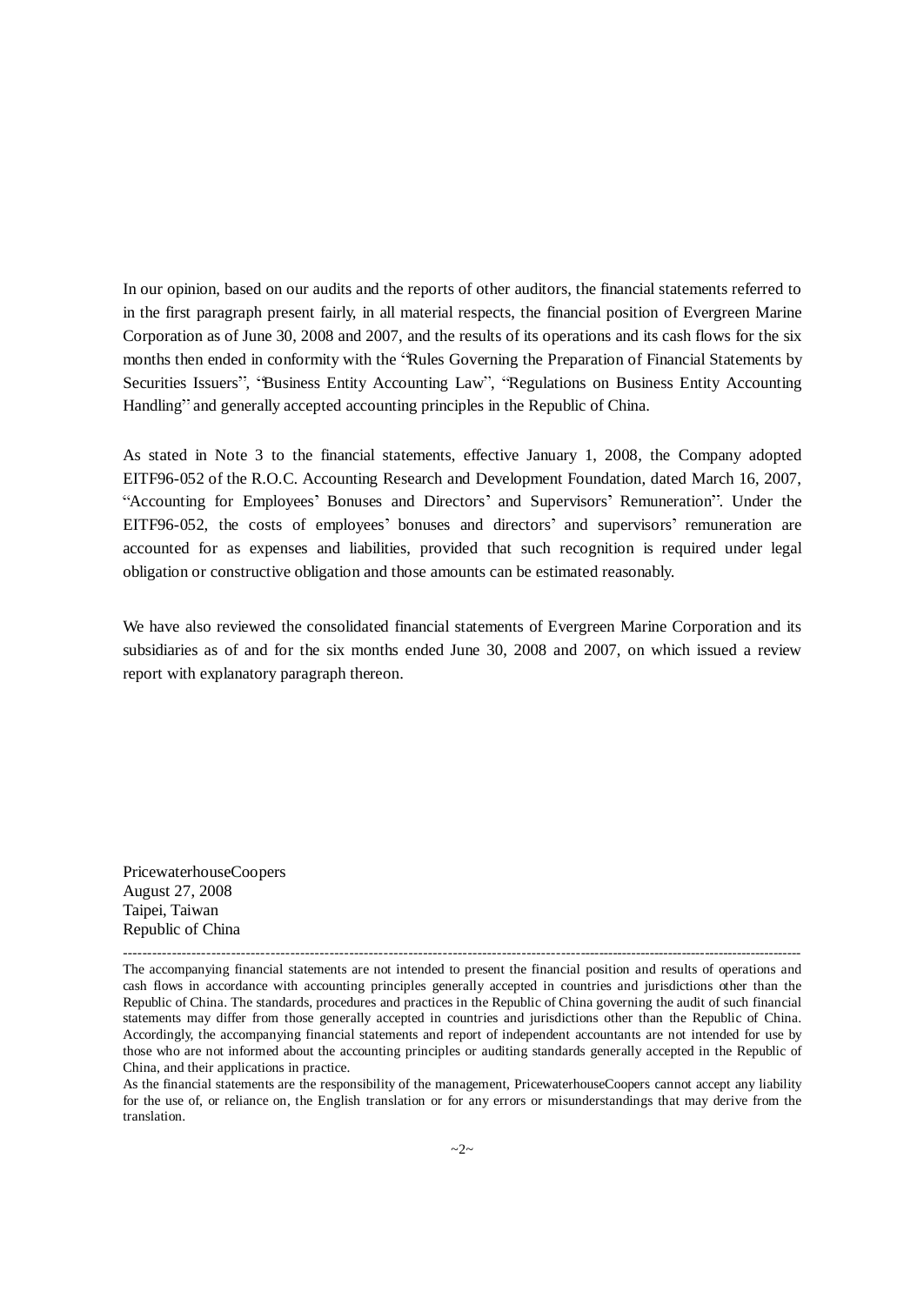|                                                                                              |      | $\mathcal{S}_0$     |                                     |                                                                                                |                                                                                                                       |                                                     |                                                               | ↤                                                                                                                                    |                                                                                                                                           |                                    | ∞                                                                |                                             |                                                                                | ొ                                                                          | v                            | x                                                               |                                                                        |                                                                                           |                                                | Z                                                            |                                             | 35                                           |                                                                                                     | $\mathcal{L}$                                                                     |                                                            | ∞                                                           | $\frac{8}{18}$                           | ٣                                                                                             |                                                                                               |                                                                                       | $\overline{5}$ |
|----------------------------------------------------------------------------------------------|------|---------------------|-------------------------------------|------------------------------------------------------------------------------------------------|-----------------------------------------------------------------------------------------------------------------------|-----------------------------------------------------|---------------------------------------------------------------|--------------------------------------------------------------------------------------------------------------------------------------|-------------------------------------------------------------------------------------------------------------------------------------------|------------------------------------|------------------------------------------------------------------|---------------------------------------------|--------------------------------------------------------------------------------|----------------------------------------------------------------------------|------------------------------|-----------------------------------------------------------------|------------------------------------------------------------------------|-------------------------------------------------------------------------------------------|------------------------------------------------|--------------------------------------------------------------|---------------------------------------------|----------------------------------------------|-----------------------------------------------------------------------------------------------------|-----------------------------------------------------------------------------------|------------------------------------------------------------|-------------------------------------------------------------|------------------------------------------|-----------------------------------------------------------------------------------------------|-----------------------------------------------------------------------------------------------|---------------------------------------------------------------------------------------|----------------|
|                                                                                              | 2007 | MOL                 |                                     | 3,194,000                                                                                      |                                                                                                                       | 424,469<br>σ                                        | Š<br>$-902, 0$                                                | -<br>44                                                                                                                              | 3,515,199<br>1,003,522<br>2,730,000                                                                                                       | 86.<br>84                          | 38<br>4.953                                                      |                                             | 7,752                                                                          | 9,004<br>2,985,488                                                         | 3,872,833                    | 6,875,0                                                         | 625,987<br>285                                                         |                                                                                           | , 230, 414<br>.318,868                         | 25.003.98<br>Ÿ<br>75                                         |                                             | 29,234,827                                   | 3,416,068                                                                                           | 1,515,410                                                                         | 6,713                                                      | 6,484,143<br>957,344                                        | 15,091,670                               | 402, 315<br>2, 212, 086                                                                       | 58.799.7<br>501                                                                               |                                                                                       | 83,803,700     |
|                                                                                              |      |                     |                                     | $\leftrightarrow$                                                                              |                                                                                                                       |                                                     |                                                               | m I HMONN                                                                                                                            |                                                                                                                                           |                                    |                                                                  |                                             |                                                                                |                                                                            | v                            |                                                                 |                                                                        |                                                                                           |                                                |                                                              |                                             |                                              | n                                                                                                   | $\mathbf{\sim}$                                                                   |                                                            | ᡡ                                                           |                                          |                                                                                               |                                                                                               |                                                                                       | G              |
|                                                                                              |      | న                   |                                     |                                                                                                |                                                                                                                       |                                                     |                                                               |                                                                                                                                      |                                                                                                                                           |                                    | ≘                                                                |                                             |                                                                                |                                                                            |                              |                                                                 |                                                                        |                                                                                           |                                                | 28                                                           |                                             | 35                                           |                                                                                                     |                                                                                   |                                                            |                                                             | $\overline{21}$                          |                                                                                               |                                                                                               |                                                                                       | 100            |
|                                                                                              | 2008 | AMOUNT <sub>1</sub> |                                     | 1,250,000<br>÷,                                                                                |                                                                                                                       | ਠ<br>1,204,1                                        | 82<br>2,263.                                                  | 453                                                                                                                                  | ,905,068<br>g<br>2,572,8                                                                                                                  | Ś,<br>285.                         | ত্ৰ<br>6.385                                                     |                                             |                                                                                | 9,004<br>,400                                                              | 33<br>$\tilde{z}$<br>d       | đ                                                               | E<br>621,71                                                            | 1,969,803                                                                                 | 590<br>874                                     | ĉ<br>466<br>44.065                                           |                                             | 30,608,440                                   | 4,786,654                                                                                           | 1,551,975                                                                         | 6,711                                                      | 7,522,314<br>957,344                                        | 18,718,866                               | 468,352                                                                                       | 946,793<br>204.482<br>469.<br>ć                                                               |                                                                                       | 87,270,262     |
| RESSED IN THOUSANDS OF NEW TAIWAN DOLLARS)<br>EVERGREEN MARINE CORPORATION<br>BALANCE SHEETS |      |                     | LIABILITIES AND STOCKHOLDERS EQUITY | Current Liabilities                                                                            | Short-term Loans (Note 4(15))<br>Firancial liabilities at fair value through profit<br>or loss – current (Note 4(16)) | Notes payable                                       |                                                               | Accourirs payable<br>Accourirs payable – related parties (Note 5)<br>Income tax payable (Note 4(28)<br>Accrued experses (Note 4(17)) | Long term liabilities - current portion (Note 4(19))<br>Other payables (Note 4(18)                                                        | Other current liabilities (Note 5) | Total current liabilities<br>Long term Liabilities               | Denvative financial liabilities for hedging | Financial liabilities carried at cost - non-current<br>non current (Note 4(20) | Bonds payable (Note 4(22))<br>(Note4(21))                                  | Long-term loans (Note 4(23)) | Total long-term liabilities<br>Other Labilities                 | Guarantee deposits received<br>Acqued persion liabilities              | Deterred income tax liabilities non-current<br>(Note4(28))                                | Deferred aredits (Note 5)                      | <b>Total other liabilities</b><br><b>Cotal liabilities</b>   | Capital (Note 4(24))<br>Stockholders Equity | Common stock<br>Capital Surplus (Note 4(25)) | Paid in capital in excess of parvalue of<br>common stock                                            | Capital reserve from long-term investments<br>Capital reserve from donated assets | Retained Earnings (Note 4(26))<br>Capital reserve - other  | Special reserve<br>Legal reserve                            | Undistributed earnings                   | Urrealized gain or loss on financial instruments<br>Other Adjustments to Stockholders' Equity | Cumulative translation adjustments<br>Unreorgnized pension cost<br>Total stockholders' equity | Commitments and Contingent Liabilities (Note 7)<br>TOTAL LIABILITIES AND STOCKHOLDERS | EQUITY         |
|                                                                                              |      | %                   |                                     |                                                                                                |                                                                                                                       |                                                     |                                                               |                                                                                                                                      |                                                                                                                                           |                                    |                                                                  |                                             |                                                                                |                                                                            |                              |                                                                 |                                                                        |                                                                                           | 8                                              |                                                              |                                             | nan                                          | $\vec{c}$                                                                                           |                                                                                   | ς                                                          | 22)                                                         |                                          |                                                                                               |                                                                                               |                                                                                       | 100            |
| EXP                                                                                          | 2007 | INL<br>ă            |                                     | 5,193,139                                                                                      |                                                                                                                       | $2,123,633$<br>$810,868$                            |                                                               | 15738841<br>1582.3894<br>1582.994                                                                                                    | 465,125                                                                                                                                   | .24, 611                           | 11,126<br>93,626                                                 | ,374<br>$^{430}$<br>34.<br>268.             | 934,062                                                                        |                                                                            | 711,860                      | 1,492,397                                                       | 11,726                                                                 | 58,250,439                                                                                |                                                | .466<br>8                                                    | 998,859                                     | 612,002                                      | 4,391,778<br>137,096<br>12,755,0885<br>5,7770,0885                                                  | 418,813                                                                           | 27,199,706<br>ನ<br>G                                       | 18, 273, 499)<br>215, 821                                   | 142,028<br>$\circ$                       | 02,808                                                                                        | 64,979<br>36,791                                                                              | 56,298<br>58.068                                                                      | 83,803,700     |
|                                                                                              |      |                     |                                     | ↔                                                                                              |                                                                                                                       |                                                     |                                                               |                                                                                                                                      |                                                                                                                                           |                                    |                                                                  |                                             |                                                                                |                                                                            |                              |                                                                 |                                                                        |                                                                                           |                                                |                                                              |                                             |                                              |                                                                                                     |                                                                                   |                                                            |                                                             |                                          |                                                                                               |                                                                                               |                                                                                       |                |
|                                                                                              |      | న                   |                                     | N                                                                                              |                                                                                                                       |                                                     |                                                               |                                                                                                                                      |                                                                                                                                           |                                    |                                                                  | $\mathbf{\sim}$                             | σ                                                                              |                                                                            |                              | 2                                                               |                                                                        |                                                                                           | 74                                             |                                                              |                                             | nan :                                        | $\frac{16}{7}$                                                                                      |                                                                                   | ς                                                          | බ                                                           |                                          |                                                                                               |                                                                                               |                                                                                       | $\overline{5}$ |
|                                                                                              | 2008 | Z<br><b>AMOL</b>    |                                     | .,735,909                                                                                      | .240, 21                                                                                                              | 496<br>689,03                                       | $\overline{50}$<br>$\overline{21}$                            | 472,947<br>405,946<br>127,438<br>632,438<br>ंद्र                                                                                     |                                                                                                                                           | 128,589                            | 28,466<br>290,887                                                | 135,463<br>529<br>à.<br>ċ                   | Ë<br>42,<br>∞                                                                  |                                                                            | 791,107                      | 1,536,146                                                       | 11,708                                                                 |                                                                                           | 64,643,203                                     | 476<br>982<br>S                                              |                                             | $1,998,859$<br>$1,512,002$<br>$4,427,094$    |                                                                                                     | $14,153,896$<br>$5,770,086$<br>$5,770,086$                                        | S<br>28,424,11<br>219                                      | 17, 409, 487<br>ą.<br><u>بہ او</u>                          | 925,120                                  | .124<br>$\overline{\infty}$                                                                   | 38,038<br>101,472                                                                             | 39.510                                                                                | ,270,262<br>87 |
|                                                                                              |      |                     |                                     | GA                                                                                             |                                                                                                                       |                                                     |                                                               |                                                                                                                                      |                                                                                                                                           |                                    |                                                                  |                                             |                                                                                |                                                                            |                              |                                                                 |                                                                        |                                                                                           |                                                |                                                              |                                             |                                              |                                                                                                     |                                                                                   |                                                            |                                                             |                                          |                                                                                               |                                                                                               |                                                                                       | GP.            |
|                                                                                              |      |                     | Current Assets<br>ASSETS            | Financial assets at fair value through profit or loss<br>Cash and cash equivalents (Note 4(1)) | current (Note $4(2)$ )                                                                                                | Accounts receivable (Note 4(3))<br>Notes receivable | Accounts receivable - related parties<br>(Notes $4(3)$ and 5) | Other receivables (Note 4(4))                                                                                                        | Other receivables - related parties (Notes $4(4)$ and 5)<br>Other financial assets - current (Note $4(5)$ )<br>Inventories $(N$ de $4(6)$ | Prepaid expenses                   | Deferred income tax assets - current (Note 4(28))<br>Prepayments | Restricted assets (Note 6)                  | Other current assets - other (Notes $4(7)$ and 5)<br>Total current assets      | Available-for-sale financial assets - non-current<br>Funds and Investments | $N$ ote $4(8)$               | Financial assets carried at cost non-current<br>$($ Note $4(9)$ | Investments in bonds without active markets<br>non-current (Note 4(10) | Long-term equity investments accounted for<br>under the equity method (Notes 4(11) and 5) | Other long-term investments $(N$ ote $4(12)$ ) | Property, Plant and Equipment<br>Total funds and investments | $N$ otes $4(13)$ , 5 and 6)<br>Land         | Buildings                                    | Loading and unloading equipment<br>Computer and communication equipment<br>Transportation equipment | Dock and what equipment<br>Ships and equipment                                    | Cost and revaluation increments<br><b>Office</b> equipment | Less. Accumulated depreciation<br>Prepayments for equipment | Total property, plant and equipment, net | Deferred persion costs<br>Intangible assets                                                   | Refundable deposits<br>Deferred expenses<br><b>Other Assets</b>                               | Long-term installment receivables (Note 4(14))<br>Total other assets                  | TOTAL ASSETS   |

The accompanying notes are an integral part of these financial statements. See report of independent accountants dated August  $27,2008$ .

 $\sim$ 3 $\sim$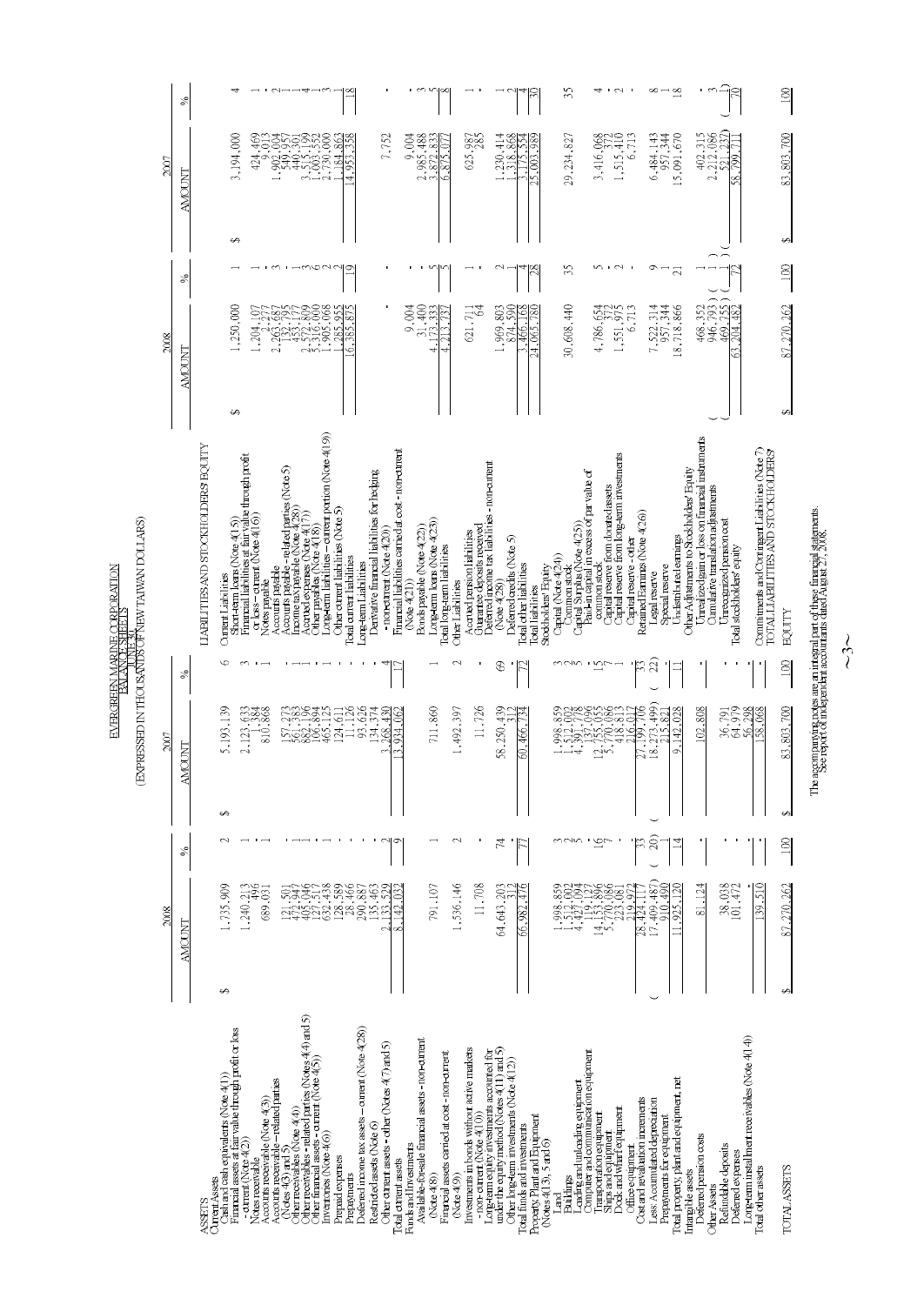#### EVERGREEN MARINE CORPORATION STATEMENTS OF INCOME FOR THE SIX MONTHS ENDED JUNE 30, (EXPRESSED IN THOUSANDS OF NEW TAIWAN DOLLARS)

|                                                     |    |                   | 2008        |                  |            |                  | 2007              |                    |                         |
|-----------------------------------------------------|----|-------------------|-------------|------------------|------------|------------------|-------------------|--------------------|-------------------------|
|                                                     |    | <b>AMOUNT</b>     |             | $\%$             |            |                  | <b>AMOUNT</b>     |                    | %                       |
| Operating Revenues (Notes 4(27) and 5)              | S  | 11, 801, 948      |             |                  | <b>100</b> | \$               | 14, 425, 051      |                    | 100                     |
| Operating Costs (Notes 4(30) and 5)                 |    | 10, 702, 171) (   |             |                  | 91)        |                  | 12, 618, 598)     |                    | 87)                     |
| Gross profit                                        |    | 1,099,777         |             |                  | 9          |                  | 1,806,453         |                    | 13                      |
| Operating Expenses (Notes 4(30) and 5)              |    |                   |             |                  |            |                  |                   |                    |                         |
| General and administrative expenses                 |    | 1,081,088         |             |                  | 9)         |                  |                   | <b>811, 631)</b> ( | 6)                      |
| Operating income                                    |    |                   | 18,689      |                  |            |                  | 994, 822          |                    | 7                       |
| Non-operating Income and Gains                      |    |                   |             |                  |            |                  |                   |                    |                         |
| Interest income                                     |    |                   | 34, 285     |                  |            |                  | 111, 156          |                    | 1                       |
| Gain on valuation of financial liabilities          |    |                   |             |                  |            |                  | 147,031           |                    | 1                       |
| Investment income accounted for under the equity    |    |                   |             |                  |            |                  |                   |                    |                         |
| method (Note $4(11)$ )                              |    | 1, 615, 239       |             |                  | 14         |                  |                   | 172, 153           | 1                       |
| Dividend income                                     |    |                   | 56, 299     |                  |            |                  |                   | 31,762             |                         |
| Gain on disposal of property, plant and equipment   |    |                   |             |                  |            |                  |                   |                    |                         |
| (Note 5)                                            |    |                   | 425, 929    |                  | 4          |                  | 499, 326          |                    | 4                       |
| Gain on disposal of investments                     |    |                   | 16,762      |                  |            |                  | 139, 295          |                    | 1                       |
| Foreign exchange gain, net                          |    | 215,981           |             |                  | 2          |                  | 104.950           |                    | $\mathbf{1}$            |
| Rental income (Note 5)                              |    |                   | 49, 679     |                  |            |                  |                   | 38, 228            |                         |
| Other non-operating income                          |    |                   | 72, 673     |                  | 1          |                  |                   | 60, 321            |                         |
| Non-operating Income and Gains                      |    | 2, 486, 847       |             |                  | 21         |                  | 1, 304, 222       |                    | $\overline{\mathbf{9}}$ |
| Non-operating Expenses and Losses                   |    |                   |             |                  |            |                  |                   |                    |                         |
| Interest expense                                    |    |                   | 80,099) (   |                  | 1)         | $\mathbf \Gamma$ |                   | $103,632)$ (       | 1)                      |
| Loss on valuation of financial assets               |    |                   | 47, 923)    |                  |            | C                |                   | 56, 192)           |                         |
| Loss on valuation of financial liabilities          |    |                   | 708, 431) ( |                  | 6)         |                  |                   |                    |                         |
| Loss on disposal of property, plant and equipment   |    |                   | 1,642)      |                  |            |                  |                   | <b>436)</b>        |                         |
| Financing charges                                   |    |                   | 6, 398)     |                  |            |                  |                   | 17,849)            |                         |
| Impairment loss (Note 4(9))                         |    |                   |             |                  |            |                  |                   | 119,000(           | 1)                      |
| Other non-operating losses                          |    |                   | 61)         |                  |            |                  |                   | 1,014              | $\blacksquare$          |
| Non-operating Expenses and Losses                   |    |                   | 844, 554)   |                  | 7)         |                  |                   | 298, 123)          | $\overline{2}$          |
| Income from continuing operations before income tax |    | 1,660,982         |             |                  | 14         |                  | 2,000,921         |                    | 14                      |
| Income tax expense (Note $4(28)$ )                  |    |                   | 464, 552)   |                  | 4)         |                  |                   | 371, 209) (        | 3)                      |
| Net income                                          | \$ | 1,196,430         |             |                  | 10         | \$               | 1,629,712         |                    | 11                      |
|                                                     |    | <b>Before Tax</b> |             | <b>After Tax</b> |            |                  | <b>Before Tax</b> |                    | <b>After Tax</b>        |
| Basic earnings per share (Note $4(29)$ )            |    |                   |             |                  |            |                  |                   |                    |                         |
| Net income                                          |    | 0.54              |             |                  | 0.39       | s                | 0.69              | s                  | 0.56                    |
| Diluted earnings per share (Note 4(29))             |    |                   |             |                  |            |                  |                   |                    |                         |
| Net income                                          | S  | 0.54              | S           |                  | 0.39       | \$               | 0.65              | S                  | 0.53                    |

The accompanying notes are an integral part of these financial statements. See report of independent accountants dated August 27, 2008.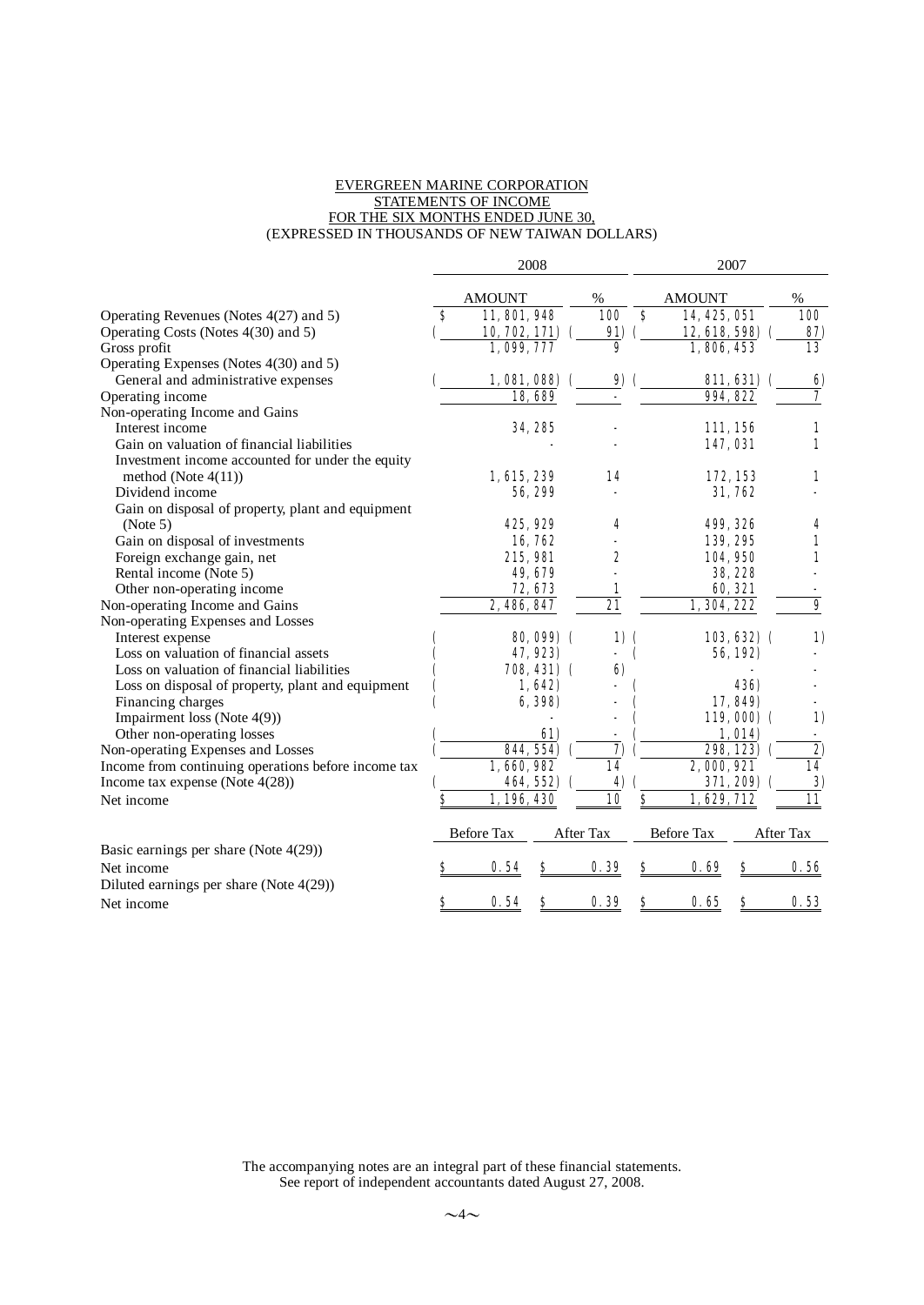|                                                                                                                                                                                                                   |               |                    |                  | (EXPRESSED IN THOUSANDS OF NEW TAIWAN DOLLARS)<br>STATEMENTS OF CHANGES IN STOCKHOLDERS' EQUITY<br>FOR THE SIX MONTHS ENDED JUNE 30.<br>EVERGREEN MARINE CORPORATION |                                                                               |                                                           |                                          |                            |                                                                                          |
|-------------------------------------------------------------------------------------------------------------------------------------------------------------------------------------------------------------------|---------------|--------------------|------------------|----------------------------------------------------------------------------------------------------------------------------------------------------------------------|-------------------------------------------------------------------------------|-----------------------------------------------------------|------------------------------------------|----------------------------|------------------------------------------------------------------------------------------|
|                                                                                                                                                                                                                   |               |                    |                  | Retained Earnings                                                                                                                                                    |                                                                               |                                                           |                                          |                            |                                                                                          |
|                                                                                                                                                                                                                   | Common stock  | Surplus<br>Capital | Legal reserve    | Special reserve                                                                                                                                                      | Undistributed<br>earnings                                                     | Urrealized gain<br>instruments<br>or loss on<br>financial | Cunulative<br>adjustments<br>translation | Umecognized<br>pensionoost | Total                                                                                    |
| Balance at January 1, 2007<br>2007                                                                                                                                                                                | \$ 29,159,293 | 4,876,090<br>e     | 6,442,985<br>ĠĄ, | 957,344<br>Ø                                                                                                                                                         | \$14,420,781                                                                  | 89,683<br>S                                               | 1,888,153<br>Ø                           | 521,237)<br>S)             | \$57,313,092                                                                             |
| Appropriation of 2006 earnings<br>Cash dividends<br>Legal reserve                                                                                                                                                 |               |                    | 41,158           |                                                                                                                                                                      | $\begin{array}{c} 41,158 \\ 877,045 \\ 33,620 \\ 7,060 \\ \end{array}$        |                                                           |                                          |                            |                                                                                          |
| Conversion of convertible bonds into common stock<br>Adjustments on retained earnings due to changes in<br>Remuneration to directors and supervisors<br>Bonus to employees                                        |               | 62,466             |                  |                                                                                                                                                                      |                                                                               |                                                           |                                          |                            | $\begin{array}{c} 877,045 \\ 33,620 \\ 7,000 \\ 138,000 \end{array}$                     |
| investees capital surplus based on percentage of<br>shareholding                                                                                                                                                  |               |                    |                  |                                                                                                                                                                      |                                                                               | 35,429                                                    | 63,946                                   |                            | 99,382                                                                                   |
| Translation adjustments arising from investees' financial<br>Jurealized gain on available-for-sale financial assets<br>statements denominated in foreign currencies<br><b>Jurealized</b> loss on cash flow hedges |               |                    |                  |                                                                                                                                                                      |                                                                               | 86,629<br>190,574                                         | 259,987                                  |                            | 259,987<br>86,629<br>190,574                                                             |
| Vet income for the six months ended June 30, 2007<br>Balance at June 30, 2007                                                                                                                                     |               | 4,938,563          | 6.484.143        | 344<br>957                                                                                                                                                           | .629.712<br>15.091                                                            | 402,315                                                   | $\frac{212.086}{212.086}$                | 237.<br>Ş                  | 629.<br>799.<br>$\frac{8}{5}$                                                            |
| Balance at January 1, 2008<br>2008                                                                                                                                                                                | \$30,338,695  | 6,016,190          | 6,484,143<br>ĠĄ, | 957,344<br>ĠĄ,                                                                                                                                                       | 23,843,660<br>Ø                                                               | 453,193<br>Ø                                              | 2,074,210<br>Ğ,                          | 469,755)<br>S)             | 69,697,680<br>Ø                                                                          |
| Appropriation of 2007 earnings<br>Cash dividend<br>Legal reserve                                                                                                                                                  |               |                    | 1,038,171        |                                                                                                                                                                      |                                                                               |                                                           |                                          |                            |                                                                                          |
| Remuneration to directors and supervisors<br>Bonus to employees                                                                                                                                                   |               |                    |                  |                                                                                                                                                                      | $\begin{array}{c} 1,038,171) \\ 5,201,453) \\ 36,000) \\ 45,600) \end{array}$ |                                                           |                                          |                            | $\begin{array}{c} 5\,, 201\,, 453 \\ 36\,, 000) \\ 45\,, 600) \\ 563\,, 099 \end{array}$ |
| Conversion of convertible bonds into common stock<br>Adjustments on retained earnings due to changes in                                                                                                           | 269,745       | 293,354            |                  |                                                                                                                                                                      |                                                                               |                                                           |                                          |                            |                                                                                          |
| investees capital surplus based on percentage of<br>shareholding                                                                                                                                                  |               | 36,170             |                  |                                                                                                                                                                      |                                                                               | 7,317)                                                    | 815,580)                                 |                            | 786,727)                                                                                 |
| ranslation adjustments anising from investees' financial<br>statements denominated in foreign currencies                                                                                                          |               |                    |                  |                                                                                                                                                                      |                                                                               |                                                           | 2,205,423)                               |                            | $2,205,423$<br>$19,557$                                                                  |
| Jurealized gain on available-for-sale financial assets<br>Jurealized gain on cash flow hedges                                                                                                                     |               |                    |                  |                                                                                                                                                                      |                                                                               | 19,557<br>2,919                                           |                                          |                            |                                                                                          |
| Net income for the six months ended June 30, 2008                                                                                                                                                                 |               |                    |                  |                                                                                                                                                                      | 1,196,430                                                                     |                                                           |                                          |                            | 2,919<br>196.430                                                                         |
| Balance at June 30, 2008                                                                                                                                                                                          | 30,608,440    | 6,345,714          | 7,522,314        | 957,344                                                                                                                                                              | \$18,718,866                                                                  | 468,352                                                   | 946,793)<br>$\frac{8}{3}$                | 469,755)<br>↮              | 63, 204, 482<br>Ğ,                                                                       |

The accompanying notes are an integral part of these financial statements. See report of independent accountants dated August 27, 2008.

 $\sim5$ ~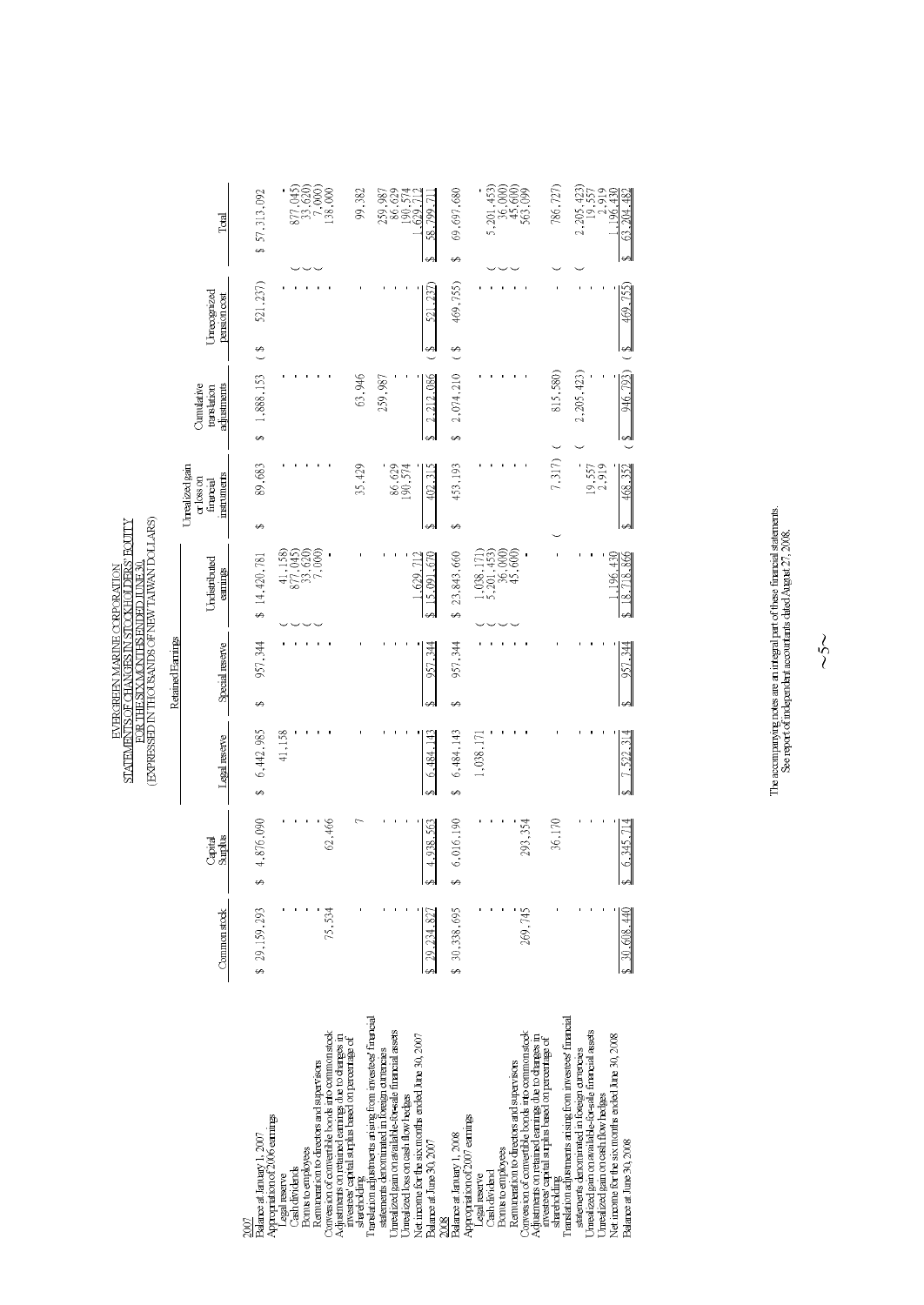#### EVERGREEN MARINE CORPORATION STATEMENTS OF CASH FLOWS FOR THE SIX MONTHS ENDED JUNE 30, (EXPRESSED IN THOUSANDS OF NEW TAIWAN DOLLARS)

| CASH FLOWS FROM OPERATING ACTIVITIES<br>S<br>1,196,430<br>1,629,712<br>Net income<br>s<br>Adjustments to reconcile net income to net cash provided by<br>operating activities<br>Depreciation<br>779, 587<br>Amortization<br>13,955<br>Reclassification of depreciation of dock facilities to<br>223, 615<br>306, 186<br>operating costs and others<br>Reclassification of amortization of deferred charges to<br>14,229<br>others<br>Net gain on disposal of property, plant and equipment<br>424, 286)<br>€<br>498, 889)<br>$\epsilon$<br>Excess of equity-accounted investment (gain) loss over cash<br>dividends<br>1, 299, 686)<br>230, 453<br>€<br>Loss on impairment of financial assets carried at cost<br>119,000<br>Interest compensation of convertible bonds<br>2.397)<br>t<br>Gain on disposal of available-for-sale financial assets<br>(<br>6,396)<br>$\mathbf \epsilon$<br>Interest amortization of financial assets and unrealized<br>449<br>exchange gains<br>$\mathbf \epsilon$<br>Changes in assets and liabilities<br>Financial assets and liabilities at fair value through profit<br>372, 718<br>1, 205, 355<br>or loss<br>Notes and accounts receivable<br>89, 005)<br>Other receivables<br>276, 480)<br>€<br>Other financial assets<br>21, 790)<br>Inventories<br>72, 485)<br>Prepaid expenses and prepayments<br>222, 871<br><b>Restricted assets</b><br>48,948<br>Agent accounts<br>303, 989)<br>Agency reciprocal accounts<br>(<br>371)<br>10,868<br>Other current assets<br>$\mathbf \epsilon$<br>603<br>Refundable deposits<br>Notes and accounts payable<br>95, 187<br>Income tax payable<br>42, 356)<br>Accrued expenses<br>756, 537)<br>Other payables<br>16, 718)<br>Other current liabilities<br>20, 557)<br>$\mathbf \epsilon$ |                           | 2008   | 2007            |
|--------------------------------------------------------------------------------------------------------------------------------------------------------------------------------------------------------------------------------------------------------------------------------------------------------------------------------------------------------------------------------------------------------------------------------------------------------------------------------------------------------------------------------------------------------------------------------------------------------------------------------------------------------------------------------------------------------------------------------------------------------------------------------------------------------------------------------------------------------------------------------------------------------------------------------------------------------------------------------------------------------------------------------------------------------------------------------------------------------------------------------------------------------------------------------------------------------------------------------------------------------------------------------------------------------------------------------------------------------------------------------------------------------------------------------------------------------------------------------------------------------------------------------------------------------------------------------------------------------------------------------------------------------------------------------------------------------------------------------------------------------------------|---------------------------|--------|-----------------|
|                                                                                                                                                                                                                                                                                                                                                                                                                                                                                                                                                                                                                                                                                                                                                                                                                                                                                                                                                                                                                                                                                                                                                                                                                                                                                                                                                                                                                                                                                                                                                                                                                                                                                                                                                                    |                           |        |                 |
|                                                                                                                                                                                                                                                                                                                                                                                                                                                                                                                                                                                                                                                                                                                                                                                                                                                                                                                                                                                                                                                                                                                                                                                                                                                                                                                                                                                                                                                                                                                                                                                                                                                                                                                                                                    |                           |        |                 |
|                                                                                                                                                                                                                                                                                                                                                                                                                                                                                                                                                                                                                                                                                                                                                                                                                                                                                                                                                                                                                                                                                                                                                                                                                                                                                                                                                                                                                                                                                                                                                                                                                                                                                                                                                                    |                           |        |                 |
|                                                                                                                                                                                                                                                                                                                                                                                                                                                                                                                                                                                                                                                                                                                                                                                                                                                                                                                                                                                                                                                                                                                                                                                                                                                                                                                                                                                                                                                                                                                                                                                                                                                                                                                                                                    |                           |        |                 |
|                                                                                                                                                                                                                                                                                                                                                                                                                                                                                                                                                                                                                                                                                                                                                                                                                                                                                                                                                                                                                                                                                                                                                                                                                                                                                                                                                                                                                                                                                                                                                                                                                                                                                                                                                                    |                           |        |                 |
|                                                                                                                                                                                                                                                                                                                                                                                                                                                                                                                                                                                                                                                                                                                                                                                                                                                                                                                                                                                                                                                                                                                                                                                                                                                                                                                                                                                                                                                                                                                                                                                                                                                                                                                                                                    |                           |        | 569, 988        |
|                                                                                                                                                                                                                                                                                                                                                                                                                                                                                                                                                                                                                                                                                                                                                                                                                                                                                                                                                                                                                                                                                                                                                                                                                                                                                                                                                                                                                                                                                                                                                                                                                                                                                                                                                                    |                           |        | 15,266          |
|                                                                                                                                                                                                                                                                                                                                                                                                                                                                                                                                                                                                                                                                                                                                                                                                                                                                                                                                                                                                                                                                                                                                                                                                                                                                                                                                                                                                                                                                                                                                                                                                                                                                                                                                                                    |                           |        |                 |
|                                                                                                                                                                                                                                                                                                                                                                                                                                                                                                                                                                                                                                                                                                                                                                                                                                                                                                                                                                                                                                                                                                                                                                                                                                                                                                                                                                                                                                                                                                                                                                                                                                                                                                                                                                    |                           |        |                 |
|                                                                                                                                                                                                                                                                                                                                                                                                                                                                                                                                                                                                                                                                                                                                                                                                                                                                                                                                                                                                                                                                                                                                                                                                                                                                                                                                                                                                                                                                                                                                                                                                                                                                                                                                                                    |                           |        | 24,060          |
|                                                                                                                                                                                                                                                                                                                                                                                                                                                                                                                                                                                                                                                                                                                                                                                                                                                                                                                                                                                                                                                                                                                                                                                                                                                                                                                                                                                                                                                                                                                                                                                                                                                                                                                                                                    |                           |        |                 |
|                                                                                                                                                                                                                                                                                                                                                                                                                                                                                                                                                                                                                                                                                                                                                                                                                                                                                                                                                                                                                                                                                                                                                                                                                                                                                                                                                                                                                                                                                                                                                                                                                                                                                                                                                                    |                           |        |                 |
|                                                                                                                                                                                                                                                                                                                                                                                                                                                                                                                                                                                                                                                                                                                                                                                                                                                                                                                                                                                                                                                                                                                                                                                                                                                                                                                                                                                                                                                                                                                                                                                                                                                                                                                                                                    |                           |        |                 |
|                                                                                                                                                                                                                                                                                                                                                                                                                                                                                                                                                                                                                                                                                                                                                                                                                                                                                                                                                                                                                                                                                                                                                                                                                                                                                                                                                                                                                                                                                                                                                                                                                                                                                                                                                                    |                           |        |                 |
|                                                                                                                                                                                                                                                                                                                                                                                                                                                                                                                                                                                                                                                                                                                                                                                                                                                                                                                                                                                                                                                                                                                                                                                                                                                                                                                                                                                                                                                                                                                                                                                                                                                                                                                                                                    |                           |        |                 |
|                                                                                                                                                                                                                                                                                                                                                                                                                                                                                                                                                                                                                                                                                                                                                                                                                                                                                                                                                                                                                                                                                                                                                                                                                                                                                                                                                                                                                                                                                                                                                                                                                                                                                                                                                                    |                           |        | 2, 226)         |
|                                                                                                                                                                                                                                                                                                                                                                                                                                                                                                                                                                                                                                                                                                                                                                                                                                                                                                                                                                                                                                                                                                                                                                                                                                                                                                                                                                                                                                                                                                                                                                                                                                                                                                                                                                    |                           |        | 2,923)          |
|                                                                                                                                                                                                                                                                                                                                                                                                                                                                                                                                                                                                                                                                                                                                                                                                                                                                                                                                                                                                                                                                                                                                                                                                                                                                                                                                                                                                                                                                                                                                                                                                                                                                                                                                                                    |                           |        |                 |
|                                                                                                                                                                                                                                                                                                                                                                                                                                                                                                                                                                                                                                                                                                                                                                                                                                                                                                                                                                                                                                                                                                                                                                                                                                                                                                                                                                                                                                                                                                                                                                                                                                                                                                                                                                    |                           |        | 595)            |
|                                                                                                                                                                                                                                                                                                                                                                                                                                                                                                                                                                                                                                                                                                                                                                                                                                                                                                                                                                                                                                                                                                                                                                                                                                                                                                                                                                                                                                                                                                                                                                                                                                                                                                                                                                    |                           |        |                 |
|                                                                                                                                                                                                                                                                                                                                                                                                                                                                                                                                                                                                                                                                                                                                                                                                                                                                                                                                                                                                                                                                                                                                                                                                                                                                                                                                                                                                                                                                                                                                                                                                                                                                                                                                                                    |                           |        |                 |
|                                                                                                                                                                                                                                                                                                                                                                                                                                                                                                                                                                                                                                                                                                                                                                                                                                                                                                                                                                                                                                                                                                                                                                                                                                                                                                                                                                                                                                                                                                                                                                                                                                                                                                                                                                    |                           |        |                 |
|                                                                                                                                                                                                                                                                                                                                                                                                                                                                                                                                                                                                                                                                                                                                                                                                                                                                                                                                                                                                                                                                                                                                                                                                                                                                                                                                                                                                                                                                                                                                                                                                                                                                                                                                                                    |                           |        | 504, 027        |
|                                                                                                                                                                                                                                                                                                                                                                                                                                                                                                                                                                                                                                                                                                                                                                                                                                                                                                                                                                                                                                                                                                                                                                                                                                                                                                                                                                                                                                                                                                                                                                                                                                                                                                                                                                    |                           |        | <b>96, 040)</b> |
|                                                                                                                                                                                                                                                                                                                                                                                                                                                                                                                                                                                                                                                                                                                                                                                                                                                                                                                                                                                                                                                                                                                                                                                                                                                                                                                                                                                                                                                                                                                                                                                                                                                                                                                                                                    |                           |        | 811)            |
|                                                                                                                                                                                                                                                                                                                                                                                                                                                                                                                                                                                                                                                                                                                                                                                                                                                                                                                                                                                                                                                                                                                                                                                                                                                                                                                                                                                                                                                                                                                                                                                                                                                                                                                                                                    |                           |        | 45, 275)        |
|                                                                                                                                                                                                                                                                                                                                                                                                                                                                                                                                                                                                                                                                                                                                                                                                                                                                                                                                                                                                                                                                                                                                                                                                                                                                                                                                                                                                                                                                                                                                                                                                                                                                                                                                                                    |                           |        | 182, 382        |
|                                                                                                                                                                                                                                                                                                                                                                                                                                                                                                                                                                                                                                                                                                                                                                                                                                                                                                                                                                                                                                                                                                                                                                                                                                                                                                                                                                                                                                                                                                                                                                                                                                                                                                                                                                    |                           |        | 541             |
|                                                                                                                                                                                                                                                                                                                                                                                                                                                                                                                                                                                                                                                                                                                                                                                                                                                                                                                                                                                                                                                                                                                                                                                                                                                                                                                                                                                                                                                                                                                                                                                                                                                                                                                                                                    |                           |        | 200, 920        |
|                                                                                                                                                                                                                                                                                                                                                                                                                                                                                                                                                                                                                                                                                                                                                                                                                                                                                                                                                                                                                                                                                                                                                                                                                                                                                                                                                                                                                                                                                                                                                                                                                                                                                                                                                                    |                           |        | 2,119)          |
|                                                                                                                                                                                                                                                                                                                                                                                                                                                                                                                                                                                                                                                                                                                                                                                                                                                                                                                                                                                                                                                                                                                                                                                                                                                                                                                                                                                                                                                                                                                                                                                                                                                                                                                                                                    |                           |        | <b>230)</b>     |
|                                                                                                                                                                                                                                                                                                                                                                                                                                                                                                                                                                                                                                                                                                                                                                                                                                                                                                                                                                                                                                                                                                                                                                                                                                                                                                                                                                                                                                                                                                                                                                                                                                                                                                                                                                    |                           |        | 507             |
|                                                                                                                                                                                                                                                                                                                                                                                                                                                                                                                                                                                                                                                                                                                                                                                                                                                                                                                                                                                                                                                                                                                                                                                                                                                                                                                                                                                                                                                                                                                                                                                                                                                                                                                                                                    |                           |        | 148, 230)       |
|                                                                                                                                                                                                                                                                                                                                                                                                                                                                                                                                                                                                                                                                                                                                                                                                                                                                                                                                                                                                                                                                                                                                                                                                                                                                                                                                                                                                                                                                                                                                                                                                                                                                                                                                                                    |                           |        | 212,662)        |
|                                                                                                                                                                                                                                                                                                                                                                                                                                                                                                                                                                                                                                                                                                                                                                                                                                                                                                                                                                                                                                                                                                                                                                                                                                                                                                                                                                                                                                                                                                                                                                                                                                                                                                                                                                    |                           |        | 364, 503)       |
|                                                                                                                                                                                                                                                                                                                                                                                                                                                                                                                                                                                                                                                                                                                                                                                                                                                                                                                                                                                                                                                                                                                                                                                                                                                                                                                                                                                                                                                                                                                                                                                                                                                                                                                                                                    |                           |        | <b>88, 098)</b> |
|                                                                                                                                                                                                                                                                                                                                                                                                                                                                                                                                                                                                                                                                                                                                                                                                                                                                                                                                                                                                                                                                                                                                                                                                                                                                                                                                                                                                                                                                                                                                                                                                                                                                                                                                                                    |                           |        | 10, 238)        |
|                                                                                                                                                                                                                                                                                                                                                                                                                                                                                                                                                                                                                                                                                                                                                                                                                                                                                                                                                                                                                                                                                                                                                                                                                                                                                                                                                                                                                                                                                                                                                                                                                                                                                                                                                                    | Accrued pension liability | 21,582 | 23,042          |
| Deferred income tax assets / liabilities<br>138,043<br>(                                                                                                                                                                                                                                                                                                                                                                                                                                                                                                                                                                                                                                                                                                                                                                                                                                                                                                                                                                                                                                                                                                                                                                                                                                                                                                                                                                                                                                                                                                                                                                                                                                                                                                           |                           |        | 32, 155)        |
| 973)<br>Taxes due to unrealized gain or loss on cash flow hedge                                                                                                                                                                                                                                                                                                                                                                                                                                                                                                                                                                                                                                                                                                                                                                                                                                                                                                                                                                                                                                                                                                                                                                                                                                                                                                                                                                                                                                                                                                                                                                                                                                                                                                    |                           |        | 63, 525         |
| 194, 941)<br>Net cash (used in) provided by operating activities                                                                                                                                                                                                                                                                                                                                                                                                                                                                                                                                                                                                                                                                                                                                                                                                                                                                                                                                                                                                                                                                                                                                                                                                                                                                                                                                                                                                                                                                                                                                                                                                                                                                                                   |                           |        | 3, 569, 970     |

(Continued)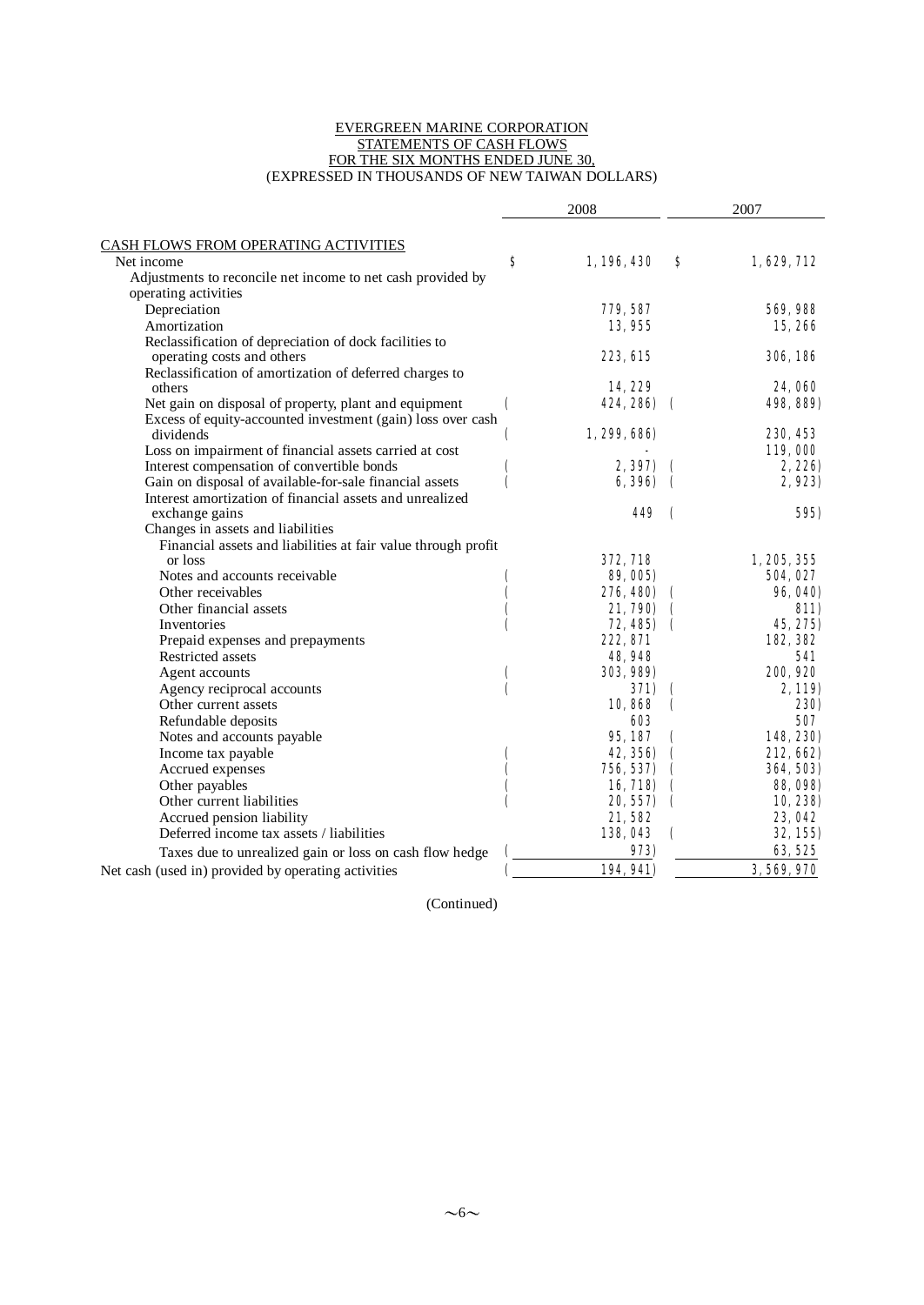#### EVERGREEN MARINE CORPORATION STATEMENTS OF CASH FLOWS FOR THE SIX MONTHS ENDED JUNE 30, (EXPRESSED IN THOUSANDS OF NEW TAIWAN DOLLARS)

|                                                                                     |                         | 2008             |               | 2007            |
|-------------------------------------------------------------------------------------|-------------------------|------------------|---------------|-----------------|
| CASH FLOWS FROM INVESTING ACTIVITIES                                                |                         |                  |               |                 |
| Proceeds from capital reduction of investee                                         | S                       |                  | S             | 3.408           |
| Acquisition of long-term equity investment accounted for under<br>the equity method | C                       | <b>300, 000)</b> |               | 180, 000)       |
| Proceeds from sale of available-for-sale financial assets - non<br>current          |                         | 6,910            |               | 3.180           |
| Proceeds from sale of financial assets carried at cost - non<br>current             |                         |                  |               | <b>581,000</b>  |
| Acquisition of property, plant and equipment                                        | C                       | 2, 165, 061)     |               | 394, 005)       |
| Proceeds from disposal of property, plant and equipment                             |                         | 415,950          |               | 472, 843        |
| Increase in deferred expenses                                                       |                         | $65,145$ (       |               | 22, 529)        |
| Decrease in long-term receivables                                                   |                         | 64,963           |               | 37, 569         |
| Net cash (used in) provided by investing activities                                 |                         | 2, 042, 383)     |               | <b>501, 466</b> |
| CASH FLOWS FROM FINANCING ACTIVITIES                                                |                         |                  |               |                 |
| Increase in short-term loans                                                        |                         | 1, 250, 000      |               | 2,360,000       |
| Decrease in long-term loans                                                         |                         | 275, 964)        |               | 2, 190, 500)    |
| Decrease in corporate bonds payable                                                 |                         | 1,500,000)       |               | 2,500,100)      |
| Decrease in guarantee deposits received                                             |                         |                  |               | <b>230)</b>     |
| Net cash used in financing activities                                               |                         | 525, 964)        |               | 2, 330, 830)    |
| (Decrease) increase in cash and cash equivalents                                    |                         | 2, 763, 288)     |               | 1, 740, 606     |
| Cash and cash equivalents at beginning of period                                    |                         | 4, 499, 197      |               | 3, 452, 533     |
| Cash and cash equivalents at end of period                                          | S                       | 1,735,909        | \$            | 5, 193, 139     |
| Supplemental cash flow information                                                  |                         |                  |               |                 |
| Interest paid                                                                       | S                       | 111,092          | S             | 150, 177        |
| Less: Interest capitalized                                                          |                         |                  |               |                 |
| Interest paid, net of interest capitalized                                          |                         | 111,092          |               | 150, 177        |
| Income tax paid                                                                     | $\bf{s}$                | 369, 794         | \$            | 552, 501        |
| Financing activities not affecting cash flows                                       |                         |                  |               |                 |
| Long-term liabilities due within one year                                           | $\frac{8}{2}$           | 1,902,500        | <u>\$</u>     | 2, 730, 000     |
| Capitalization of retained earnings                                                 |                         |                  | $\frac{3}{5}$ |                 |
| Conversion of convertible bonds into common stock                                   | $\overline{\mathbf{s}}$ | 563, 100         | \$            | 138,000         |

The accompanying notes are an integral part of these financial statements. See report of independent accountants dated August 27, 2008.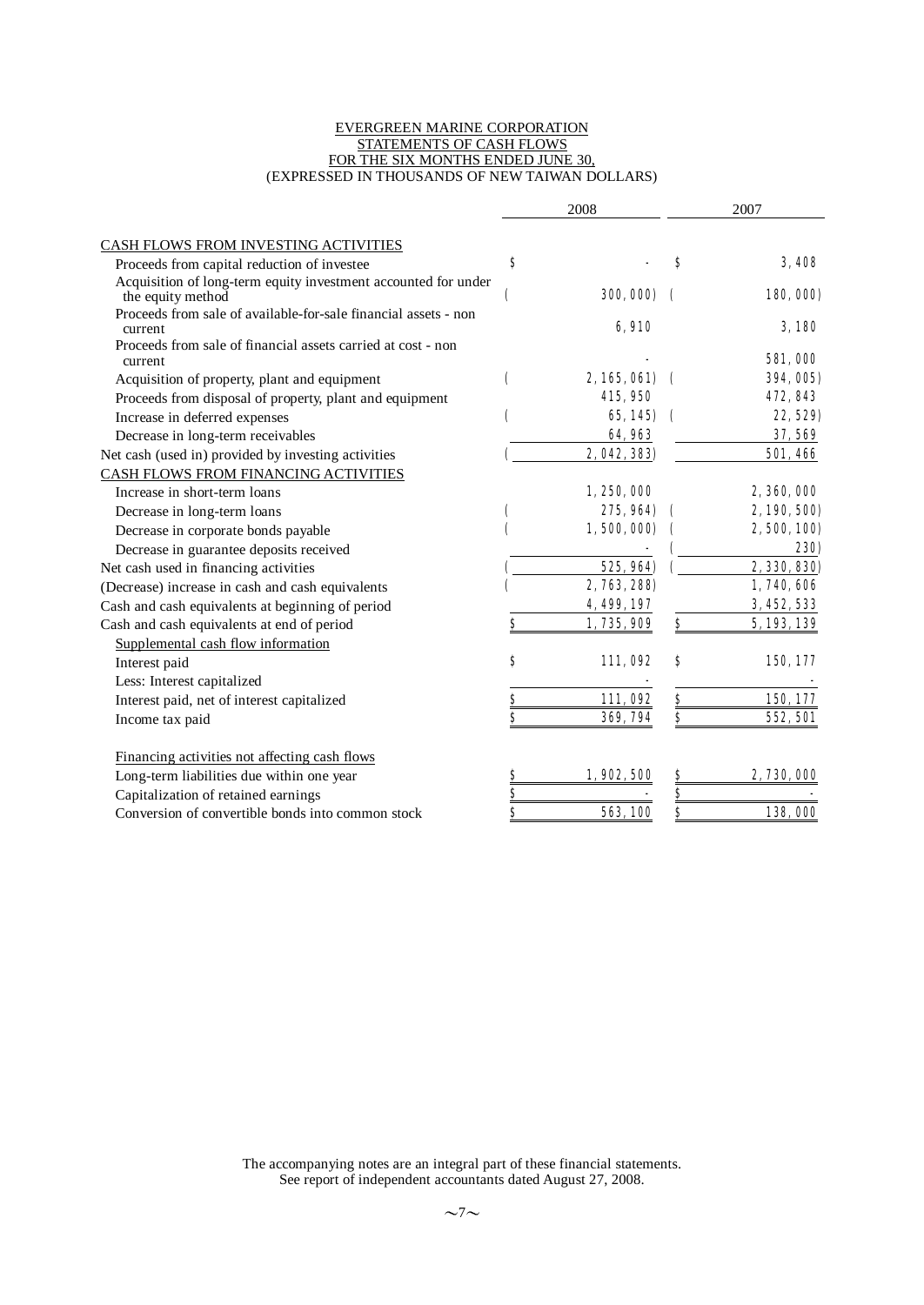# EVERGREEN MARINE CORPORATION NOTES TO FINANCIAL STATEMENTS JUNE 30, 2008 AND 2007

## (EXPRESSED IN THOUSANDS OF NEW TAIWAN DOLLARS AND FOREIGN CURRENCIES, EXCEPT AS OTHERWISE INDICATED)

#### 1.HISTORY AND ORGANIZATION

Established on September 25, 1968, Evergreen Marine Corporation (the "Company") is mainly engaged in domestic and international marine transportation, shipping agency services and the distribution of containers. The Company was approved by the Securities and Futures Commission (SFC), Ministry of Finance (MOF) (currently known as the Securities and Futures Bureau (SFB), Financial Supervisory Commission, Executive Yuan) to be a public company on November 2, 1982 and was further approved by the SFC to be a listed company on July 6, 1987. The Company's shares have been publicly traded on the Taiwan Stock Exchange since September 21, 1987. The Company had 1,387 employees as of June 30, 2008.

#### 2.SUMMARY OF SIGNIFICANT ACCOUNTING POLICIES

The accompanying financial statements are prepared in conformity with the "Rules Governing" Preparation of Financial Statements by Securities Issuers", "Business Entity Accounting Law", "Regulations on Business Entity Accounting Handling" and accounting principles generally accepted in the Republic of China. The Company's significant accounting policies are summarized below:

## (1)Classification of current and non-current assets and liabilities

- A. Assets that meet one of the following criteria are classified as current assets; otherwise they are classified as non-current assets:
	- a) Assets arising from operating activities that are expected to be realized or consumed, or are intended to be sold within the normal operating cycle;
	- b) Assets held mainly for trading purposes;
	- c) Assets that are expected to be realized within twelve months from the balance sheet date;
	- d) Cash and cash equivalents, excluding restricted cash and cash equivalents and those that are to be exchanged or used to pay off liabilities more than twelve months after the balance sheet date.
- B. Liabilities that meet one of the following criteria are classified as current liabilities; otherwise they are classified as non-current liabilities:
	- a) Liabilities arising from operating activities that are expected to be paid off within the normal operating cycle;
	- b) Liabilities arising mainly from trading activities;
	- c) Liabilities that are to be paid off within twelve months from the balance sheet date;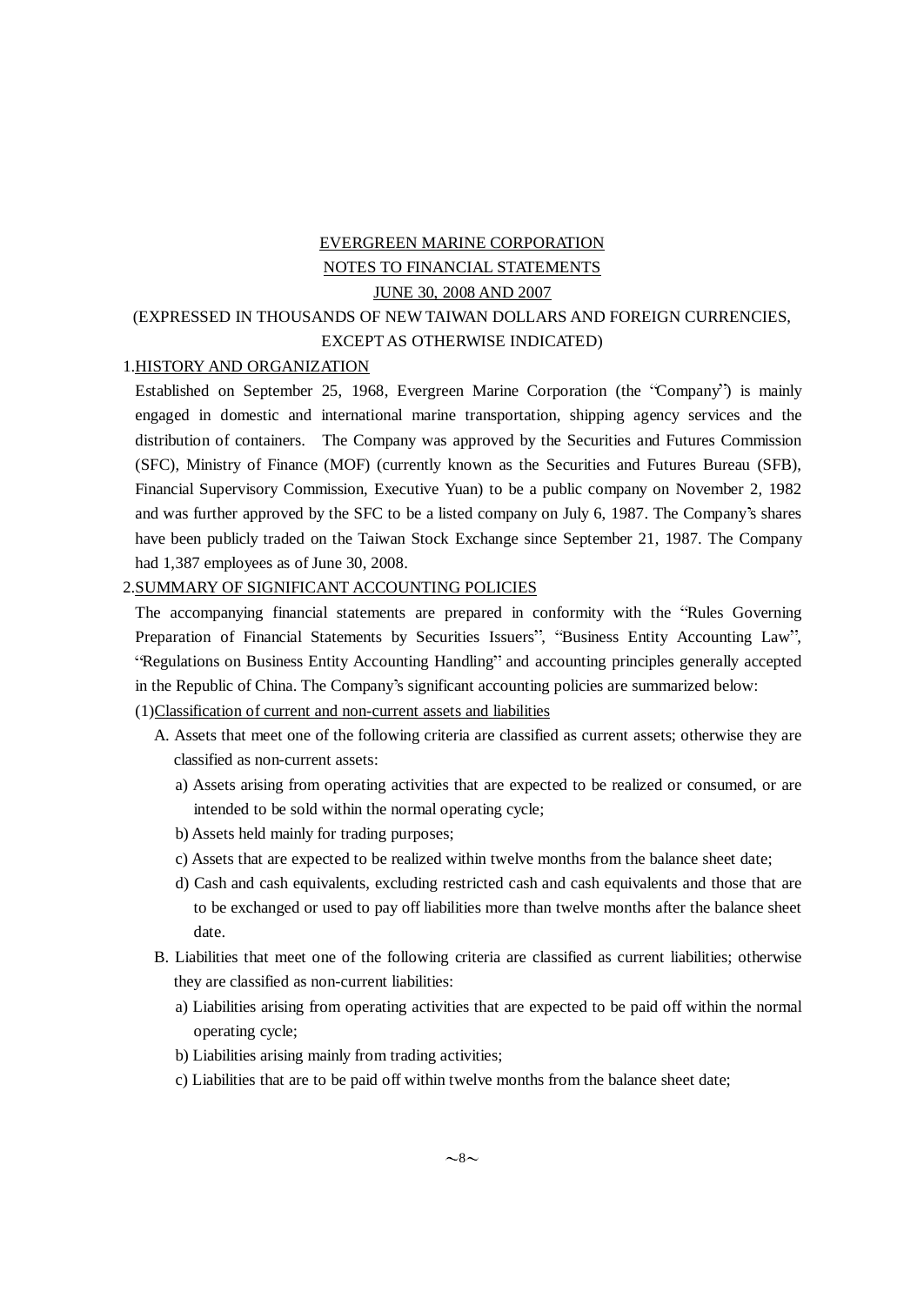- d) Liabilities for which the repayment date cannot be extended unconditionally to more than twelve months after the balance sheet date.
- C.Financial liabilities that expire within twelve months from the balance sheet date which meet the following conditions are classified as non-current liabilities:
	- a) The original contract term exceeds one year.
	- b) Intended for long-term refinancing.
	- c) Have completed long-term refinancing and extended the period of liabilities before the balance sheet date, or have the intention to refinance or extend the period of liabilities by one year after balance sheet date.

### (2)Foreign currency transactions

- A. The Company maintains its accounts in New Taiwan dollars. Transactions denominated in foreign currencies are translated into New Taiwan dollars and functional currencies at the spot exchange rates prevailing at the transaction dates. Exchange gains or losses due to the difference between the exchange rate on the transaction date and the exchange rate on the date of actual receipt and payment are recognized in current period's profit or loss.
- B. Receivables, other monetary assets and liabilities denominated in foreign currencies are translated at the spot exchange rates prevailing at the balance sheet date. Exchange gains or losses are recognized in profit or loss.
- C. When a gain or loss on a non-monetary item is recognized directly in equity, any exchange component of that gain or loss shall be recognized directly in equity. Conversely, when a gain or loss on a non-monetary item is recognized in profit or loss, any exchange component of that gain or loss shall be recognized in profit or loss. However, non-monetary items that are measured on a historical cost basis are translated using the exchange rate at the date of the transaction.
- (3)Translation of financial statements of foreign subsidiaries

Assets and liabilities of foreign subsidiaries are translated into New Taiwan dollars using the exchange rates at the balance sheet date. Equity accounts are translated at historical rates except for beginning retained earnings, which are carried forward from prior year's balance. Dividends are translated at the rates prevailing at the date of declaration. Profit and loss accounts are translated at weighted-average rates of the year. The resulting translation differences are included in "cumulative" translation adjustments" under stockholders' equity.

(4)Cash and cash equivalents

Cash and cash equivalents include cash on hand and in banks and other short-term highly liquid investments which are readily convertible to known amount of cash and which are subject to insignificant risk of changes in value resulting from fluctuations in interest rates.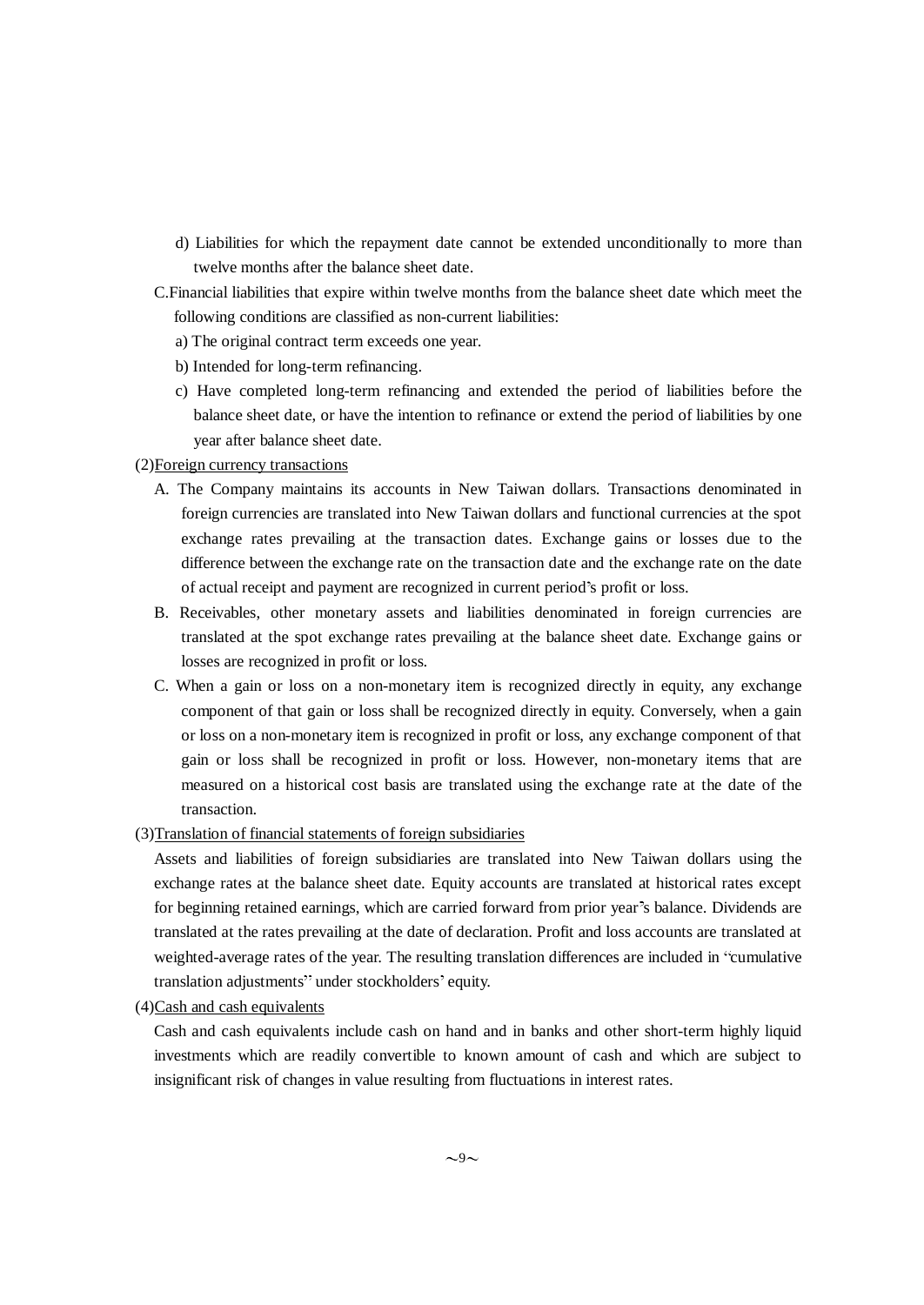(5)Financial assets and financial liabilities at fair value through profit or loss

- A. Financial assets and financial liabilities at fair value through profit or loss are recognized and derecognized using trade date accounting and are recognized initially at fair value.
- B. These financial instruments are subsequently remeasured and stated at fair value, and the gain or loss is recognized in profit or loss. The fair value of listed stocks, TSE/OTC stocks and closed-end mutual funds and GDR is based on latest quoted fair prices of the accounting period. The fair value of open-end and balanced mutual funds is based on the net asset value at the balance sheet date.
- (6)Held-to-maturity financial assets
	- A. Held-to-maturity financial assets are recognized or derecognized using trade date accounting and is stated initially at its fair value plus transaction costs that are directly attributable to the acquisition of the financial asset.
	- B. The financial assets are carried at amortized cost.
	- C. If there is any objective evidence that the financial asset is impaired, the impairment loss is recognized in loss. If the fair value of the financial asset subsequently increases and the increase can be objectively related to an event occurring after the impairment loss was recognized in profit or loss, the impairment loss shall be reversed to the extent of the loss previously recognized in profit or loss.

### (7)Investments in bonds without active markets

- A. Investments in bonds without active markets are recognized and derecognized using trade date accounting and is stated initially at its fair value plus transaction costs that are directly attributable to the acquisition of the financial asset.
- B. This financial asset is carried at amortized cost. Any change in the fair value of the assets to be received during the period between the trade date and settlement date is not recognized.
- C. If there is any objective evidence that the financial asset is impaired, the impairment loss is recognized in profit or loss. If, subsequently, the fair value of asset increases and the increase can be objectively related to an event occurring after the impairment loss was recognized in profit or loss, the impairment loss shall be reversed to the extent of the loss previously recognized in profit or loss.

## (8)Available-for-sale financial assets

- A. Available-for-sale financial assets are recognized and derecognized using trade date accounting and are initially stated at fair value plus transaction costs that are directly attributable to the acquisition of the financial asset.
- B. The financial assets are remeasured and stated at fair value, and the gain or loss is recognized in equity, until the financial asset is derecognized, at which time the cumulative gain or loss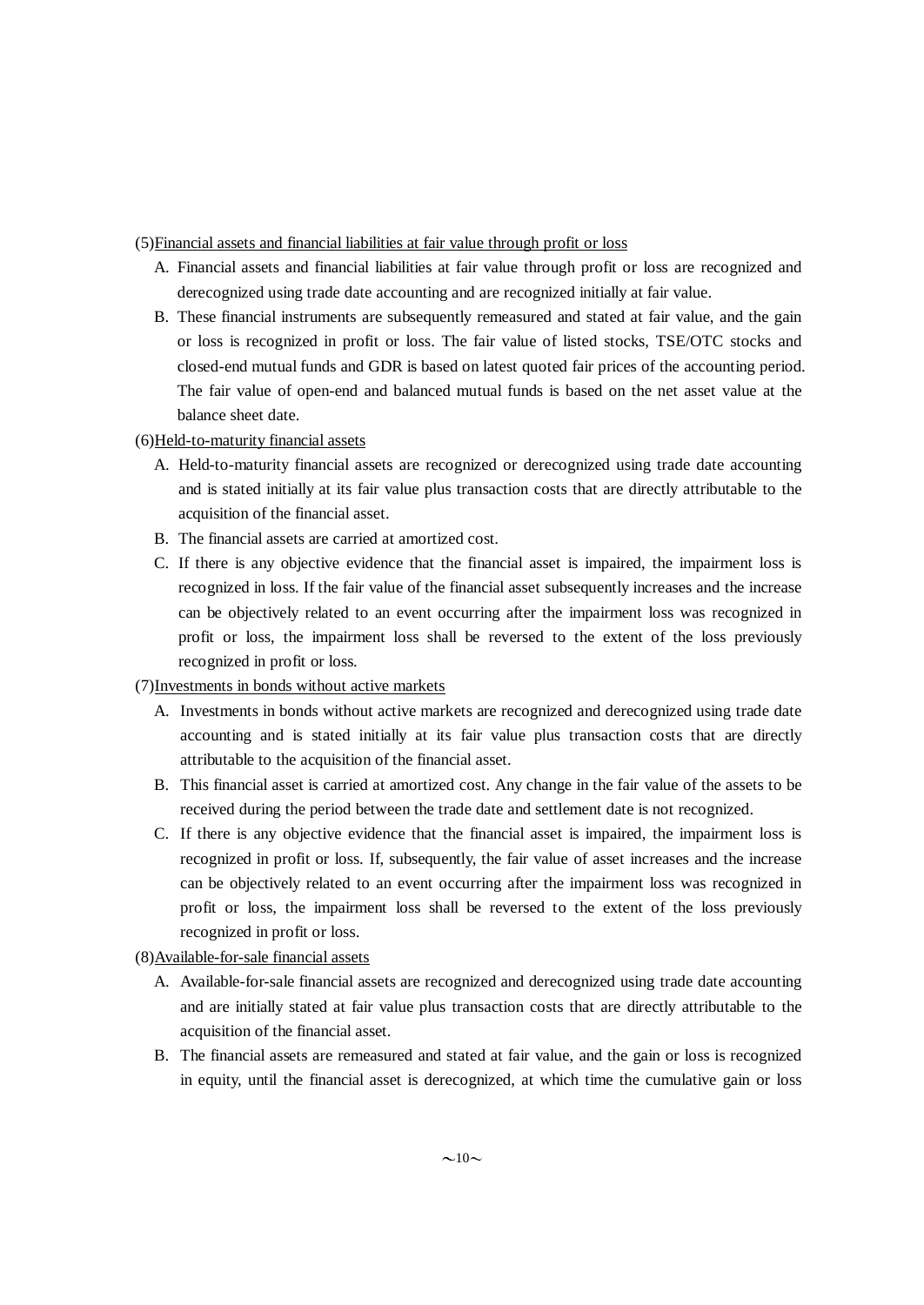previously recognized in equity shall be recognized in profit or loss. The fair value of listed stocks, TSE/OTC stocks and closed-end mutual funds and GDR are based on latest quoted fair prices of the accounting period. The fair values of open-end and balanced mutual funds are based on the net asset value at the balance sheet date.

C. If there is any objective evidence that the financial asset is impaired, the cumulative loss that had been recognized directly in equity shall be transferred from equity to profit or loss. When the fair value of an equity instrument subsequently increases, impairment losses recognized previously in profit or loss shall not be reversed. When the fair value of a debt instrument subsequently increases and the increase can be objectively related to an event occurring after the impairment loss was recognized in profit or loss, the impairment loss shall be reversed to the extent of the loss recognized in profit or loss.

(9)Financial assets and financial liabilities carried at cost

- A. Investments in unquoted equity instruments are recognized or derecognized using trade date accounting and is stated initially at its fair value plus transaction costs that are directly attributable to the acquisition of the financial asset.
- B. If there is any objective evidence that the financial asset is impaired, the impairment loss is recognized in profit or loss. Such impairment loss shall not be reversed when the fair value of the asset subsequently increases.

### (10)Derivative financial assets for hedging

Derivatives are initially recognized at fair value on the date a contract is entered into and are subsequently remeasured at their fair value. The method of recognizing the resulting gain or loss depends on whether the derivative is designated as a hedging instrument and the nature of the hedged item.

A. Fair value hedges

Changes in the fair value of derivatives that are designated and qualify as fair value hedges are recognized in profit or loss. Changes in the fair value of the hedged asset or liability that are attributable to the hedged item are recognized in profit or loss as an adjustment to the carrying amount of the hedged item.

B. Cash flow hedges:

The effective portion of changes in the fair value of derivatives that are designated and qualify as cash flow hedges is recognized in equity. The gain or loss relating to the ineffective portion is recognized immediately in profit or loss.

a) If a hedge of a forecast transaction subsequently results in the recognition of a financial asset or a financial liability, the associated gains or losses that were recognized directly in equity are transferred to profit or loss in the same period or periods when the hedged item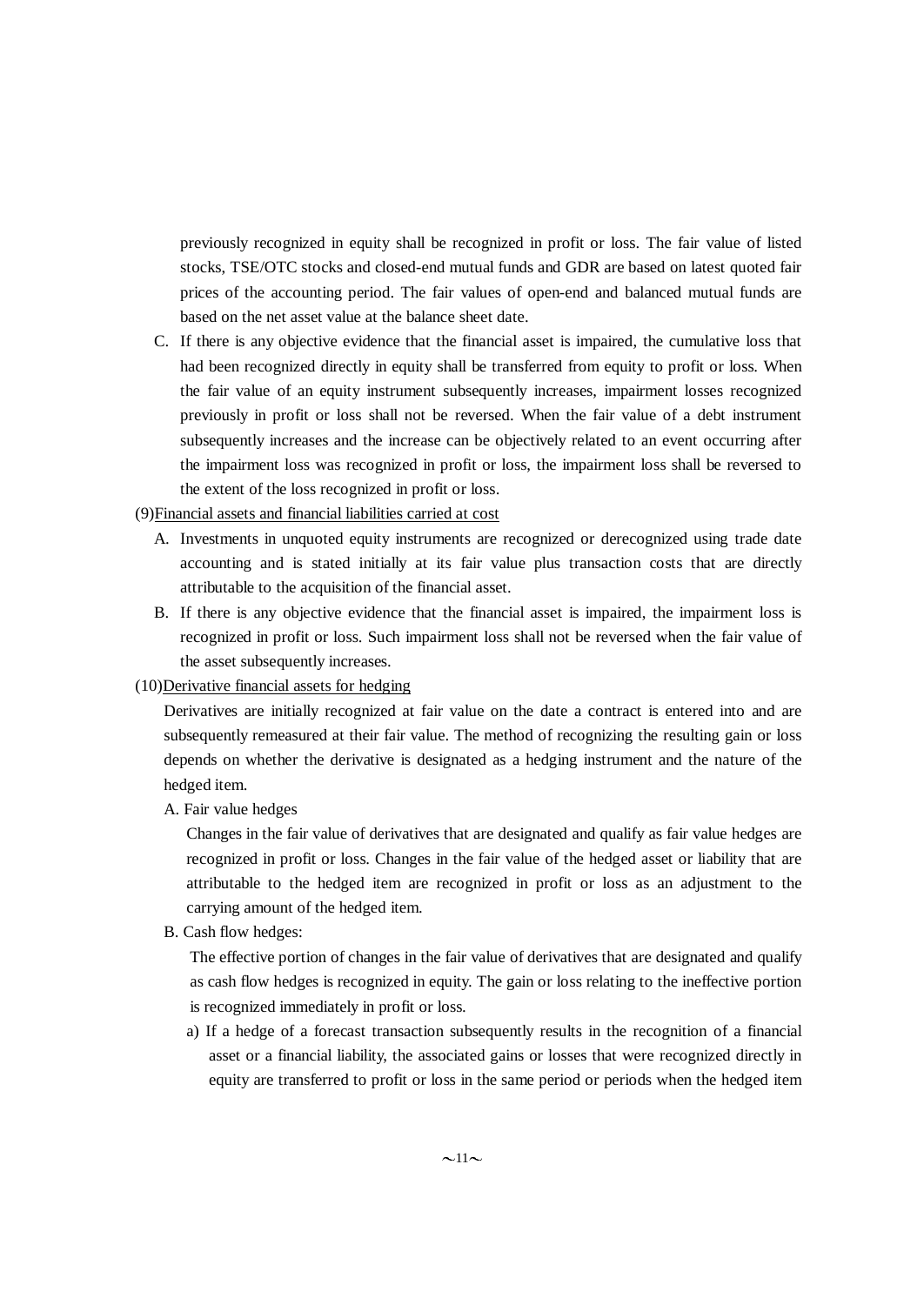affects profit or loss.

- b) If a hedge of a forecast transaction subsequently results in the recognition of a non-financial asset or a non-financial liability, or a forecast transaction for a non-financial asset or non-financial liability becomes a firm commitment for which fair value hedge accounting is applied, then the entity shall choose either one of the following methods and apply the method selected consistently: the associated gains and losses that were recognized directly in equity are transferred into profit or loss in the same period or periods during which the asset acquired or liability assumed affects profit or loss, However, any loss or portion of a loss recognized directly in equity that is not expected to be recovered in the future is reclassified to profit or loss.
- (11)Derecognition of financial assets and liabilities
	- A. All or part of a financial asset is derecognized when the contractual rights that compose the asset is expired. When all or part of a financial asset is transferred and contractual rights that composes the asset is given up, the cash flow received from the clearing house within a certain limit is treated as a sale. When the transfer of financial asset does not qualify as loss of contractual rights, then such transfer of asset is recognized as aguaranteed loan. Reacquiring rights of such assets will no longer be accounted as derivative financial assets.
	- B. All or part of a financial liability is derecognized when the obligation specified in the contract binding the financial liability is either discharged, cancelled or expired. Where there has been an exchange between an existing borrower of debt instruments and the Company with substantially different terms, or there has been a substantial modification of the terms of an existing financial liability, then the transaction is accounted for as an extinguishment of the original financial liability and the recognition of a new financial liability. Any gain or loss from extinguishment of the original financial liability is recognized in the income statement.
- (12)Allowance for doubtful accounts

Allowance for doubtful accounts is provided according to the evaluation of the collectibility of notes, accounts and other receivables, taking into account the bad debts incurred in prior years and the aging analysis of the receivables.

(13)Inventories

Fuel inventories are physically measured by the crew of each ship and reported back to the Head Office through telegraph for recording purposes at year-end. Valuation of inventories is based on the exchange rate prevailing at the end of the fiscal year.

(14)Long-term equity investments accounted for under the equity method

A.Long-term equity investments in which the Company holds more than 20% of the investee company's voting shares or has the ability to exercise significant influence on the investee's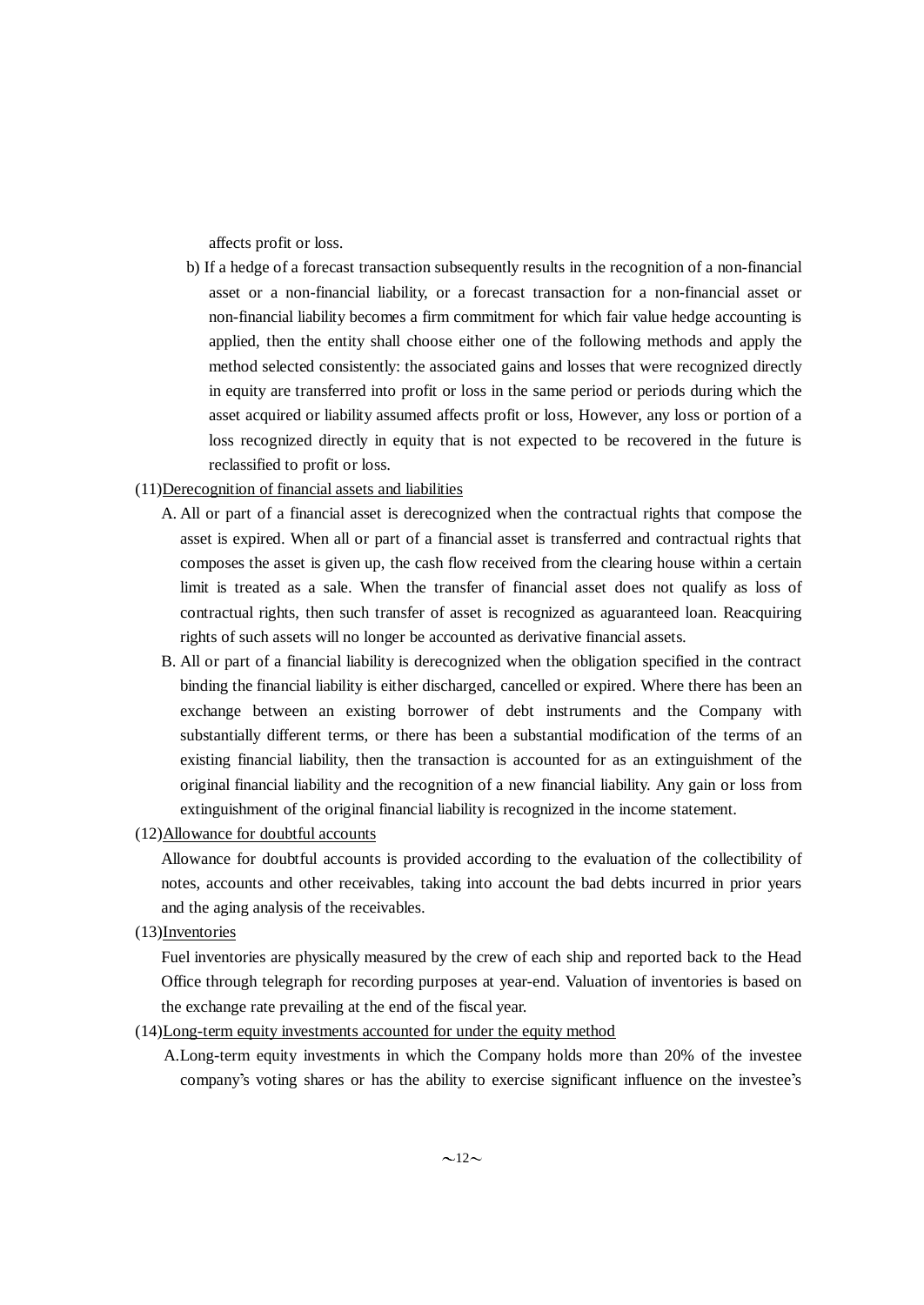operational decisions are accounted for under the equity method. The excess of the initial investment cost over the acquired net asset value of the investee attributable to goodwill is no longer amortized, effective January 1, 2006. Retrospective adjustment of the amount of goodwill amortized in previous year is not required. The excess of acquired net asset value of investee over the initial investment cost is allocated proportionately and applied as a reduction to the book values of identifiable non-current assets, and any remaining amount of such excess after this allocation is credited to extraordinary gains. The unrealized gain or loss resulted from transactions between investor and investee should be eliminated. Investee companies of which the Company holds more than 50% voting shares of an investee or the Company holds less than 50% voting shares of an investee, but has effective control over the investee are included in the consolidated financial statements.

- B.Foreign currency denominated financial statements of overseas subsidiaries and investees are translated into New Taiwan dollars in accordance with Statement of Financial Accounting Standards (SFAS) No. 14, "Accounting for Foreign Currency Transactions and Translation of Foreign Financial Statements". The translation differences are recorded as "cumulative translation adjustments" under stockholders' equity.
- (15)Property, plant and equipment
	- A.Property, plant and equipment are stated at cost. Interests incurred on the loans used to bring the assets to the condition and location necessary for their intended uses are capitalized.
	- B.Depreciation is calculated on a straight-line basis according to the respective assets' useful lives regulated by the Ministry of Finance plus one year for salvage value.
	- C.Major improvements and renewals are capitalized and depreciated accordingly. Maintenance and repairs are expensed as incurred.
	- D.For ships and equipment that are still in use after expiration of their useful life, depreciation is provided based on the original method and the reassessed useful life and salvage value. For other assets that are still in use after expiration of their useful life, depreciation is provided based on the original method to the extent that the salvage value falls below \$3,000. Where impairment loss is recognized, property, plant and equipment shall be depreciated over their remaining useful life based on their carrying value adjusted for the impairment loss.

#### (16)Deferred charges

Deferred charges refer to the expenses incurred for decoration, issuance of corporate bonds, computer software and cable installation. The expenses incurred for decoration are amortized on a straight-line basis over five years, expenses incurred for issuance of corporate bonds are amortized over the issuance period, expenses incurred for issuance of convertible bonds are amortized over the period from the issuance date to the expiry date of the redemption rights and the remaining deferred charges are amortized over 2-3 years.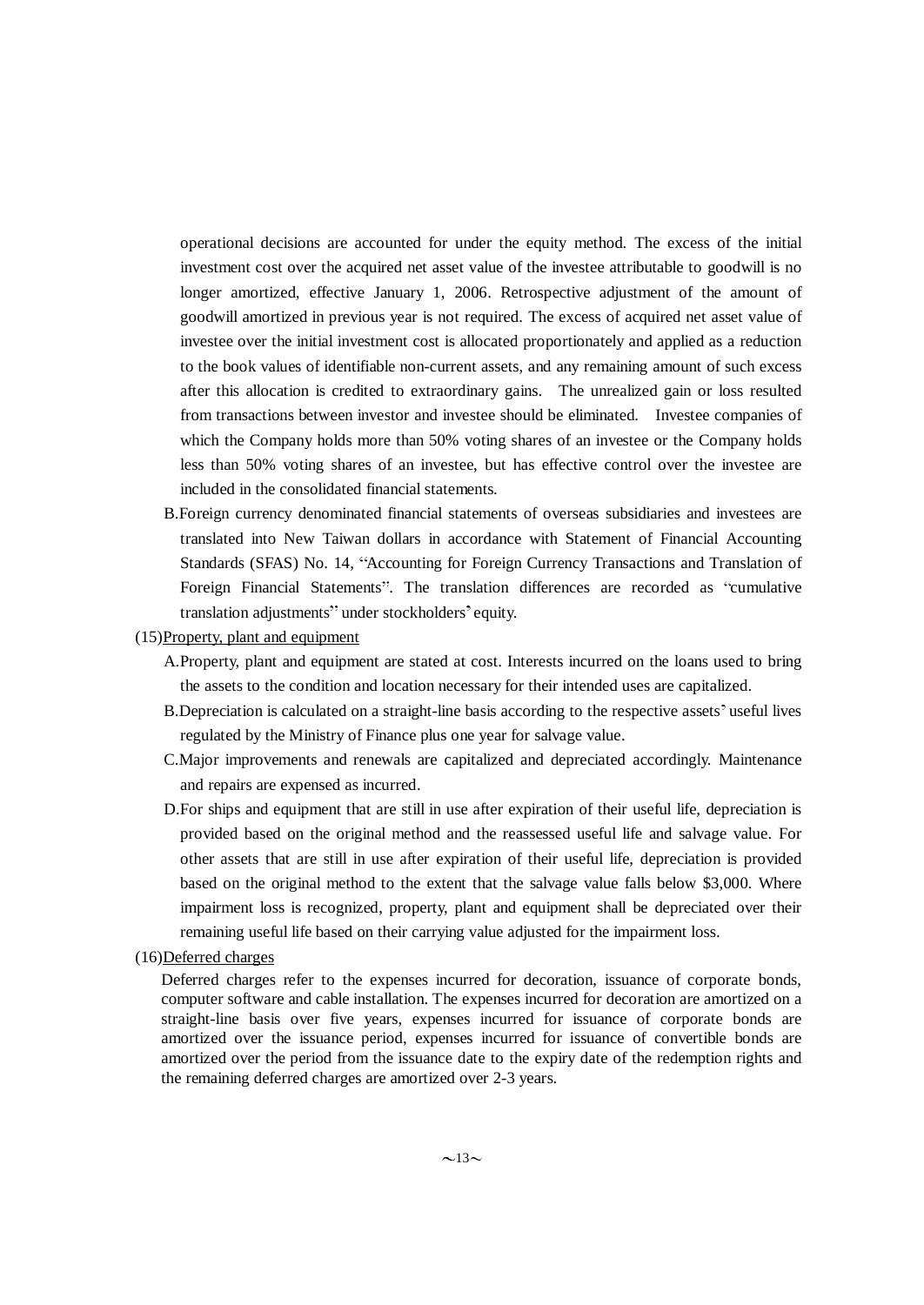(17)Impairment of non-financial assets

The Company recognizes impairment loss when there is indication that the recoverable amount of an asset is less than its carrying amount. The recoverable amount is the higher of the fair value less costs to sell and value in use. When the impairment no longer exists, the impairment loss recognized in prior years shall be recovered.

#### (18)Convertible bonds

Bonds payable issued before December 31, 2005 are accounted for as follows:

- A.Convertible bonds are stated at their issuance price. The excess of the redemption price over the face value of the convertible bonds is amortized using the interest method over the redemption period.
- B.When bonds are converted, the par value of the bonds is credited to common stock and any excess is credited to capital reserve. No gain or loss is recognized on bond conversion.
- C.Expenditures incurred on issuance of convertible bonds are classified as deferred assets and amortized over the life of the bonds. In cases where the bonds are converted or redeemed before the maturity date, the issuance expenditures are expensed in proportion to the amount of bonds converted or redeemed.
- D.Where bonds are not redeemed during the redemption period, the interest on redemption is amortized under the interest method over the remaining life of the bonds. If the fair value of the underlying shares at the expiry date of the redemption option exceeds the redemption price, the interest on redemption is reclassified to capital reserve.

#### (19)Pensions

- A.Under the defined benefit pension plan, net periodic pension costs are recognized in accordance with the actuarial calculations. Net periodic pension costs include service cost, interest cost, expected return on plan assets, and amortization of unrecognized net transition obligation and gains or losses on plan assets. Unrecognized net transition obligation is amortized on a straight-line basis over 15 years. Under the defined contribution pension plan, net periodic pension costs are recognized as incurred.
- B.The Labor Pension Act ("the Act"), which adopts a defined contribution scheme, took effect from July 1, 2005. In accordance with the Act, employees of the Company may elect to be subject to either the Act, and maintain their seniority before the enforcement of the Act, or the pension mechanism of the Labor Standards Law. For employees subject to the Act, the Company shall make monthly contributions to the employees' individual pension accounts based on at least 6% of the employees' monthly wages.
- C.In accordance with the SFAS No. 18, "Accounting for Pension", the Company has recognized pension costs based on the actuarial report since 1995. Under the defined benefit pension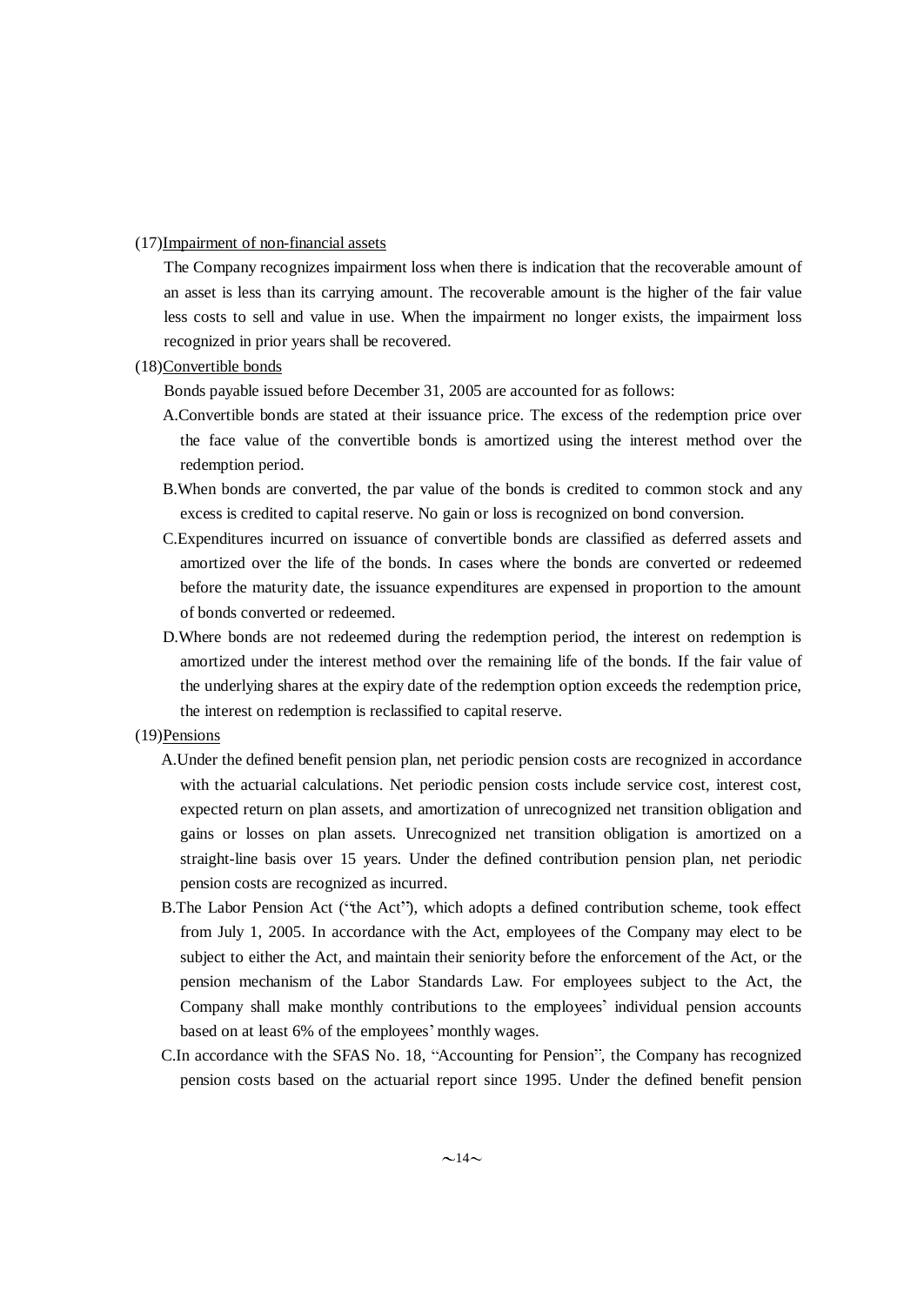scheme, net periodic pension cost is contributed based on the actuarial report, which includes current service cost, interest cost, expected rate of return on plan assets, and amortization of unrecognized net transition assets. The part of accumulated benefit obligation which exceeds fair value of pension fund is recorded as minimum pension liability on the balance sheet. Unrecognized net transition assets and net benefit obligation are amortized on a straight-line basis over 15 years. Prior service cost and gain or loss is amortized over the average remaining service period on a straight-line basis. While preparing interim financial statements, the amount of minimum pension liability is adjusted by the difference between net periodic pension cost and contribution. Under the defined benefit pension scheme, contribution is recognized in the year when the expenditures are incurred. The amount of the minimum pension liability does not have to be re-evaluated. In accordance with the SFAS No. 23 "Presentation and Disclosure for Interim Financial Reports", information related to pension is not disclosed.

#### (20)Income taxes

A.Provision for income tax includes deferred income tax resulting from temporary differences, investment tax credits and loss carryforward. Valuation allowance on deferred tax assets is provided to the extent that it is more likely than not that the tax benefit will not be realized. Over or under provision of prior years' income tax liabilities is included in current year's income tax.

Inter-period and intra-period income taxes are allocated in accordance with the SFAS No. 22, "Accounting for Income Taxes". Income tax effects arising from taxable temporary differences are recognized as deferred income tax liabilities. Income tax effects arising from deductible temporary differences, loss carryforwards and income tax credits are recognized as deferred income tax assets and a valuation allowance is provided based on the expected realizability of the deferred income tax assets. In accordance with the "Statute of Income Basic Tax Amount", effective January 1, 2006, the estimated basic tax amount payable in the future is considered by the Company in evaluating the realizability of deferred income tax assets.

- B.Investment tax credits arising from expenditures incurred on acquisitions of equipment or technology, research and development, employees' training, and equity investments are recognized in the year the related expenditures are incurred.
- C.An additional 10% tax is levied on the unappropriated retained earnings and is recorded as income tax expense in the year the stockholders resolve to retain the earnings.
- (21)Employees' bonuses and directors' and supervisors' remuneration

Effective January 1, 2008, pursuant to EITF96-052 of the Accounting Research and Development Foundation, R.O.C., dated March 16, 2007, "Accounting for Employees' Bonuses and Directors' and Supervisors' Remuneration", the costs of employees' bonuses and directors' and supervisors'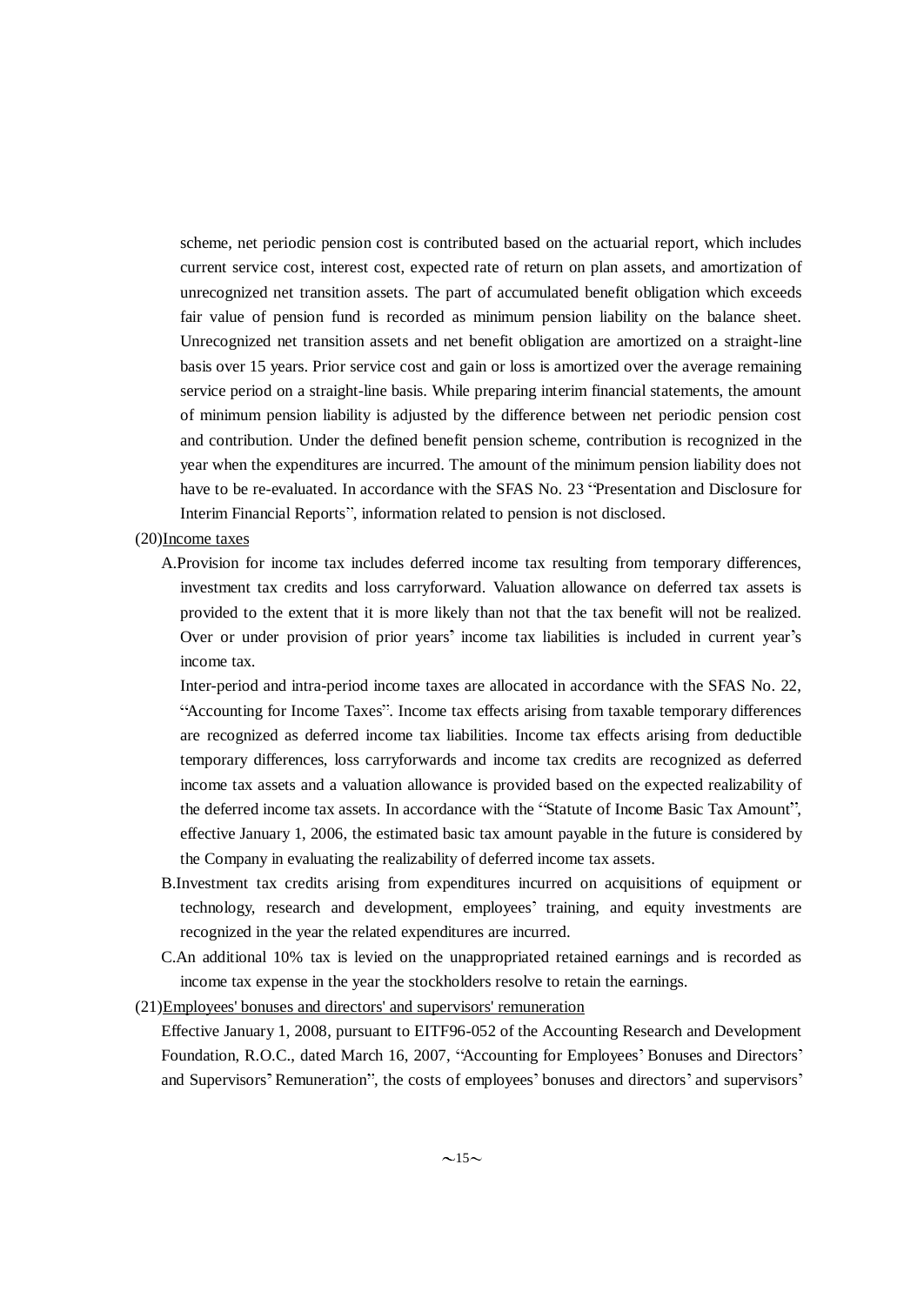remuneration are accounted for as expenses and liabilities, provided that such a recognition is required under legal obligation or constructive obligation and those amounts can be estimated reasonably. However, if the accrued amounts for employees' bonuses and directors' and supervisors' remuneration are significantly different from the actual distributed amounts resolved by the stockholders at their annual stockholders' meeting subsequently, the differences shall be recognized as gain or loss in the following year.

#### (22)Revenue, cost and expense recognition

Revenues are recognized when the earning process is substantially completed and are realized or realizable. Costs and expenses are recognized as incurred.

(23)Basic (diluted) earnings per share

Basic earnings per share is calculated based on the net income (loss) attributed to common stockholders and the weighted-average number of common shares outstanding during the period. Any capital increase (reduction) through cash infusion (withdrawal), treasury stock transactions or other factors that would cause a change in the number of outstanding shares are incorporated in the calculation on a weighted-average basis according to the circulation period. Adjustments are made retroactively to the weighted-average number of outstanding shares if there is any increase (decrease) in the number of outstanding shares which does not result in changes in the stockholders' percentage of equity interest. Where the effective dates of the above-mentioned events fall between the balance sheet date and the issue date of the financial statements, retroactive adjustments are also required. For the purpose of calculating diluted earnings per share, it is assumed that the convertible bonds are converted into the common stock on the date of issuance of the bonds, and the weighted-average number of outstanding shares is adjusted for the dilutive effect of the convertible bonds.

- (24)Derivative financial instruments and hedge trading
	- A. Oil swaps and interest rate swaps are utilized to hedge against fluctuations in interest rates and oil prices. The initial recognition and subsequent valuation of derivative financial instruments are carried at fair value. The assets are recognized for positive fair values, the liabilities are recognized for negative fair value.
	- B. The changes in fair value of derivatives are recognized in the income statement when such instrument does not qualify for hedge accounting.

Hedge relationship is classified into the following three categories:

- a) Fair value hedges: to mitigate the risk of changes in the fair value of a recognized asset or liability or unrecognized commitment.
- b) Cash flow hedges: to mitigate the risk of volatility in cash flow. The volatility is attributable to a recognized asset or liability (such as all or some future interest payments on variable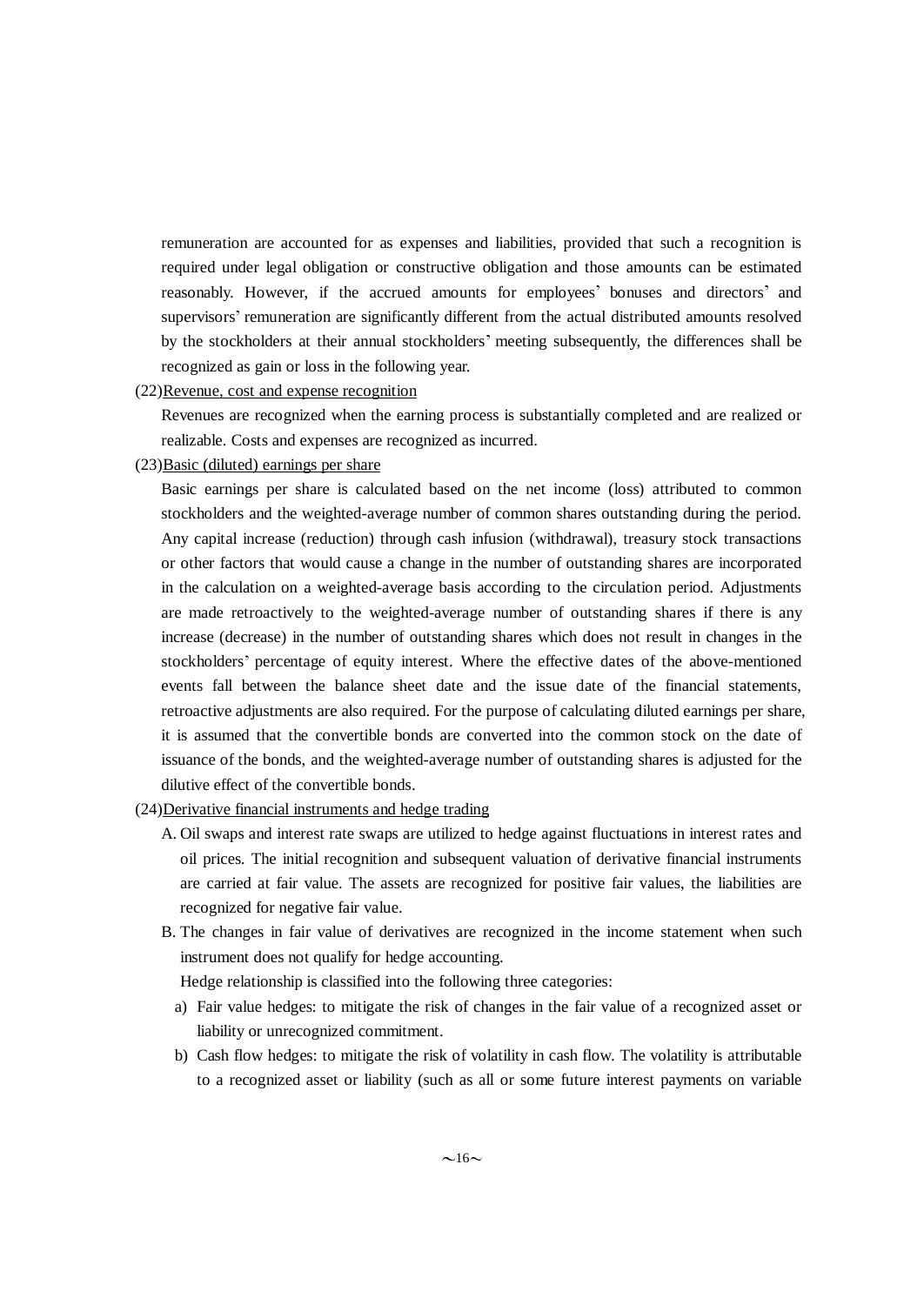rate debt) or a highly probable forecast transaction that might affect profit or loss.

c) Hedge of net investment in a foreign operation: to mitigate the risk of the exchange rate fluctuations associated with net investment in a foreign operation.

The Company used cash flow hedge to avoid the exchange risk arising from existing commitments.

- C. The hedging relationship, management and strategy are documented at the beginning of a designated hedge. The hedge instruments, related hedge items or transactions and identification of hedged risk, and the method for measuring the hedge effectiveness, are also documented. The Company expects that the hedge could offset the volatility of fair value and cash flow during the period under hedge. The Company also assesses the effectiveness of hedge, and makes sure the hedge is highly effective during the period.
- D. In the case where the hedge trading meets the criteria of hedge accounting, the accounting for hedging is set forth below:
	- a) Fair value hedge

The fair value hedge is used to mitigate the risk of a fair value change of the recognized assets or liabilities, unrecognized commitment, or designated part of such items, which could arise from certain specific risk and affect income. In a fair value hedge, the gain or loss on the hedged items arising from hedged risks are recognized in the income statement. The gain or loss on derivative financial instruments measured at fair value on the subsequent measurement is also recognized in the income statement.

For the fair value hedge associated with hedged items that are initially measured at amortized cost, the adjustment is amortized under effective interest method by the budging period and recognized in the income statement. The amortization begins either when the adjustment is recognized or when hedge accounting ceases to apply.

For the unrecognized commitment that is designated as a hedge item, the cumulative fair value changes due to hedged risk are classified as assets or liabilities and recognized in the income statement.

The Company discontinues hedge accounting when the hedging instrument is settled, sold, terminated or exercised, no longer qualifies for hedge since it does not meet the criteria of hedge relationship, or when the Company decides to revoke the designation.

b) Cash flow hedge

Cash flow hedge avoids risk of volatility in cash flow arising from specific risks associated with recognized assets or liabilities, or highly expected transaction which will affect income statement. The gain or loss that is attributable to effective hedge is recognized in equity directly and that is attributable to ineffective hedge is recognized in income statement.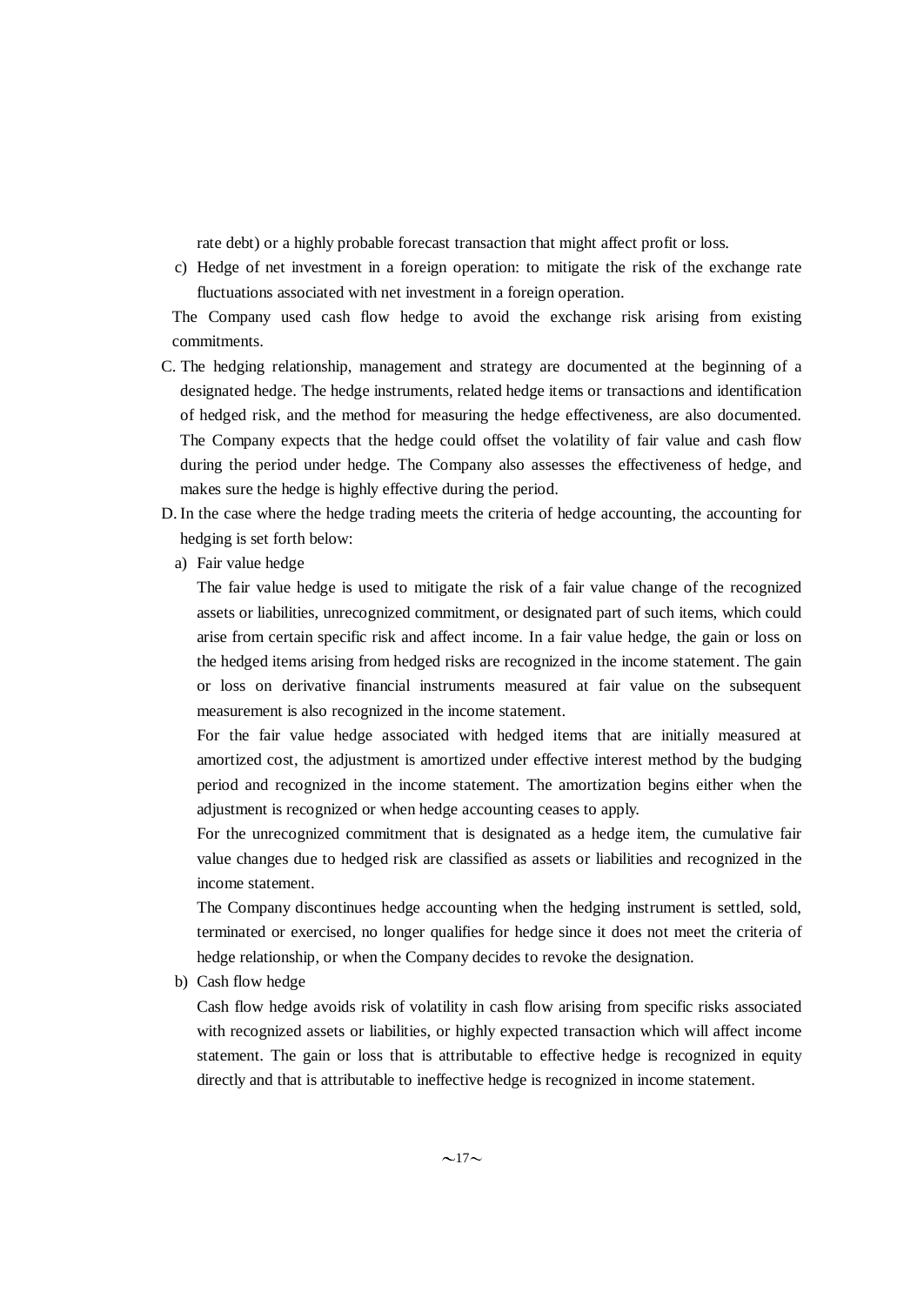In the case where the expected transaction being hedged is likely to result in the recognition of financial assets or financial liabilities, the gain or loss previously recognized directly as adjustments in equity is to be transferred to income statement as profit or loss in the period when such assets or liabilities affect net income. In other cases where the expected transaction under hedge is likely to result in the recognition of non-financial assets or non-financial liabilities, the gain or loss previously recognized directly as adjustments in equity for such hedging instrument is treated as valuation adjustments to the book value of such assets or liabilities.

When the occurrence of the expected transaction is deemed unlikely, the accumulated profit or loss previously recognized as adjustments in equity is recognized as profit or loss for the period. When hedging instruments are matured, sold, terminated or executed, or when the Company cancelled designated hedging instruments under initial recognition, the accumulated amount previously recognized directly as adjustments in equity remains in equity as an adjustment item when such expected transaction does occur. However, when such expected transaction is not likely to occur, the accumulated amount is recognized in current income.

c) Hedge of net investment in a foreign operation

Accounting for hedge of net investment in a foreign operation is similar to accounting for cash flow hedge. The hedge instruments are recognized directly in equity when deemed effective and recognized in the income statement when deemed ineffective. Cumulative gains or losses recognized as adjustments in equity are transferred to income statement upon disposal of foreign operation.

- (25)Use of estimates
	- A.The preparation of financial statements in conformity with accounting generally accepted principles requires management to make estimates and assumptions that affect the amounts of assets and liabilities and the disclosures of contingent assets and liabilities at the date of the financial statements and the amounts of revenues and expenses during the reporting period. Actual results could differ from those assumptions and estimates.
	- B.Accrued expenses are recorded at the amounts stated in the original supporting documents. Foreign port charges without supporting documents are estimated based on past records and period-end sailing schedules. Differences between the expenses actually incurred in the following year and the estimated accrued expenses are credited or charged to operating costs or expenses in the following year.

### 3.CHANGES IN ACCOUNTING PRINCIPLES

A.Effective January 1, 2007, the Company adopted the Statement of Financial Accounting Standards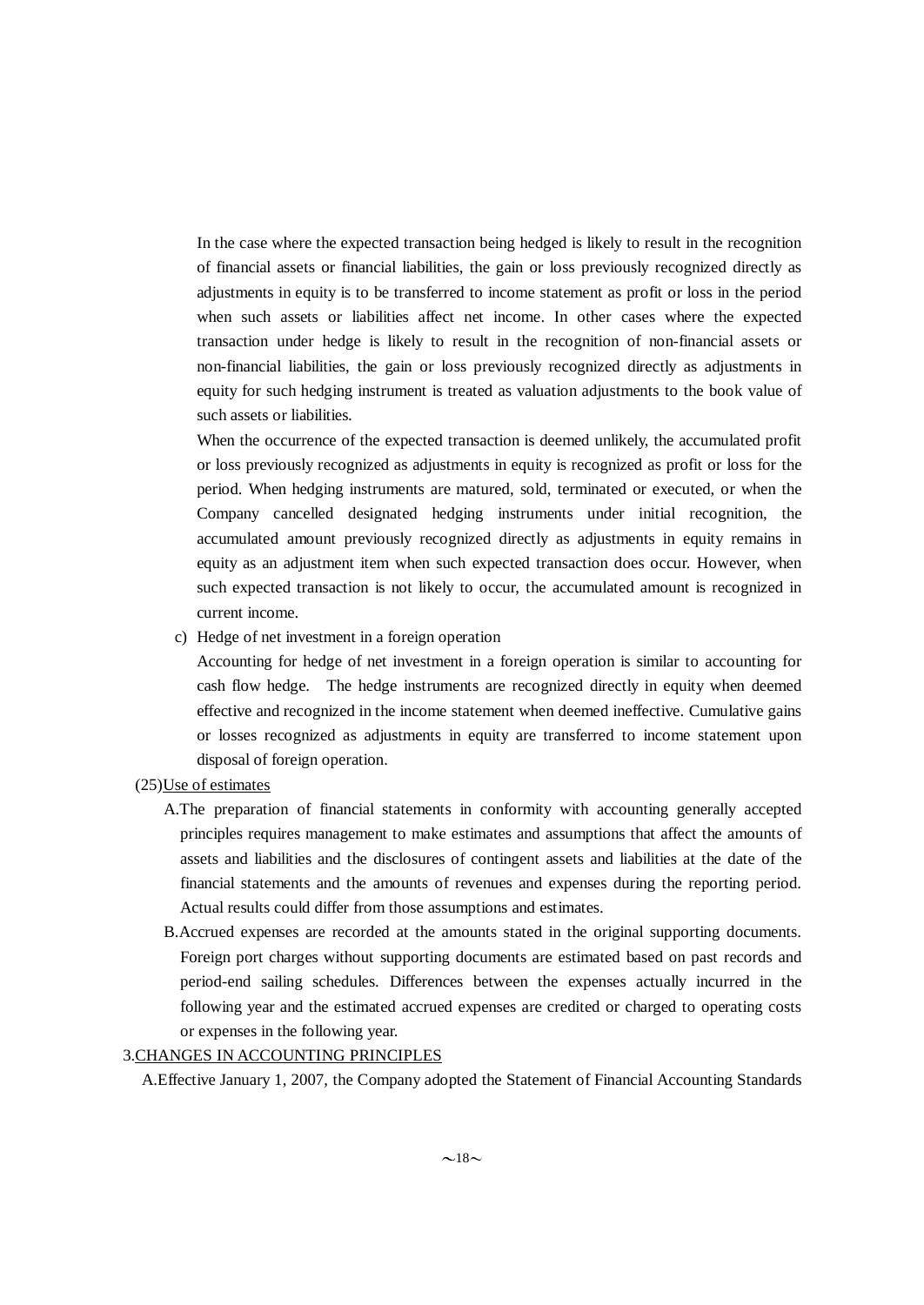(SFAS) No. 37, "Accounting for Intangible Assets". Such change in accounting principle had no effect on net income, EPS and total assets as of and for the six months ended June 30, 2008.

- B.Effective January 1, 2008, the Company adopted SFAS No. 39, "Accounting for Share-based Payment". Such change in accounting principle had no effect on net income, EPS and total assets as of and for the six months ended June 30, 2008.
- C.Effective January 1, 2008, the Company adopted EITF96-052 of the Accounting Research and Development Foundation, R.O.C., dated March 16, 2007, As a result of the adoption of EITF96-052, net income decreased by \$25,732 and earnings per share decreased by \$0.01 for the six months ended June 30, 2008.

### 4.DETAILS OF SIGNIFICANT ACCOUNTS

(1)Cash and cash equivalents

|                                           | June 30,          |    |                      |
|-------------------------------------------|-------------------|----|----------------------|
|                                           | 2008              |    | 2007                 |
| Cash                                      | \$<br>4,769       | -S | 16,650               |
| Checking accounts                         | 28,040            |    | 36,912               |
| Demand deposits                           | 12,535            |    | 8,655                |
| Foreign currency deposits                 | 181,622           |    | 1,676,392            |
| Time deposits (New Taiwan dollars)        | 300,000           |    | 2,664,952            |
| Time deposits (Foreign currencies)        | 1,203,267         |    | 810,233              |
| Cash equivalents - short-term notes       | 9,992             |    |                      |
| Less: Unrealized foreign exchange loss    | 4,316)            |    | 20,655               |
|                                           | 1,735,909         | S  | 5,193,139            |
| Interest rates on the above time deposits | $2.05\% - 4.95\%$ |    | $0.52\% \sim 5.25\%$ |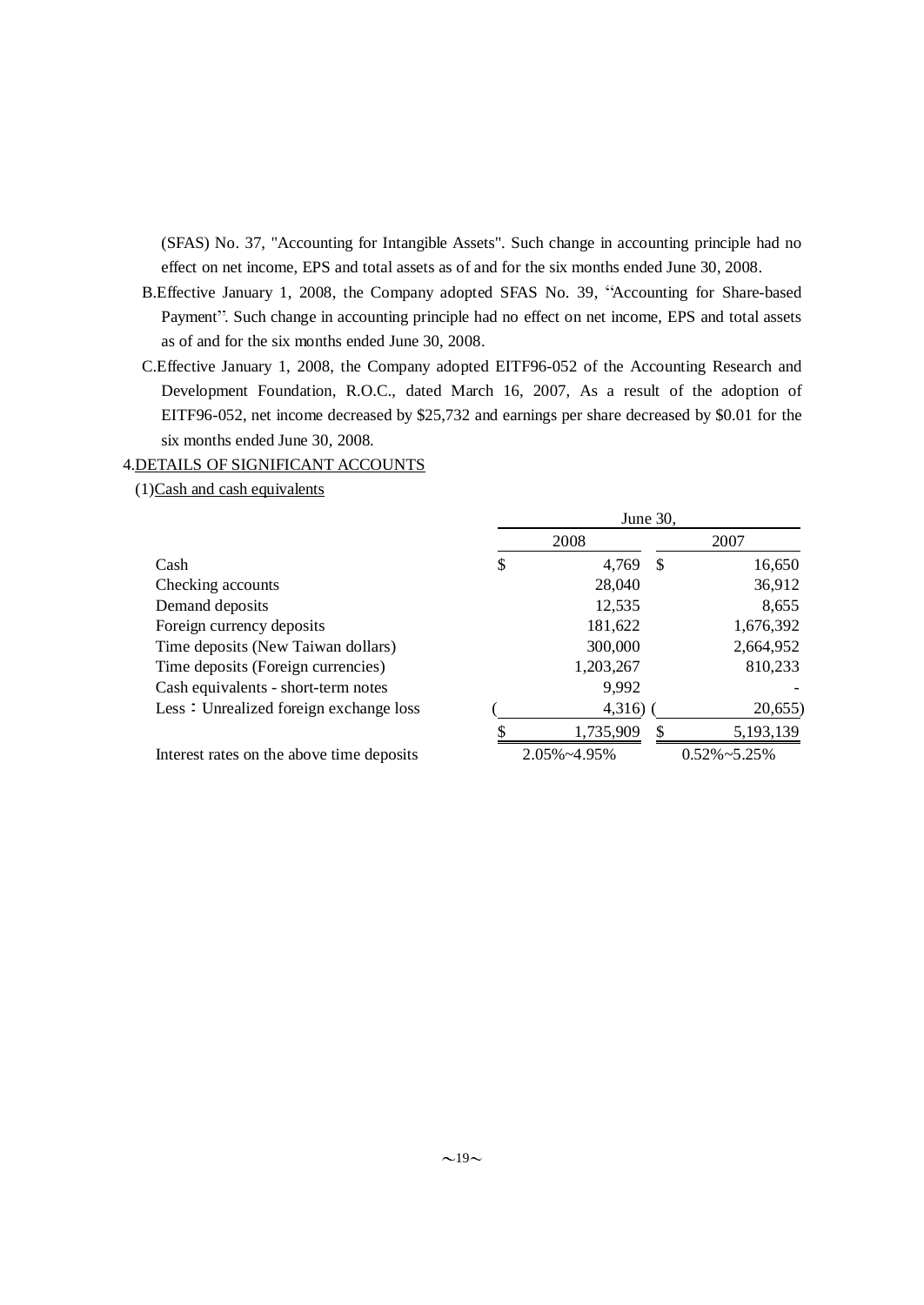# (2)Financial assets at fair value through profit or loss - current

|                                         | June 30,     |     |           |
|-----------------------------------------|--------------|-----|-----------|
|                                         | 2008         |     | 2007      |
| Financial asset held for trading        |              |     |           |
| Listed (TSE and OTC) stocks             | \$<br>32,458 | -\$ | 67,210    |
| Beneficiary certificates                | 1,180,879    |     | 1,463,541 |
| Interest rate swap (IRS)                | 6,920        |     | 34,454    |
| Currency exchange swap (CCS)            |              |     | 11,424    |
| Oil swap                                | 4,034        |     | 16,033    |
| Foreign exchange rate option            |              |     | 319       |
| Structural financial instruments        | 135,151      |     | 542,040   |
| Equity-linked financial instruments     |              |     | 24,475    |
|                                         | 1,359,442    |     | 2,159,496 |
| Adjustment of financial assets held for |              |     |           |
| trading                                 | 119,229)     |     | 35,863)   |
|                                         | 1,240,213    |     | 2,123,633 |
|                                         |              |     |           |

A.The Company recognized net loss of \$47,923 and \$56,192 for the six months ended June 30, 2008 and 2007, respectively.

B. As of June 30, 2008 and 2007, the outstanding interest rate swap contracts are set forth below:

|                    |                 |            | June 30, 2008          |               |                |
|--------------------|-----------------|------------|------------------------|---------------|----------------|
|                    | Contract period |            | <b>Notional Amount</b> |               | Carrying Value |
| Interest rate swap | 03.08~08.08     | <b>NTD</b> | 500,000                | $\mathcal{S}$ | 185            |
| n                  | $04.07 - 09.07$ | <b>USD</b> | 25,000                 |               | 6,735          |
|                    |                 |            |                        | \$            | 6,920          |
|                    |                 |            | June 30, 2007          |               |                |
|                    | Contract period |            | <b>Notional Amount</b> |               | Carrying Value |
| Interest rate swap | 03.08~07.08     | <b>USD</b> | 5,000                  | $\mathcal{S}$ | 2,660          |
| 11                 | $04.05 - 07.09$ | <b>USD</b> | 1,400                  |               | 737            |
| $^{\prime\prime}$  | $03.08 - 07.08$ | <b>USD</b> | 7,500                  |               | 4,013          |
| $\prime\prime$     | $05.03 - 09.03$ | <b>USD</b> | 10,000                 |               | 7,323          |
| $\prime$           | $03.08 - 08.08$ | <b>NTD</b> | 500,000                |               | 191            |
| $\prime$           | $03.11 - 08.11$ | <b>USD</b> | 20,000                 |               | 26             |
| $^{\prime\prime}$  | $05.03 - 09.03$ | <b>USD</b> | 15,000                 |               | 10,192         |
| $^{\prime\prime}$  | $04.07 - 09.07$ | <b>USD</b> | 25,000                 |               | 9,312          |
|                    |                 |            |                        | \$            | 34,454         |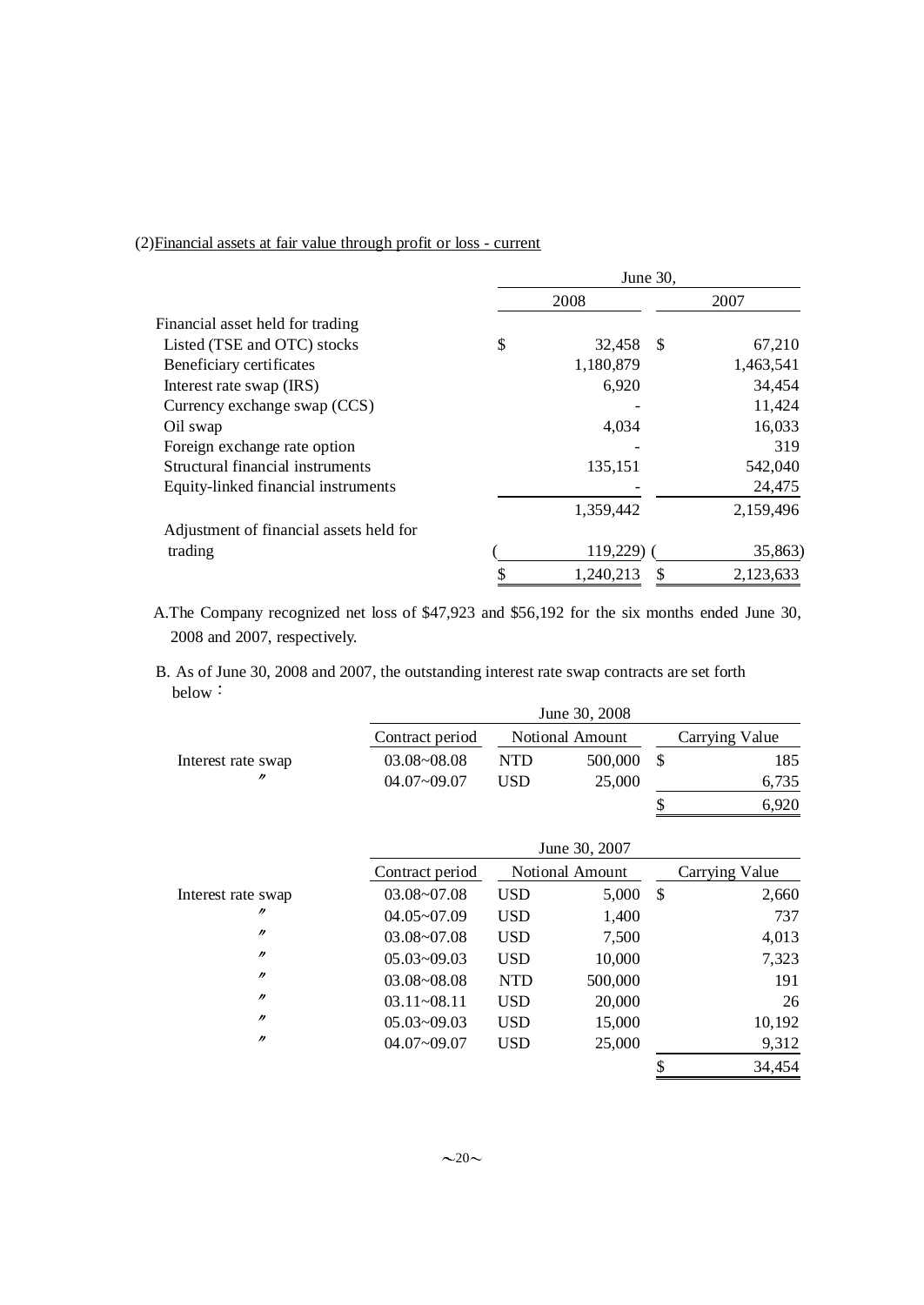C. As of June 30, 2008 and 2007, the outstanding currency exchange swap contracts are set forth below:

June 30, 2008 : NONE.

|                        |                 |     | June 30, 2007          |                |
|------------------------|-----------------|-----|------------------------|----------------|
|                        | Contract period |     | <b>Notional Amount</b> | Carrying Value |
| Currency exchange swap | $07.03 - 07.12$ | USD | 3,000                  | \$<br>164      |
| $\prime\prime$         | $07.03 - 07.12$ | USD | 3,000                  | 381            |
| $\prime$               | $07.04 - 08.05$ | USD | 3,000                  | 3,473          |
| $\prime$               | $06.09 - 07.09$ | USD | 3,000                  | 2,434          |
| $\prime$               | $07.06 - 08.12$ | USD | 3,000                  | 4,972          |
|                        |                 |     |                        | 11,424         |

D. As of June 30, 2008 and 2007, the outstanding oil swap contracts are set forth below

|          |                 | June 30, 2008           |    |                |
|----------|-----------------|-------------------------|----|----------------|
|          | Contract period | Notional Quantity (Ton) |    | Carrying Value |
| Oil swap | $08.05 - 10.10$ | 399,230                 | £. | 4.034          |
|          |                 | June 30, 2007           |    |                |
|          | Contract period | Notional Quantity (Ton) |    | Carrying Value |
| Oil swap | $06.09 - 09.02$ | 399,230                 | \$ | 16,033         |

E. As of June 30, 2008 and 2007, the outstanding foreign exchange rate option contracts are set forth below

June 30, 2008 : NONE.

|                              |                 |     | June 30, 2007   |                |
|------------------------------|-----------------|-----|-----------------|----------------|
|                              | Contract period |     | Notional Amount | Carrying Value |
| Foreign exchange rate option | $07.06 - 07.07$ | USD | 17,000 \$       | 319            |

F. As of June 30, 2008 and 2007, the contracts of structural financial instruments and equitylinked financial instruments are set forth below :  $20, 2008$ 

|                                     |                          | June 30, 2008 |    |                |
|-------------------------------------|--------------------------|---------------|----|----------------|
|                                     | <b>Notional Amount</b>   |               |    | Carrying Value |
| Structural financial instruments    | USD                      | 4,100         |    | 117,952        |
|                                     |                          | June 30, 2007 |    |                |
|                                     | <b>Notional Amount</b>   |               |    | Carrying Value |
| Structural financial instruments    | USD 12,230 / JPY 508,150 |               | -S | 532,484        |
| Equity-linked financial instruments | NTD 20,500 / HKD 1,000   |               |    | 24,544         |
|                                     |                          |               | \$ | 557,028        |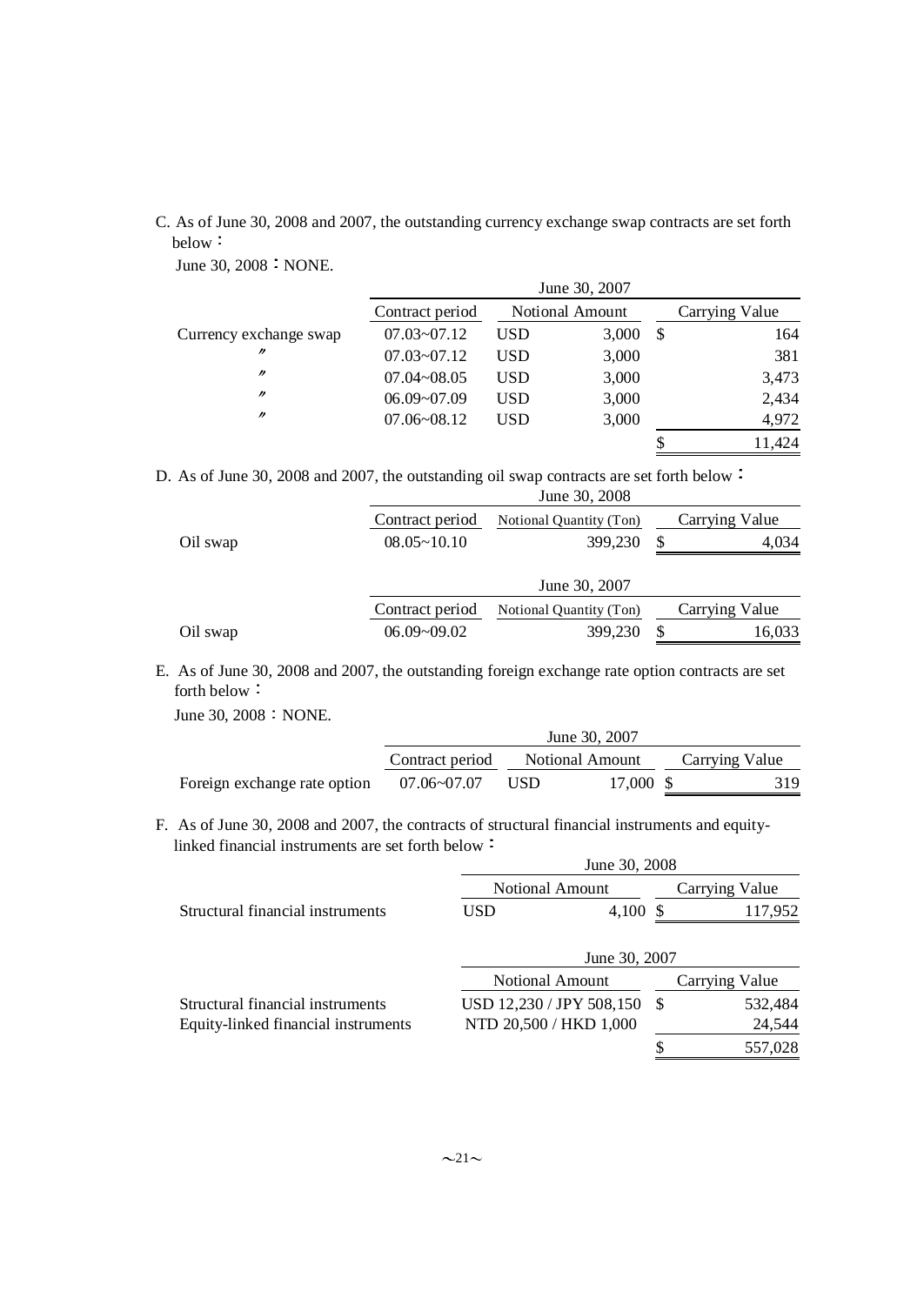# (3)Accounts receivable, net

|                                                 |               | June 30,        |
|-------------------------------------------------|---------------|-----------------|
|                                                 | 2008          | 2007            |
| Non-related parties                             | \$<br>687,600 | \$<br>816,713   |
| Add: Unrealized foreign exchange gain (loss)    | 3,008         | 4,268           |
| Less: Allowance for doubtful accounts           | 1,577)        | 1,577)          |
|                                                 | 689,031       | 810,868         |
| Related parties                                 | 121,501       | 157,273         |
|                                                 | \$<br>810,532 | 968,141<br>\$   |
| (4) Other receivables                           |               |                 |
|                                                 |               | June 30,        |
|                                                 | 2008          | 2007            |
| Non-related parties                             |               |                 |
| Accrued income                                  | \$<br>3,318   | 9,804<br>\$     |
| Tax refundable                                  | 11,978        | 19,130          |
| Dividend receivable                             | 56,299        | 23,875          |
| Accounts receivable from disposal of investment | 55,310        | 180,008         |
| Current portion of long-term installment        |               |                 |
| receivable                                      |               | 256,049         |
| Incentive from Kaohsiung Harbor Bureau          | 51,163        |                 |
| Others                                          | 294,879       | 72,517          |
|                                                 | 472,947       | 561,383         |
| Related parties                                 |               |                 |
| Dividend receivable                             | 310,604       | 388,856         |
| Others                                          | 94,442        | 493,340         |
|                                                 | 405,046       | 882,196         |
|                                                 | \$<br>877,993 | \$<br>1,443,579 |
| (5) Other financial assets - current            |               |                 |
|                                                 |               | June 30,        |
|                                                 | 2008          | 2007            |
| Future transaction margin                       | \$<br>127,517 | 106,894<br>\$   |
| $(6)$ Inventories                               |               |                 |
|                                                 |               | June 30,        |
|                                                 | 2008          | 2007            |
| Fuel                                            | \$<br>632,438 | \$<br>465,125   |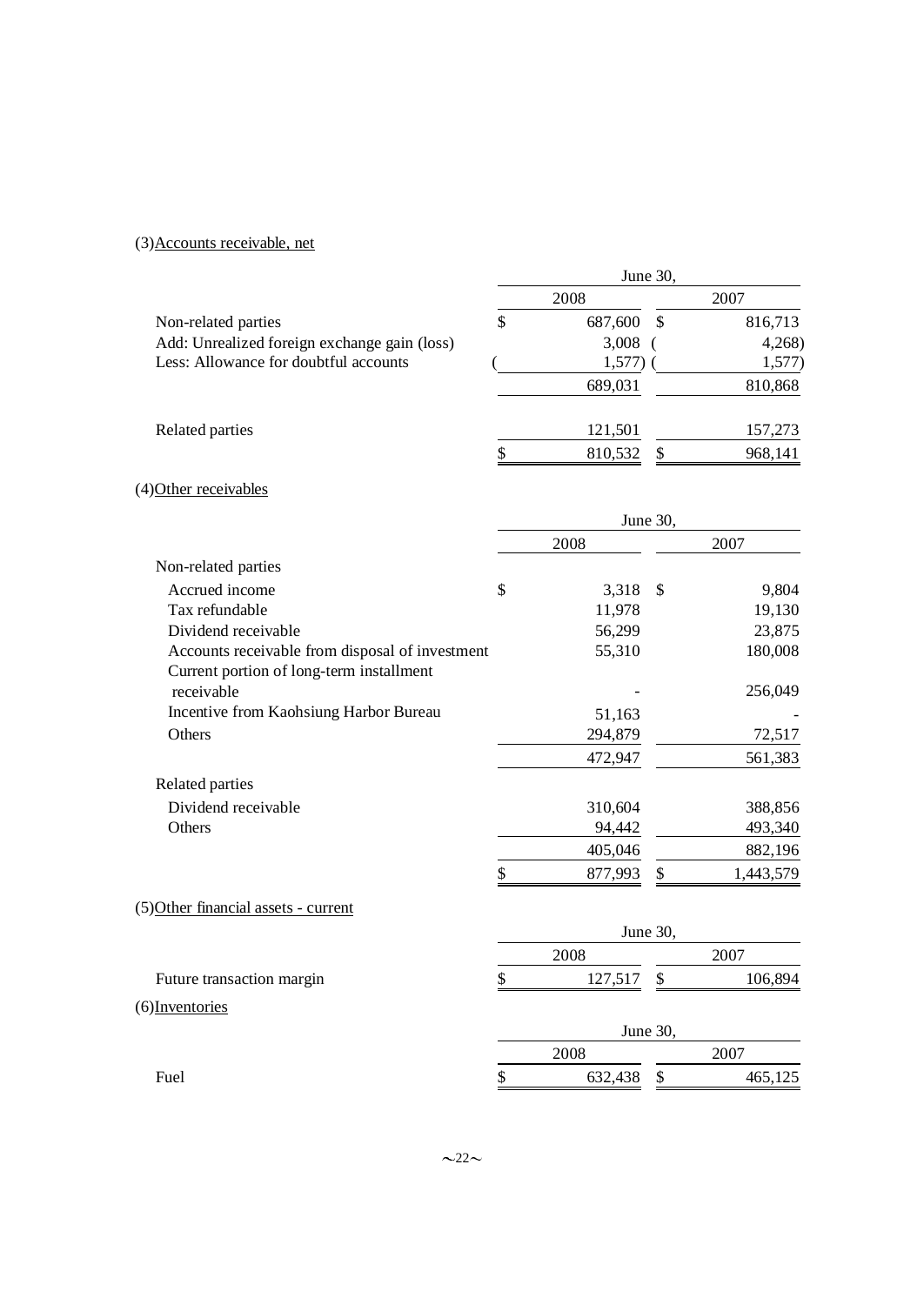### (7)Other current assets

|                            | June $30$ , |              |  |           |
|----------------------------|-------------|--------------|--|-----------|
|                            |             | 2008         |  | 2007      |
| Agency accounts            | S           | 2,035,417 \$ |  | 3,130,755 |
| Agency reciprocal accounts |             | 36,207       |  | 36,773    |
| Temporary debits           |             | 61,905       |  | 100,902   |
|                            |             | 2,133,529    |  | 3,268,430 |

A.Agency accounts

The Company has entered into agreements with foreign agents to deal with the port formalities related to foreign ports such as arrival and departure of ships, cargo loading, discharging and forwarding, collection of freight and payment of expenses incurred with foreign ports. The above transactions are booked in the agency accounts.

B.Agency reciprocal accounts

The Company has been appointed by Evergreen International S.A., Gaining Enterprise S.A., Greencompass Marine S.A., Italia Marittima S.P.A. and Evergreen Marine(UK) Limited and Evergreen Marine(Hong Kong) LTD. as their agent to pay the petty cash required by their vessels, crew salaries and insurance premiums in Taiwan. The above transactions are booked in the agency reciprocal accounts.

(8)Available-for-sale financial assets - non-current

|                                                    | June 30, |         |          |         |
|----------------------------------------------------|----------|---------|----------|---------|
|                                                    |          | 2008    |          | 2007    |
| Listed (TSE and OTC) securities                    |          |         |          |         |
| Central Reinsurance Corp.                          | \$       | 490,801 | -S       | 490,801 |
| Fubon Financial Holding Co., Ltd.                  |          | 5,673   |          | 7,087   |
|                                                    |          | 496,474 |          | 497,888 |
| Add: valuation adjustment                          |          | 294,633 |          | 213,972 |
|                                                    |          | 791,107 |          | 711,860 |
| (9) Financial assets carried at cost - non-current |          |         |          |         |
|                                                    |          |         | June 30, |         |
|                                                    |          | 2008    |          | 2007    |

| Non-listed securities                                                                          | 1,536,146 \$ | 1.492.397 |
|------------------------------------------------------------------------------------------------|--------------|-----------|
| A The Company's investment in non-listed securities were measured at cost since its fair value |              |           |

A. The Company's investment in non-listed securities were measured at cost since its fair value cannot be measured reliably.

B.In April 2007, Taishin International Telecommunication Co., Ltd. purchased publicly-listed shares of Taiwan Fixed Network Co. Ltd. The Company sold all its shares of Taiwan Fixed Network based on the purchase price of \$8.3 (in dollars) per share. The Company's investment cost was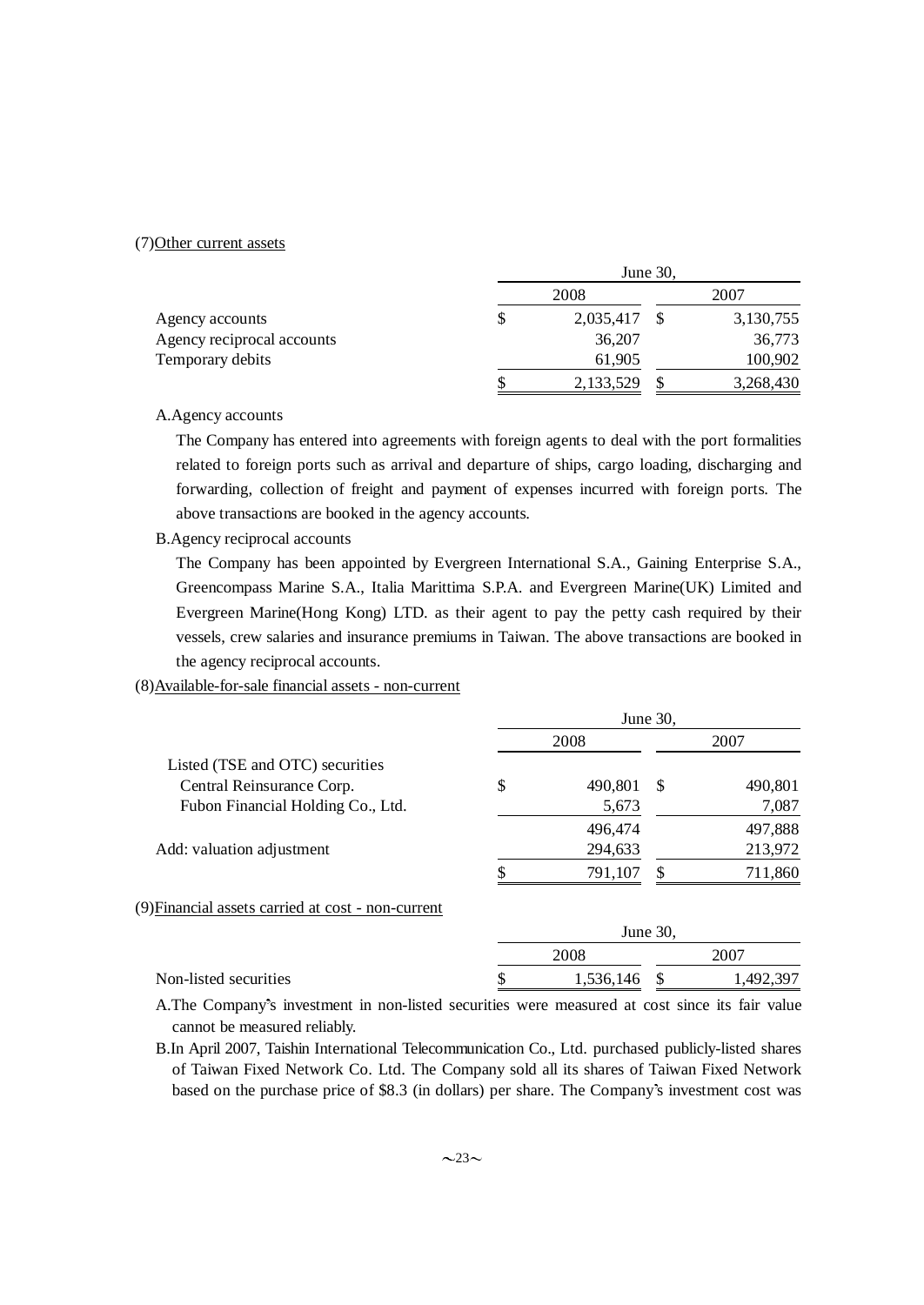\$700,000, and the purchase price was \$581,000. As a result, a realized impairment loss of \$119,000 was recognized for the year ended December 31, 2007.

C.In April 2007, Power World Fund Inc. (PWF) reduced its capital at a conversion rate of 18.93%. The amount returned to the stockholders was \$10 (in dollars) par value per share. As a result of the capital reduction, the proceeds received by the Company based on its proportionate equity interest in PWF were \$3,409, and the carrying amount of the Company's investment in PWF was written down by \$3,409. No gain or loss was incurred.

(10)Investments in bonds without active markets

|                                                         | Coupon |        |          |
|---------------------------------------------------------|--------|--------|----------|
| Period                                                  | rate   | 2008   | 2007     |
| Convertible Bond - Tuntex (Thailand)<br>$03.10.05 \sim$ | $0\%$  | 10.457 | 11.384   |
| 03.10.13                                                |        |        |          |
|                                                         |        | 1,251  | 342      |
|                                                         |        | 11.708 | 11,726   |
|                                                         |        |        | June 30, |

A.In 1997, the Company purchased US\$180 thousand of the convertible bonds issued by Tuntex (Thailand) Public Company Limited (Tuntex). As Tuntex encountered financial difficulties, it defaulted at maturity of the bonds. Accordingly, the Company fully recognized the losses on the bonds in 2001. Tuntex subsequently filed an application to the court for corporate restructuring and reached a consensus with the creditors to reissue the abovementioned bonds. The convertible bonds allocated to the Company were recorded at their face value of THB15,737 thousand (NT\$12,581 thousand), and the Company recognized \$12,581 thousand income under "non-operating income – others" for the year ended December 31, 2005.

B.For stock conversion right of the above convertible bonds, please refer to Note 4.(21).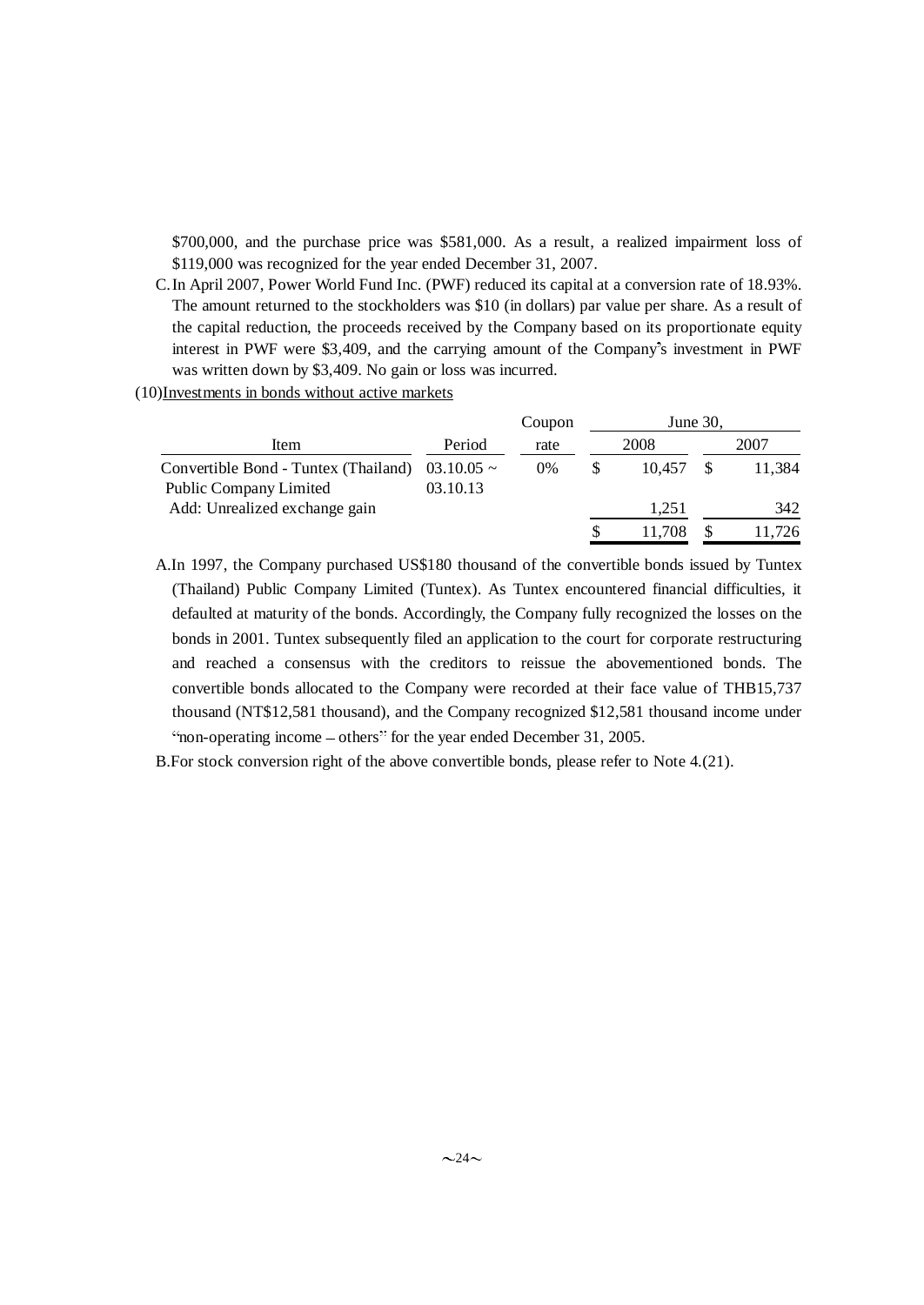## (11)Long-term equity investments accounted for under the equity method

A. Details of long-term equity investments accounted for under the equity method are set forth below:

|                                | June 30, 2008    |              |                  | June 30, 2007 |
|--------------------------------|------------------|--------------|------------------|---------------|
|                                | Carrying         | Percentage   | Carrying         | Percentage    |
| Investee company               | amount           | of ownership | amount           | of ownership  |
| Peony Investment S.A.          | \$<br>49,329,467 | 100.00%      | 41,291,153<br>\$ | 100.00%       |
| <b>Taiwan Terminal Service</b> |                  |              |                  |               |
| Co., Ltd.                      | 72,661           | 55.00%       | 69,839           | 55.00%        |
| Charng Yang Development        |                  |              |                  |               |
| Co., Ltd.                      | 471,952          | 40.00%       | 445,474          | 40.00%        |
| Evergreen International        |                  |              |                  |               |
| <b>Storage and Transport</b>   |                  |              |                  |               |
| Corporation                    | 7,211,341        | 39.74%       | 7.396.154        | 39.74%        |
| <b>Evergreen Security</b>      |                  |              |                  |               |
| Corporation                    | 59,192           | 31.25%       | 53,576           | 31.25%        |
| EVA Airways Corp.              | 6,856,983        | 19.04%       | 8,665,451        | 19.37%        |
| Taipei Port Container          |                  |              |                  |               |
| <b>Terminal Corporation</b>    | 641,607          | 20.00%       | 328,792          | 20.00%        |
|                                | 64, 643, 203     |              | 58,250,439       |               |

B. Investment income (loss) accounted for under the equity method for the six months ended June 30, 2008 and 2007 is set forth below:

|                                               | For the six months ended June 30, |               |      |          |  |  |  |
|-----------------------------------------------|-----------------------------------|---------------|------|----------|--|--|--|
| <b>Investee Company</b>                       |                                   | 2008          | 2007 |          |  |  |  |
| Peony Investment S.A.                         | \$                                | 2,536,186     | -S   | 291,687  |  |  |  |
| Taiwan Terminal Service Co., Ltd.             |                                   | 7,655         |      | 4,651    |  |  |  |
| Charng Yang Development Co., Ltd.             |                                   | 20,881        |      | 18,576   |  |  |  |
| Evergreen International Storage and Transport |                                   |               |      |          |  |  |  |
| Corporation                                   |                                   | 175,862       |      | 180,522  |  |  |  |
| <b>Evergreen Security Corporation</b>         |                                   | 5,515         |      | 5,190    |  |  |  |
| EVA Airways Corp.                             |                                   | $1,144,921$ ( |      | 327,039) |  |  |  |
| Taipei Port Container Terminal Corporation    |                                   | 14,061        |      | 1,434)   |  |  |  |
|                                               |                                   | 1,615,239     | S    | 172,153  |  |  |  |

C.On April 19, 2007 and December 24, 2007, the Company's Board of Directors passed a resolution for the Company to infuse additional cash in Taipei Port Container Terminal Corporation as a shareholder. The Company subscribed to 18,000 thousand and 30,000 thousand shares at \$10 (in dollars) per share amounting to \$180,000 and \$300,000. As of June 30, 2008 and 2007, percentage of ownership was both 20%.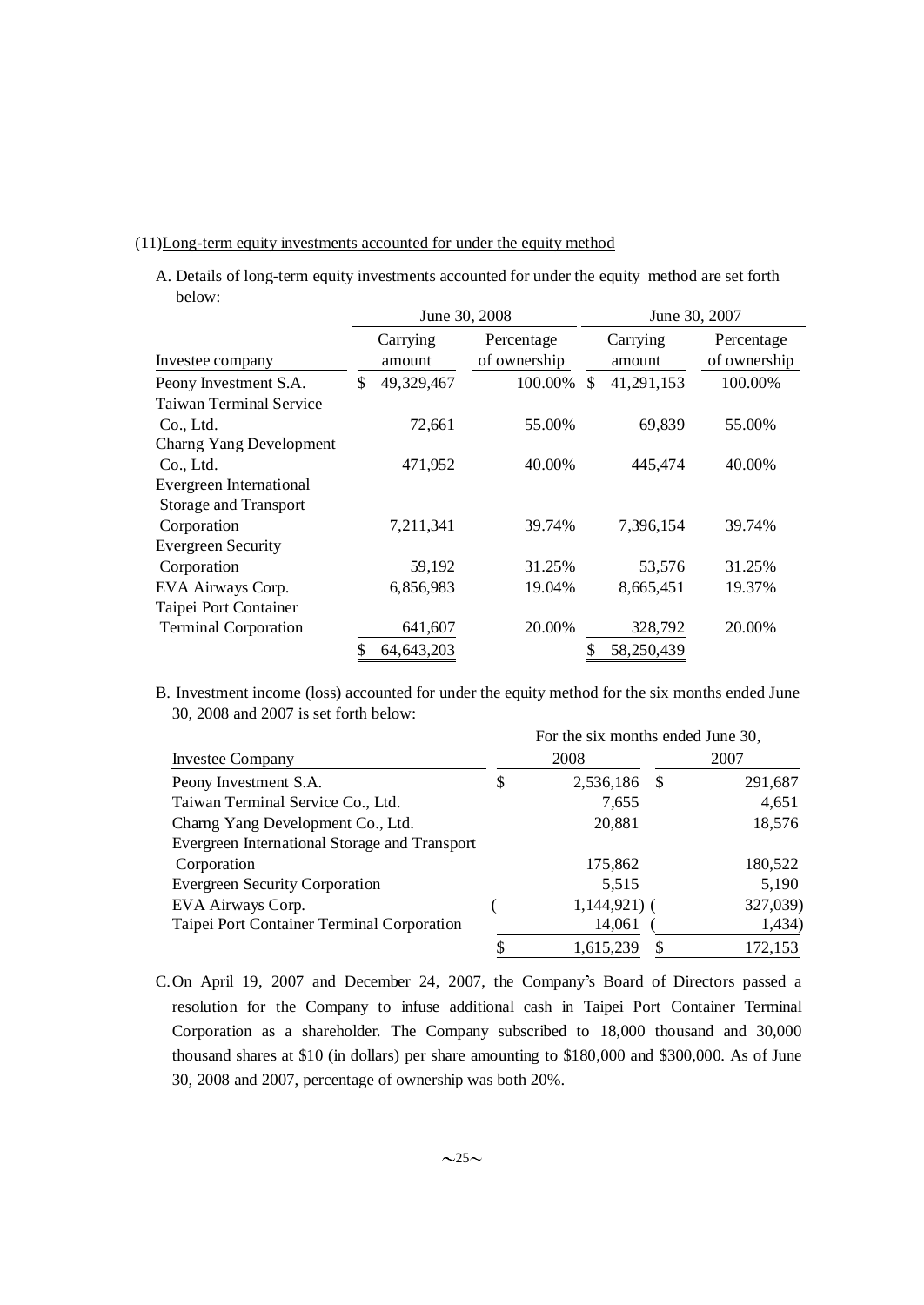### (12)Other long-term investments

|                                            | June $30.$ |      |  |      |
|--------------------------------------------|------------|------|--|------|
|                                            |            | 2008 |  | 2007 |
| Membership fee and service charges paid to |            |      |  |      |
| Marshall golf country club                 |            | 312  |  |      |

(13)Property, plant and equipment, net

|                                 | June 30, 2008 |              |               |              |    |            |
|---------------------------------|---------------|--------------|---------------|--------------|----|------------|
|                                 |               |              |               | Accumulated  |    | <b>Net</b> |
| Asset                           |               | Initial cost |               | depreciation |    | book value |
| Land                            | \$            | 1,998,859    | <sup>\$</sup> |              | \$ | 1,998,859  |
| <b>Buildings</b>                |               | 1,512,002 (  |               | 425,828)     |    | 1,086,174  |
| Loading / discharging equipment |               | 4,427,094 (  |               | 3,324,816)   |    | 1,102,278  |
| Computer equipment              |               | 119,127 (    |               | 85,277)      |    | 33,850     |
| Transportation equipment        |               | 14,153,896 ( |               | 8,886,726)   |    | 5,267,170  |
| Ships and equipment             |               | 5,770,086 (  |               | 4,519,964)   |    | 1,250,122  |
| Dock facilities                 |               | 223,081      |               |              |    | 223,081    |
| Office equipment                |               | 219,972      |               | 166,876)     |    | 53,096     |
|                                 |               | 28,424,117 ( |               | 17,409,487)  |    | 11,014,630 |
| Prepayments for equipment       |               | 910,490      |               |              |    | 910,490    |
|                                 |               | 29,334,607   |               | 17,409,487)  |    | 11,925,120 |

|                                 | June 30, 2007 |              |    |                |            |            |
|---------------------------------|---------------|--------------|----|----------------|------------|------------|
|                                 |               |              |    | Accumulated    |            | <b>Net</b> |
| Asset                           |               | Initial cost |    | depreciation   | book value |            |
| Land                            | \$            | 1,998,859    | \$ | $\overline{a}$ | \$         | 1,998,859  |
| <b>Buildings</b>                |               | 1,512,002 (  |    | 396,119)       |            | 1,115,883  |
| Loading / discharging equipment |               | 4,391,778 (  |    | 3,034,110)     |            | 1,357,668  |
| Computer equipment              |               | 137,096 (    |    | 91,865)        |            | 45,231     |
| Transportation equipment        |               | 12,755,055 ( |    | 10,472,458)    |            | 2,282,597  |
| Ships and equipment             |               | 5,770,086 (  |    | 4,123,595)     |            | 1,646,491  |
| Dock facilities                 |               | 418,813      |    |                |            | 418,813    |
| Office equipment                |               | 216,017      |    | 155,352)       |            | 60,665     |
|                                 |               | 27,199,706 ( |    | 18,273,499)    |            | 8,926,207  |
| Prepayments for equipment       |               | 215,821      |    |                |            | 215,821    |
|                                 |               | 27,415,527   | (  | 18,273,499)    | \$         | 9,142,028  |

A. All the aforementioned ships and equipment have been insured based on the market value of each vessel or the requirement of the creditor banks. As of June 30, 2008 and 2007, the insurance coverage amounted to USD107,000 and USD101,000, respectively. In addition, the ships were covered by the protection and indemnity insurance with GARD. The indemnity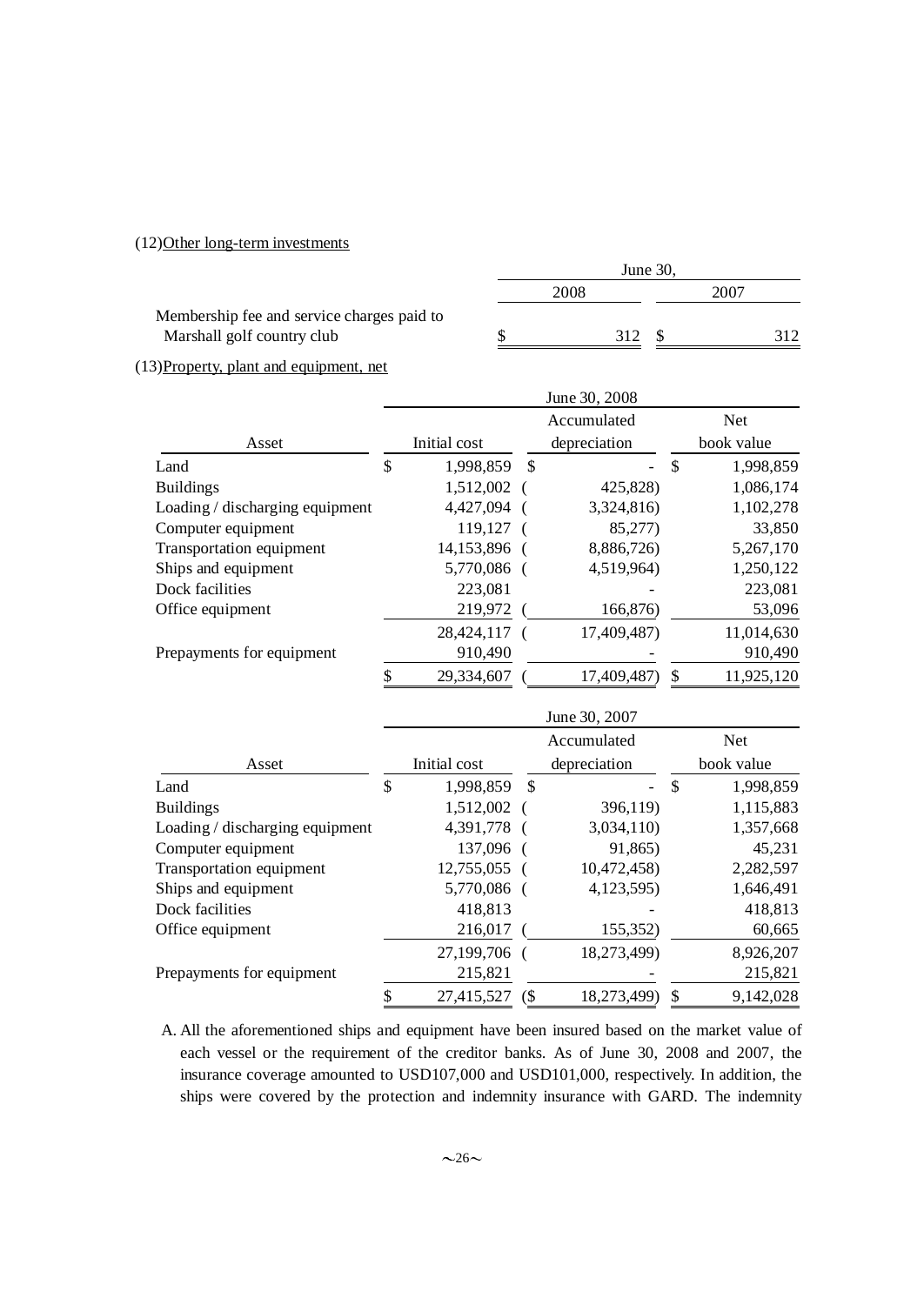amounts were unlimited except for oil pollution which was limited to USD 8 billion as of June 30, 2008 and 2007, respectively.

- B. The Company's loading/discharging equipment has been covered by the general insurance for construction machinery with insurance coverage amounting to \$1,815,591 and \$2,008,896 as of June 30, 2008 nad 2007, respectively. The fire insurance coverage for office equipment and building were \$1,300,333 and \$1,335,715 as of June 30, 2008 and 2007, respectively. Container facilities were insured with full coverage amounting to USD387,448 and USD234,725 as of June 30, 2008 and 2007, respectively.
- C. The Company entered into a construction agreement with Kaohsiung Harbor Bureau to complete the extension project of Pier No. 116 of Kaohsiung Harbor. The Company is entitled to use the pier free of charge for 16 years commencing from the date of completion. Upon expiration of the 16-year period, the Company is obliged to return the pier to the Bureau but has the priority to lease the pier. The construction project was reclassified to dock facilities upon its completion on January 1, 1992, and is amortized on a straight-line basis over 16 years with the amortization charged to loading/discharging expenses.
- D. The Company entered into a construction agreement with Kaohsiung Harbor Bureau to complete the extension project of Piers No. 79~81 of Kaohsiung Harbor. The Company is entitled to use the piers free of charge for 10 years commencing from the date of completion. Upon expiration of the 10-year period, the Company is obliged to return the piers to the Bureau but has the priority to lease the piers. The construction project was reclassified to dock facilities upon its completion in the beginning of 2000, and is amortized on a straight-line basis over 10 years with the amortization charged to loading/discharging expenses.
- (14)Long-term installment receivables

|                                        | June 30, |                                  |          |  |  |
|----------------------------------------|----------|----------------------------------|----------|--|--|
|                                        | 2008     |                                  | 2007     |  |  |
| Receivables from sales of vessels      |          | <sup>\$</sup><br>$\qquad \qquad$ | 328,902  |  |  |
| Less: Unrealized foreign exchange loss |          | $\overline{\phantom{a}}$         | 16,555   |  |  |
|                                        |          |                                  | 312,347  |  |  |
| Less: Current portion                  |          | $\overline{\phantom{a}}$         | 256,049) |  |  |
| Long-term installment receivables, net |          | -                                | 56,298   |  |  |

The above installment receivables were derived from the sale of four vessels, GLEE, GLOW, GRUP and GALT, in 2001 and 2002 with a total price of USD54,648. The interest charged on the receivables is LIBOR (London InterBank Offered Rate) plus 1.5%. As of June 30, 2007, the accrued amount of the receivables was USD9,511. As of June 30, 2008, all accrued amount was received.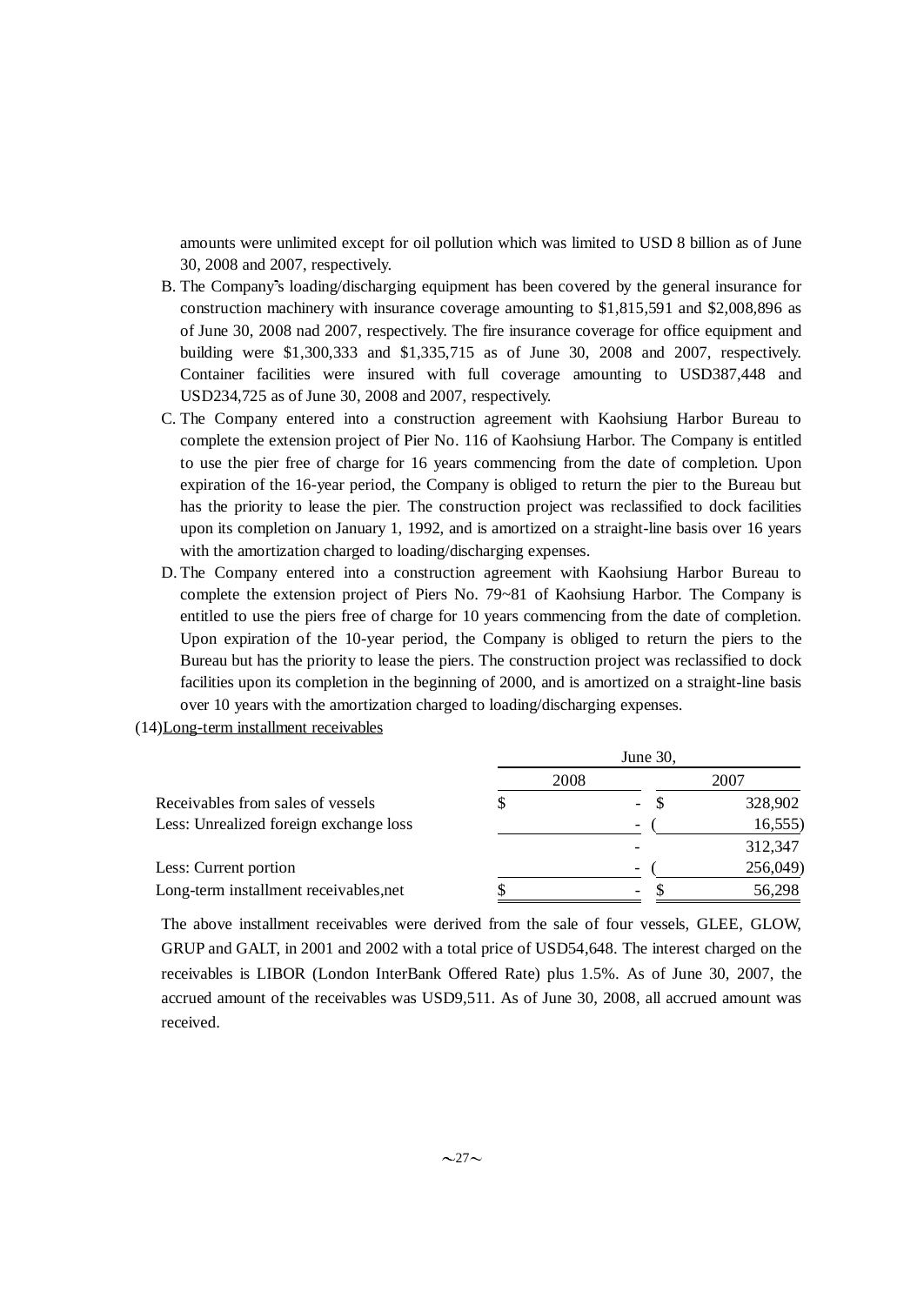## (15)Short-term loans

|                 | June 30.    |  |                      |  |  |
|-----------------|-------------|--|----------------------|--|--|
|                 | 2008        |  | 2007                 |  |  |
| Unsecured loans | 1.250.000   |  | 3,194,000            |  |  |
| Interest rate   | 2.20%~2.38% |  | $2.20\% \sim 2.50\%$ |  |  |

(16)Financial liabilities at fair value through profit or loss - current

|                                        | June 30, |           |      |         |  |
|----------------------------------------|----------|-----------|------|---------|--|
|                                        |          | 2008      | 2007 |         |  |
| Financial liabilities held for trading |          |           |      |         |  |
| Interest rate swap                     | \$       | 11,393    | -S   | 16,214  |  |
| Oil swap                               |          | 774,480   |      | 102,167 |  |
| Currency exchange swap                 |          | 47,378    |      | 166,248 |  |
| Foreign exchange rate swap             |          | 370,856   |      | 139,840 |  |
|                                        | \$       | 1,204,107 |      | 424,469 |  |

A. The Company recognized net loss of \$708,431 and net gain of \$147,031 for the six months ended June 30, 2008 and 2007.

B. As of June 30, 2008 and 2007, the outstanding interest rate swap contracts are set forth below:

|                    | June 30, 2008   |            |                        |               |                |
|--------------------|-----------------|------------|------------------------|---------------|----------------|
|                    | Contract period |            | <b>Notional Amount</b> |               | Carrying Value |
| Interest rate swap | $05.03 - 09.03$ | <b>USD</b> | 15,000                 | $\mathcal{S}$ | 4,868          |
| n                  | $03.11 - 08.11$ | <b>USD</b> | 20,000                 |               | 2,049          |
|                    | $05.03 - 09.03$ | <b>USD</b> | 10,000                 |               | 3,449          |
| $^{\prime\prime}$  | $03.07 - 08.07$ | <b>NTD</b> | 500,000                |               | 1,027          |
|                    |                 |            |                        | \$            | 11,393         |
|                    |                 |            | June 30, 2007          |               |                |
|                    | Contract period |            | <b>Notional Amount</b> |               | Carrying Value |
| Interest rate swap | $02.07 - 07.07$ | <b>NTD</b> | 62,500                 | \$            | 260            |
| n                  | $03.07 - 08.07$ | <b>NTD</b> | 500,000                |               | 15,954         |
|                    |                 |            |                        |               | 16,214         |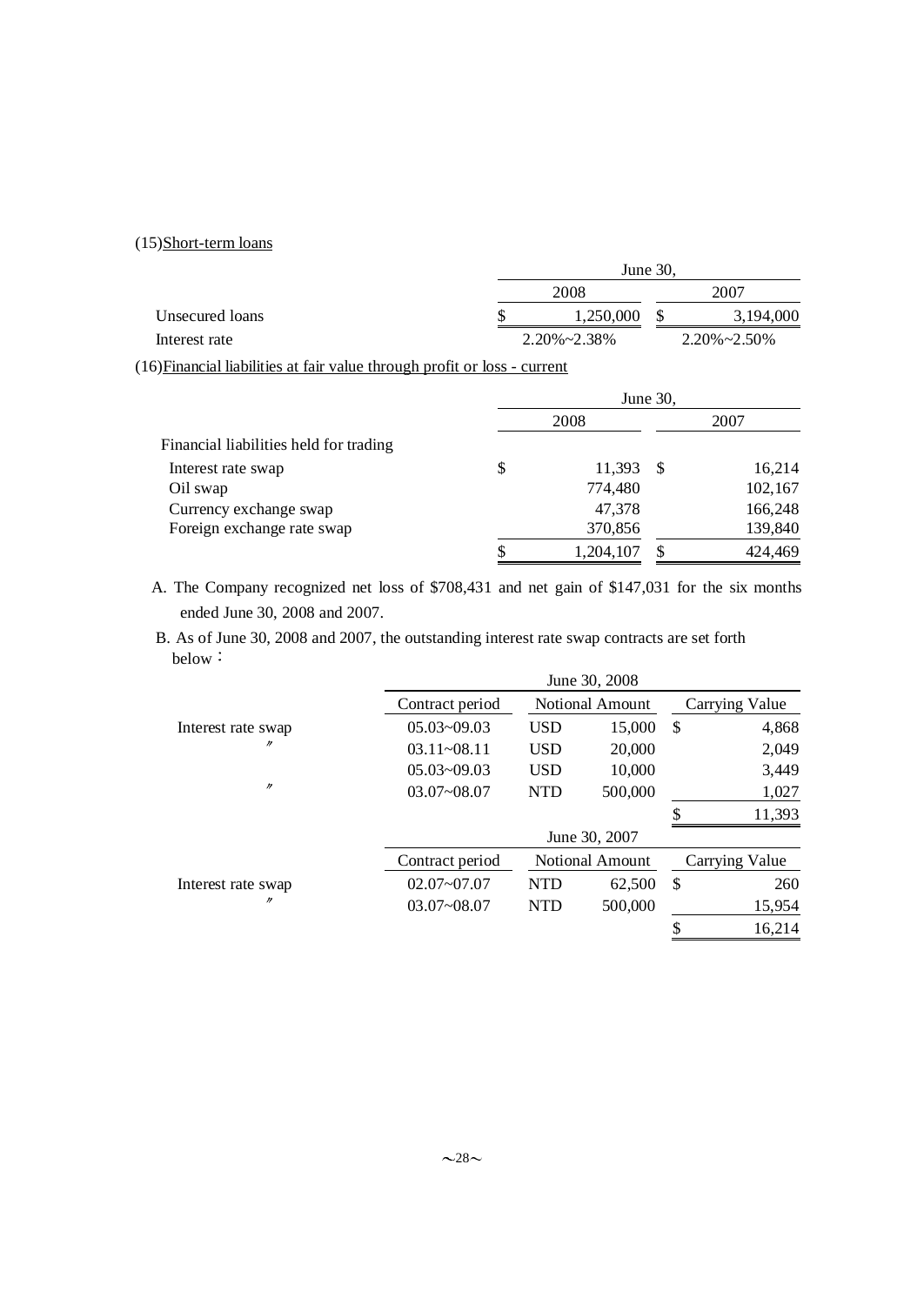|                |                 | June 30, 2008           |               |                |
|----------------|-----------------|-------------------------|---------------|----------------|
|                | Contract period | Notional Quantity (Ton) |               | Carrying Value |
| Oil swap       | $07.07 - 09.12$ | 245,385                 | \$            | 772,375        |
| $\prime$       | $07.04 - 10.09$ | 798,462                 |               | 1,462          |
| $\prime\prime$ | $08.05 - 10.10$ | 399,230                 |               | 643            |
|                |                 |                         | \$            | 774,480        |
|                |                 | June 30, 2007           |               |                |
|                | Contract period | Notional Quantity (Ton) |               | Carrying Value |
| Oil swap       | $07.02 - 09.01$ | 184,615                 | <sup>\$</sup> | 15,116         |
| $\prime$       | $07.03 - 09.02$ | 184,615                 |               | 25,690         |
| $\prime\prime$ | $07.03 - 09.02$ | 184,615                 |               | 30,210         |
| $\prime$       | $07.07 - 07.12$ | 46,152                  |               | 30,631         |
| $\prime$       | $07.07 - 07.12$ | 46,152                  |               | 520            |
|                |                 |                         |               | 102.167        |

C. As of June 30, 2008 and 2007, the outstanding oil swap contracts are set forth below

D. As of June 30, 2008 and 2007, the outstanding currency exchange swap contracts are set forth below:

|                        |                 |                        | June 30, 2008   |                |                       |  |
|------------------------|-----------------|------------------------|-----------------|----------------|-----------------------|--|
|                        | Contract period |                        | Notional Amount |                | <b>Carrying Value</b> |  |
| Currency exchange swap | $07.10 - 09.10$ | <b>EUR</b>             | 24,000          | \$             | 23,174                |  |
| "                      | $07.10 - 09.10$ | <b>EUR</b>             | 24,000          |                | 24,204                |  |
|                        |                 |                        |                 | \$             | 47,378                |  |
|                        |                 | June 30, 2007          |                 |                |                       |  |
|                        | Contract period | <b>Notional Amount</b> |                 | Carrying Value |                       |  |
| Currency exchange swap | $07.01 - 08.01$ | <b>USD</b>             | 2,000           | \$             | 8,509                 |  |
| "                      | $07.03 - 08.03$ | <b>USD</b>             | 2,000           |                | 27,025                |  |
| $\prime\prime$         | $07.04 - 08.04$ | <b>USD</b>             | 3,000           |                | 2,357                 |  |
| $\prime\prime$         | $07.04 - 08.07$ | <b>USD</b>             | 3,000           |                | 9,195                 |  |
| $\prime\prime$         | $07.05 - 07.11$ | <b>USD</b>             | 3,000           |                | 6,303                 |  |
| $^{\prime\prime}$      | $07.06 - 09.04$ | <b>USD</b>             | 3,000           |                | 110,014               |  |
| $\prime\prime$         | $07.05 - 08.05$ | <b>USD</b>             | 3,000           |                | 2,845                 |  |
|                        |                 |                        |                 | \$             | 166,248               |  |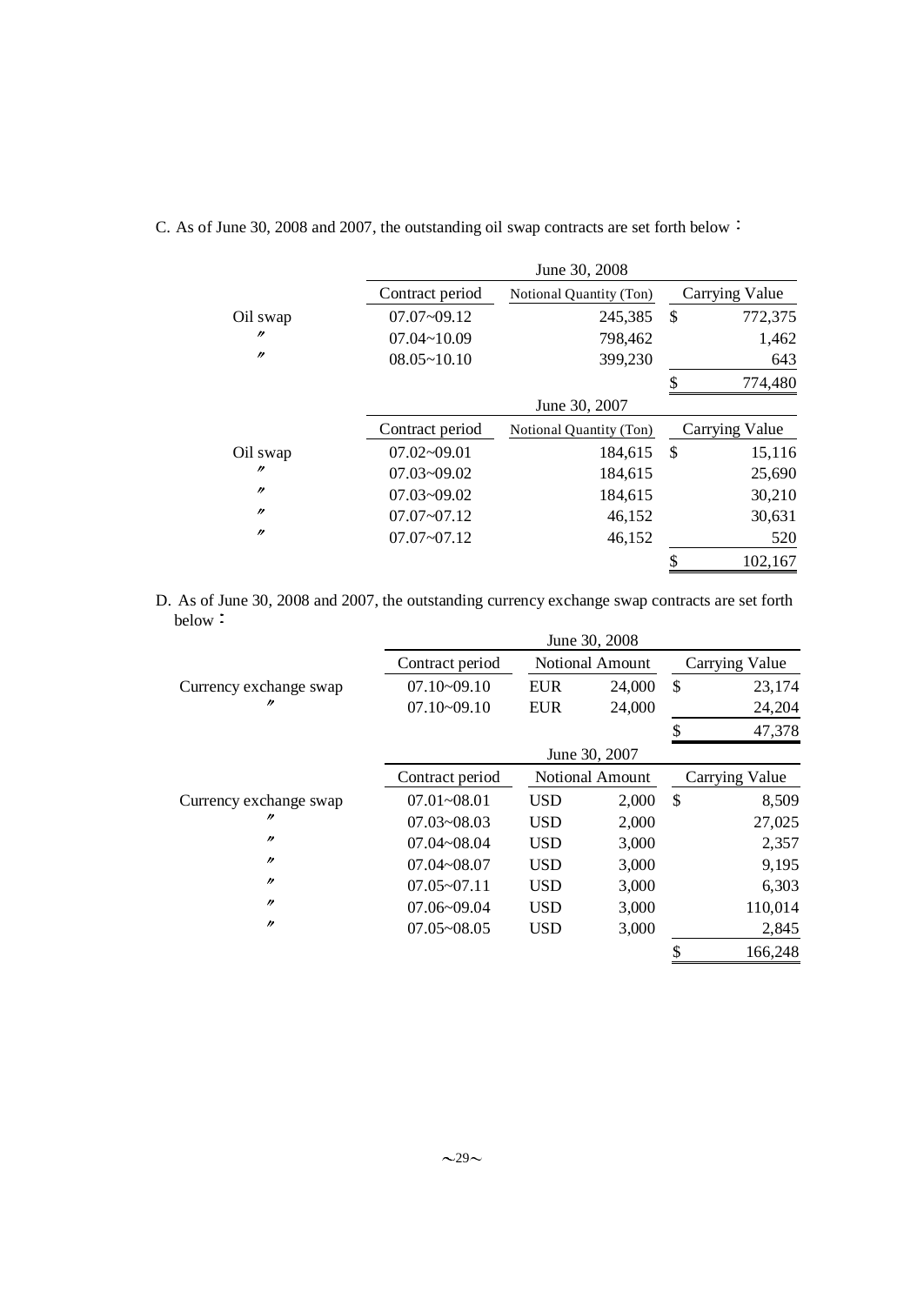|                            | June 30, 2008   |            |                 |    |                |
|----------------------------|-----------------|------------|-----------------|----|----------------|
|                            | Contract period |            | Notional Amount |    | Carrying Value |
| Foreign exchange rate swap | $04.05 - 09.05$ | <b>EUR</b> | 25,000          | \$ | 118,936        |
| n                          | $06.12 - 11.12$ | <b>USD</b> | 140,000         |    | 251,920        |
|                            |                 |            |                 | S  | 370,856        |
|                            |                 |            | June 30, 2007   |    |                |
|                            | Contract period |            | Notional Amount |    | Carrying Value |
| Foreign exchange rate swap | $04.05 - 09.05$ | EUR        | 50,000          | \$ | 24,109         |
| n                          | $07.06 - 07.07$ | <b>JPY</b> | 2,200,000       |    | 280            |
| n                          | $01.10 - 11.12$ | <b>USD</b> | 527,000         |    | 115,451        |
|                            |                 |            |                 | \$ | 139,840        |

## E. As of June 30, 2008 and 2007, the outstanding foreign exchange rate swap contracts are set forth below

### (17)Accrued expenses

|                                               | June $30$ , |            |  |           |  |
|-----------------------------------------------|-------------|------------|--|-----------|--|
|                                               |             | 2008       |  | 2007      |  |
| Accrued expenses                              | S           | 237,456 \$ |  | 142,866   |  |
| Estimated accrued expenses                    |             | 2,427,366  |  | 3,362,285 |  |
| Less: Unrealized foreign exchange (loss) gain |             | 92,013)    |  | 10,048    |  |
|                                               |             | 2,572,809  |  | 3,515,199 |  |

The estimated accrued expenses represent the estimated expenses to be incurred with the foreign agents and on the agency services rendered by the Company to the foreign marine transportation companies. The estimated accrued expenses as of December 31, 2007 were \$3,169,357, of which \$1,959,402 was reversed as of June 30, 2008, constituting 61.51% of the estimated amount. The estimated accrued expenses as of December 31, 2006 were \$3,724,730, of which \$2,209,766 was reversed as of June 30, 2007, constituting 59.33% of the estimated amount.

### (18)Other payables

|                                               | June 30, |           |    |           |
|-----------------------------------------------|----------|-----------|----|-----------|
|                                               |          | 2008      |    | 2007      |
| Non-related parties                           |          |           |    |           |
| Accrued agency reciprocal expenses            | S        | 2,683     | -S | 2,604     |
| Dividends payable                             |          | 5,226,319 |    | 905,136   |
| Remuneration to directors and supervisors and |          |           |    |           |
| bonus to employees                            |          | 81,600    |    | 40,620    |
| Others                                        |          | 5,398     |    | 55,192    |
|                                               |          | 5,316,000 |    | 1,003,552 |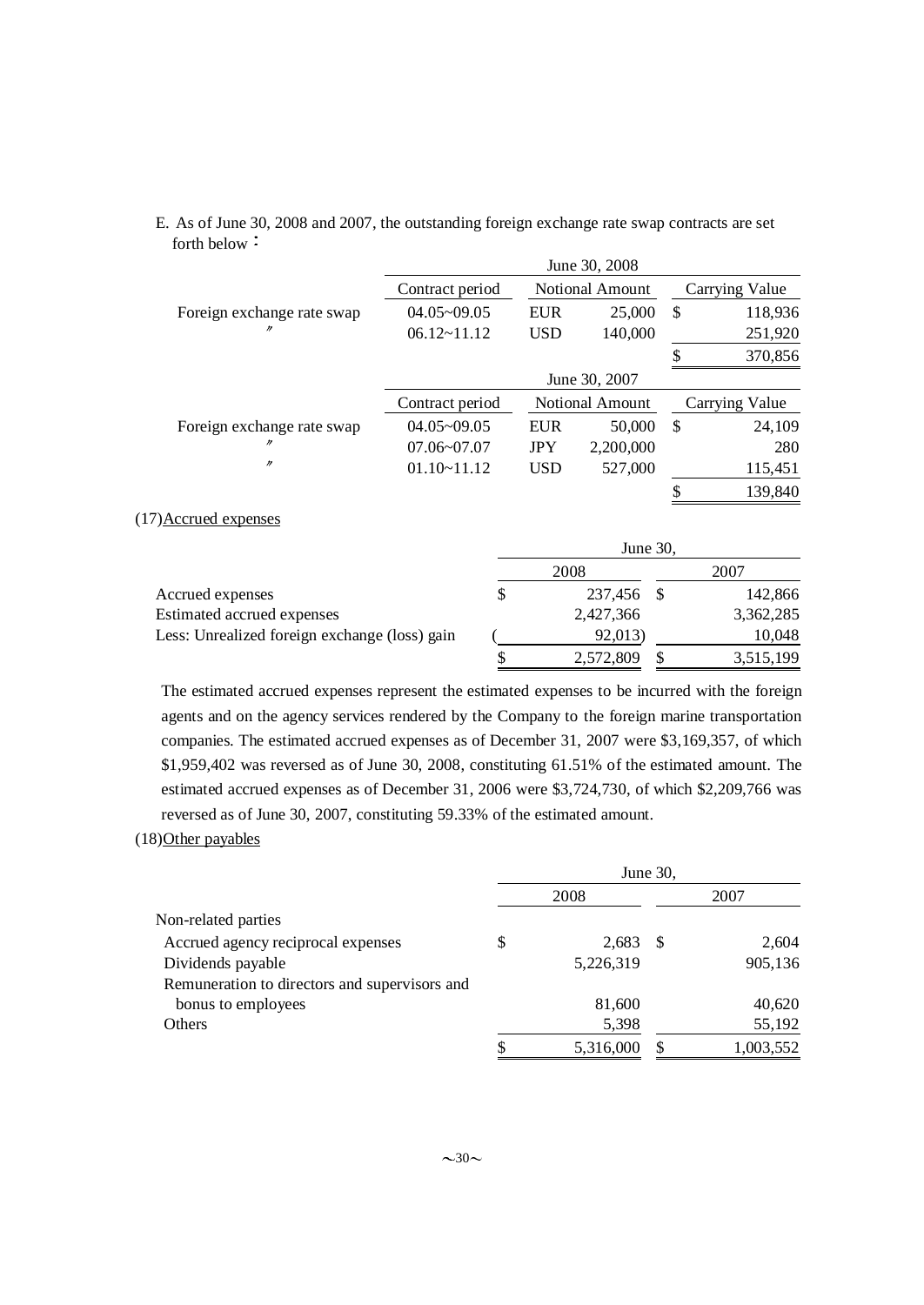## (19)Long-term liabilities due within one year

|                         | June 30, |           |  |           |  |
|-------------------------|----------|-----------|--|-----------|--|
|                         | 2008     |           |  | 2007      |  |
| Corporate bonds payable | \$       | 205,068   |  | 1,500,000 |  |
| Long-term bank loans    |          | 1,700,000 |  | 1,230,000 |  |
|                         |          | 1,905,068 |  | 2,730,000 |  |

### (20)Derivative financial liabilities for hedging - non-current

June 30, 2008 : NONE.

|                    |                 | June 30, 2007 |                 |  |                |  |  |
|--------------------|-----------------|---------------|-----------------|--|----------------|--|--|
|                    | Contract period |               | Notional Amount |  | Carrying Value |  |  |
| Interest rate swap | 03.06~08.06     | <b>NTD</b>    | 300,000         |  | 4,646          |  |  |
| "                  | $03.06 - 08.06$ | <b>NTD</b>    | 200,000         |  | 3,106          |  |  |
|                    |                 |               |                 |  | 7.752          |  |  |

## (21)Financial liabilities carried at cost - non-current

|       |                                                   |               | June $30$ . |       |
|-------|---------------------------------------------------|---------------|-------------|-------|
|       | Item                                              | Exercise Date | 2008        | 2007  |
|       | Stock conversion Tuntex (Thailand) Public Company | 03.10.13      | 9,004       | 9,004 |
| Right | Limited                                           |               |             |       |

The above financial liability is the embedded stock conversion right obtained by the Company through acquisition of convertible corporate bond issued by Tuntex (Thailand) Public Company Limited (TUNTEX) during the first quarter of 2005. As stated in the terms of the agreement, TUNTEX can choose either to pay back by cash at face value of corporate bonds (THB15,737 thousand dollars) or convert to stock on the maturity date. On initial acquisition, such transaction was not recorded separately, and subsequently measured at cost using the historical exchange rate.

### (22)Corporate bonds payable

|                                    | June 30, |              |            |  |  |
|------------------------------------|----------|--------------|------------|--|--|
|                                    |          | 2008         | 2007       |  |  |
| Secured corporate bonds            | \$       | -S<br>$\sim$ | 1,500,000  |  |  |
| Unsecured corporate bonds          |          | 233,900      | 2,978,100  |  |  |
| Add: Accrued interest compensation |          | 2,568        | 7,388      |  |  |
|                                    |          | 236,468      | 4,485,488  |  |  |
| Less: Current portion              |          | $205,068$ )  | 1,500,000) |  |  |
|                                    | \$       | 31,400       | 2,985,488  |  |  |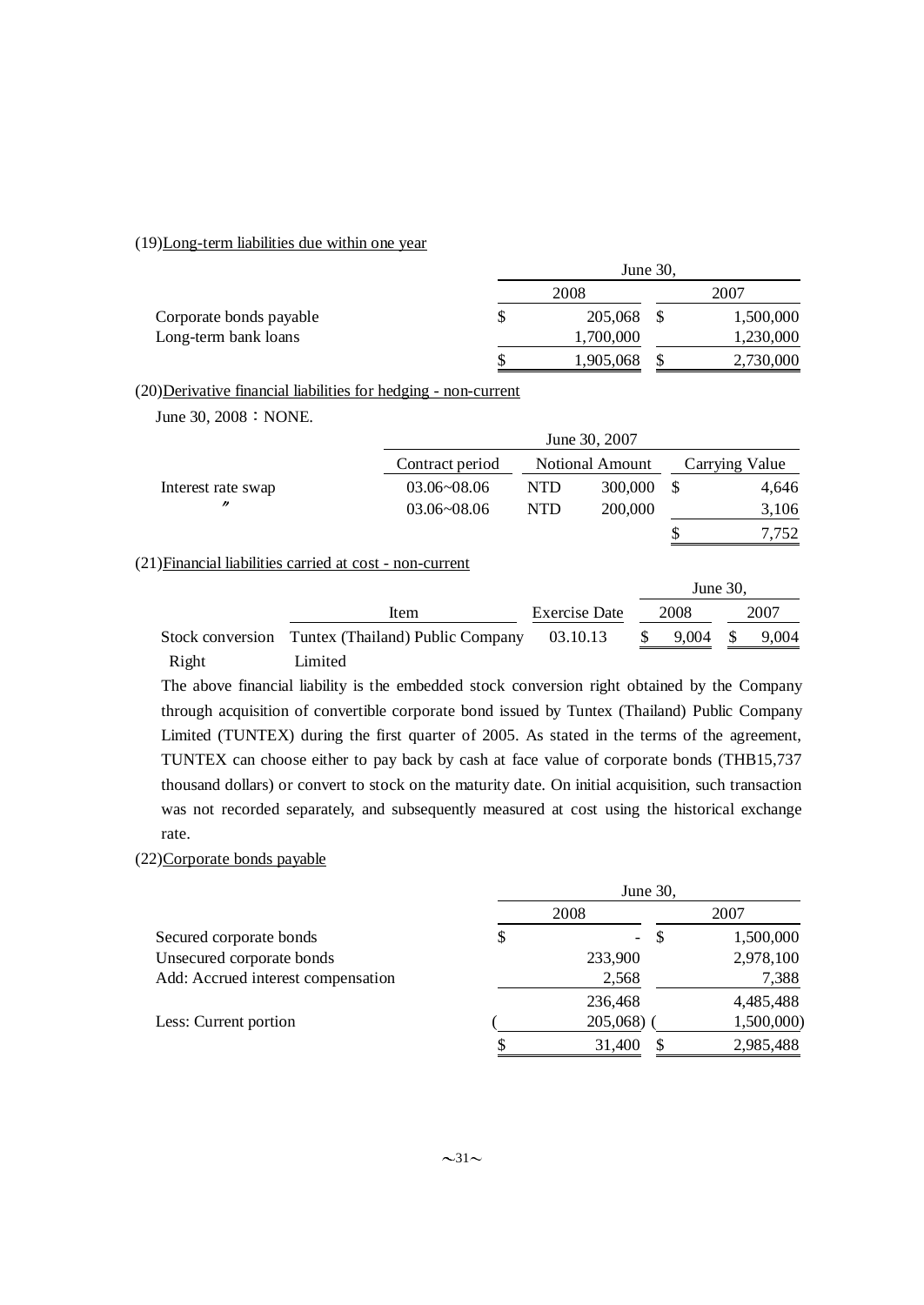- A.On January 12, 2004, the Company issued its first unsecured domestic convertible bonds (referred herein as the "Bonds") at face value, totaling \$4 billion. The major terms on the issuance are set forth below:
- a) Period: 5 years (January 12, 2004 to January 11, 2009)
- b) Coupon rate: 0% per annum
- c) Principal repayment and interest payment Unless the Bonds are redeemed, repurchased, resold, converted or deregistered before maturity, or other events occur due to regulatory reasons, the principal of the Bonds shall be repaid in lump sum by cash at maturity based on the face value of the Bonds.
- d) Collaterals

The Bonds are unsecured. However, if the Company subsequently issues other convertible bonds secured with collaterals, the rights of the bondholders to claim their credits and the collaterals are set at the same rank as the holders of the convertible bonds issued subsequently.

- e) Redemption at the Company s option
	- (a) During the period from 3 months after the issuance of the Bonds to 40 days before the maturity of the Bonds, if the closing price of the Company's common stock at the Taiwan Stock Exchange is equal to or more than 50% of the conversion price for a period of 30 consecutive trading days, the Company may redeem 100% of the outstanding bonds in cash at the redemption price calculated based on the predetermined yield rate on redemption within 30 trading days after the abovementioned 30 consecutive trading days. The yield rate on redemption is 0.20% per annum during the period from 3 months to 3 years after the Bonds' issuance. During the period from 3 years after the Bonds' issuance to 40 days before the maturity of the Bonds, the Bonds are redeemable at their face value.
	- (b) During the period from 3 months after the issuance of the Bonds to 40 days before the maturity of the Bonds, if the total amount of the Bonds outstanding after the conversion by the bondholders is less than \$400 million (10% of the total issued amount), the Company may redeem the outstanding bonds in cash in accordance with the terms stated in Paragraph (a) above.
	- (c) When the Company issues its redemption notice, if the bondholders do not reply before the effective redemption date, the Company may convert the bonds held by those bondholders into common stock at the conversion price in effect at the expiration of the notice period.
- f) Redemption at the bondholders' option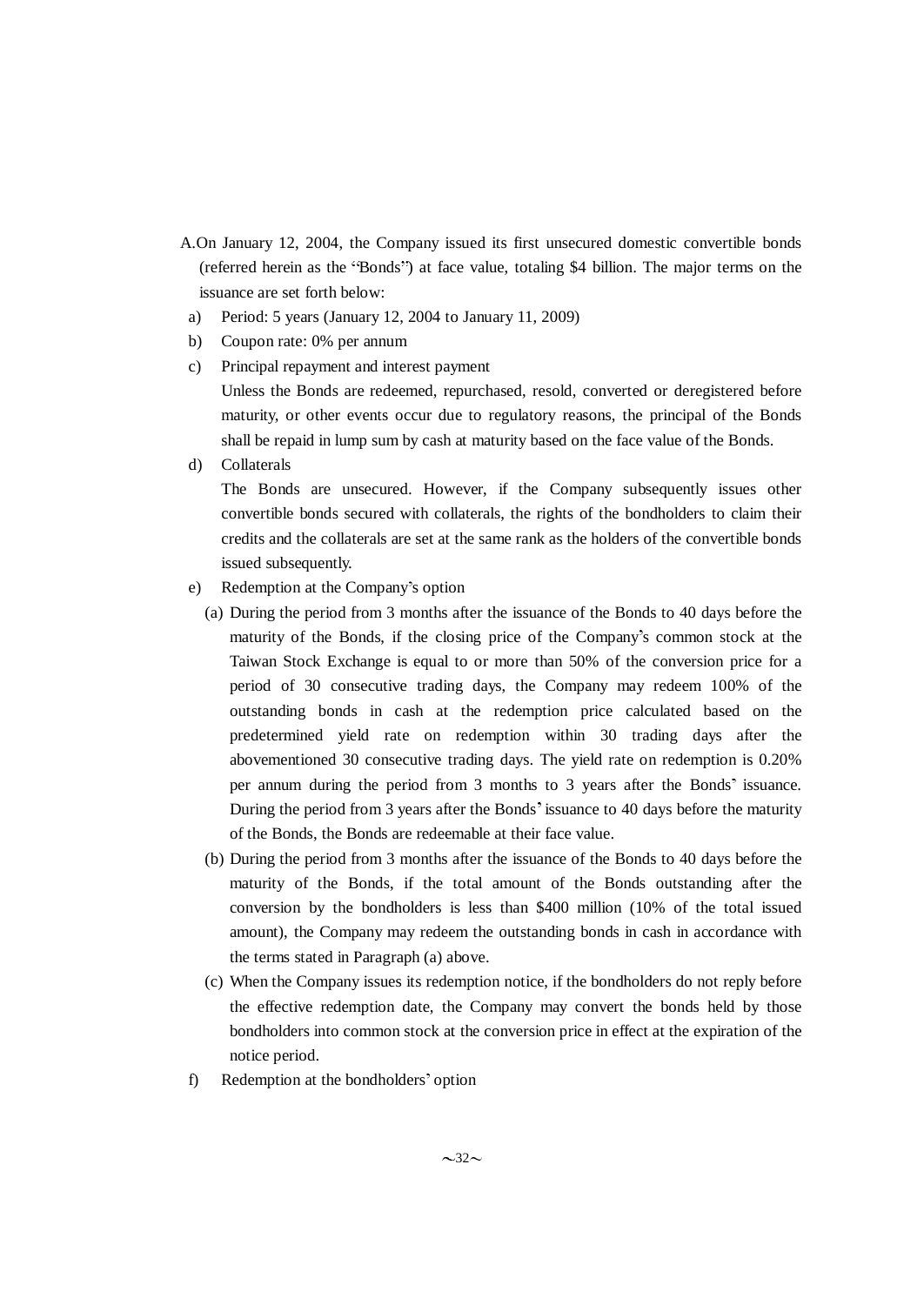During the period from 30 days before the 3-year maturity of the Bonds to the date of maturity, the bondholders may require the Company to redeem their bonds in cash at the face value plus interest compensation (i.e. 100.60% of the face value with a yield rate of 0.20% per annum).

- g) Terms on conversion
	- (a) Conversion period

The bondholders may convert the Bonds into the Company's common stock during the period from 3 months after the Bonds are issued to 10 days before the maturity of the Bonds.

The bondholders are prohibited from exercising their conversion right during the period from 3 trading days before the announcement of cash or stock dividends to the date of distribution of the cash or stock dividends.

(b) Conversion price

The conversion price is the lowest of the three average closing prices of the Company's common stock during the 10, 15 and 20 trading days before October 3, 2003 multiplied by 115%. If any cash or stock dividends are distributed before October 3, 2003, the closing price used in the computation of the conversion price must be adjusted for the effect of the dividend distribution. If any cash or stock dividends are distributed during the period from the date on which the conversion price is set to the date on which the Bonds are converted, the conversion price is required to be adjusted in accordance with the adjusting formula specified in the bond agreement. The conversion price at the issuance of the Bonds was set at \$28.60 (in dollars). On August 27, 2008, the adjusted conversion price was \$21.65 (in dollars).

- h) Others
	- (a) Entitlement to cash dividends

The bondholders who request to convert the Bonds on a date which is more than 3 trading days before the announcement of cash dividends are entitled to the cash dividends resolved by the stockholders in the current year.

The bondholders who request to convert the Bonds 3 trading days before the announcement of cash dividends or later are not entitled to the cash dividends resolved by the stockholders in the current year, but are entitled to the cash dividends resolved by the stockholders in the following year.

(b) The affiliated companies of the Company may subscribe to the Bonds, but do not have the right to convert the Bonds into the Company's common stock.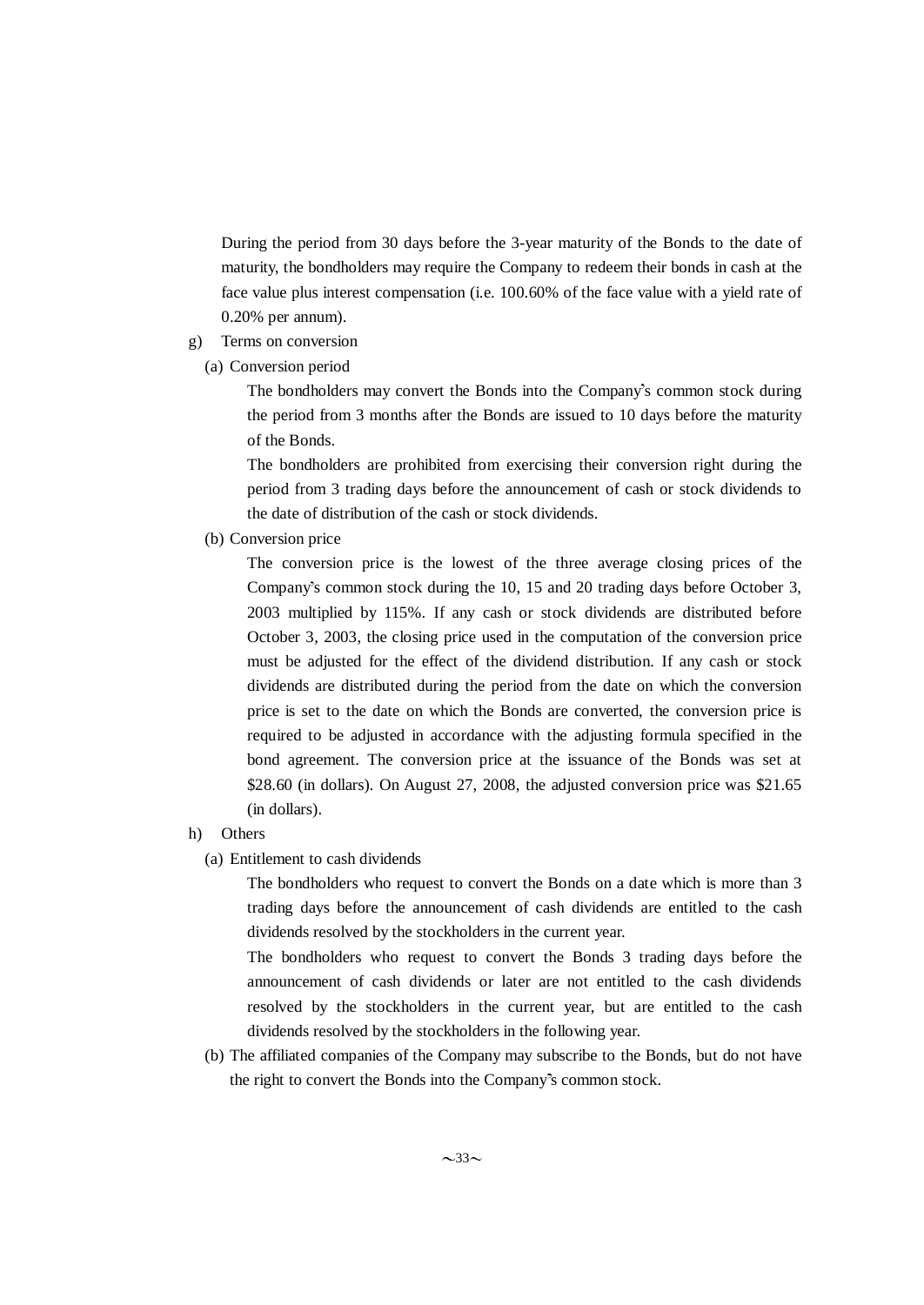- B.On September 6, 2004, the Company issued its second unsecured domestic convertible bonds (referred herein as the "Second Bonds") at face value, totaling \$4.5 billion. The major terms on the issuance are set forth below:
- a) Period: 5 years (September 6, 2004 to September 5, 2009)
- b) Coupon rate: 0% per annum
- c) Principal repayment and interest payment Unless the Second Bonds are redeemed, repurchased, resold, converted or deregistered before maturity, or other events occur due to regulatory reasons, the principal of the Second Bonds shall be repaid in lump sum by cash at maturity based on the face value of the Second Bonds.
- d) Collaterals

The Second Bonds are unsecured. However, if the Company subsequently issues other convertible bonds secured with collaterals, the rights of the holders of the Second Bonds to claim their credits and the collaterals are set at the same rank as the holders of the convertible bonds issued subsequently.

- e) Redemption at the Company s option
	- (a) During the period from 3 months after the Second Bonds are issued to 40 days before the maturity of the Second Bonds, if the closing price of the Company's common stock at the Taiwan Stock Exchange is equal to or more than 50% of the conversion price for a period of 30 consecutive trading days, the Company may redeem the outstanding bonds in cash at the face value of the Second Bonds within 30 trading days after the abovementioned 30 consecutive trading days.
	- (b) During the period from 3 months after the Second Bonds are issued to 40 days before the maturity of the Second Bonds, if the total amount of the Second Bonds outstanding after the conversion by the bondholders is less than \$450 million (10% of the total issued amount), the Company may redeem the outstanding bonds at their face value any time during the 40 days before the maturity of the Second Bonds.
	- (c) When the Company issues its redemption notice, if the bondholders do not reply before the effective redemption date, the Company may convert the bonds held by those bondholders into common stock at the conversion price in effect at the expiration of the notice period.
- f) Redemption at the bondholders' option

During the period from 30 days before the 3.5-year maturity of the Second Bonds to the date of maturity, the bondholders may require the Company to redeem their bonds in cash at the face value.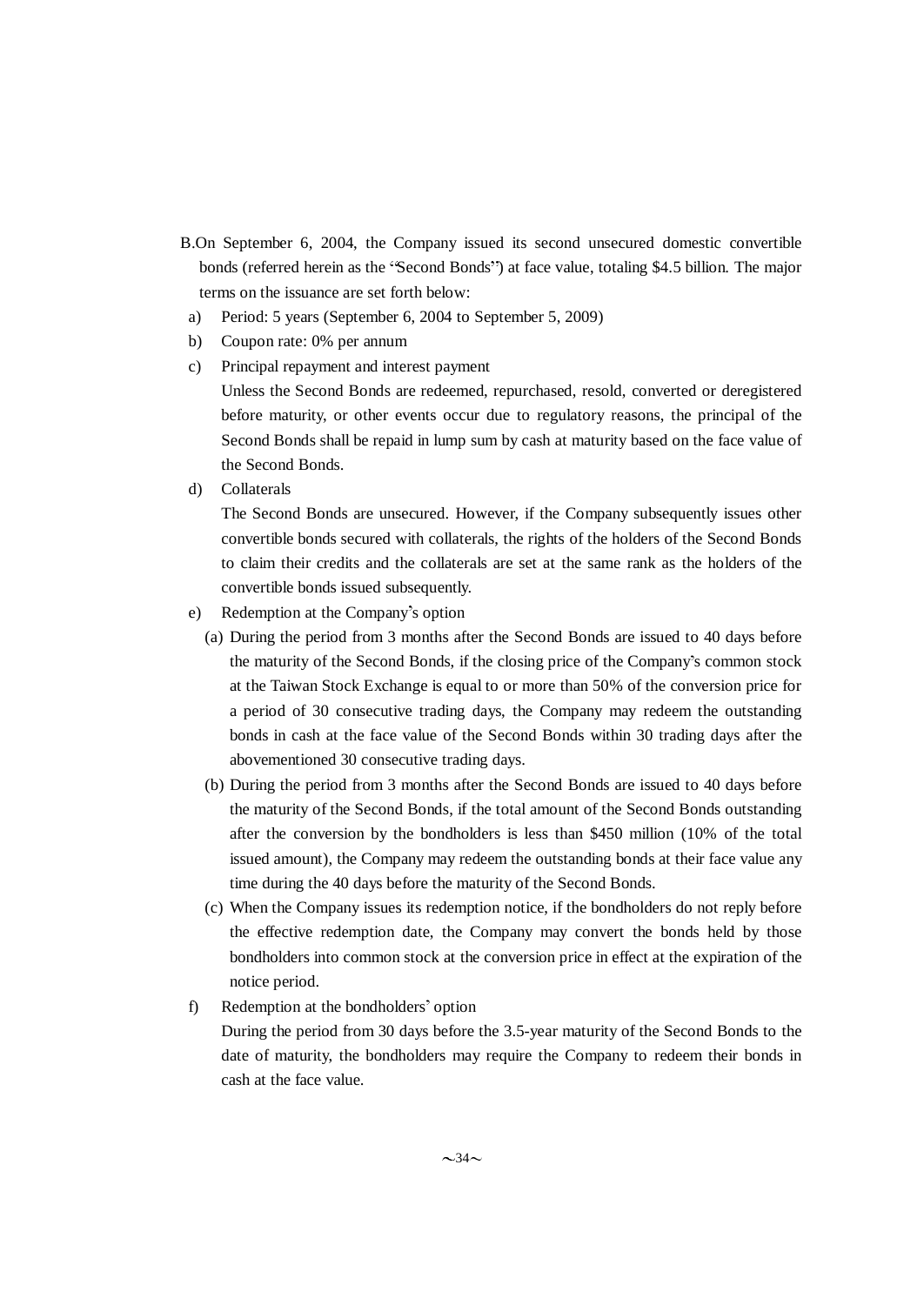## g) Terms of conversion

(a) Conversion period

The bondholders may convert the Second Bonds into the Company's common stock during the period from 1 month after the Second Bonds are issued to 10 days before the maturity of the Second Bonds.

The bondholders are prohibited from exercising their conversion right during the period from 3 trading days before the announcement of cash or stock dividends to the date of distribution of the cash or stock dividends.

(b) Conversion price

The conversion price can be any of the three average closing prices of the Company's common stock during the 1, 3 and 5 trading days before August 24, 2004 multiplied by 103%. If any cash or stock dividends are distributed before August 24, 2004, the closing price used in the computation of the conversion price must be adjusted for the effect of the dividend distribution. If any cash or stock dividends are distributed during the period from the date on which the conversion price is set to the date on which the Second Bonds are converted, the conversion price is required to be adjusted in accordance with the adjusting formula specified in the bond agreement. The conversion price at the issuance of the Second Bonds was set at \$28.50 (in dollars). On August 27, 2008, the adjusted conversion price was \$18.07 (in dollars).

h) Entitlement to cash dividends

The bondholders who request to convert the Second Bonds during the period from January 1 of the current year to any date which is more than 3 trading days before the announcement of cash or stock dividends are entitled to the cash or stock dividends resolved by the stockholders in the current year. Conversion of the Second Bonds is prohibited during the period from 3 trading days before the announcement of cash or stock dividends to the ex-dividend date.

The bondholders who request to convert the Second Bonds during the period from the date following the ex-dividend date to December 31 of the current year are not entitled to the cash or stock dividends resolved by the stockholders in the current year, but are entitled to the cash or stock dividends resolved by the stockholders in the following year.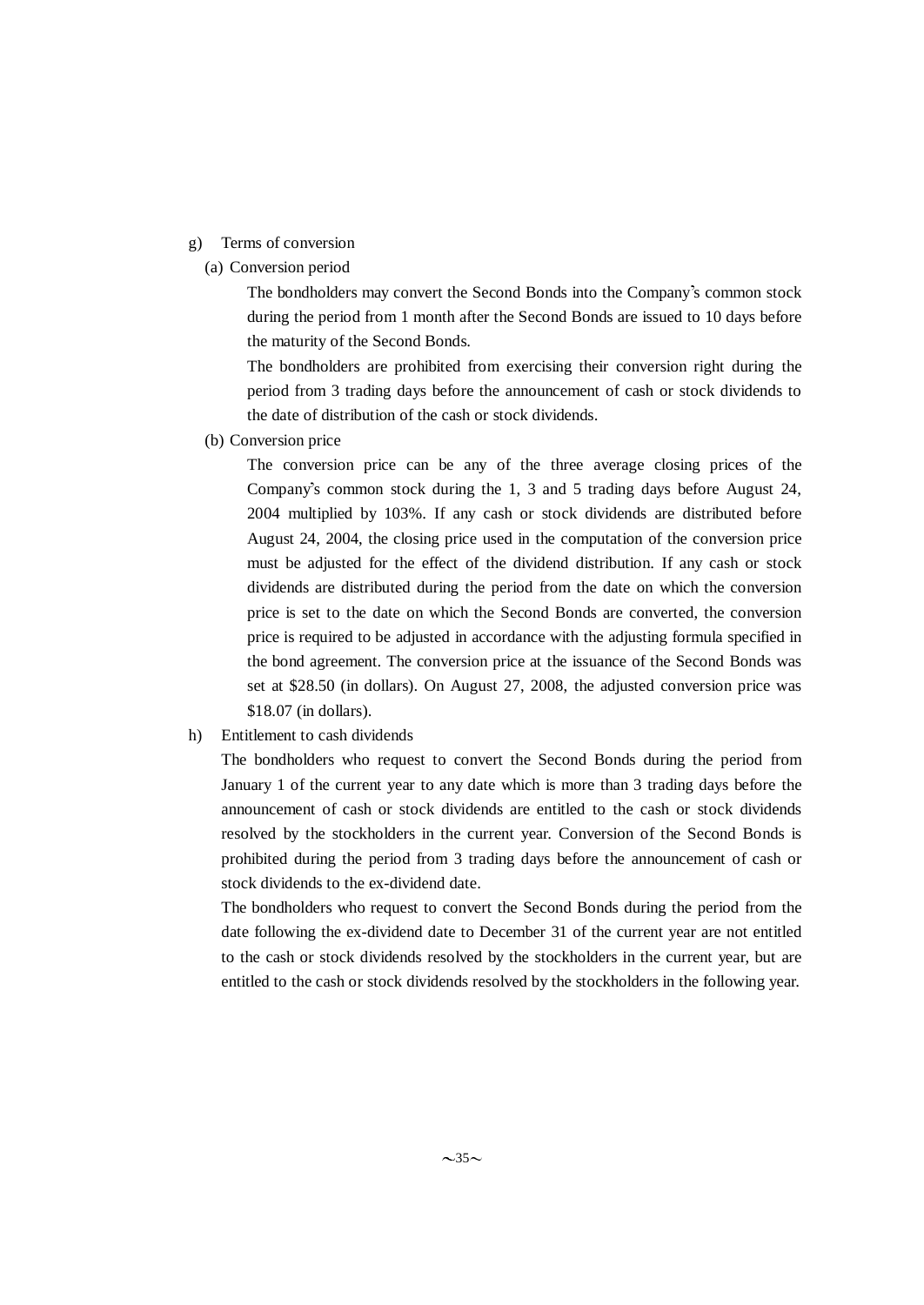## (23)Long-term loans

|                       | June 30, |               |    |                      |  |  |  |
|-----------------------|----------|---------------|----|----------------------|--|--|--|
| Types of Loans        |          | 2008          |    | 2007                 |  |  |  |
| Secured bank loans    | \$       | 533,333       | -S | 1,066,666            |  |  |  |
| Unsecured bank loans  |          | 5,340,000     |    | 4,036,167            |  |  |  |
|                       |          | 5,873,333     |    | 5,102,833            |  |  |  |
| Less: Current portion |          | $1,700,000$ ( |    | 1,230,000)           |  |  |  |
|                       |          | 4,173,333     | S  | 3,872,833            |  |  |  |
| Interest rate         |          | 2.18%~2.89%   |    | $2.18\% \sim 3.36\%$ |  |  |  |

Please refer to Note F for details of the collaterals pledged for the above long-term loans.

### (24)Capital stock

- A. As of June 30, 2008 and 2007, the Company's authorized capital was \$36,000,000 for both years, and the paid-in capital was \$30,608,440 and \$29,234,827, respectively, divided into 3,060,844 thousand and 2,923,483 thousand shares of common stocks, respectively, with a par value of \$10 per share.
- B. Details of the common stock converted from the unsecured domestic convertible bonds issued by the Company for the six months ended June 30, 2008 and 2007 are set forth below:

|                                    | For the six months ended June 30, |               |               |        |  |  |  |  |
|------------------------------------|-----------------------------------|---------------|---------------|--------|--|--|--|--|
|                                    |                                   | 2008          | 2007          |        |  |  |  |  |
|                                    | No. of Shares                     |               | No. of Shares |        |  |  |  |  |
|                                    | (in 000)                          | Amount        | (in '000)     | Amount |  |  |  |  |
| First unsecured convertible bonds  | 19.629                            | 196,292<br>S. | $\sim$        |        |  |  |  |  |
| Second unsecured convertible bonds | 7,345                             | 73,453        | 7,553         | 75,534 |  |  |  |  |
|                                    | 26,974                            | 269,745<br>S  | 7.553         | 75,534 |  |  |  |  |

### (25)Capital surplus

The Securities and Exchange Act requires that capital reserve shall be exclusively used to cover accumulated deficits or to increase capital and shall not be used for any other purpose. However, capital reserve arising from paid-in capital in excess of par value on issuance of common stock and donations can be capitalized once a year, provided that the Company has no accumulated deficit and the amount to be capitalized does not exceed 10% of the paid-in capital.

(26)Appropriation of retained earnings and dividend policy

A. On June 23, 2006, the Company's Board of Stockholders resolved to amend the Company's policy on dividends and distribution of earnings effective 2006. The newly revised policies are as follows: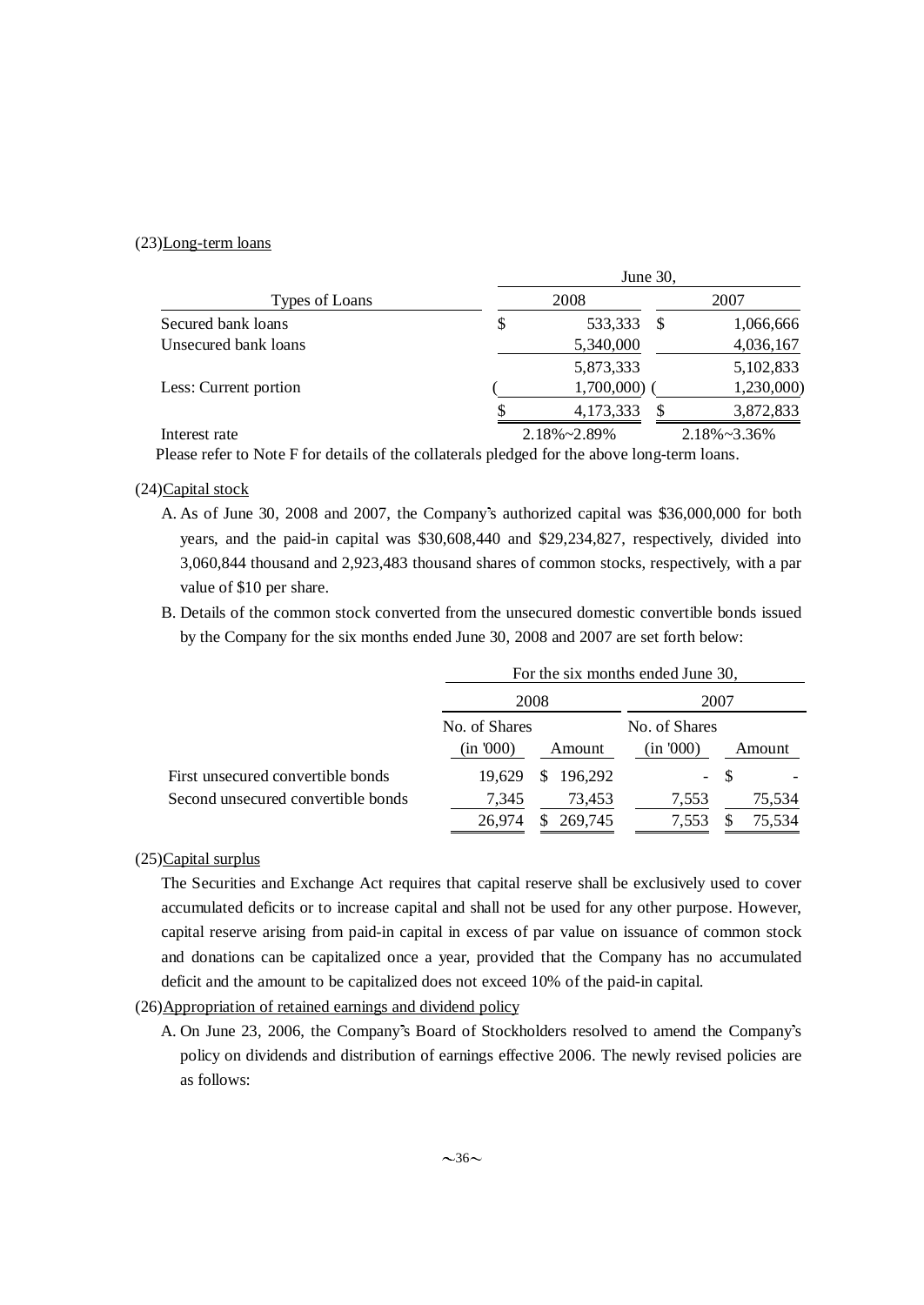According to Article 26 of the Company's Articles of Incorporation, if there is any profit for a fiscal year, the Company shall first make provision for income tax, and cover prior years' losses, then appropriate 10% of the residual amount as legal reserve. Dividends shall be proposed by the Board of Directors and resolved by the stockholders. Bonuses paid to employees shall be at least 0.5% of the total distributed amount and the remuneration paid to the directors and supervisors shall not exceed 5% of the total distributed amount. The Company is currently at the stable growth stage. In order to facilitate future expansion plans, dividends to stockholders are distributed mutually in the form of both cash and stocks with the basic principle that the ratio of cash dividends to total stock dividends shall not be lower than 10%.

### B. Legal reserve

Pursuant to the Company Law, the Company is required to set aside 10% of its annual after-tax net income as legal reserve until the balance of such reserve equals the Company s paid-in capital. Utilization of the legal reserve is limited to offsetting deficits and capital increase. Appropriation of the legal reserve as cash dividends is prohibited.

C. Special reserve

If there is any negative stockholders' equity item recorded by the Company, such as unrealized loss on the decline in market value of long-term equity investments and cumulative translation adjustments, the Company is required to set aside an amount equal to the amount of the negative stockholders' equity item as special reserve from the after-tax net income. If the negative stockholders' equity items are subsequently reversed, an amount not exceeding the reversed amount can be appropriated from the special reserve.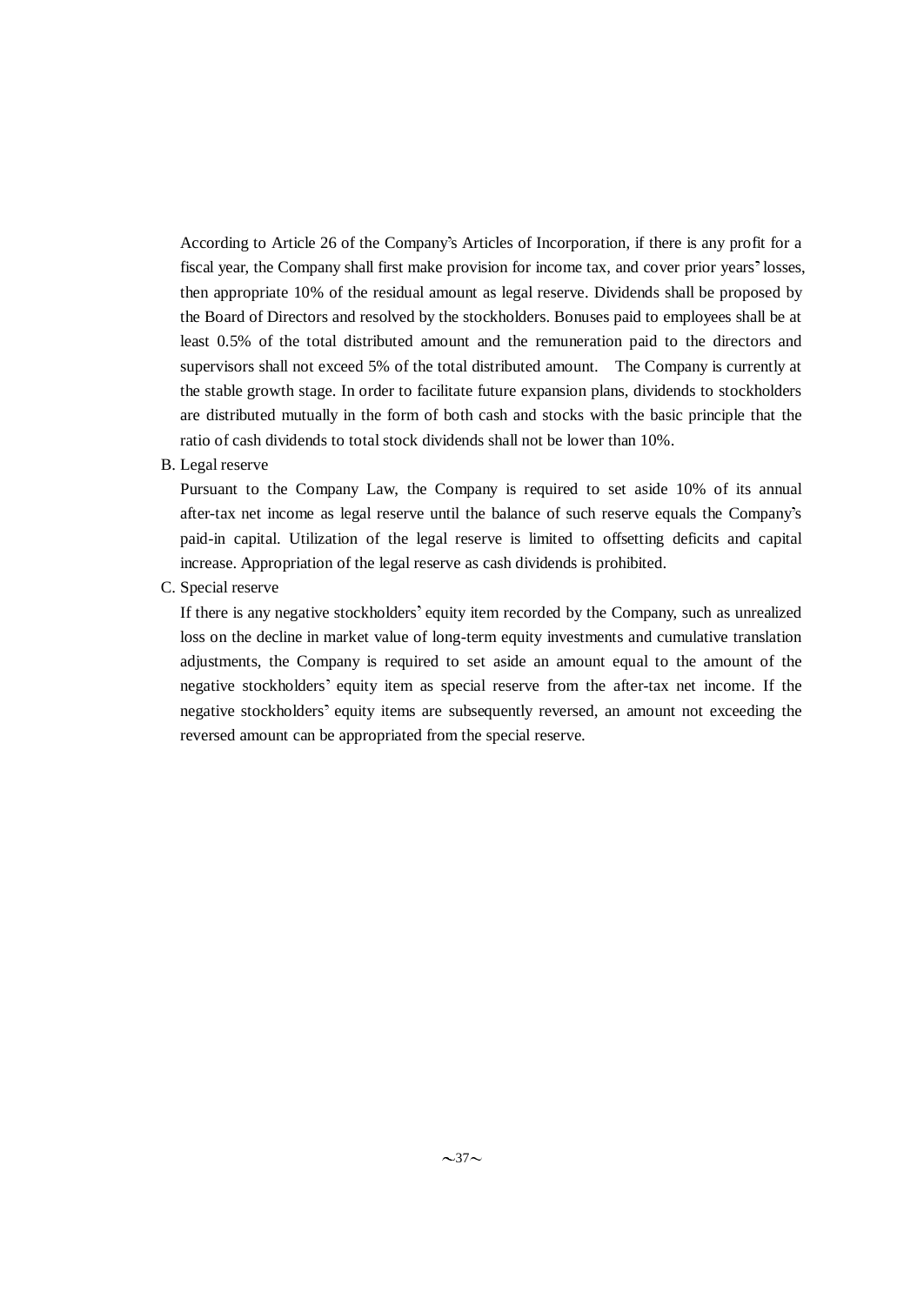|                             | 2007          |              |    | 2006    |              |               |  |
|-----------------------------|---------------|--------------|----|---------|--------------|---------------|--|
|                             | Dividends per |              |    |         |              | Dividends per |  |
|                             |               | share        |    |         |              | share         |  |
|                             | Amount        | (in dollars) |    | Amount  | (in dollars) |               |  |
| Legal reserve               | \$1,038,171   |              | \$ | 41,158  |              |               |  |
| Cash dividends              | 5,201,453     | 1.70<br>-S   |    | 877,045 | -S           | 0.30          |  |
| Directors' and supervisors' |               |              |    |         |              |               |  |
| remuneration                | 45,600        |              |    | 7,000   |              |               |  |
| Employees' cash bonus       | 36,000        |              |    | 33,620  |              |               |  |
|                             | 6,321,224     |              |    | 958,823 |              |               |  |

## D. The appropriation of 2007 and 2006 earnings had been resolved at the stockholders' meeting on June 18, 2008 and June 27, 2007, respectively. Details are summarized below:

There is no difference between the actual appropriation of the Company's 2007 earnings and the proposal by the Board of Directors in April 22, 2008. The relating information is published on the "Market Observation Post System" at the website of the Taiwan Stock Exchange.

## (27)Operating revenues

|                                             | For the six months ended June 30, |                 |  |            |  |
|---------------------------------------------|-----------------------------------|-----------------|--|------------|--|
|                                             |                                   | 2008            |  | 2007       |  |
| Marine freight income                       | \$                                | $11,121,126$ \$ |  | 13,694,113 |  |
| Ship rental income                          |                                   | 366,164         |  | 411,041    |  |
| Commission income and agency service income |                                   | 147,623         |  | 141,747    |  |
| Others                                      |                                   | 167,035         |  | 178,150    |  |
|                                             |                                   | 11,801,948      |  | 14,425,051 |  |

## (28)Income tax

|                                                   | For the six months ended June 30, |             |  |         |  |  |  |
|---------------------------------------------------|-----------------------------------|-------------|--|---------|--|--|--|
|                                                   | 2008                              |             |  | 2007    |  |  |  |
| Income tax expense                                | \$                                | 464.552     |  | 371,209 |  |  |  |
| Add (Less):                                       |                                   |             |  |         |  |  |  |
| Prepaid and withholding taxes                     |                                   | $2,176$ ) ( |  | 3,933)  |  |  |  |
| Separate income tax                               |                                   | $202)$ (    |  | 58)     |  |  |  |
| Adjustments for changes in tax estimates          |                                   | 128,072     |  | 104,453 |  |  |  |
| Net change in deferred income tax assets          |                                   | 138,042)    |  | 32,155  |  |  |  |
| Income tax effect arising from equity adjustments |                                   | 973         |  | 63,525) |  |  |  |
| Income tax payable                                |                                   | 453,177     |  | 440,301 |  |  |  |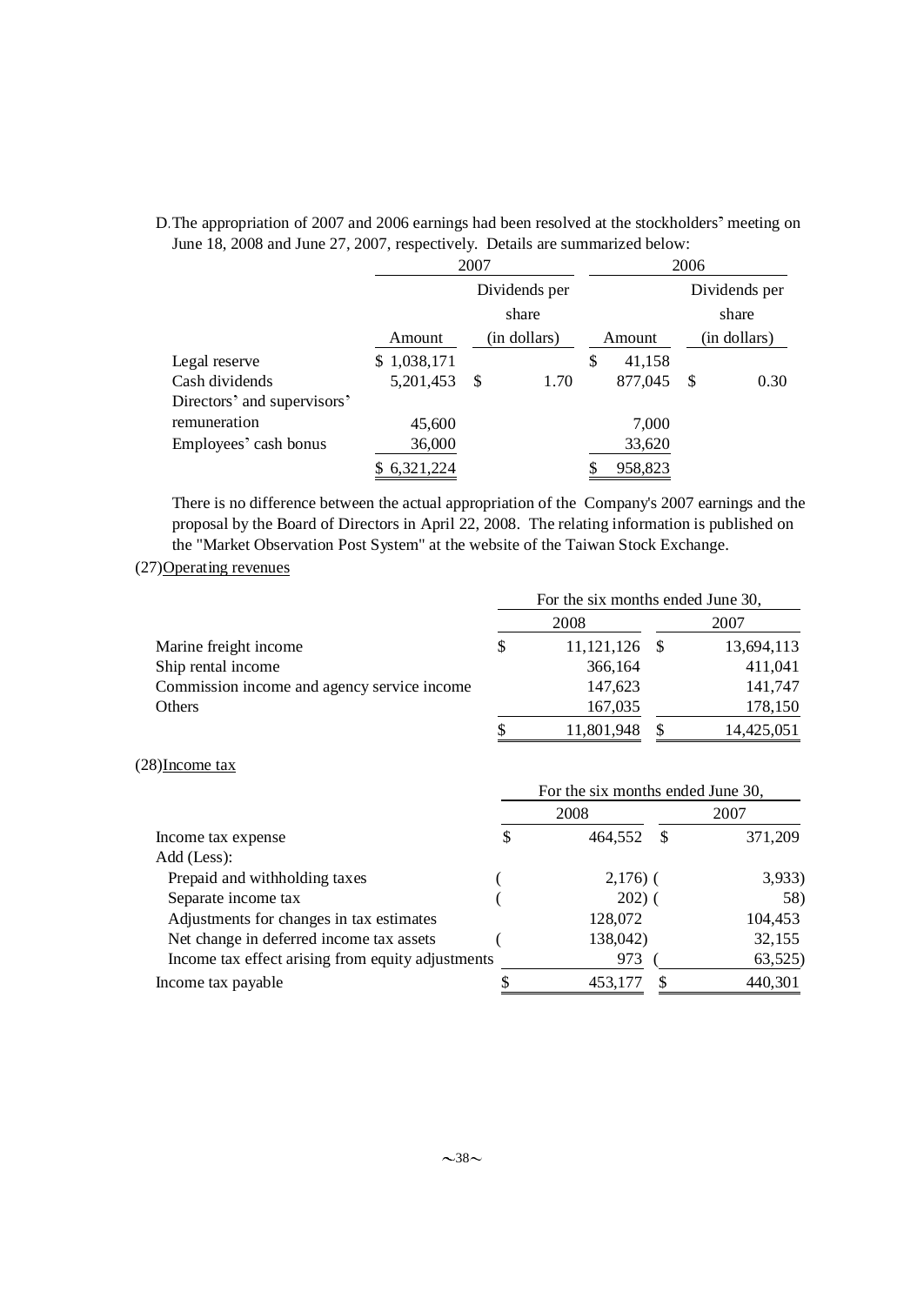### A. Deferred income tax assets and liabilities

|                                                       | June $30$ . |                  |  |            |  |
|-------------------------------------------------------|-------------|------------------|--|------------|--|
|                                                       |             | 2008             |  | 2007       |  |
| Total deferred income tax assets                      |             | 487.909          |  | 384.210    |  |
| Total deferred income tax liabilities                 |             | $2,166,825$ (\$) |  | 1,519,861) |  |
| Valuation allowance for deferred income tax assets \$ |             | -                |  |            |  |

B. Details of temporary differences, resulting in deferred income tax assets and liabilities are as follows:

|                                          | June 30, |             |               |                                                         |    |              |               |               |
|------------------------------------------|----------|-------------|---------------|---------------------------------------------------------|----|--------------|---------------|---------------|
|                                          |          | 2008        |               |                                                         |    | 2007         |               |               |
|                                          |          | Amount      |               | Tax effect                                              |    | Amount       |               | Tax effect    |
| Current items:                           |          |             |               |                                                         |    |              |               |               |
| <b>Bad</b> debts                         | \$       | 631         | <sup>\$</sup> | 157                                                     | \$ | 508          | <sup>\$</sup> | 127           |
| Unrealized foreign exchange loss(gain) ( |          | $60,181)$ ( |               | 15,045)                                                 |    | 40,231       |               | 10,058        |
| $Loss(Gain)$ on valuation of             |          |             |               |                                                         |    |              |               |               |
| financial assets                         |          | 64,733      |               | $16,183$ (                                              |    | $24,788$ ) ( |               | 6,197)        |
| Loss(Gain) on valuation of               |          |             |               |                                                         |    |              |               |               |
| financial liabilities                    |          | 1,158,368   |               | 289,592                                                 |    | 358,551      |               | 89,638        |
|                                          |          |             | \$            | 290,887                                                 |    |              |               | 93,626        |
| Non-current items:                       |          |             |               |                                                         |    |              |               |               |
| Unrealized investment loss               |          |             |               |                                                         |    | 1,300        |               | 325           |
| Deferred income on disposal of           |          |             |               |                                                         |    |              |               |               |
| shipping equipment                       |          | 550,302     |               | 137,575                                                 |    | 994,579      |               | 248,645       |
| Unrealized expense and losses            |          |             |               |                                                         |    | 3,247        |               | 812           |
| Pension expense                          |          | 177,603     |               | 44,401                                                  |    | 130,670      |               | 32,667        |
| Loss on valuation of financial           |          |             |               |                                                         |    |              |               |               |
| liabilities for hedging                  |          |             |               |                                                         |    | 7,752        |               | 1,938         |
| Equity-accounted investment income       |          |             |               | $(8,607,116)$ $(2,151,779)$ $(6,054,655)$ $(1,513,664)$ |    |              |               |               |
| Valuation allowance                      |          |             |               |                                                         |    |              |               | 1,137)        |
|                                          |          |             |               | (\$1,969,803)                                           |    |              |               | (\$1,230,414) |
|                                          |          |             |               |                                                         |    |              |               |               |

C. As of June 30, 2008, the Company's income tax returns through 2005 have been assessed and approved by the Tax Authority.

D.Unappropriated retained earnings

|                                       | June 30, |              |  |            |  |  |  |  |
|---------------------------------------|----------|--------------|--|------------|--|--|--|--|
|                                       |          | 2008         |  | 2007       |  |  |  |  |
| Earnings generated in and before 1997 |          | 5,570,596 \$ |  | 5,570,596  |  |  |  |  |
| Earnings generated in and after 1998  |          | 11,951,840   |  | 7,891,362  |  |  |  |  |
|                                       |          | 17,522,436   |  | 13,461,958 |  |  |  |  |

The unappropriated retained earnings represents the accumulated unappropriated retained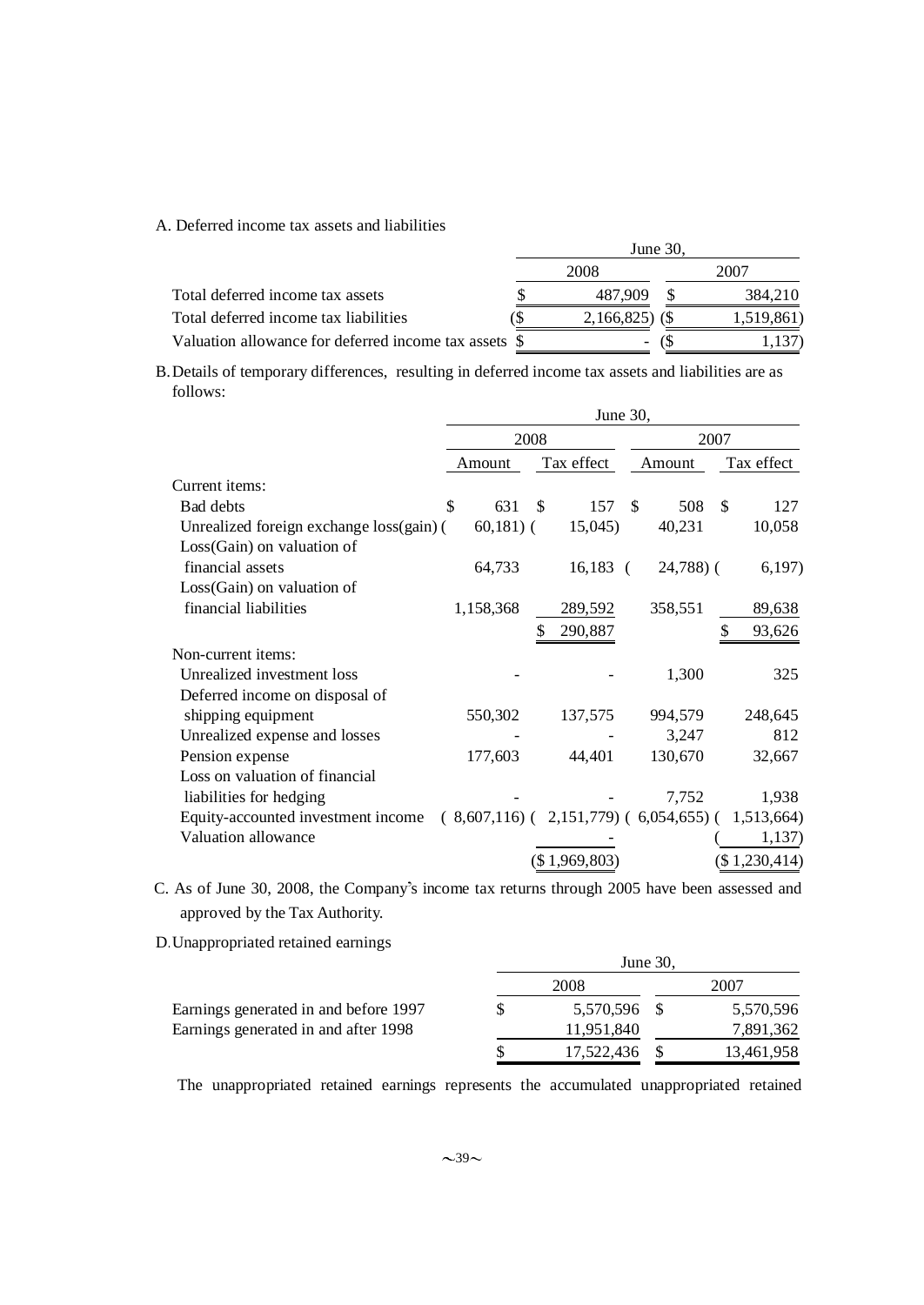earnings accounted for in accordance with the Business Entity Accounting Law. Net income for the six months ended June 30, 2008 and 2007 was not included.

E. As of June 30, 2008 and 2007, the balance of the imputation tax credit account was \$2,885,915 and \$2,163,820, respectively. The creditable tax rate was 24.45% for 2007 and is estimated to be 15.8% for 2008.

## (29)Earnings per share

|                                                    | For the six months ended June 30, 2008 |                 |                              |                                    |            |  |  |  |
|----------------------------------------------------|----------------------------------------|-----------------|------------------------------|------------------------------------|------------|--|--|--|
|                                                    |                                        |                 | Weighted-average             |                                    |            |  |  |  |
|                                                    | Amount                                 |                 | outstanding<br>common shares | Earnings per<br>share (in dollars) |            |  |  |  |
|                                                    | Before tax                             | After tax       | (in thousand)                | Before tax                         | After tax  |  |  |  |
| Net income                                         | 1,660,982<br>S                         | \$<br>1,196,430 | 3,049,152                    | \$<br>0.54                         | \$<br>0.39 |  |  |  |
| Dilutive effect of<br>common stock<br>equivalents: |                                        |                 |                              |                                    |            |  |  |  |
| (Convertible bonds)                                | 6                                      | $\overline{4}$  | 22,783                       |                                    |            |  |  |  |
| Bonus to employees                                 |                                        |                 | 1,083                        |                                    |            |  |  |  |
| Diluted earnings<br>per share                      |                                        |                 |                              |                                    |            |  |  |  |
| Net income<br>attributable to                      |                                        |                 |                              |                                    |            |  |  |  |
| common                                             |                                        |                 |                              |                                    |            |  |  |  |
| stockholders with                                  |                                        |                 |                              |                                    |            |  |  |  |
| dilutive effect of                                 |                                        |                 |                              |                                    |            |  |  |  |
| common stock                                       | 1,660,988                              | 1,196,434       | 3,073,018                    | \$<br>0.54                         | 0.39<br>S  |  |  |  |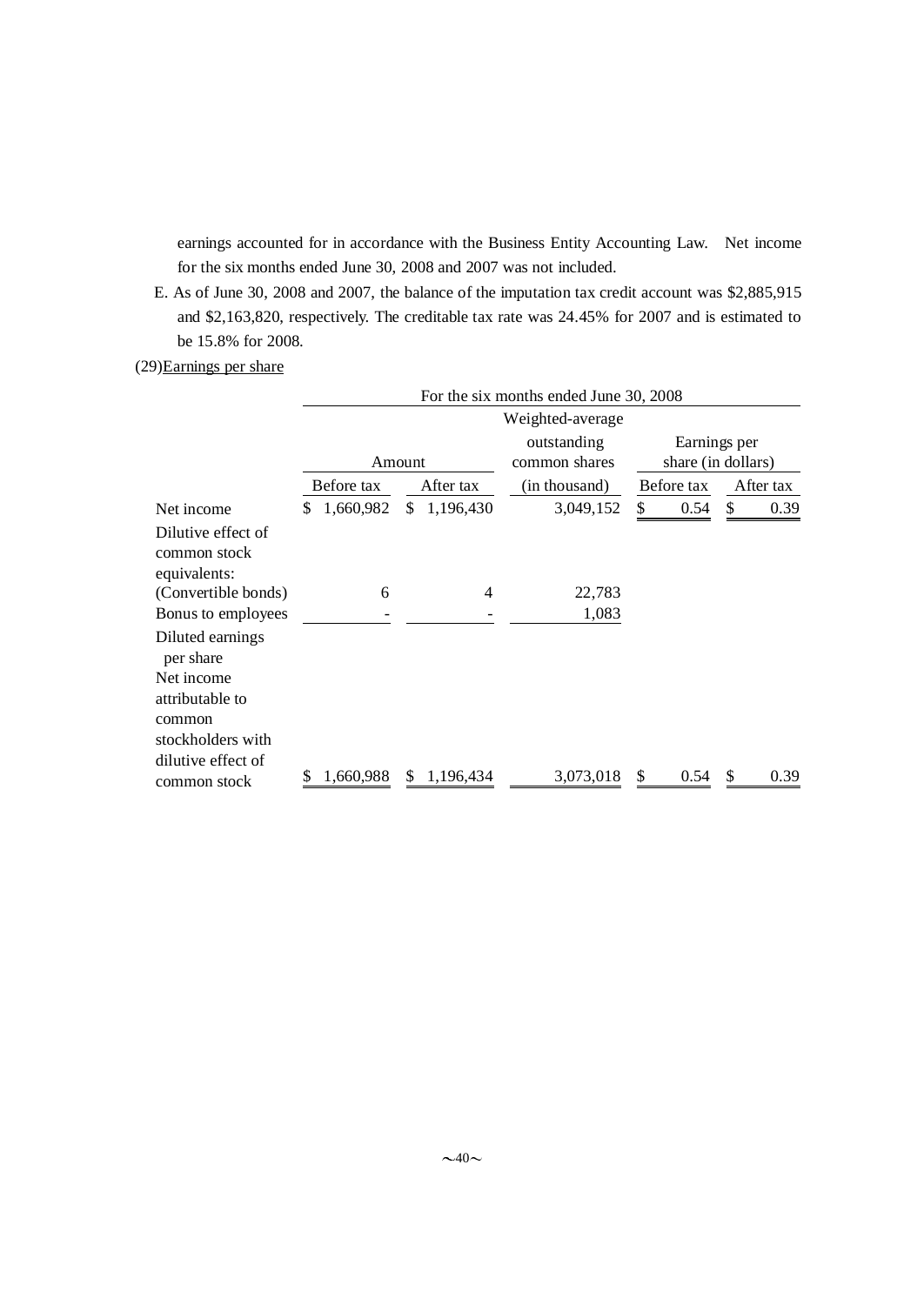|                                                                    | For the six months ended June 30, 2007 |                  |                              |                                    |            |  |  |  |
|--------------------------------------------------------------------|----------------------------------------|------------------|------------------------------|------------------------------------|------------|--|--|--|
|                                                                    |                                        |                  | Weighted-average             |                                    |            |  |  |  |
|                                                                    |                                        | Amount           | outstanding<br>common shares | Earnings per<br>share (in dollars) |            |  |  |  |
|                                                                    | Before tax                             | After tax        | (in thousand)                | Before tax                         | After tax  |  |  |  |
| Net income<br>Dilutive effect of<br>common stock                   | 2,000,921<br>\$.                       | \$.<br>1,629,712 | 2,919,960                    | \$<br>0.69                         | \$<br>0.56 |  |  |  |
| equivalents:<br>Convertible bonds<br>Diluted earnings<br>per share | 792                                    | 594              | 151,871                      |                                    |            |  |  |  |
| Net income<br>attributable to<br>common<br>stockholders with       |                                        |                  |                              |                                    |            |  |  |  |
| dilutive effect of<br>common stock                                 | 2,001,713                              | \$<br>1.630.306  | 3,071,831                    | \$<br>0.65                         | 0.53       |  |  |  |

(30)Expenses relating to personnel expense, depreciation, depletion and amortization

Personnel, depreciation, depletion and amortization expenses are summarized as follows:

|                            | For the six months ended June 30, 2008 |                |                   |         |      |         |  |  |  |
|----------------------------|----------------------------------------|----------------|-------------------|---------|------|---------|--|--|--|
|                            |                                        | Operating cost | Operating expense |         |      | Total   |  |  |  |
| Personnel expenses         |                                        |                |                   |         |      |         |  |  |  |
| <b>Salaries</b>            | \$                                     | 187,044        | -S                | 505,355 | - \$ | 692,399 |  |  |  |
| Labor and health insurance |                                        | 8.027          |                   | 27,926  |      | 35,953  |  |  |  |
| Pension expense            |                                        | 28,105         |                   | 40,344  |      | 68,449  |  |  |  |
| Others                     |                                        | 12,257         |                   | 14,234  |      | 26,491  |  |  |  |
| Depreciation               |                                        | 704,365        |                   | 75,222  |      | 779,587 |  |  |  |
| Depletion                  |                                        |                |                   |         |      |         |  |  |  |
| Amortization               |                                        | 223,615        |                   | 13,955  |      | 237,570 |  |  |  |

|                            | For the six months ended June 30, 2007 |    |                   |       |         |  |  |  |
|----------------------------|----------------------------------------|----|-------------------|-------|---------|--|--|--|
|                            | Operating cost                         |    | Operating expense | Total |         |  |  |  |
| Personnel expenses         |                                        |    |                   |       |         |  |  |  |
| <b>Salaries</b>            | \$<br>172,427                          | -S | 418,050           | S     | 590,477 |  |  |  |
| Labor and health insurance | 8,304                                  |    | 26,881            |       | 35,185  |  |  |  |
| Pension expense            | 26,574                                 |    | 42,000            |       | 68,574  |  |  |  |
| Others                     | 11,370                                 |    | 14,405            |       | 25,775  |  |  |  |
| Depreciation               | 487,454                                |    | 82,534            |       | 569,988 |  |  |  |
| Depletion                  |                                        |    |                   |       |         |  |  |  |
| Amortization               | 306,186                                |    | 15.266            |       | 321,452 |  |  |  |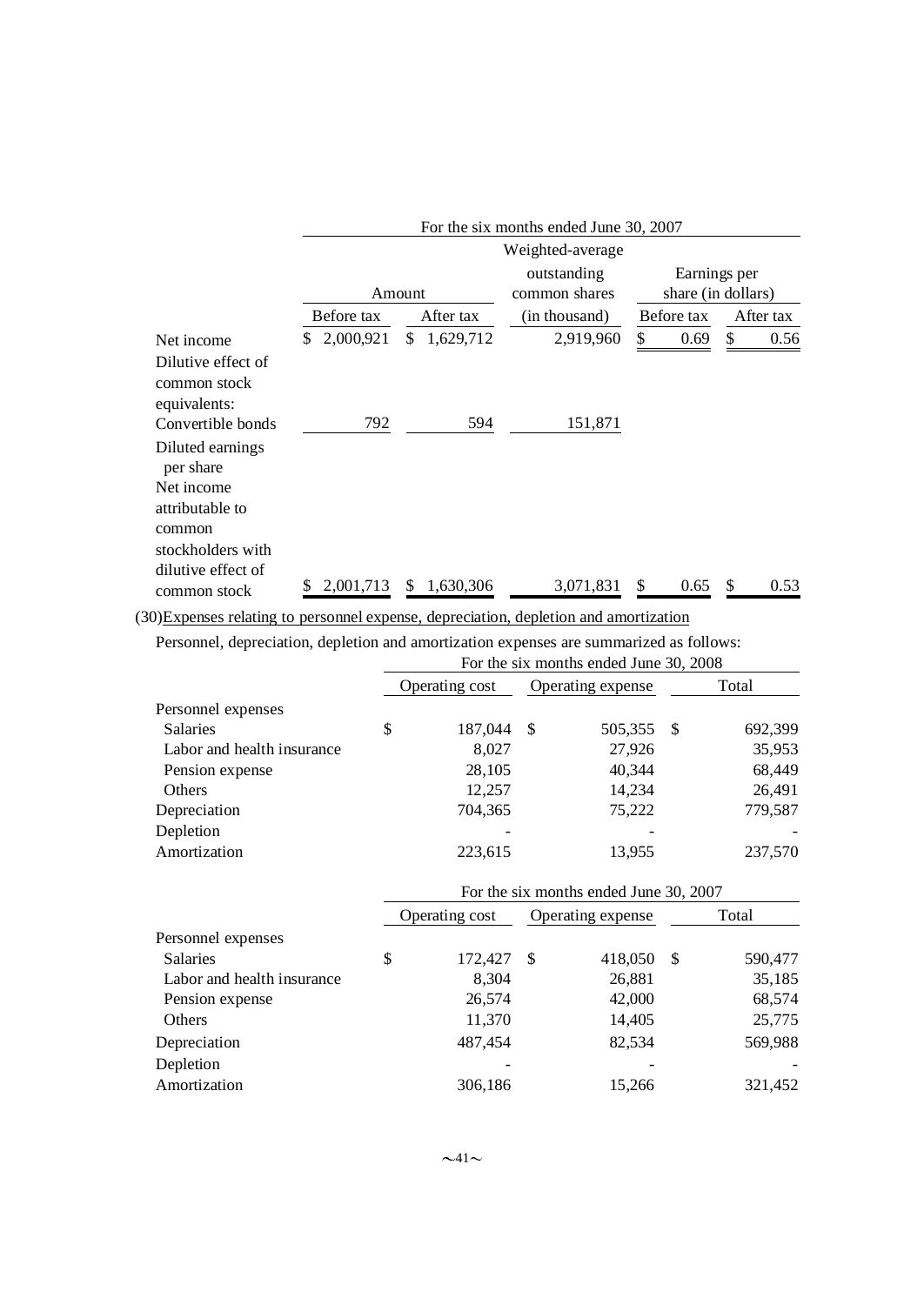# 5.RELATED PARTY TRANSACTIONS

| I JN ames of the related parties and their relationship with the company |                                                   |
|--------------------------------------------------------------------------|---------------------------------------------------|
| <b>Related Party</b>                                                     | Relationship with the Company                     |
| Evergreen International S.A. (EIS)                                       | Major stockholder of the Company                  |
| Taiwan Terminal Services Co., Ltd. (TTSC)                                | Subsidiary of the Company                         |
| Peony Investment S.A. (Peony)                                            | Subsidiary of the Company                         |
| Evergreen International Storage and Transport<br>Corporation (EITC)      | Investee accounted for under the equity<br>method |
| EVA Airways Corporation (EVA)                                            | Investee accounted for under the equity<br>method |
| Evergreen Security Corporation (ESRC)                                    | Investee accounted for under the equity<br>method |
| Charng Yang Development Co., Ltd. (CYD)                                  | Investee accounted for under the equity<br>method |
| Taipei Port Container Terminal Co., Ltd. (TPCT)                          | Investee accounted for under the equity<br>method |
| Evergreen International Corporation (EIC)                                | Investee of the Company's major stockholder       |
| Evergreen State Transport Co., Ltd.<br>(Evergreen State)                 | Investee of the Company's major stockholder       |
| Evergreen Star Transport Co., Ltd. (Evergreen<br>Star)                   | Investee of the Company's major stockholder       |
| Evergreen Airline Service Corporation (EAS)                              | Investee of the Company's major stockholder       |
| Chang Yung-Fa Charity Foundation                                         | Its chairman being the Company's director         |
| Chang Yung-Fa Foundation                                                 | Its chairman being the Company's director         |
| Shenzhen Greentrans Transportation Co., Ltd.<br>(SGTC)                   | Indirect subsidiary of the Company                |
| Vigor Enterprise S.A. (Vigor)                                            | Indirect subsidiary of the Company                |
| Clove Holding Ltd. (Clove)                                               | Indirect subsidiary of the Company                |
| Evergreen Marine (UK) Limited (EMU)<br>(Formerly Hatsu Marine Limited)   | Indirect subsidiary of the Company                |
| PT. Multi Bina Transport (MBT)                                           | Indirect subsidiary of the Company                |
| PT. Multi Bina Pura International (MBPI)                                 | Indirect subsidiary of the Company                |
| Greencompass Marine S.A. (GMS)                                           | Indirect subsidiary of the Company                |
| Evergreen Heavy Industrial Co., (Malaysia)<br>Sdn. Bhd. (EHIC(M))        | Indirect subsidiary of the Company                |
| Evergreen Shipping Agency (Deutschland)<br>GmbH (EGD)                    | Indirect subsidiary of the Company                |
| Evergreen Shipping Agency (Ireland) Ltd.<br>(EGU-DBL)                    | Indirect subsidiary of the Company                |
| Evergreen Shipping Agency (Netherlands) B.V.<br>(EGN)                    | Indirect subsidiary of the Company                |
| Evergreen Shipping Agency (Poland) SP. ZO. O<br>(EGD-WWX)                | Indirect subsidiary of the Company                |
| Evergreen Argentina S.A. (EGB)                                           | Indirect subsidiary of the Company                |
| Evergreen Shipping Agency France S.A. (EGF)                              | Indirect subsidiary of the Company                |

(1)Names of the related parties and their relationship with the company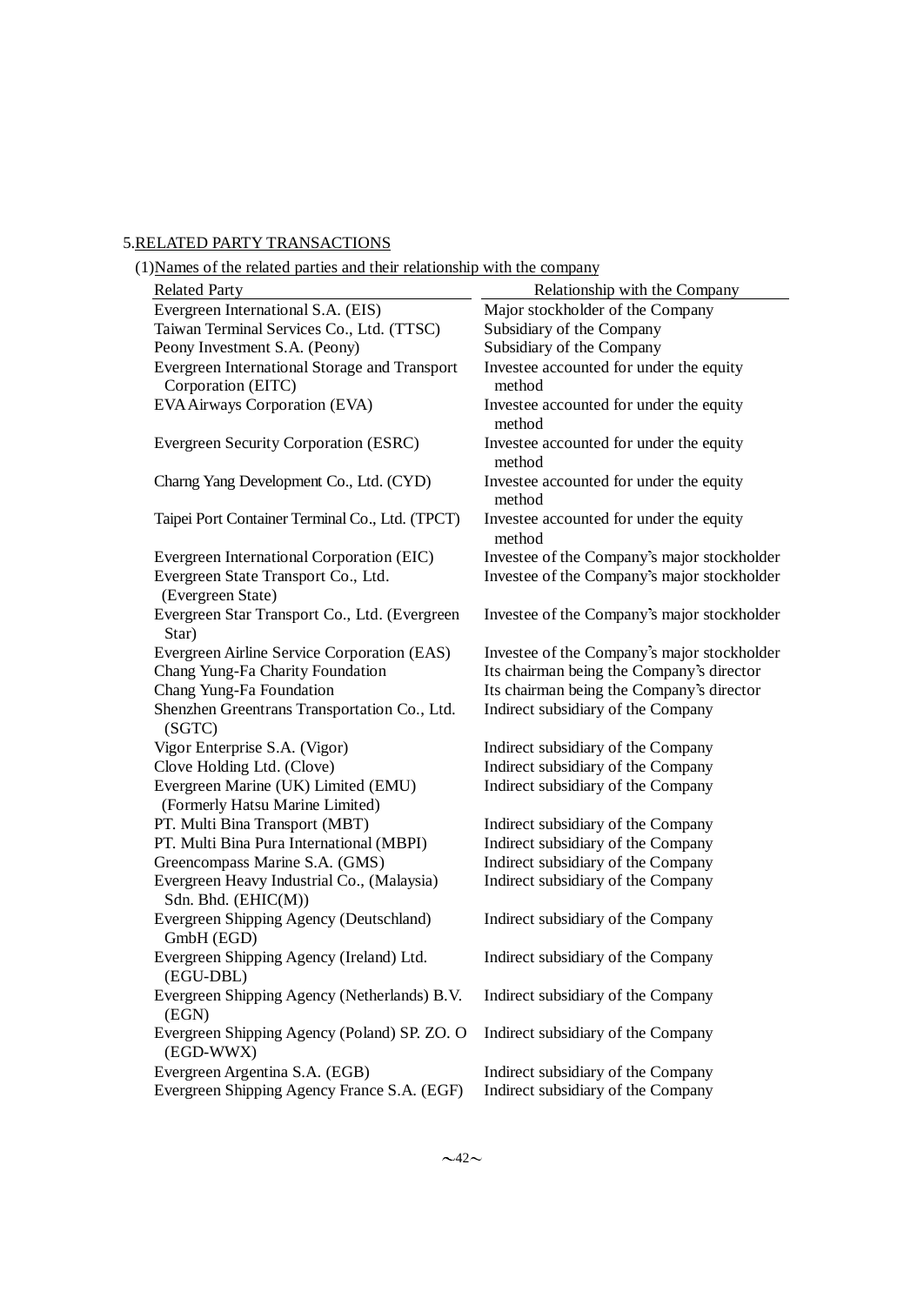| <b>Related Party</b>                                     | Relationship with the Company      |
|----------------------------------------------------------|------------------------------------|
| Evergreen Shipping (Spain) S.L. (EES)                    | Indirect subsidiary of the Company |
| Evergreen Shipping Agency (Italy) S.P.A. (EIT)           | Indirect subsidiary of the Company |
| Evergreen Shipping Agency (Vietnam) Corp.                | Indirect subsidiary of the Company |
| (EGV)                                                    |                                    |
| Green Peninsula Agencies SDM. BHD. (GPA)                 | Indirect subsidiary of the Company |
| Armand Investment (Netherlands) N.V.<br>(Armand N.V.)    | Indirect subsidiary of the Company |
| Evergreen Shipping Agency (Australia) Pty. Ltd.<br>(EMA) | Indirect subsidiary of the Company |
| Shanghai Jifa Logistics Co., Ltd. (SJL)                  | Investee of Peony                  |
| Ningbo Victory Container Co., Ltd. (NVC)                 | <b>Investee of Peony</b>           |
| Qingdao Evergreen Container Storage and                  | Investee of Peony                  |
| Transportation Co., Ltd. (QECT)                          |                                    |
| Island Equipment LLC (Island)                            | Investee of Peony                  |
| Whitney Equipment LLC (Whitney)                          | Investee of Peony                  |
| Hemlock Equipment LLC (Hemlock)                          | Investee of Peony                  |
| Taranto Container Terminal S.P.A. (TCT)                  | Investee of Peony                  |
| Italia Marittima S.P.A (ITS)                             | Investee of Peony                  |
| Evergreen Container Terminal (Thailand) Ltd.             | Investee of Peony                  |
| (ECTT)                                                   |                                    |
| Colon Container Terminal S.A. (CCT)                      | Investee of Peony                  |
| PT. Evergreen Shipping Agency Indonesia                  | Investee of Peony                  |
| (EMI)                                                    |                                    |
| Evergreen Shipping Agency (Thailand) Co.,<br>Ltd. (EGT)  | Investee of Peony                  |
| Evergreen Shipping Agency (Singapore) Pte.               | Investee of Peony                  |
| Ltd. (EGS)                                               |                                    |
| Evergreen Shipping Agency (Korea)<br>Corporation (EGK)   | Investee of Peony                  |
| Evergreen Shipping Agency (India) Pvt. Ltd.<br>(EGI)     | Investee of Peony                  |
| Evergreen Shipping Agency (Russia) Ltd.<br>(ERU)         | Investee of Peony                  |
| Gaining Enterprise S.A. (GESA)                           | Investee of EITC                   |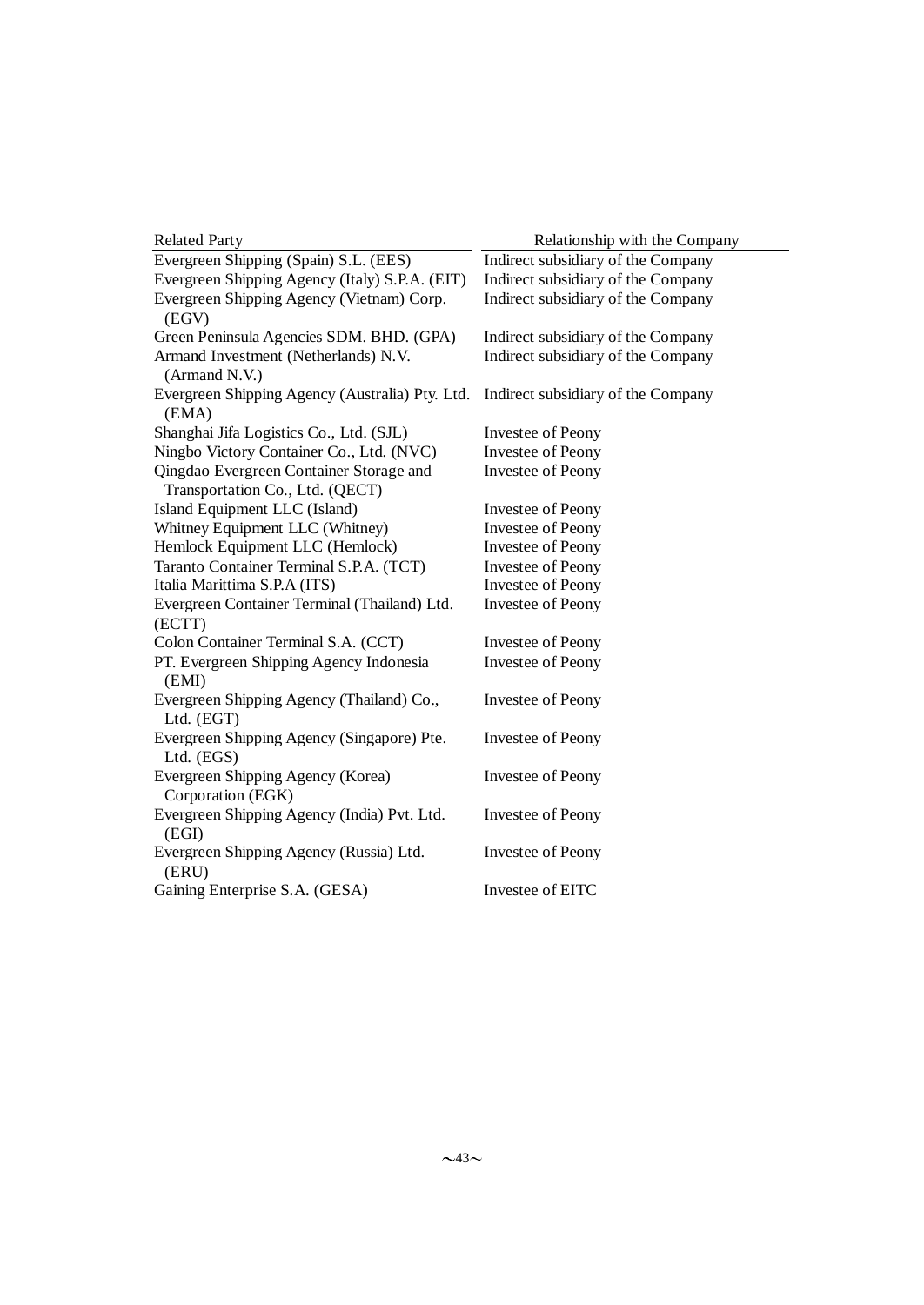# (2)Significant transactions and balances with related parties

A. Operating revenues from related parties

|             | For the six months ended June 30, |            |      |           |              |  |  |  |  |
|-------------|-----------------------------------|------------|------|-----------|--------------|--|--|--|--|
|             | 2008                              |            | 2007 |           |              |  |  |  |  |
|             |                                   | % of Total |      |           | % of Total   |  |  |  |  |
|             |                                   | Operating  |      |           | Operating    |  |  |  |  |
|             | Amount                            | Revenues   |      | Amount    | Revenues     |  |  |  |  |
| <b>EIC</b>  | \$<br>2,509,829                   | 21         | \$   | 886,490   | 7            |  |  |  |  |
| <b>EITC</b> | 47,870                            |            |      | 51,540    |              |  |  |  |  |
| <b>TTSC</b> | 1,541                             |            |      | 1,589     |              |  |  |  |  |
| <b>EVA</b>  | 25                                |            |      | 25        |              |  |  |  |  |
| <b>GMS</b>  | 165,937                           | 2          |      | 143,123   | $\mathbf{1}$ |  |  |  |  |
| EIS         | 55,877                            |            |      | 53,691    |              |  |  |  |  |
| <b>EMU</b>  | 28,581                            |            |      | 57,369    |              |  |  |  |  |
| <b>GESA</b> | 10,374                            |            |      | 12,260    |              |  |  |  |  |
| <b>ITS</b>  | 1,048                             |            |      | 133,827   | 1            |  |  |  |  |
|             | \$<br>2,821,082                   | 23         | \$   | 1,339,914 | 9            |  |  |  |  |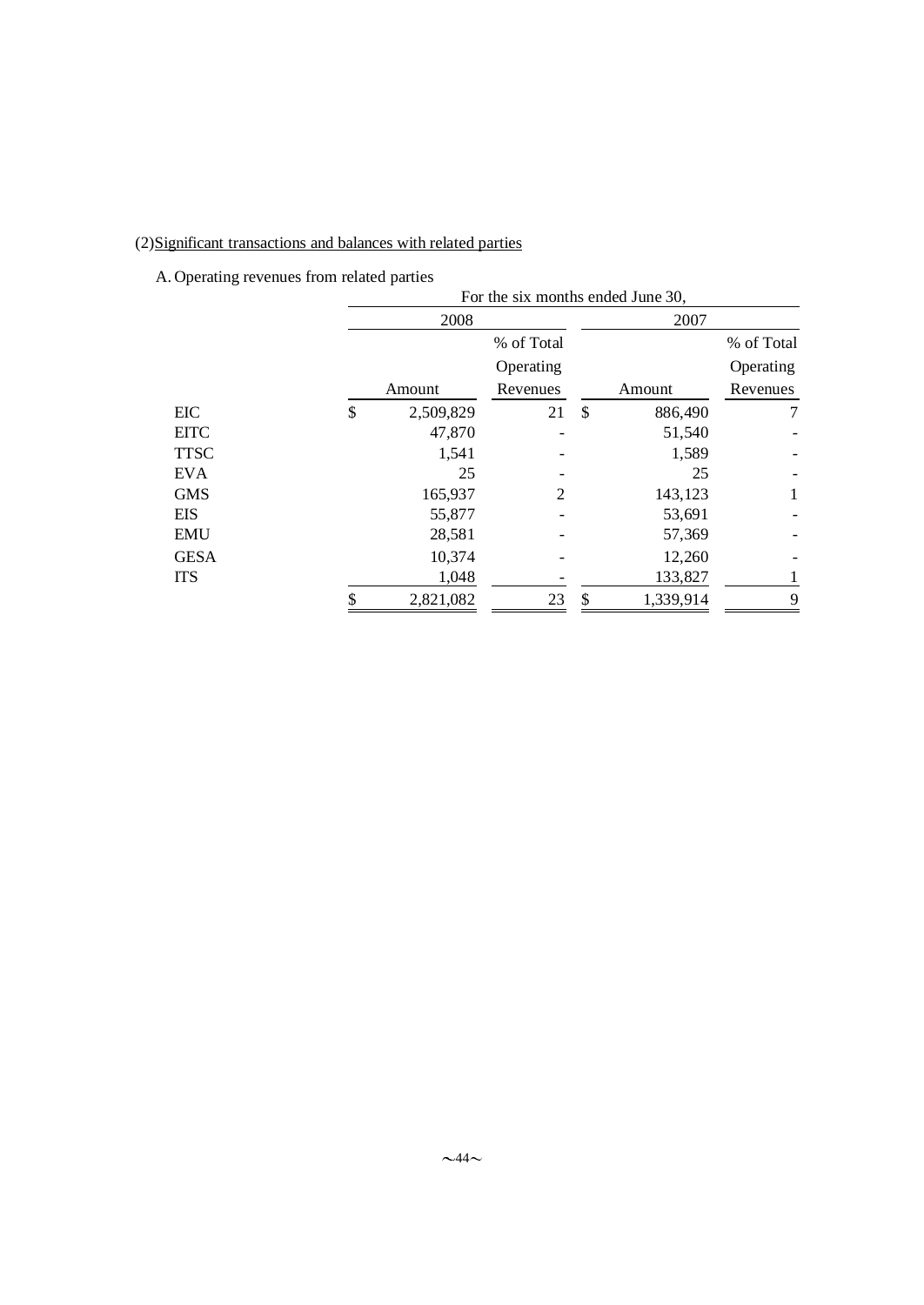|             | For the six months ended June 30, |           |                |               |           |                |  |  |  |
|-------------|-----------------------------------|-----------|----------------|---------------|-----------|----------------|--|--|--|
|             |                                   | 2008      |                |               | 2007      |                |  |  |  |
|             |                                   |           | % of Total     |               |           | % of Total     |  |  |  |
|             |                                   |           | Operating      |               |           | Operating      |  |  |  |
|             |                                   |           | Costs and      |               |           | Costs and      |  |  |  |
|             |                                   | Amount    | Expenses       |               | Amount    | Expenses       |  |  |  |
| <b>EITC</b> | \$                                | 419,946   | 4              | $\mathcal{S}$ | 416,040   | 3              |  |  |  |
| <b>TTSC</b> |                                   | 400,887   | 3              |               | 370,700   | 3              |  |  |  |
| EIC         |                                   | 188,150   | 2              |               | 184,456   | 1              |  |  |  |
| <b>ESRC</b> |                                   | 21,189    |                |               | 22,173    |                |  |  |  |
| <b>EVA</b>  |                                   | 5,705     |                |               | 2,505     |                |  |  |  |
| EAS         |                                   | 823       |                |               | 980       |                |  |  |  |
| <b>GESA</b> |                                   | 859,977   | 7              |               | 893,215   | $\tau$         |  |  |  |
| <b>GMS</b>  |                                   | 176,957   | $\overline{2}$ |               | 214,245   | $\overline{c}$ |  |  |  |
| EIS         |                                   | 52,856    |                |               | 57,723    |                |  |  |  |
| EMI         |                                   | 22,656    |                |               | 24,387    |                |  |  |  |
| <b>EGT</b>  |                                   | 24,723    |                |               | 24,364    |                |  |  |  |
| EGI         |                                   | 6,508     |                |               |           |                |  |  |  |
| <b>EGV</b>  |                                   | 5,042     |                |               |           |                |  |  |  |
| <b>EGS</b>  |                                   | 4,796     |                |               | 11,561    |                |  |  |  |
| <b>EGK</b>  |                                   | 2,513     |                |               | 7,136     |                |  |  |  |
| <b>ITS</b>  |                                   |           |                |               | 294,305   | $\overline{c}$ |  |  |  |
| <b>EMU</b>  |                                   |           |                |               | 266,623   | $\overline{2}$ |  |  |  |
|             | \$                                | 2,192,728 | 18             | \$            | 2,790,413 | 20             |  |  |  |

## B. Expenditures on services rendered by related parties

## C. Asset transactions

a. Acquisitions of property, plant and equipment

|                        |                                               | June 30, |            |  |      |  |  |  |  |  |
|------------------------|-----------------------------------------------|----------|------------|--|------|--|--|--|--|--|
|                        | Items                                         |          | 2008       |  | 2007 |  |  |  |  |  |
| <b>ESRC</b><br>EHIC(M) | Office equipment<br>Transportation equipment- |          | $1,036$ \$ |  |      |  |  |  |  |  |
|                        | container                                     |          | 1,149,162  |  |      |  |  |  |  |  |
|                        |                                               | \$       | 1,150,198  |  |      |  |  |  |  |  |

In order to coordinate operating needs, the Company's Board of Directors concluded a container-making contract with EHIC(M). The price was decided through resolution, and the buyer should pay for the goods before the last day of the next month as the containers were transferred. As of June 30, 2008, the payments were made in full.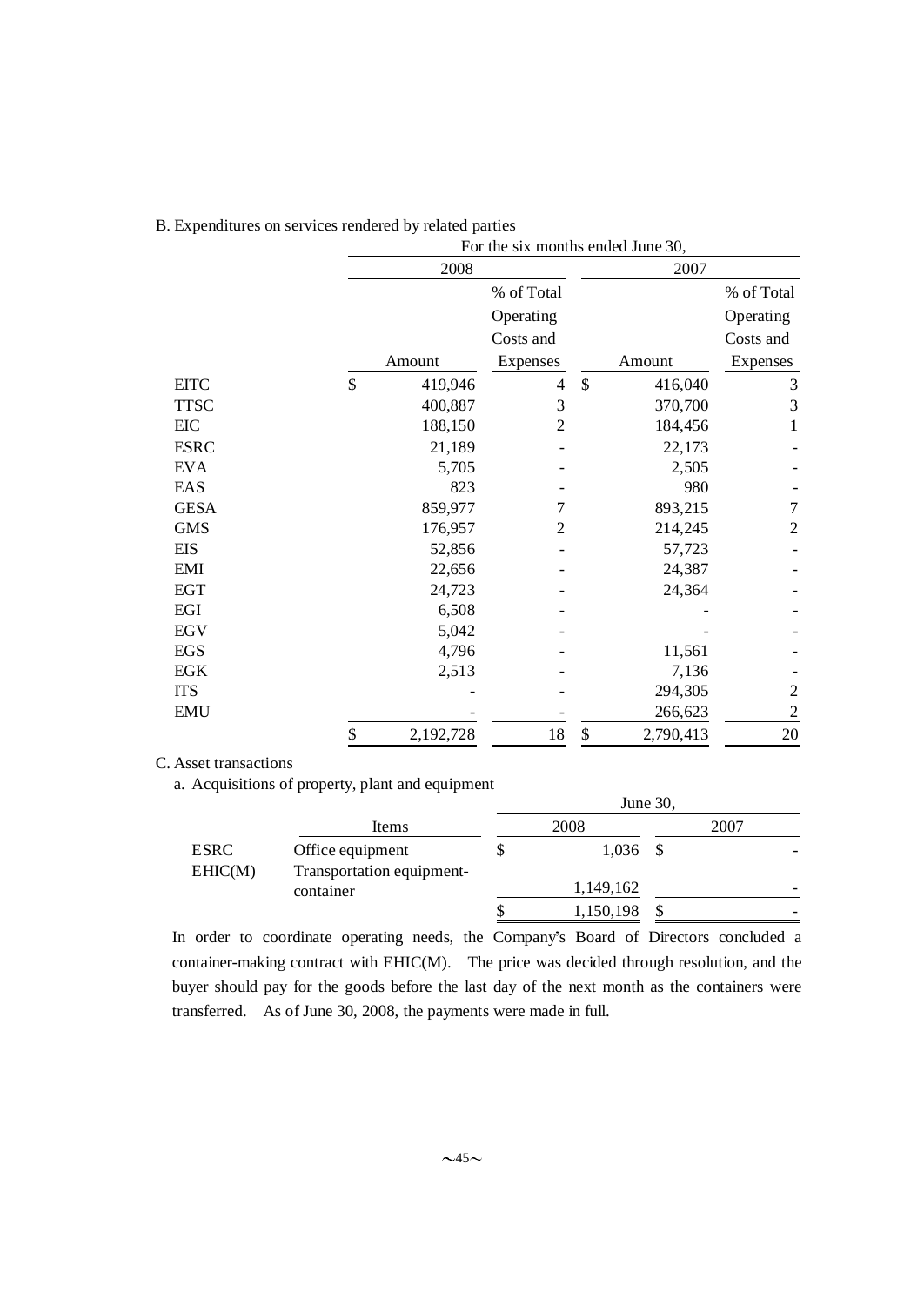b. Sales of property, plant and equipment

|                            | For the six months ended<br>June 30, 2008 |  |          |   | June 30, 2007 | For the six months ended |          |  |
|----------------------------|-------------------------------------------|--|----------|---|---------------|--------------------------|----------|--|
|                            |                                           |  | Gain on  |   |               |                          | Gain on  |  |
| Items                      | Price                                     |  | disposal |   | Price         |                          | disposal |  |
| TTSC Computer equipment \$ |                                           |  |          | - |               |                          |          |  |

c. In order to coordinate adjustments for routes and fleet of ships, on March 1, 2006, the Company's Board of Directors resolved to sell five ships to indirect subsidiary  $-$ Greencompass Marine S.A. The Company has effective control over GMS which is accounted for under the equity method. According to the regulation, all unrealized gain from the transaction is eliminated. As of June 30, 2008, the unrealized gain of \$550,302 was recorded as other liabilities-deferred debts.

### D. Leases

a. Rental income (recorded as non-operating income) generated from the operating premises and parking lots leased to the related parties are as follows:

|     |                          | For the six months ended<br>June 30, 2008 |               |   |        | For the six months ended<br>June 30, 2007 |  |
|-----|--------------------------|-------------------------------------------|---------------|---|--------|-------------------------------------------|--|
|     |                          |                                           | % of Total    |   |        | % of Total                                |  |
|     |                          | Amount                                    | Rental Income |   | Amount | Rental Income                             |  |
| EIC | Office buildings         | \$<br>47,864                              | 96            | S | 36,205 | 95                                        |  |
| EIC | Transportation           |                                           |               |   |        |                                           |  |
|     | equipment                | 802                                       | 2             |   | 842    | 2                                         |  |
| EVA | Parking lots             | 128                                       |               |   | 144    |                                           |  |
|     | <b>ESRC</b> Parking lots | 48                                        |               |   | 48     |                                           |  |
|     |                          | \$<br>48,842                              | 98            | S | 37,239 | 97                                        |  |

b. Rent expenses (recorded as general and administrative expenses) incurred for operating premises and parking lots leased from the related parties are as follows:

|             |                           | For the six months ended<br>June 30, 2008 |              |   | For the six months ended<br>June 30, 2007 |            |
|-------------|---------------------------|-------------------------------------------|--------------|---|-------------------------------------------|------------|
|             |                           | % of Total                                |              |   |                                           | % of Total |
|             |                           | Rental                                    |              |   |                                           | Rental     |
|             | <b>Leasehold Property</b> | Amount                                    | Expense      |   | Amount                                    | Expense    |
| EIC         | Office buildings          | \$<br>23,299                              | 99           | S | 18,378                                    | 95         |
| <b>EITC</b> | Office buildings          |                                           |              |   | 608                                       | 3          |
| EVA         | Parking lots              | 277                                       | 99<br>23,576 |   | 314                                       |            |
|             |                           |                                           |              |   | 19,300                                    | 99         |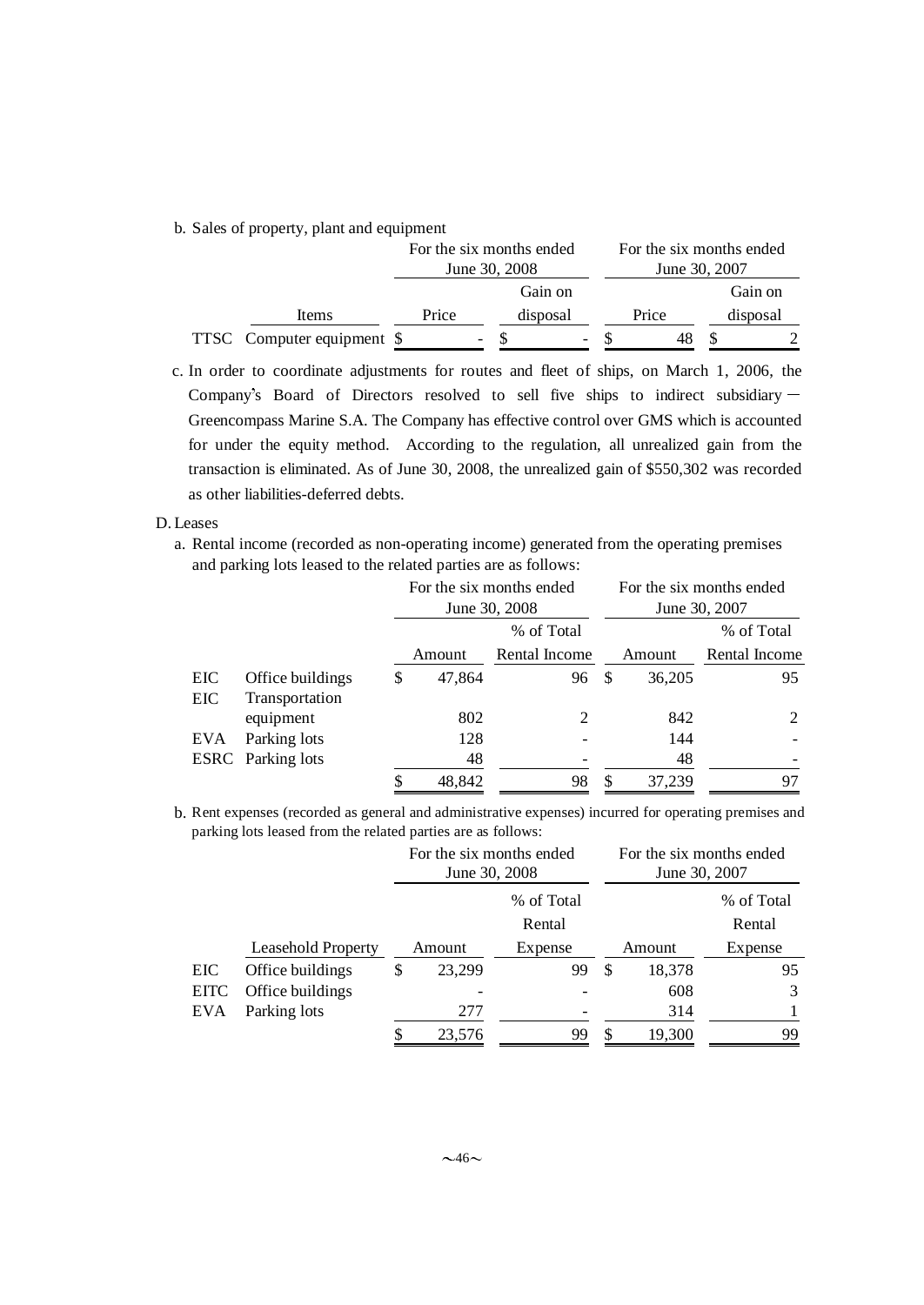c. Rent expenses incurred for the vessels and slot leased from the related parties are recorded under direct operating costs. Details are set forth below:

|      |    | For the six months ended<br>June 30, 2008 |                          |    | For the six months ended<br>June 30, 2007 |                 |  |
|------|----|-------------------------------------------|--------------------------|----|-------------------------------------------|-----------------|--|
|      |    | % of Total                                |                          |    |                                           | % of Total      |  |
|      |    |                                           | Vessel and slot          |    |                                           | Vessel and slot |  |
|      |    |                                           | Rental                   |    |                                           | Rental          |  |
|      |    | Amount                                    | Expenses                 |    | Amount                                    | <b>Expenses</b> |  |
| ITS  | \$ |                                           | $\overline{\phantom{0}}$ | \$ | 255,211                                   | 10              |  |
| EMU  |    |                                           |                          |    | 266,455                                   | 10              |  |
| GMS  |    | 176,957                                   | 10                       |    | 245,564                                   | 9               |  |
| EIS  |    | 52,856                                    | 3                        |    | 57,774                                    | 2               |  |
| GESA |    | 859,977                                   | 48                       |    | 895,405                                   | 34              |  |
| EITC |    | 297,931                                   | 17                       |    | 315,499                                   | 12              |  |
|      | S  | 1,387,721                                 | 78                       | S  | 2,035,908                                 | 77              |  |

E. Receivables from and payables to related parties

The receivables from and payables to related parties bear no interest, and are set forth as follows:

|                     | June 30,     |                |    |         |                |  |  |  |  |
|---------------------|--------------|----------------|----|---------|----------------|--|--|--|--|
|                     | 2008         |                |    |         |                |  |  |  |  |
|                     |              | $%$ of         |    |         | $%$ of         |  |  |  |  |
|                     |              | Account        |    |         | Account        |  |  |  |  |
|                     | Amount       | <b>Balance</b> |    | Amount  | Balance        |  |  |  |  |
| Accounts receivable |              |                |    |         |                |  |  |  |  |
| <b>EIC</b>          | \$<br>59,206 | 7              | \$ | 73,157  | 8              |  |  |  |  |
| <b>EITC</b>         | 22,975       | 3              |    | 24,827  | 3              |  |  |  |  |
| <b>GESA</b>         | 2,631        |                |    |         |                |  |  |  |  |
| <b>EIS</b>          | 11,074       |                |    | 7,230   |                |  |  |  |  |
| <b>GMS</b>          | 19,221       | 2              |    | 19,816  | $\overline{2}$ |  |  |  |  |
| <b>ITS</b>          | 805          |                |    | 27,567  | 3              |  |  |  |  |
| <b>EMU</b>          | 5,589        |                |    | 4,676   |                |  |  |  |  |
|                     | 121,501      | 14             | \$ | 157,273 | 16             |  |  |  |  |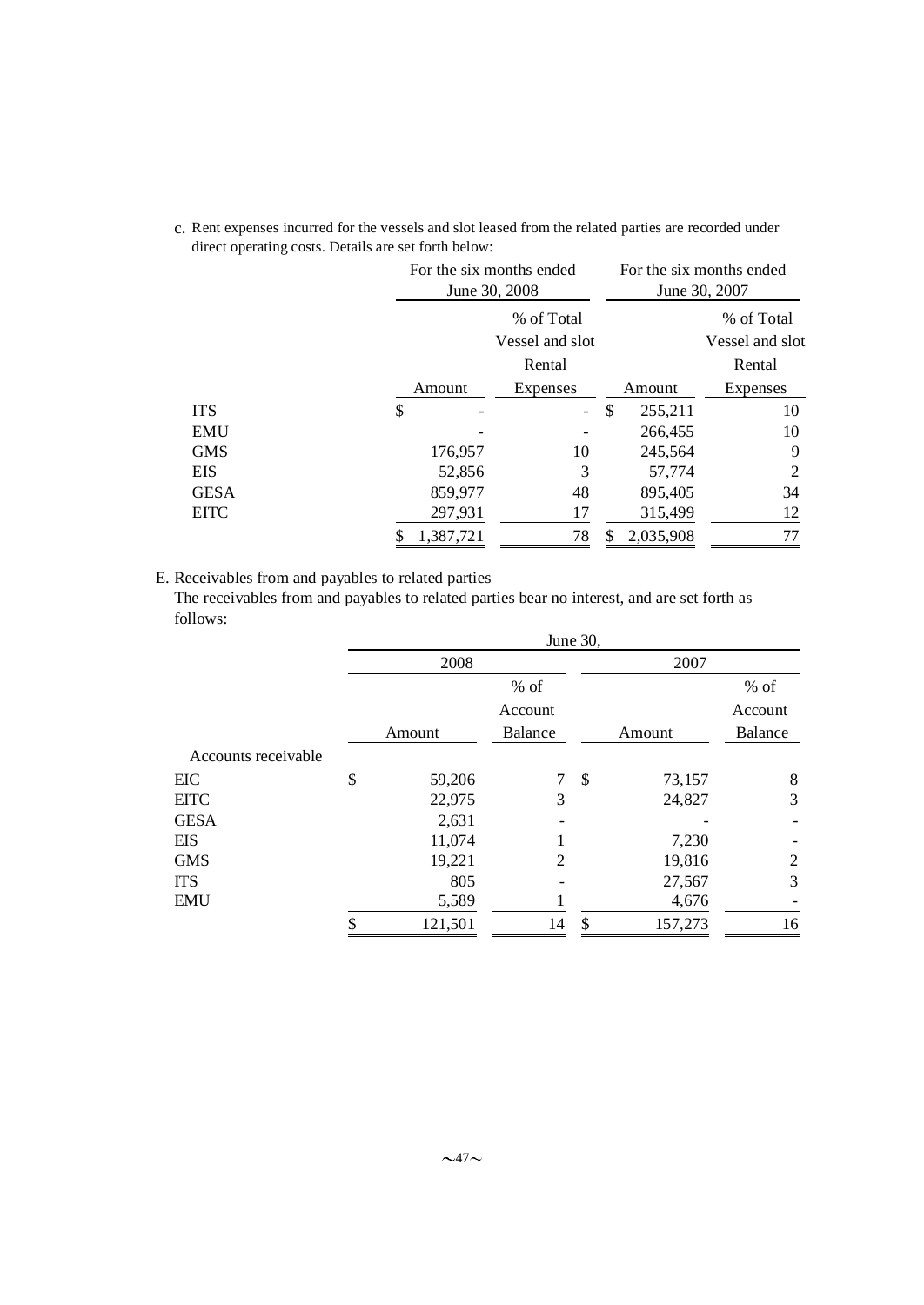|                   | June 30, |         |                |               |         |                  |  |  |  |  |
|-------------------|----------|---------|----------------|---------------|---------|------------------|--|--|--|--|
|                   |          | 2008    |                | 2007          |         |                  |  |  |  |  |
|                   |          |         | % of           |               |         | $\%$ of          |  |  |  |  |
|                   |          |         | Account        |               |         | Account          |  |  |  |  |
|                   |          | Amount  | <b>Balance</b> |               | Amount  | <b>Balance</b>   |  |  |  |  |
| Other receivables |          |         |                |               |         |                  |  |  |  |  |
| <b>EITC</b>       | \$       | 296,852 | 34             | \$            | 381,664 | 27               |  |  |  |  |
| <b>TPCT</b>       |          | 1,168   |                |               |         |                  |  |  |  |  |
| EIC               |          | 36,053  | $\overline{4}$ |               | 17,818  | $\mathbf{1}$     |  |  |  |  |
| <b>CYD</b>        |          | 13,760  | 1              |               | 7,200   |                  |  |  |  |  |
| <b>CCT</b>        |          | 422     |                |               | 1,487   |                  |  |  |  |  |
| <b>EIS</b>        |          | 12      |                |               | 466,627 | 33               |  |  |  |  |
| <b>GMS</b>        |          | 22,070  | 3              |               |         |                  |  |  |  |  |
| <b>EMU</b>        |          | 34,150  | $\overline{4}$ |               |         |                  |  |  |  |  |
| <b>ITS</b>        |          |         |                |               | 6,465   |                  |  |  |  |  |
| <b>ECTT</b>       |          |         |                |               | 432     |                  |  |  |  |  |
| Others            |          | 559     |                |               | 503     |                  |  |  |  |  |
|                   | \$       | 405,046 | 46             | $\frac{1}{2}$ | 882,196 | 61               |  |  |  |  |
|                   | June 30, |         |                |               |         |                  |  |  |  |  |
|                   |          | 2008    |                |               | 2007    |                  |  |  |  |  |
|                   |          |         | $%$ of         |               |         | $%$ of           |  |  |  |  |
|                   |          |         | Account        |               |         | Account          |  |  |  |  |
|                   |          | Amount  | <b>Balance</b> |               | Amount  | <b>Balance</b>   |  |  |  |  |
| Accounts payable  |          |         |                |               |         |                  |  |  |  |  |
| <b>EITC</b>       | \$       | 5,300   |                | \$            | 11,222  |                  |  |  |  |  |
| <b>TTSC</b>       |          | 51,433  | $\overline{c}$ |               | 40,885  | $\boldsymbol{2}$ |  |  |  |  |
| EIC               |          | 18,403  | $\mathbf{1}$   |               | 13,659  |                  |  |  |  |  |
| <b>ESRC</b>       |          | 3,713   |                |               | 3,884   |                  |  |  |  |  |
| <b>ITS</b>        |          | 1,138   |                |               | 365,181 | 15               |  |  |  |  |
| <b>GMS</b>        |          |         |                |               | 4,180   |                  |  |  |  |  |
| <b>EMU</b>        |          |         |                |               | 46,514  | $\overline{c}$   |  |  |  |  |
| <b>EIS</b>        |          | 52,642  | $\overline{c}$ |               | 63,948  | 3                |  |  |  |  |
| Others            |          | 166     |                |               | 484     |                  |  |  |  |  |
|                   | \$       | 132,795 | 5              | \$            | 549,957 | 22               |  |  |  |  |

(3)Endorsements and guarantees for related parties

Endorsements and guarantees provided for its related parties are as follows: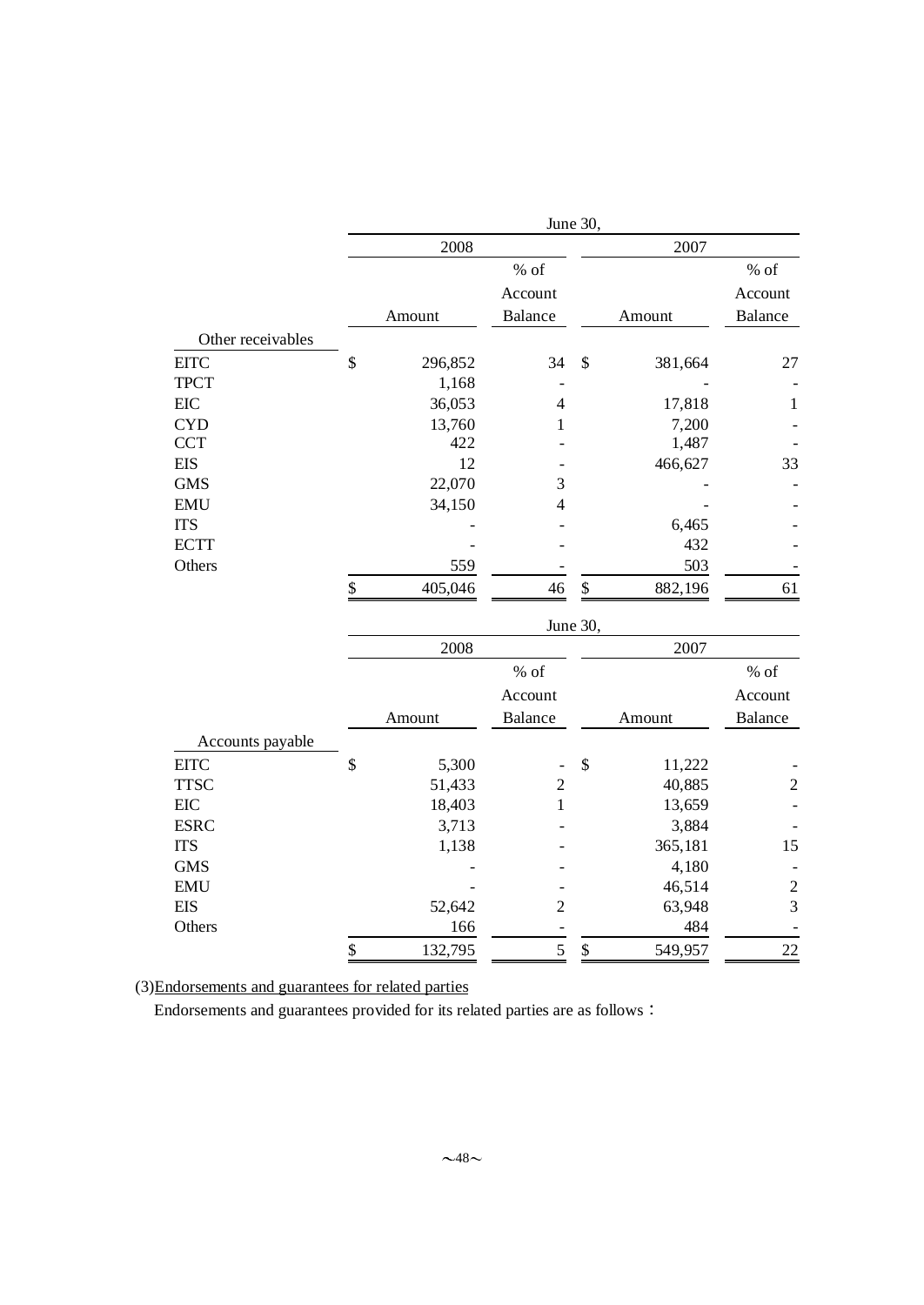|                | June 30,   |             |       |         |  |  |  |  |
|----------------|------------|-------------|-------|---------|--|--|--|--|
|                | 2008       |             |       | 2007    |  |  |  |  |
| <b>GMS</b>     | <b>USD</b> | 703,543 USD |       | 838,806 |  |  |  |  |
| <b>PEONY</b>   | <b>USD</b> | 5,000 USD   |       | 212,600 |  |  |  |  |
| <b>TCT</b>     | <b>USD</b> |             | - USD | 77,981  |  |  |  |  |
| <b>EMU</b>     | <b>USD</b> | 645,428 USD |       | 605,719 |  |  |  |  |
| <b>CCT</b>     | <b>USD</b> | 53,000 USD  |       | 53,000  |  |  |  |  |
| <b>WHITNEY</b> | <b>USD</b> | 12,000 USD  |       | 12,000  |  |  |  |  |
| <b>ITS</b>     | <b>USD</b> | 10,000 USD  |       | 10,000  |  |  |  |  |
|                |            |             |       |         |  |  |  |  |

(4)Significant contracts with related parties

A. The Company entered into an agreement with EIC for various consulting services on business management, computer information, and shipping affairs. Except for payments made on behalf of the Company which are charged on actual amounts, the remaining fees are charged on an hourly basis or by cost plus method. The contract took effect on July 1, 1996 and continues to be in effect unless terminated.

- B. The Company entered into an agency agreement with EIC. Under the agreement, EIC has served as the Company's agent for cargo forwarding and freight collection since 2002. As of June 30, 2008 and 2007, the amount receivable under the agency agreement was \$59,206 and \$73,157, respectively.
- C. The Company entered into an agreement with ESRC. Under the agreement, ESRC shall provide security service in the Taipei office, Kaohsiung office, and container yards. The service fees for Taipei office, Kaohsiung office and container yards were \$940 and \$1,614 per month, respectively. The fees are paid monthly. For long-term contracts, please refer to Note 7.
- D. The Company entered into agency agreements with its related parties to manage petty cash required by their vessels, and payments of local crew salaries and insurance premiums in Taiwan. The transactions are recorded under "agency reciprocal accounts". As of June 30, 2008 and 2007, the debit balances of the accounts are as follows:

|             |    | June 30,     |        |  |  |  |  |
|-------------|----|--------------|--------|--|--|--|--|
|             |    | 2008         | 2007   |  |  |  |  |
| <b>EIS</b>  | \$ | $12,425$ \$  | 10,721 |  |  |  |  |
| <b>GMS</b>  |    | 11,907       | 15,367 |  |  |  |  |
| <b>GESA</b> |    | 6,235        | 5,158  |  |  |  |  |
| <b>EMU</b>  |    | 3,405        | 5,527  |  |  |  |  |
|             | Φ  | 33,972<br>\$ | 36,773 |  |  |  |  |

E. The Company entered into agency agreements with its related parties, whereby the related parties act as the Company's overseas agents to deal with the port formalities related to foreign ports, such as arrival and departure of the Company's ships, cargo stevedoring and forwarding, freight collection and payment of expenses incurred in foreign ports. The transactions are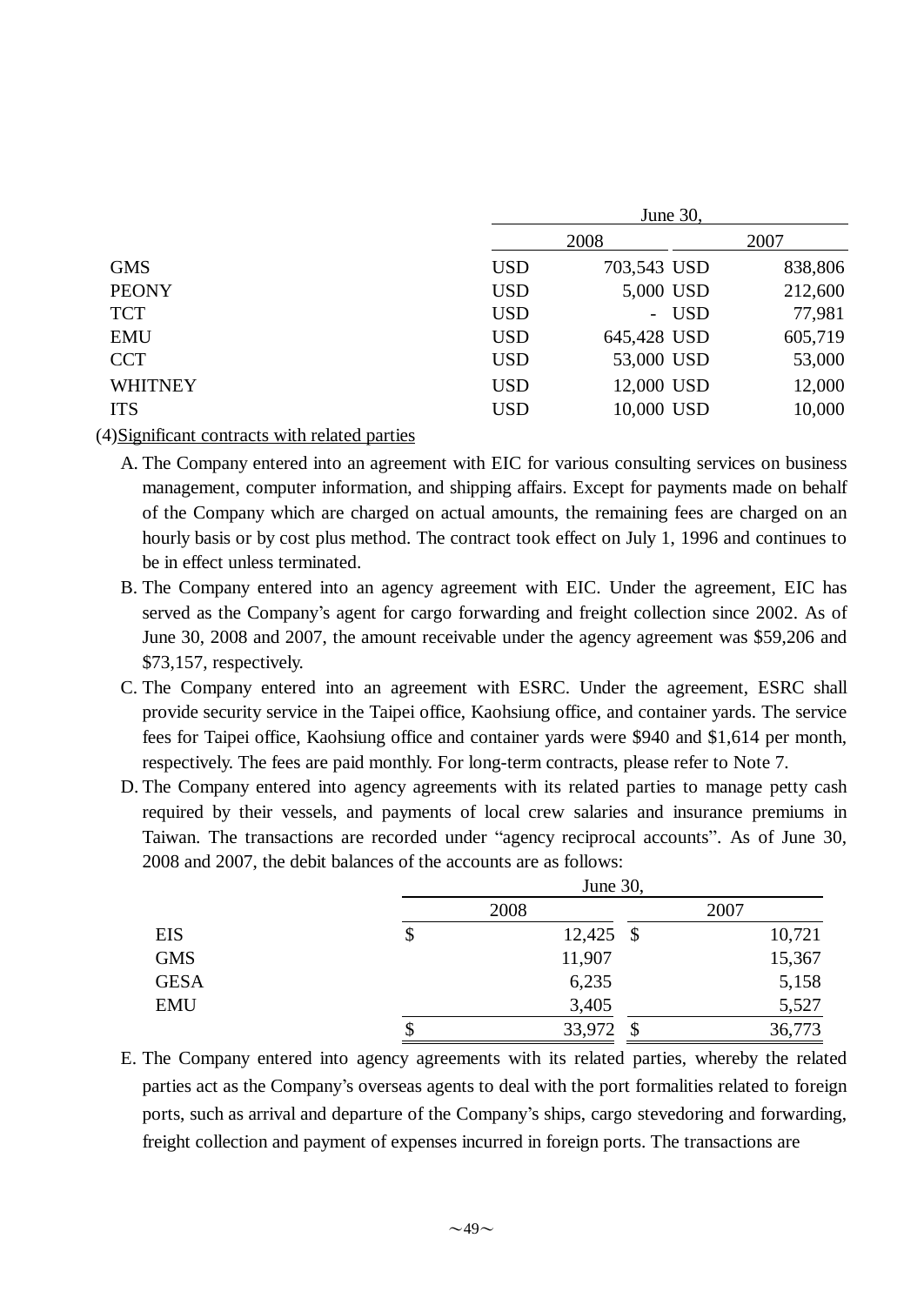recorded under "agency accounts". As of June 30, 2008 and 2007, the balances of the accounts are as follows:

a.Debit balances of agency accounts

| June 30, |                |                           |           |  |  |
|----------|----------------|---------------------------|-----------|--|--|
| 2008     |                |                           | 2007      |  |  |
| \$       | $\overline{a}$ | $\boldsymbol{\mathsf{S}}$ | 877,558   |  |  |
|          |                |                           | 4,348     |  |  |
|          | 27,008         |                           | 18,215    |  |  |
|          | 1,018,727      |                           | 1,383,581 |  |  |
|          | 6,260          |                           | 17,547    |  |  |
|          | 91,600         |                           | 51,319    |  |  |
|          | 574            |                           |           |  |  |
|          | 275,724        |                           |           |  |  |
|          | 378            |                           |           |  |  |
|          | 29,204         |                           | 68,259    |  |  |
|          | 318            |                           |           |  |  |
|          | 4,675          |                           |           |  |  |
|          | 32             |                           |           |  |  |
|          | 2,045          |                           |           |  |  |
|          | 14,988         |                           |           |  |  |
| \$       | 1,471,533      | \$                        | 2,420,827 |  |  |
|          |                |                           |           |  |  |

|  |  | b. Credit balances of agency accounts |  |
|--|--|---------------------------------------|--|
|--|--|---------------------------------------|--|

|            | June 30, |                          |    |         |  |  |
|------------|----------|--------------------------|----|---------|--|--|
|            | 2008     |                          |    | 2007    |  |  |
| <b>EMU</b> | \$       | $\overline{\phantom{0}}$ | \$ | 74,611  |  |  |
| EIC        |          | 17,757                   |    |         |  |  |
| <b>GMS</b> |          | 9,235                    |    |         |  |  |
| EIS        |          | 716,999                  |    | 549,254 |  |  |
| EGD-WWX    |          | 125                      |    |         |  |  |
| EGK        |          | 589                      |    | 10,270  |  |  |
| EGS        |          |                          |    | 6,972   |  |  |
| <b>EGN</b> |          | 1,171                    |    |         |  |  |
| EGF        |          | 482                      |    |         |  |  |
| <b>EES</b> |          | 987                      |    |         |  |  |
|            | \$       | 747,345                  | \$ | 641,107 |  |  |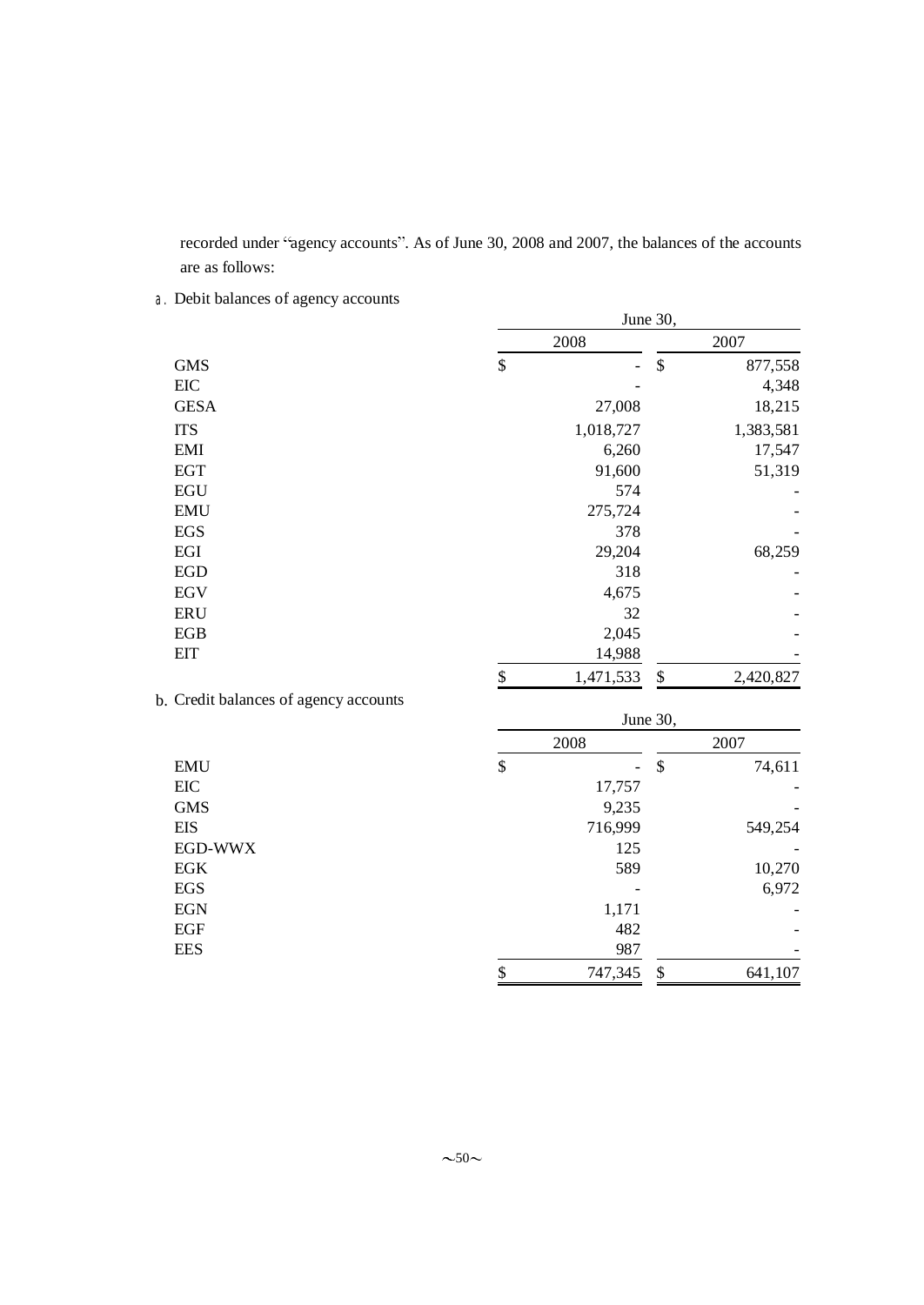F. The Company has been commissioned by its related parties to manage their vessel affairs. The management fees are charged monthly and are recorded as operating revenues. Details of the management fees recognized for the six months ended June 30, 2008 and 2007 are as follows: For the six months ended June 30,

|             | I of the six monthly ended rane bo, |    |         |  |  |
|-------------|-------------------------------------|----|---------|--|--|
|             | 2008                                |    | 2007    |  |  |
| <b>EITC</b> | \$<br>43,836                        | \$ | 43,836  |  |  |
| EIS         | 55,877                              |    | 53,691  |  |  |
| <b>GMS</b>  | 43,479                              |    | 65,847  |  |  |
| <b>EMU</b>  | 28,581                              |    | 34,604  |  |  |
| <b>ITS</b>  | 1,048                               |    | 639     |  |  |
| <b>GESA</b> | 10,374                              |    | 12,260  |  |  |
|             | 183,195                             |    | 214,447 |  |  |
|             |                                     |    |         |  |  |

(5)In order to give back to society, the Company sponsored charities for the public good to Chang Yung-Fa Foundation accounting to \$54,000 as of June 30, 2008.

## 6.PLEDGED ASSETS

The Company's assets pledged as collateral as of June 30, 2008 and 2007 are as follows:

|                               | Book value    |               |                       |
|-------------------------------|---------------|---------------|-----------------------|
| Pledged asset                 | June 30, 2008 | June 30, 2007 | Purpose               |
| Restricted assets-current     |               |               |                       |
| -Time deposits                | 135,463 \$    | 134,374       | Performance guarantee |
| Property, plant and equipment |               |               |                       |
| -Land                         | 1,800,093     | 1,800,093     | Long-term loan        |
| -Building                     | 904,083       | 929,853       | $\cdot$               |
|                               | 2,839,639 \$  | 2,864,320     |                       |

## 7.COMMITMENTS AND CONTINGENT LIABILITIES

A. Details of the stand-by letters of credit issued by the banks on behalf of the Company are as follows: (expressed in thousand dollars)

| Guarantor              | June 30, |       |      |       |  |
|------------------------|----------|-------|------|-------|--|
|                        |          | 2008  | 2007 |       |  |
| <b>Bank of America</b> | 'JSD     | 5,000 | USD  | 5,000 |  |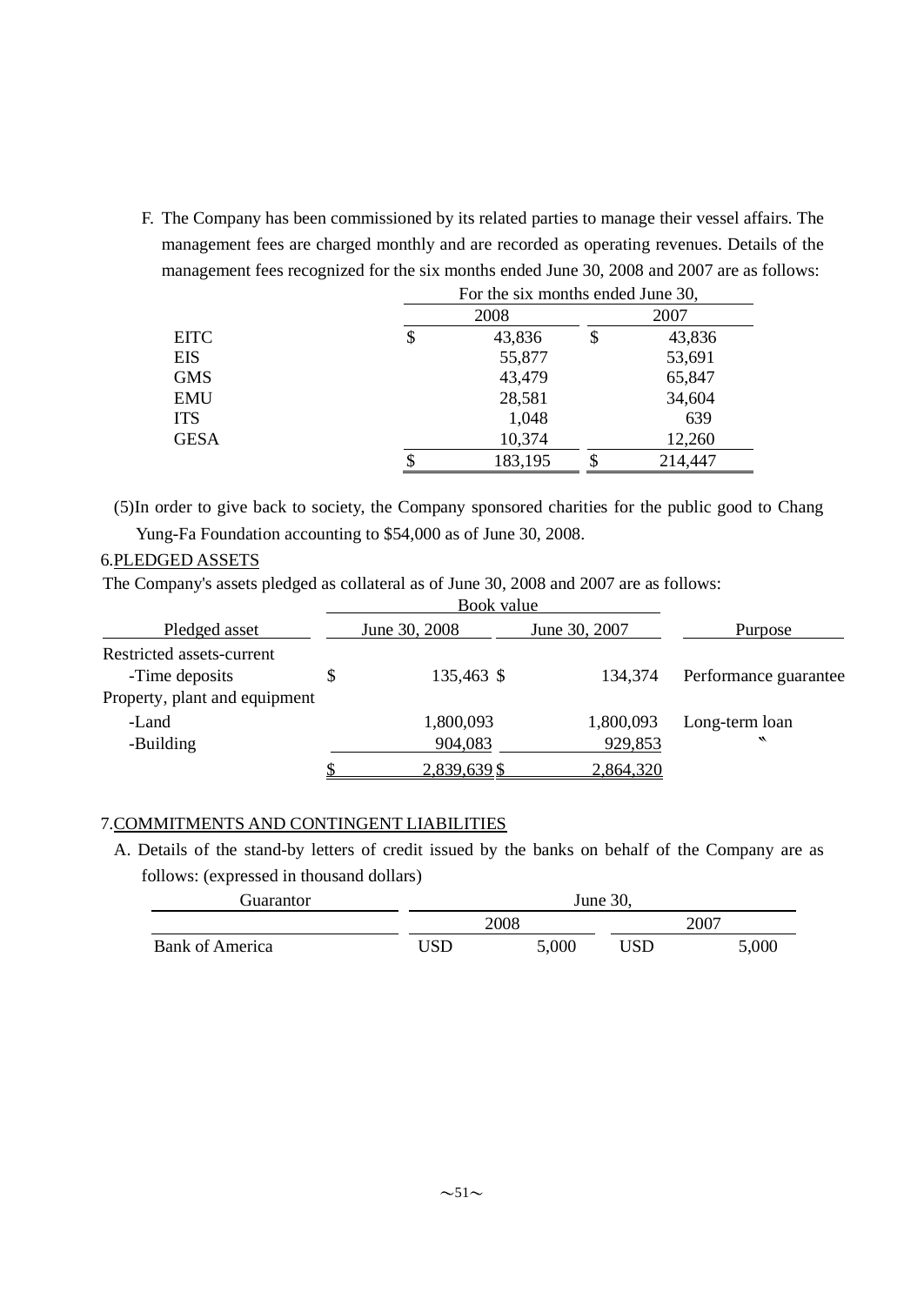B. Endorsements and guarantees issued by the Company are as follows: (expressed in thousand dollars)

|                                | June 30,   |         |            |         |  |  |
|--------------------------------|------------|---------|------------|---------|--|--|
| Companies receiving guarantees |            |         |            |         |  |  |
|                                |            | 2008    | 2007       |         |  |  |
| <b>GMS</b>                     | <b>USD</b> | 703,543 | <b>USD</b> | 838,806 |  |  |
| Peony                          | <b>USD</b> | 5,000   | <b>USD</b> | 212,600 |  |  |
| <b>TCT</b>                     | <b>USD</b> |         | <b>USD</b> | 77,981  |  |  |
| <b>EMU</b>                     | <b>USD</b> | 654,428 | <b>USD</b> | 605,719 |  |  |
| <b>CCT</b>                     | <b>USD</b> | 53,000  | <b>USD</b> | 53,000  |  |  |
| Whitney                        | <b>USD</b> | 12,000  | <b>USD</b> | 12,000  |  |  |
| <b>ITS</b>                     | <b>USD</b> | 10,000  | <b>USD</b> | 10,000  |  |  |

- C. A former stockholder of the Company sold some of its shares through issuance of global depository receipts (GDRs). The issuance of GDRs was approved by the SEC on June 19, 1996 as per Letter (85) Tai-Cai-Zheng (1) No. 35410. On August 2, 1996, the GDRs were approved by the UK governing authority to be listed on the London Stock Exchange and were issued in Asia, Europe and the US. The initial number of units issued was 5,449,592, representing 54,495,920 shares of the Company's common stock at \$50.50 (in dollars) per share, and the number of supplementary units issued was 817,438. In total, the number of units issued was 6,267,030, representing 62,670,300 shares of the Company's common stock at \$50.50 (in dollars) per share, and the GDRs issued amounted to USD 115 million. Another 2,053,122 units, representing 20,531,279 shares of the Company's common stock, were issued during the period from 1997 to June 30, 2008. As of June 30, 2008, 7,755,802 units were redeemed and 564,330 units were outstanding, representing 5,643,359 shares of the Company's common stock.
- D. As of June 30, 2008, the medium-term loan facilities granted by the financial institutions with the resolution from the Board of Directors to finance the Company's purchase of new containers and general working capital requirement amounted to \$18,069,441 and the unutilized credits were \$10,129,441.
- E. As of June 30, 2008, details of the loading and discharging equipment acquired to support the operations of the No. 4 and No. 5 Container terminal at Kaohsiung Harbor were as follows: (expressed in thousand dollars)

| Item                       |            | <b>Contract Amount</b><br><b>Amount Paid</b> |            | <b>Amount Accrued</b> |            |       |
|----------------------------|------------|----------------------------------------------|------------|-----------------------|------------|-------|
| <b>Spreaders</b>           | USD        | 598                                          | USD        | 538                   | USD        | 60    |
| Gantry                     | USD        | 5,500                                        | <b>USD</b> | 4.400                 | <b>USD</b> | 1,100 |
| Medical instruments        | <b>NTD</b> | 7.429                                        | <b>NTD</b> | 1.486                 | <b>NTD</b> | 5,943 |
| Digital exchange<br>system | <b>NTD</b> | 6,730                                        | <b>NTD</b> | 2.019                 | <b>NTD</b> | 4,711 |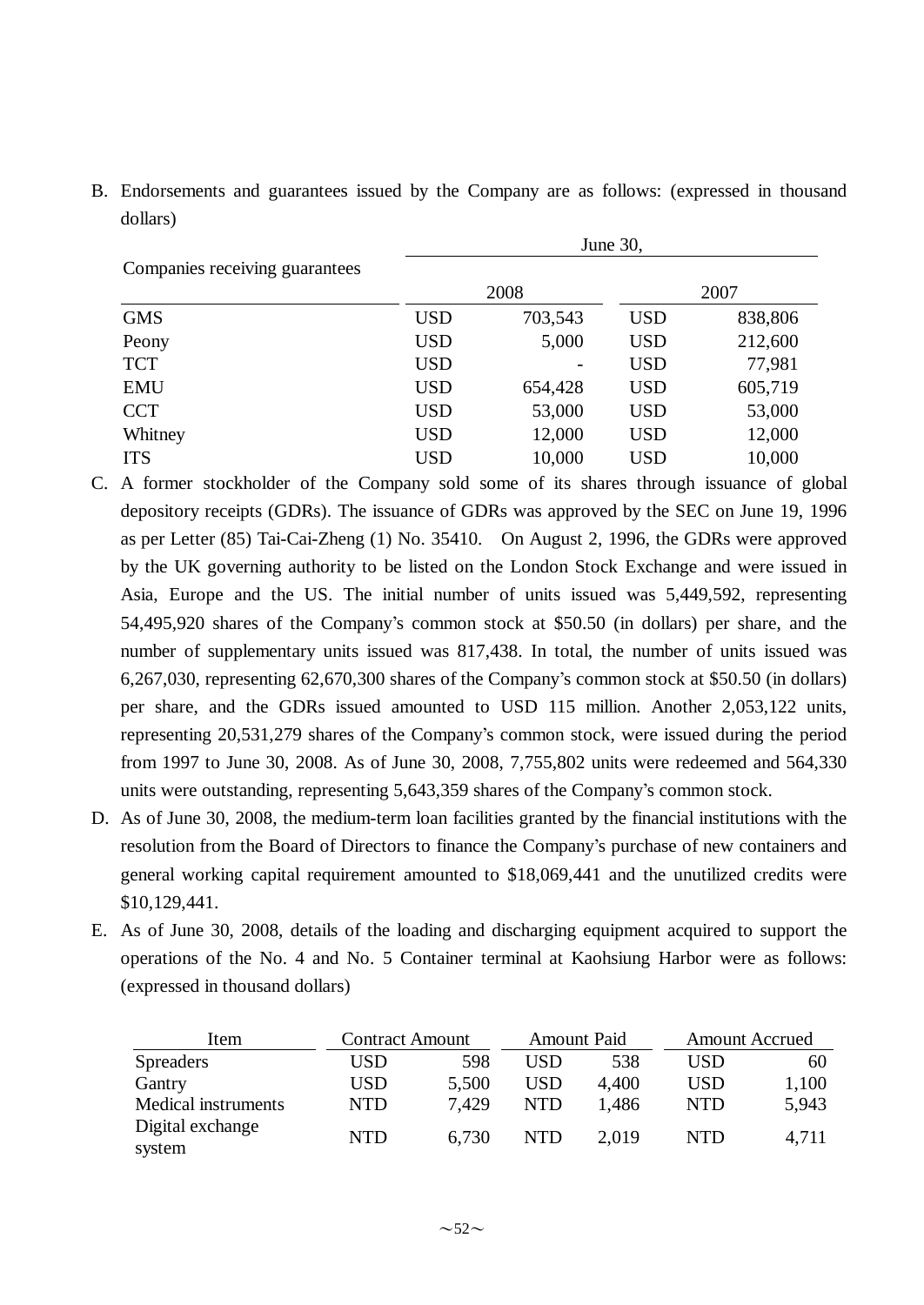F. As of June 30, 2008, the estimated amounts of rent payable in the following years under the long-term lease agreements entered into by the Company for the rental of ships and equipment were as follows:

| Year | Amount     |         |
|------|------------|---------|
| 2008 | <b>USD</b> | 84,954  |
| 2009 |            | 73,790  |
| 2010 |            | 14,685  |
|      | <b>USD</b> | 173,429 |

G. As of June 30, 2008, the estimated amounts of security service in the following years under the long-term contract that the Company entered into with ESRC amounted to \$34,686.

H. As of June 30, 2008, the guaranteed notes issued by the Company for loans borrowed amounted to \$2,000,000.

## 8.SIGNIFICANT CATASTROPHE

NONE.

## 9.SUBSEQUENT EVENTS

NONE.

## 10.OTHERS

(1)Significant donation expense

As of June 30, 2008, the Company donated USD4,000 to Association for Relations Across the Taiwan straits in response to Sichuan earthquake fund raising activities.

(2)Financial statements disclosure

Certain accounts in the six months ended June 30, 2007 financial statements have been reclassified to conform to the six months ended June 30, 2008 financial statement presentation.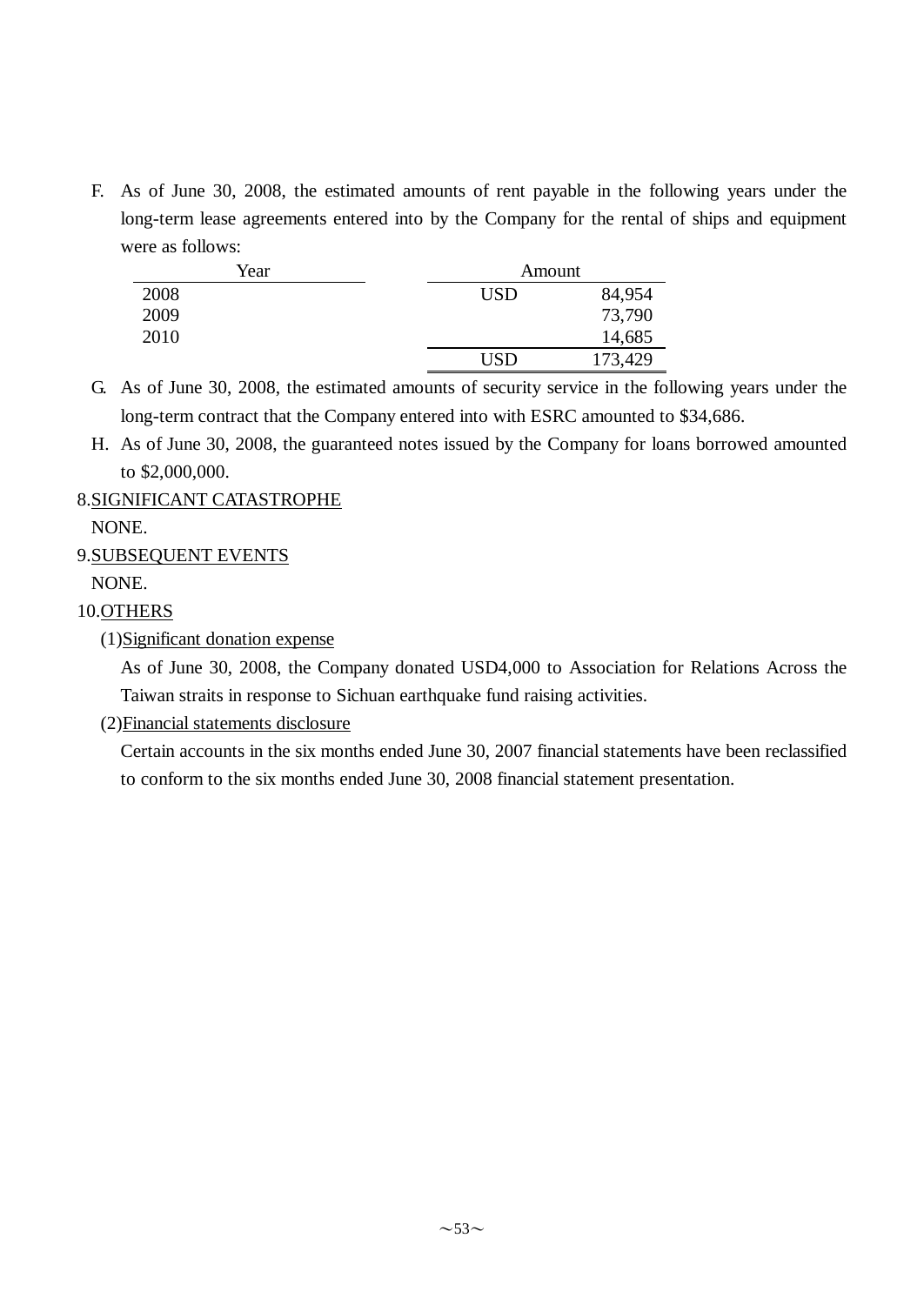|                                                       |                      | June 30, 2008                        |                                                |
|-------------------------------------------------------|----------------------|--------------------------------------|------------------------------------------------|
|                                                       |                      |                                      | Fair value                                     |
|                                                       | <b>Book</b><br>value | Quotations<br>in an active<br>market | Estimated<br>using a<br>valuation<br>technique |
| Non-derivative financial instruments                  |                      |                                      |                                                |
| Assets                                                |                      |                                      |                                                |
| Cash and cash equivalents                             | \$<br>1,735,909      | \$                                   | 1,735,909<br>\$                                |
| Notes and accounts receivable                         | 1,689,021            |                                      | 1,689,021                                      |
| Financial assets at fair value through profit or loss |                      |                                      |                                                |
| <b>Equity securities</b>                              | 20,428               | 20,428                               |                                                |
| Beneficiary certificates                              | 1,090,879            | 1,090,879                            |                                                |
| Other financial assets-current                        | 127,517              |                                      | 127,517                                        |
| Restricted assets-current                             | 135,463              |                                      | 135,463                                        |
| Available-for-sale financial assets-non current       | 791,107              | 791,107                              |                                                |
| Financial assets carried at cost-non current          | 1,536,146            |                                      |                                                |
| Debt investments with no active market-non            |                      |                                      |                                                |
| current                                               | 11,708               |                                      |                                                |
| Refundable deposits                                   | 38,038               |                                      | 38,038                                         |
| Liabilities                                           |                      |                                      |                                                |
| Short-term loans                                      | 1,250,000            |                                      | 1,250,000                                      |
| Notes and accounts payable                            | 10,740,745           |                                      | 10,740,745                                     |
| Corporate bonds payable(including current             |                      |                                      |                                                |
| portion)                                              | 236,468              |                                      | 236,468                                        |
| Long-term loans(including current portion)            | 5,873,333            | $\qquad \qquad \blacksquare$         | 5,873,333                                      |
| Guarantee deposits received                           | 64                   |                                      | 64                                             |
| Derivative financial instruments                      |                      |                                      |                                                |
| Assets                                                |                      |                                      |                                                |
| Interest rate swap (IRS)                              | 6,920                |                                      | 6,920                                          |
| Oil swap                                              | 4,034                |                                      | 4,034                                          |
| Structured and equity-linked financial instruments    | 117,952              |                                      | 117,952                                        |
| Liabilities                                           |                      |                                      |                                                |
| Interest rate swap (IRS)                              | 11,393               |                                      | 11,393                                         |
| Currency exchange contracts (CCS)                     | 47,378               |                                      | 47,378                                         |
| Oil swap                                              | 774,480              |                                      | 774,480                                        |
| Foreign exchange option (FX Option)                   | 370,856              |                                      | 370,856                                        |
| Conversion right of stock                             | 9,004                |                                      | 9,004                                          |

# (3)Fair value information of financial instruments: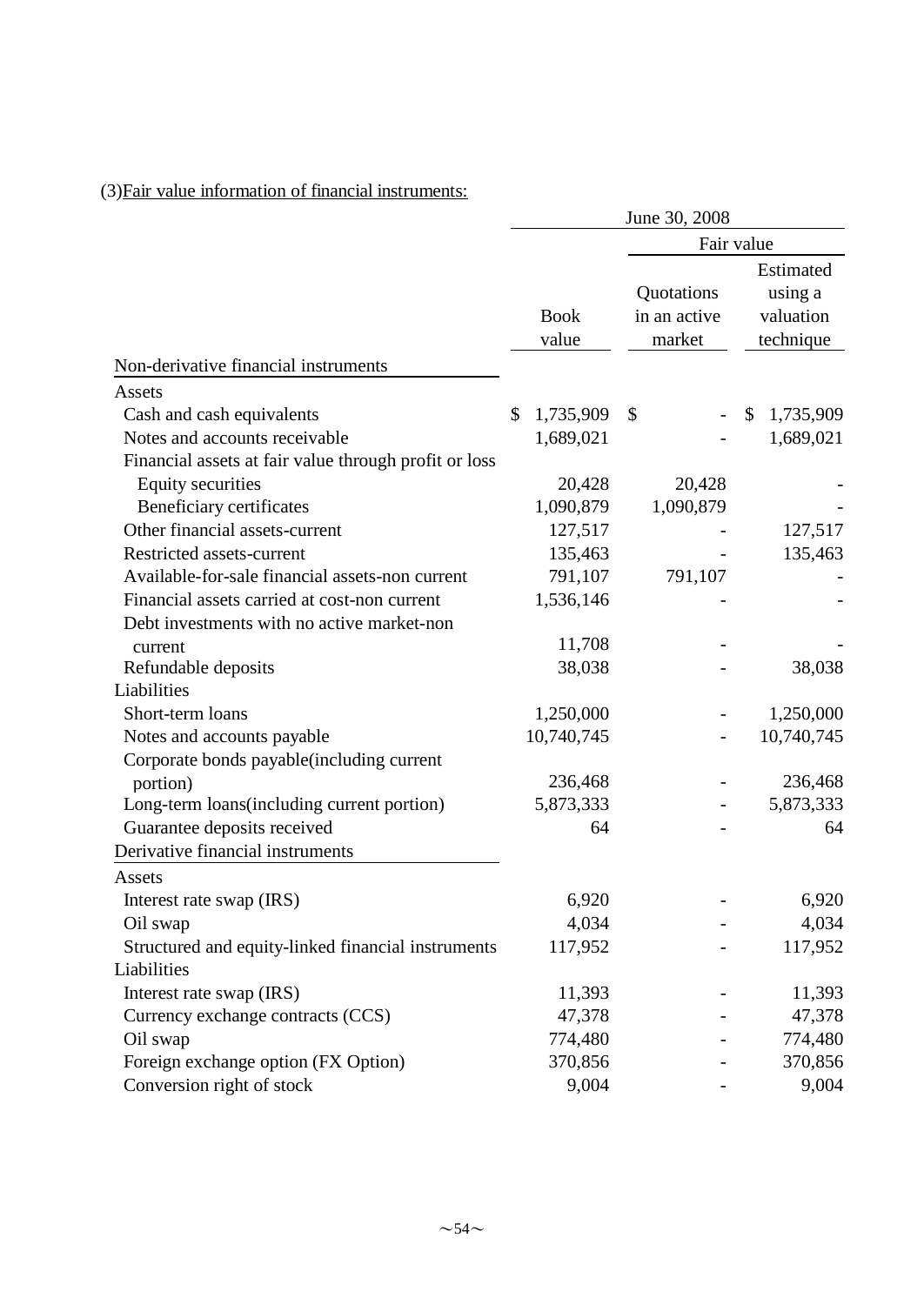|                                                       |                      | June 30, 2007                        |    |                                                |  |
|-------------------------------------------------------|----------------------|--------------------------------------|----|------------------------------------------------|--|
|                                                       |                      | Fair value                           |    |                                                |  |
|                                                       | <b>Book</b><br>value | Quotations<br>in an active<br>market |    | Estimated<br>using a<br>valuation<br>technique |  |
| Non-derivative financial instruments                  |                      |                                      |    |                                                |  |
| Assets                                                |                      |                                      |    |                                                |  |
| Cash and cash equivalents                             | \$<br>5, 193, 139    | $\mathcal{S}$                        | \$ | 5, 193, 139                                    |  |
| Notes and accounts receivable                         | 2,157,055            |                                      |    | 2,157,055                                      |  |
| Financial assets at fair value through profit or loss |                      |                                      |    |                                                |  |
| <b>Equity securities</b>                              | 70,308               | 70,308                               |    |                                                |  |
| Beneficiary certificate                               | 1,434,067            | 1,434,067                            |    |                                                |  |
| Other financial assets-current                        | 106,894              |                                      |    | 106,894                                        |  |
| Restricted assets-current                             | 134,374              |                                      |    | 134,374                                        |  |
| Available-for-sale financial assets-non current       | 711,860              | 711,860                              |    |                                                |  |
| Financial assets carried at cost-non current          | 1,492,397            |                                      |    |                                                |  |
| Debt investments with no active market-non            |                      |                                      |    |                                                |  |
| current                                               | 11,726               |                                      |    |                                                |  |
| Long-term receivable including current portion        | 312,347              |                                      |    | 312,347                                        |  |
| Refundable deposits                                   | 36,791               |                                      |    | 36,791                                         |  |
| Liabilities                                           |                      |                                      |    |                                                |  |
| Short-term loans                                      | 3,194,000            |                                      |    | 3,194,000                                      |  |
| Notes and accounts payable                            | 7,420,026            |                                      |    | 7,420,026                                      |  |
| Corporate bonds payable (including current            |                      |                                      |    |                                                |  |
| portion)                                              | 4,485,488            |                                      |    | 4,485,488                                      |  |
| Long-term loans(including current portion)            | 5,102,833            |                                      |    | 5,102,833                                      |  |
| Guarantee deposits received                           | 285                  |                                      |    | 285                                            |  |
| Derivative financial instruments                      |                      |                                      |    |                                                |  |
| Assets                                                |                      |                                      |    |                                                |  |
| Interest rate swap (IRS)                              | 34,454               |                                      |    | 34,454                                         |  |
| Currency exchange contracts (CCS)                     | 11,424               |                                      |    | 11,424                                         |  |
| Oil swap                                              | 16,033               |                                      |    | 16,033                                         |  |
| Foreign exchange option (FX Option)                   | 319                  |                                      |    | 319                                            |  |
| Structured and equity-linked financial instruments    | 557,028              |                                      |    | 557,028                                        |  |
| Liabilities                                           |                      |                                      |    |                                                |  |
| Interest rate swap (IRS)                              | 23,966               |                                      |    | 23,966                                         |  |
| Currency exchange contracts (CCS)                     | 166,248              |                                      |    | 166,248                                        |  |
| Oil swap                                              | 102,167              |                                      |    | 102,167                                        |  |
| Foreign exchange option (FX Option)                   | 139,840              |                                      |    | 139,840                                        |  |
| Conversion right of stock                             | 9,004                |                                      |    | 9,004                                          |  |

The methods and assumptions used to estimate the fair values of the above financial instruments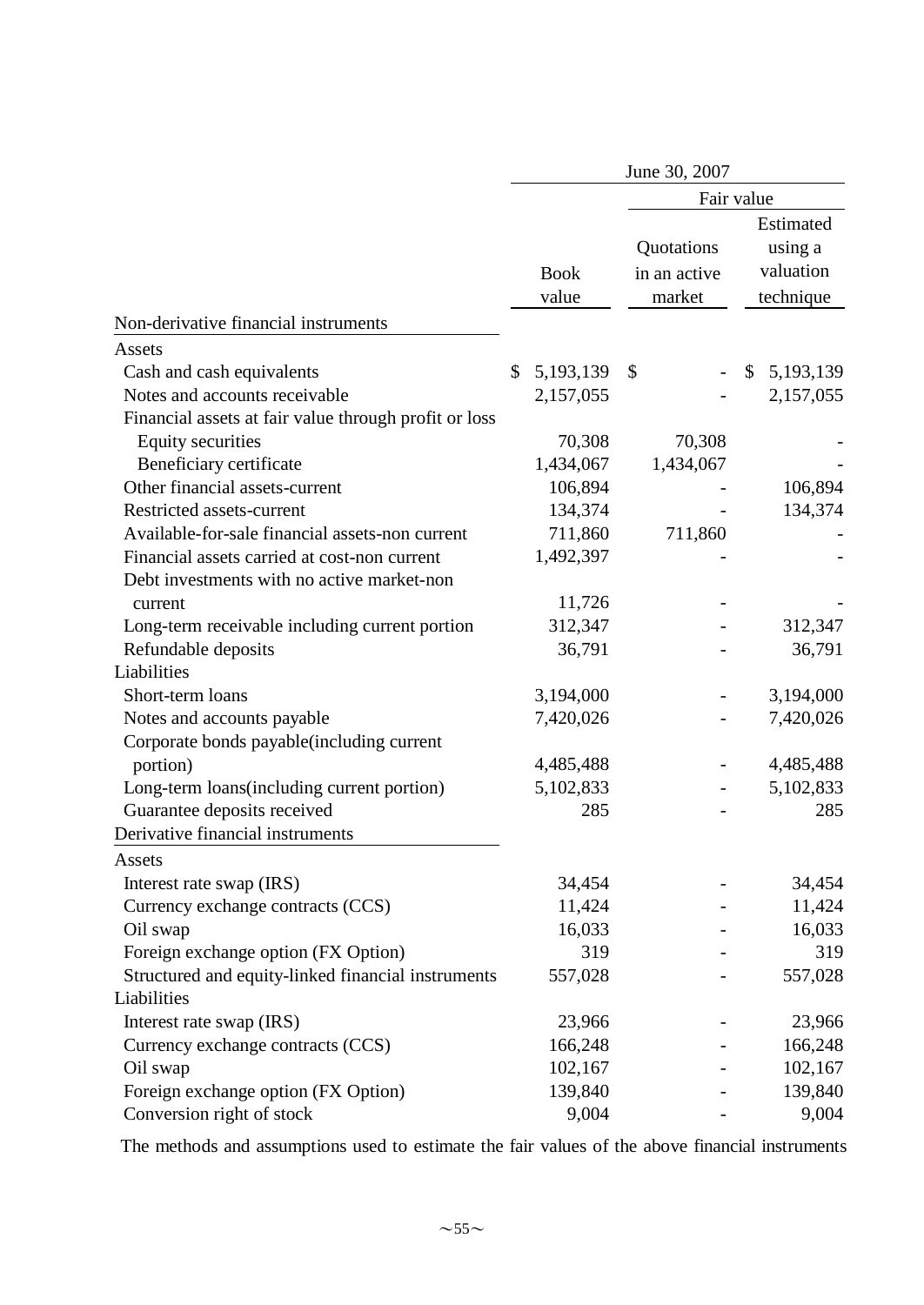are summarized below:

- a. For short-term instruments, the fair values were determined based on their carrying values because of the short maturities of the instruments. This method was applied to Cash and cash equivalents, Notes receivable, Accounts receivable, other financial assets, restricted assets, refundable deposits, short-term loans and guarantee deposits received.
- b. For financial assets at fair value through profit or loss and available-for-sale financial assets with quoted market price available in an active market, the fair value is determined using the quoted market price. When there is no quoted market price for reference, a substitute valuation technique is used to measure the fair value which incorporates all factors that market participants would consider in making estimations and assumptions for setting a price and wherein such information is available to the Company.
- c. Financial assets carried at cost consists of unlisted stocks or those not actively traded in an active market. Their fair value could not be measured reliably; hence, such instruments are measured at cost in compliance with applicable accounting standards. For debt investments with no active market, the carrying value is used to estimate its fair value when there is no market price for reference.
- d. Long-term accounts receivable are interest-bearing financial assets with floating interest rate, thus the carrying value is close to the fair value.
- e. Fair values of long-term loans are estimated based on the present values of future cash flows. For bank loans associated with floating interest rate, the carrying value represents their fair value.
- f. Fair values of corporate bonds payable are determined as the quoted market prices when available. When the quoted market prices are not available, fair values are estimated based on financial information or other information.
- g. Financial liabilities carried at costs are equity-linked instruments which are to be settled with equity instruments with no quoted market prices or with fair values that can not be reliably measured. Such instruments are measured at costs in accordance to the rules stipulated in the "Guidelines for Preparation of Financial Statements by Securities Issuers".
- h. The fair values of derivative financial instruments, except for section G are determined based on the estimated amounts to be received or paid if the Company terminates the contract on the balance sheet date. Unrealized gains or losses arising from unsettled contracts are generally included. Ask price from counterparties are available for reference in setting fair values for the Company's derivative financial instruments.
- (4)Information about income and expense from financial goods
	- (a)For the six months ended June 30, 2008 and 2007, total interest income (calculated using the effective interest method) for financial assets and financial liabilities that are not at fair value through profit or loss amounted to \$34,285 and \$92,983, respectively, total interest expense (calculated using the effective interest method) for financial assets and financial liabilities that are not at fair value through profit or loss amounted to \$80,099 and \$103,602, respectively.
	- (b)For available-for-sale financial assets, during the six months ended June 30, 2008 and 2007, the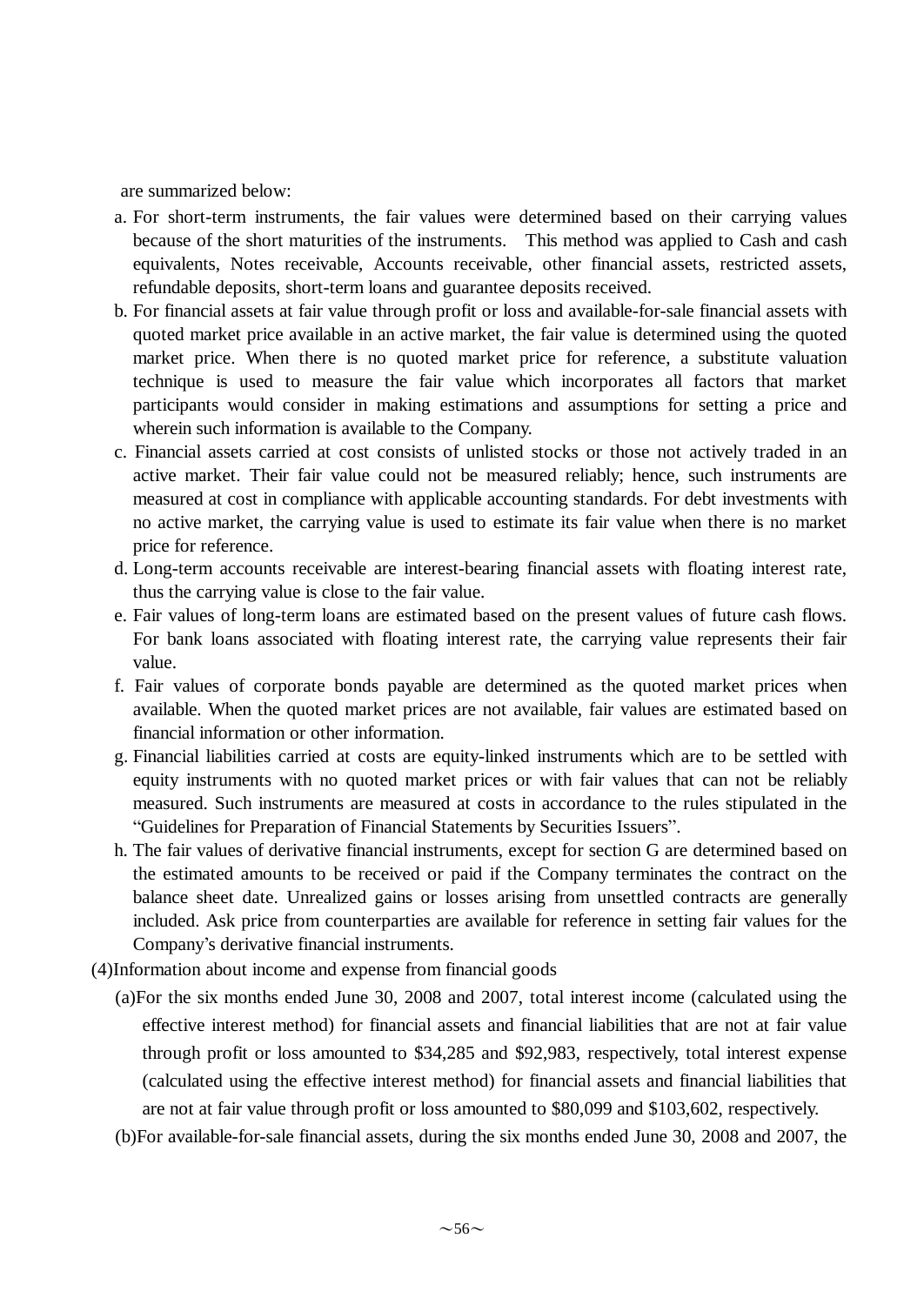amount of gain or loss recognized directly in equity was \$24,802 and \$89,422, respectively, the amount removed from equity and recognized in profit or loss was \$5,245 and \$2,793, respectively.

(5)Information about interest rate risk

As of June 30, 2008 and 2007, the financial assets with fair value risk due to the change of interest rate amounted to \$6,920 and \$34,454, respectively, the financial liabilities with fair value risk due to the change of interest rate amounted to \$11,393 and \$23,966, respectively, and the financial assets with cash flow risk due to the change of interest rate amounted to \$194,317 and \$1,667,388, respectively, and the financial liabilities with cash flow risk due to the change of interest rate amounted to \$5,373,333 and \$5,072,833, respectively.

(6)Risk Policy and hedging strategy

The financial instruments held by the Company, other than derivative instruments, are composed of cash and cash equivalents, stocks, funds, bank loan, and corporate bonds. Such financial instruments are held for maintaining adequate operating capital. The Company also held other accounts receivable and payable generated from operating activity.

The transactions associated with derivative instruments mainly include interest rate swap and oil swap. The primary objective is to avoid the interest rate risk and fuel price variation arising from operating and financing activities.

The primary risks of financial instruments are cash flow risk associated with interest rate fluctuations, exchange rate risk, credit risk, and liquidity risk. The risk management policies are set forth below:

## Cash flow risk associated with interest rate variations

The Company's major exposure to cash flow risk associated with interest rate variations comes primarily from long-term financing with floating interest. The Company adopts a combination of fixed and floating interest rates methods in issuance of loans to manage such interest rate risks. In addition, the Company also engages in interest rate swaps to minimize cost of borrowings.

As of June 30, 2008 the carrying values of the Company's financial instruments exposed to interest rate are summarized in the order of maturity as follows: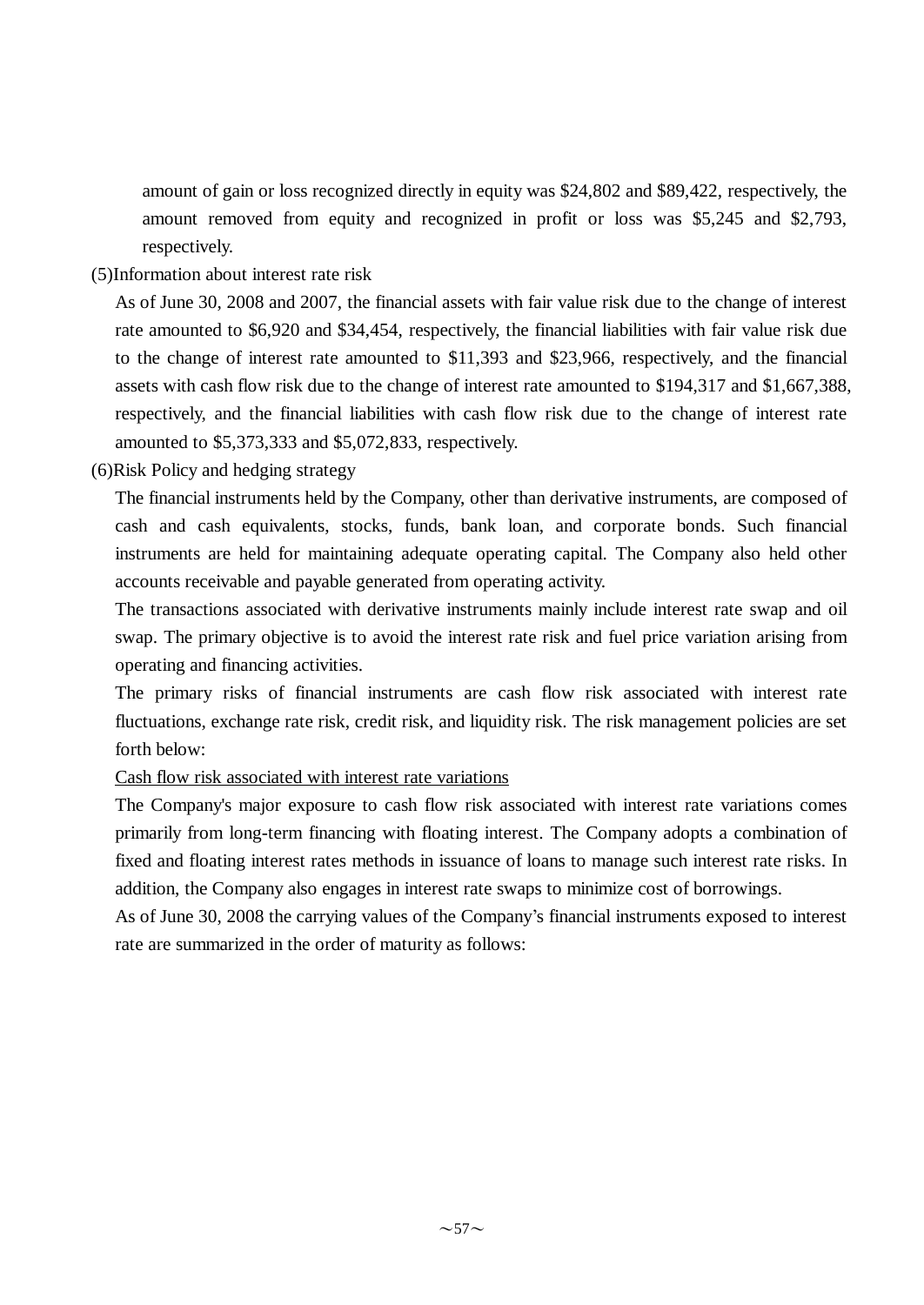## a. Fixed interest rate

|                           | Within 1 year |             | $1 - 2$ years |  |        |  | $2 \sim 3$ years Over 3 years |       |        | Total     |  |
|---------------------------|---------------|-------------|---------------|--|--------|--|-------------------------------|-------|--------|-----------|--|
| Cash and cash equivalents |               | \$1,508,792 | -S            |  | $-$ \$ |  | $- S$                         |       | $-$ \$ | 1,508,792 |  |
| Bank loan (Mitsubishi UFJ |               |             |               |  |        |  |                               |       |        |           |  |
| Financial Group)          |               | 950,000)    |               |  |        |  |                               | $-$ ( |        | 950,000)  |  |
| Bank loan (First Bank)    |               | 300,000)    |               |  |        |  |                               | $-$ ( |        | 300,000)  |  |
| Bank loan (CALYON)        |               | 500,000)    |               |  |        |  |                               | $-$ ( |        | 500,000)  |  |
|                           |               |             |               |  |        |  |                               |       |        |           |  |
|                           |               |             |               |  |        |  |                               |       |        |           |  |

## b. Floating interest rate

|                              | Within 1 year | $1 - 2$ years |               |             |               | $2 \sim 3$ years Over 3 years | Total      |
|------------------------------|---------------|---------------|---------------|-------------|---------------|-------------------------------|------------|
| Cash and cash equivalents    | 194,317       | $\sim$        | $\mathcal{S}$ | $\equiv$    | <sup>\$</sup> | $-$ \$                        | 194,317    |
| Bank loan (Bank of Taiwan) ( | 533,333)      |               |               |             |               | $-$ (                         | 533,333)   |
| Bank loan (Bank of Taiwan) ( | $666,667$ ) ( | 333, 333)     |               |             |               | $-$ (                         | 1,000,000) |
| Bank loan (Taishin Bank)     |               |               |               |             |               | $2,900,000$ (                 | 2,900,000) |
| Bank loan (Bank of East)     |               |               |               | $-$         |               | $430,000$ (                   | 430,000)   |
| Bank loan (Taipei Fubon      |               | 51,000)       |               | $102,000$ ( |               | $357,000$ (                   | 510,000)   |
| Bank)                        |               |               |               |             |               |                               |            |

The interest of financial instruments associated with the floating interest rates is remeasured within 1 year period and the interest for financial instruments associated with the fixed interest rate is fixed to maturity. The financial instruments not included in the above table are not subject to interest payments and thus do not have inherent interest rate risk.

## Exchange rate risk

Although the Company is exposed to exchange rate risk, the Company has stable cash inflows denominated in foreign currencies for meeting cash outflows denominated in foreign currency due to the fact that the Company operates in the international transportation industry. In order to minimize exchange rate risk, the Company also engages in activities, such as borrowing of US dollar loans, etc.

## Credit risk

The Company only deals with third parties with good credit standing. In compliance with the Company's policies, strict credit assessment is to be performed by the Company prior to providing credit to customers. The occurrence of bad debts is also minimized by the Company's practice of continuously monitoring and assessing collections on accounts and notes receivables and making adjustments to the credit terms granted to each customer based on the conclusion drawn from such assessment. Moreover, the Company is restricted from engaging in credit trading with other business units operating under other functional currencies unless permission from the highest instruction unit has been received.

Other financial instruments held by the Company are subject to credit risk arising from the failure of counterparty to settle their contractual obligations as and when they fall due. Since the Company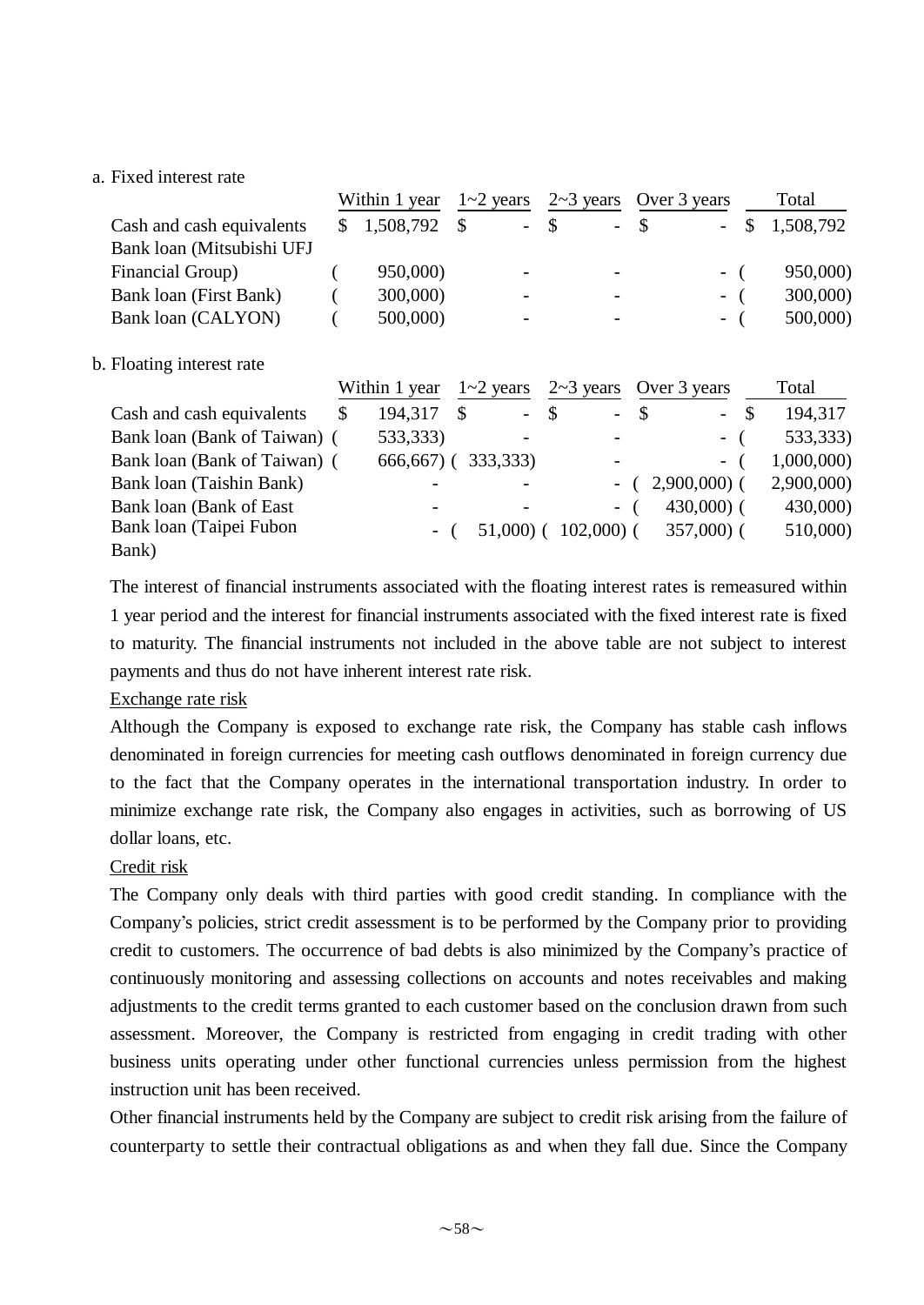only deals with third parties with qualifying credit standings, no collateral is required by the Company which also represents that the maximum credit exposure amount equals to the relative carrying value. The maximum credit exposure amount for various financial assets held by the Company is analyzed as below:

|                                                       |    | June 30, 2008  |    |                 |
|-------------------------------------------------------|----|----------------|----|-----------------|
|                                                       |    |                |    | Maximum credit  |
| <b>Financial instruments</b>                          |    | Carrying value |    | exposure amount |
| Financial assets at fair value through profit or loss |    |                |    |                 |
| <b>Equity securities</b>                              | \$ | 20,428         | \$ | 20,428          |
| Beneficiary certificates                              |    | 1,090,879      |    | 1,090,879       |
| Interest rate swap                                    |    | 6,920          |    | 6,920           |
| Oil swap                                              |    | 4,034          |    | 4,034           |
| Others                                                |    | 117,952        |    | 117,952         |
| Available-for-sale financial assets-non current       |    |                |    |                 |
| <b>Equity securities</b>                              |    | 791,107        |    | 791,107         |
| Financial assets carried at cost-non current          |    |                |    |                 |
| <b>Stocks</b>                                         |    | 1,536,146      |    | 1,536,146       |
| Debt investments with no active market-non current    |    |                |    |                 |
| Corporate bonds                                       |    | 11,708         |    | 11,708          |
|                                                       |    | June 30, 2007  |    |                 |
|                                                       |    |                |    | Maximum credit  |
| Financial instruments                                 |    | Carrying value |    | exposure amount |
| Financial assets at fair value through profit or loss |    |                |    |                 |
| <b>Equity securities</b>                              | \$ | 70,308         | \$ | 70,308          |
| Beneficiary certificates                              |    | 1,434,067      |    | 1,434,067       |
| Interest rate swap                                    |    | 34,454         |    | 34,454          |
| Currency exchange swap                                |    | 11,424         |    | 11,424          |
| Oil Swap                                              |    | 16,033         |    | 16,033          |
| Foreign exchange option                               |    | 319            |    | 319             |
| Others                                                |    | 557,028        |    | 557,028         |
| Available-for-sale financial assets-non current       |    |                |    |                 |
| <b>Equity securities</b>                              |    | 711,860        |    | 711,860         |
| Financial assets carried at cost-non current          |    |                |    |                 |
| <b>Stocks</b>                                         |    | 1,492,397      |    | 1,492,397       |
| Debt investments with no active market-non current    |    |                |    |                 |
| Corporate bonds                                       |    | 11,726         |    | 11,726          |

Credit risk refers to the risk of counterparty's failure to settle contractual obligations as and when they fall due. The credit risk presented in the above table is the positive net amount of all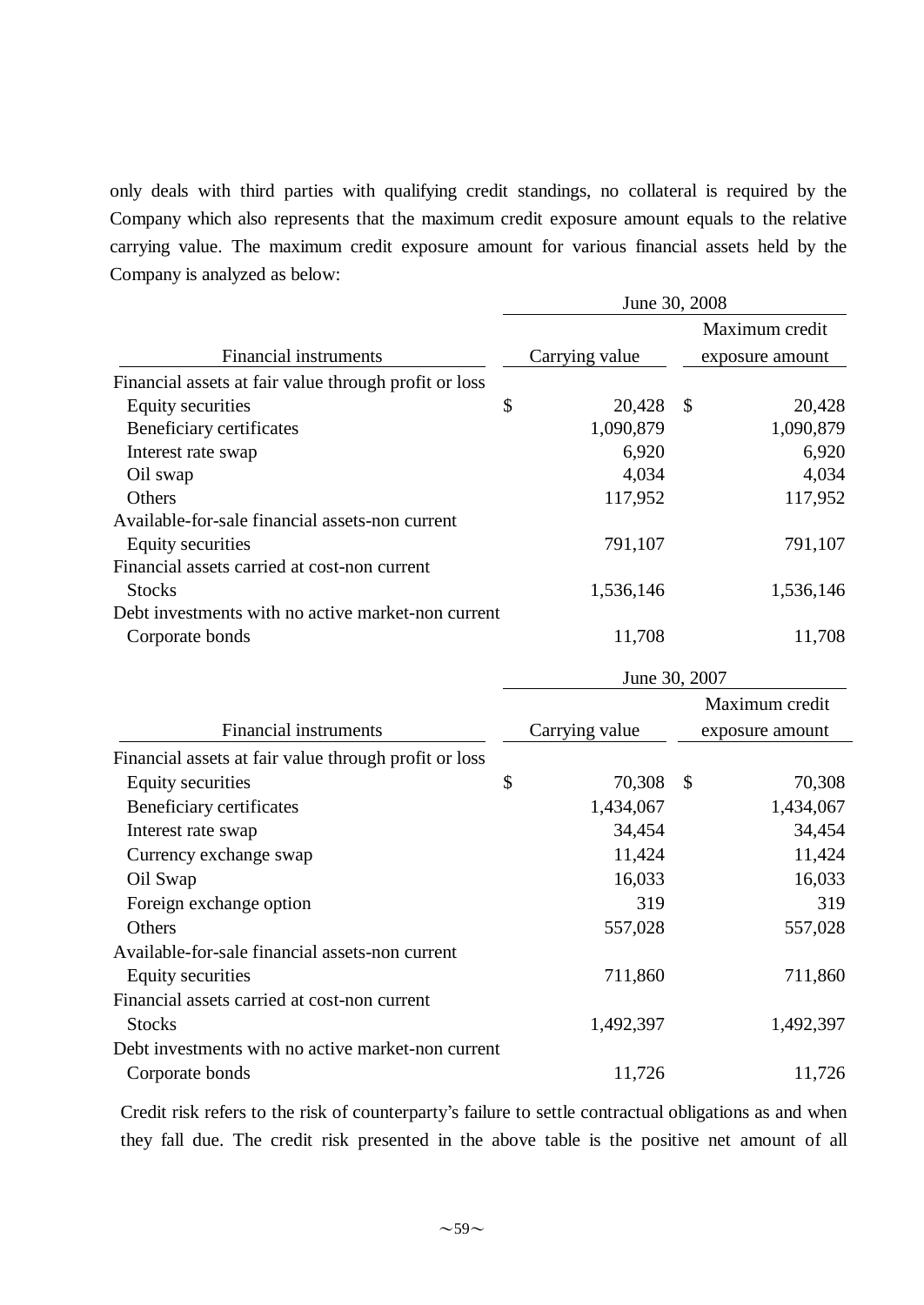contracts with positive fair values at the balance sheet date. The credit risk amount presented is the loss that may be incurred by the Company in the case of counterparty's default. Since the counterparties of the Company are business enterprises or financial institutions with good credit rating, the potential credit risk event is remote. In addition, since the Company is not concentrated in transactions with one individual or counterparty, no concentration of credit risk is evident.

# Liquity risk

The Company achieves the objectives of effective use of capital and stabilization of capital by adjusting capital through the use of cash and cash equivalents, financial instruments held for trading, bank loans and corporate bonds, etc. The operating capital of the Company is sufficient in meeting capital on demand; therefore, no significant liquidity risk is expected.

# (7)Hedging activity

Cash flow hedge

The Company also engages in oil hedging transactions to minimize oil cost arising from variations in oil price. The Company compares the oil price and settles the contracts by cash to offset the oil cost (an expected transaction) and to avoid the cash flow risk from oil price monthly. As of now, the effectiveness of hedging was within a range of 80% to 125%. In addition, the Company holds interest rate swap contracts in avoiding the variation between floating and fixed rate, the effective hedge accounts for 80% to 125%.

|                            | Designated for hedging instrument |               |            |     |               |                            |             |
|----------------------------|-----------------------------------|---------------|------------|-----|---------------|----------------------------|-------------|
|                            | Financial                         |               | Fair value |     |               | Period of                  |             |
|                            | instrument was                    |               |            |     |               |                            | gain (loss) |
|                            | designated for                    |               |            |     |               | Period of                  | recognized  |
| Hedge                      | Hedging                           |               |            |     |               | anticipated                | in income   |
| item                       | instrument                        | June 30, 2008 |            |     | June 30, 2007 | cash flow                  | statements  |
| Floating<br>interest debts | Interest rate<br>swap             | \$            | -          | (\$ |               | 7,752) 2002~2008 2002~2008 |             |

|                                                       | June 30, |           |  |          |  |  |  |  |
|-------------------------------------------------------|----------|-----------|--|----------|--|--|--|--|
| Items                                                 |          | 2008      |  | 2007     |  |  |  |  |
| Adjustment amount in equity                           |          | 2.919 \$  |  | 190,574  |  |  |  |  |
| Adjustment amount from equity to income statement     |          | $2,919$ ( |  | 190,574) |  |  |  |  |
| Adjustment amount from equity to non financial assets |          |           |  |          |  |  |  |  |
| (liabilities)                                         |          |           |  |          |  |  |  |  |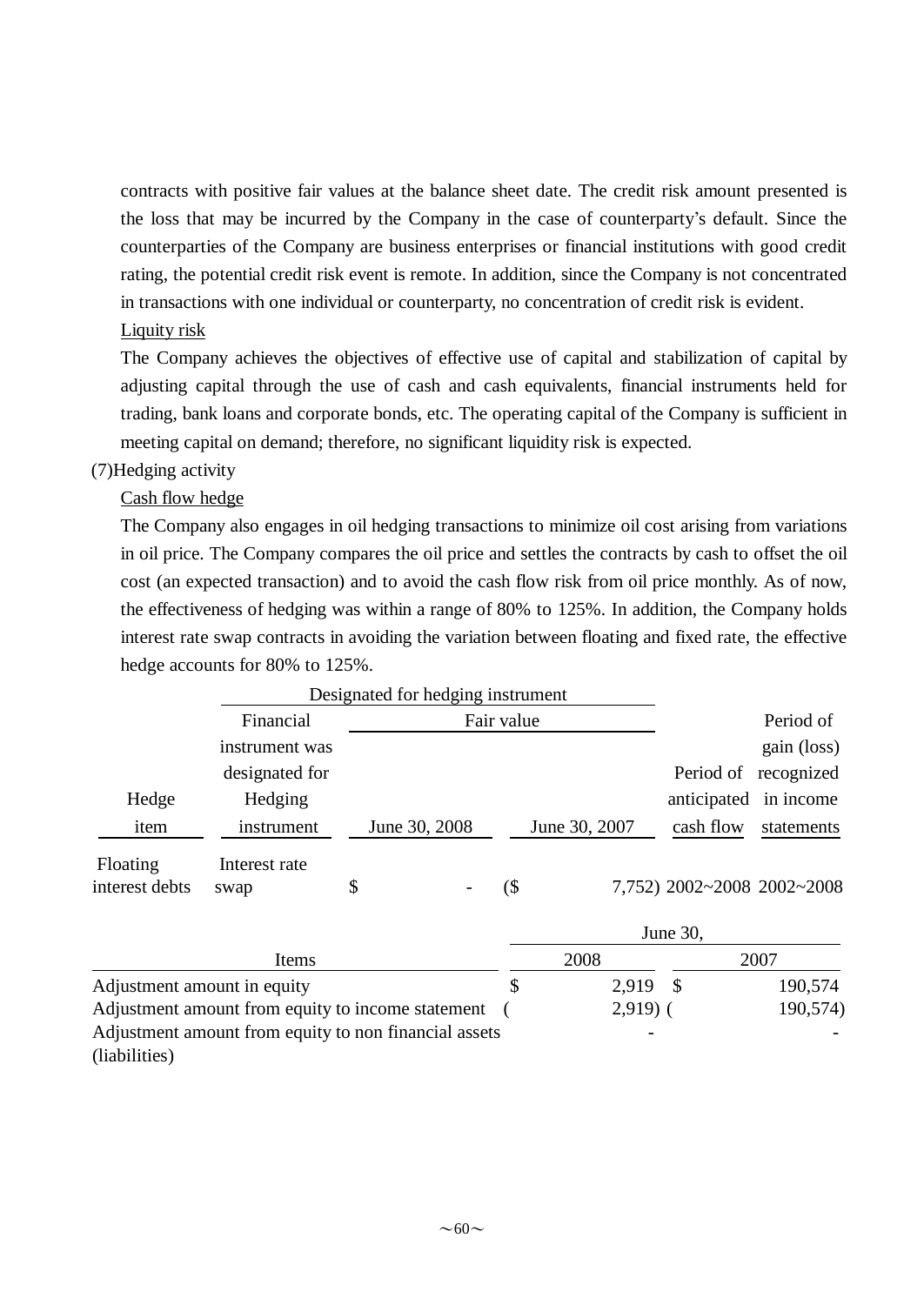#### 11.ADDITIONAL DISCLOSURES REQUIRED BY THE SECURITIES AND FUTURE

#### (1)Related information of significant transactions

#### A. Endorsements and guarantees provided for the six months ended June 30, 2008

|                |                                    |                                           |                |                                                | Maximum outstanding    |                        |                         |                        | (Note 3)            |
|----------------|------------------------------------|-------------------------------------------|----------------|------------------------------------------------|------------------------|------------------------|-------------------------|------------------------|---------------------|
|                |                                    |                                           | (Note 2)       |                                                | endorsement/guarantees | Outstanding            |                         | Ratio of accumulated   | Ceiling on          |
|                |                                    |                                           | Relationship   | Limit on                                       | amount during          | endorsement/guarantees | Amount of               | endorsement/guarantees | total amount of     |
| (Note 1)       |                                    | Party being                               | with the       | endorsements/guarantees                        | the six months ended   | amount at              | endorsements/guarantees | amount to net asset    | endorsements/       |
|                | Number Endorser/guarantor          | endorsed/guaranteed                       |                | endorser/guarantor provided for a single party | June 30, 2008          | June 30, 2008          | secured with collateral | value of the Company   | guarantees provided |
| $\overline{0}$ |                                    | Evergreen Marine Greencompass Marine S.A. | 3              | 135,074,186 \$<br>S.                           | 26,313,777 \$          | 21,381,020 \$          |                         | 31.66% \$              | 168, 842, 733       |
|                | Corporation                        |                                           |                |                                                | (USD 817,706)          | (USD 703, 543)         |                         |                        |                     |
| $\overline{0}$ |                                    | Evergreen Marine Peony Investment S.A.    | $\overline{2}$ | 135,074,186                                    | 6,049,840              | 151,952                |                         | 0.22%                  |                     |
|                | Corporation                        |                                           |                |                                                | (USD 188,000)          | (USD 5,000)            |                         |                        |                     |
| $\mathbf{0}$   | Evergreen Marine Evergreen Marine  |                                           | 3              | 135,074,186                                    | 20,739,968             | 19,614,868             |                         | 29.04%                 |                     |
|                | Corporation                        | (UK) LTD.                                 |                |                                                | (USD 644,499)          | (USD 645, 428)         |                         |                        |                     |
| $\overline{0}$ | Evergreen Marine Taranto Container |                                           |                | 31,900                                         | 2,790,281              |                        |                         | $0.00\%$               |                     |
|                | Corporation                        | Terminal S.P.A.                           |                |                                                | (USD 91,507)           | USD <sub>0</sub>       |                         |                        |                     |
| $\overline{0}$ |                                    | Evergreen Marine Whitney Equipment LLC.   | 3              | 135,074,186                                    | 386,160                | 364,686                |                         | 0.54%                  |                     |
|                | Corporation                        |                                           |                |                                                | (USD 12,000)           | (USD 12,000)           |                         |                        |                     |
| $\mathbf{0}$   |                                    | Evergreen Marine Colon Container Terminal | 6              | 33,768,547                                     | 1,705,540              | 1,610,696              |                         | 2.38%                  |                     |
|                | Corporation                        | S.A.                                      |                |                                                | (USD 53,000)           | (USD 53,000)           |                         |                        |                     |
|                |                                    |                                           |                |                                                |                        |                        |                         |                        |                     |
| $\bf{0}$       |                                    | Evergreen Marine Italia Marittima S.P.A.  |                | 392,106                                        | 321,800                | 303,905                |                         | 0.45%                  |                     |
|                | Corporation                        |                                           |                |                                                | (USD 10,000)           | (USD 10,000)           |                         |                        |                     |
|                |                                    |                                           |                |                                                |                        |                        |                         |                        |                     |

### Note 1: The way filling in as following:

"0" denotes the issuer.

The investee is numbered from "1" in sequence by different company.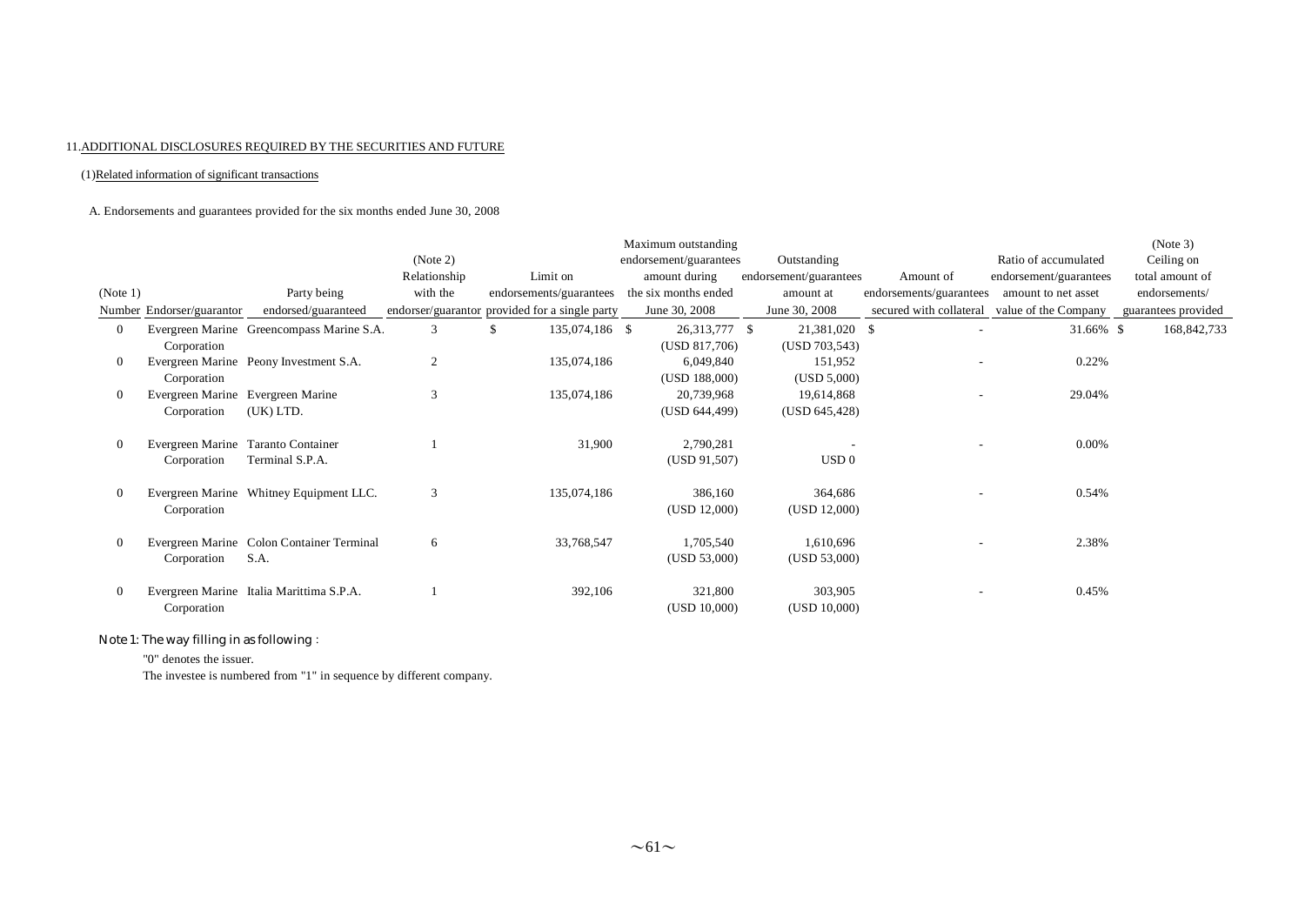Note 2: Nature of the counterparty's relationship with the Company or its subsidiaries

"1" denotes the endorsements/guarantees provided to the companies which have transactions with the Company or its subsidiaries.

"2" denotes the endorsements/guarantees provided to the subsidiaries of which the Company holds more than 50% of the common stock.

"3" denotes the endorsements/guarantees provided to the investees of which the Company together with its subsidiaries hold more than 50% of the common stock.

"4" denotes the endorsements/guarantees provided to the companies which directly or indirectly hold more than 50% of the Company's common stock.

"5" denotes the endorsements/guarantees provided pursuant to construction contracts.

"6" denotes the endorsements/guarantees provided to joint venture companies based on the Company's or its subsidiaries' proportionate equity interest in the company.

Note 3: The equation of the maximum limits and amounts should be explained. If there are contingent losses in the financial statements, the amount should be interpreted by the Company.

Note 4: According to the Company's credit policy, the total amount of endorsements or guarantees provided by

the Company or its subsidiaries should not exceed 250% of the net worth stated in the latest financial statements.

The calculation is as follows:

The Company: NT\$67,537,093 thousand \* 250% = NT\$168,842,733 thousand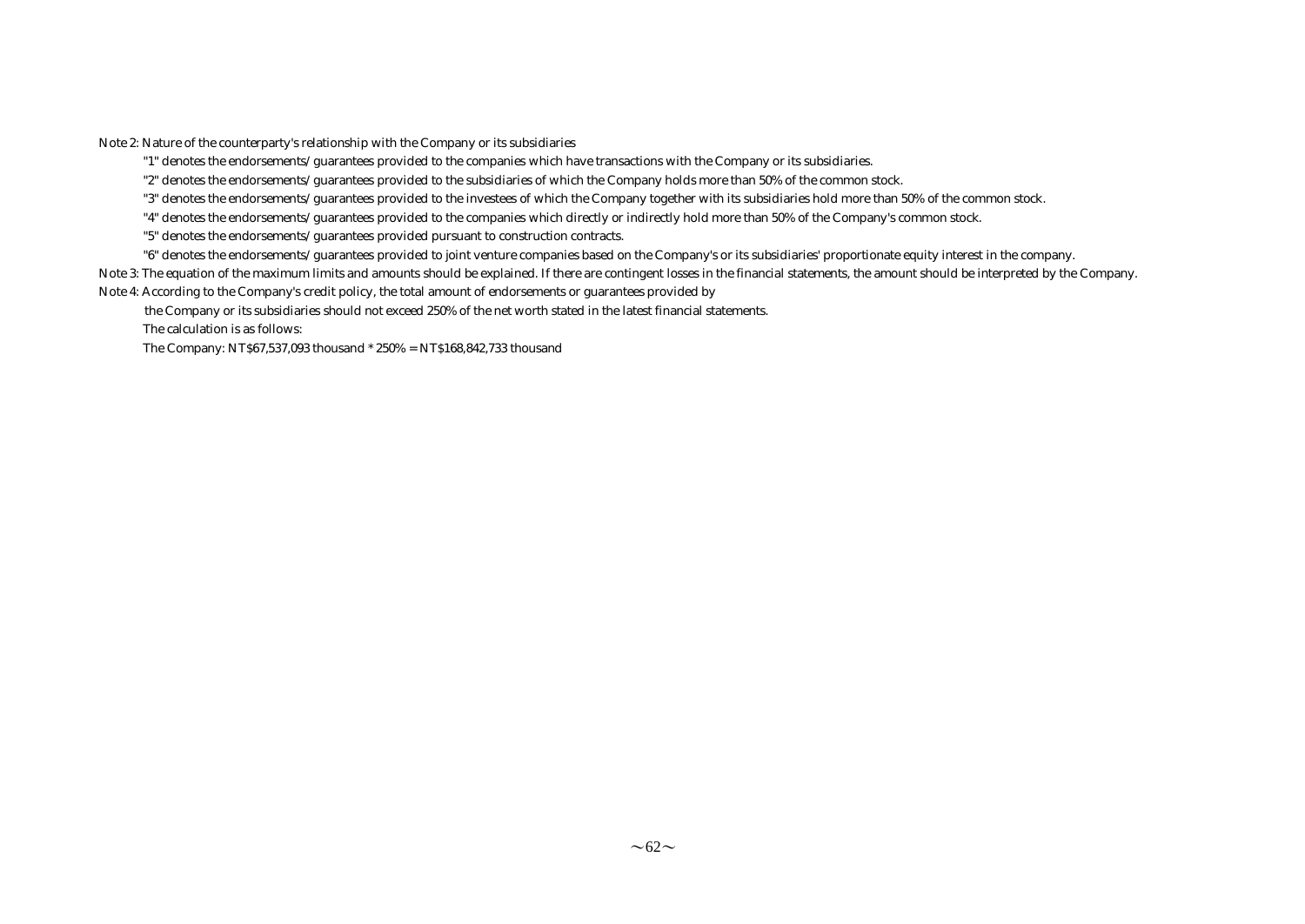#### B. Marketable securities held as at June 30, 2008

|                    |                                                                  | Relationship of the securities issuer | General                                                           | Number of shares |            |                          |                 |                                             |
|--------------------|------------------------------------------------------------------|---------------------------------------|-------------------------------------------------------------------|------------------|------------|--------------------------|-----------------|---------------------------------------------|
| Securities held by | Marketable securities                                            | with the Company                      | ledger account                                                    | (in thousands)   | Book value | Ownership (%)            | Market value    | Remark                                      |
| Evergreen Marine   | Stock:                                                           |                                       |                                                                   |                  |            |                          |                 |                                             |
| Corporation        | Peony Investment S.A.                                            | Subsidiary of the Company             | Long-term equity investment accounted<br>for by the equity method | $4,765$ \$       | 49,329,467 | 100S                     | 49,336,142      |                                             |
|                    | Taiwan Terminal Service Co., Ltd.                                |                                       |                                                                   | 5,500            | 72,661     | 55                       | 72,661          |                                             |
|                    | Charng Yang Development Co., Ltd. Investee company accounted for | under the equity method               |                                                                   | 36,680           | 471,952    | 40                       | 471,952         |                                             |
|                    |                                                                  |                                       |                                                                   |                  |            |                          |                 | $6/30$ market                               |
|                    | Evergreen International Storage<br>and Transport Corp.           | $^{\prime\prime}$                     | $^{\prime\prime}$                                                 | 424,062          | 7,211,341  | 39.74                    | 9,159,746 price |                                             |
|                    | <b>Evergreen Security Corporation</b>                            |                                       |                                                                   | 4,000            | 59,192     | 31.25                    | 59,192          |                                             |
|                    |                                                                  |                                       |                                                                   |                  |            |                          |                 | $6/30$ market                               |
|                    | <b>EVA Airways Corporation</b>                                   |                                       |                                                                   | 750,571          | 6,856,983  | 19.04                    | 9,794,955 price |                                             |
|                    | Taipei Port Container Terminal<br>Corporation                    |                                       |                                                                   | 64,000           | 641,607    | 20                       | 641,607         |                                             |
|                    | Power World Fund Inc.                                            | None                                  | Financial assets carried at cost-<br>non current                  | 1,460            | 14,602     | 5.68                     |                 | - Unable to<br>acquire net<br>worth in time |
|                    | Fubon Securities Finance Co., Ltd.                               |                                       |                                                                   | 19,717           | 190,322    | 4.93                     |                 |                                             |
|                    | Taiwan HSR Consortium                                            |                                       |                                                                   | 126,735          | 1,250,000  | 1.2                      |                 |                                             |
|                    | <b>GRETEC</b> Construction Corp.                                 |                                       |                                                                   | 3,500            | 43,750     | 17.5                     |                 |                                             |
|                    | Linden Technologies, Inc.                                        |                                       |                                                                   | 50               | 15,372     | 2.53                     |                 |                                             |
|                    | Toplogis, Inc.                                                   |                                       |                                                                   | 2,464            | 22,100     | 17.48                    |                 |                                             |
|                    | Central Reinsurance Corp.                                        |                                       | Available-for-sale financial assets-<br>non current               | 44,343           | 722,799    | 8.45                     | 722,799         |                                             |
|                    | Fubon Financial Holding Co., Ltd.                                |                                       |                                                                   | 2,203            | 68,308     | 0.03                     | 68,308          |                                             |
|                    | China Man-Made Fiber Corporation                                 |                                       | Financial assets held for trading                                 | 22               | 209        | $\overline{\phantom{a}}$ | 209             |                                             |
|                    | SHIH WEI Navigation Co.,<br>Ltd.                                 |                                       |                                                                   | 50               | 2,820      | $\overline{\phantom{a}}$ | 2,820           |                                             |
|                    | Solar Applied Materials Technology                               | $\prime$                              |                                                                   | 10               | 1,320      |                          | 1,320           |                                             |
|                    | Corp.<br>Sunfar Computer Co. Ltd.                                | $^{\prime\prime}$                     |                                                                   | 404              | 16,079     | $\overline{\phantom{a}}$ | 16,079          |                                             |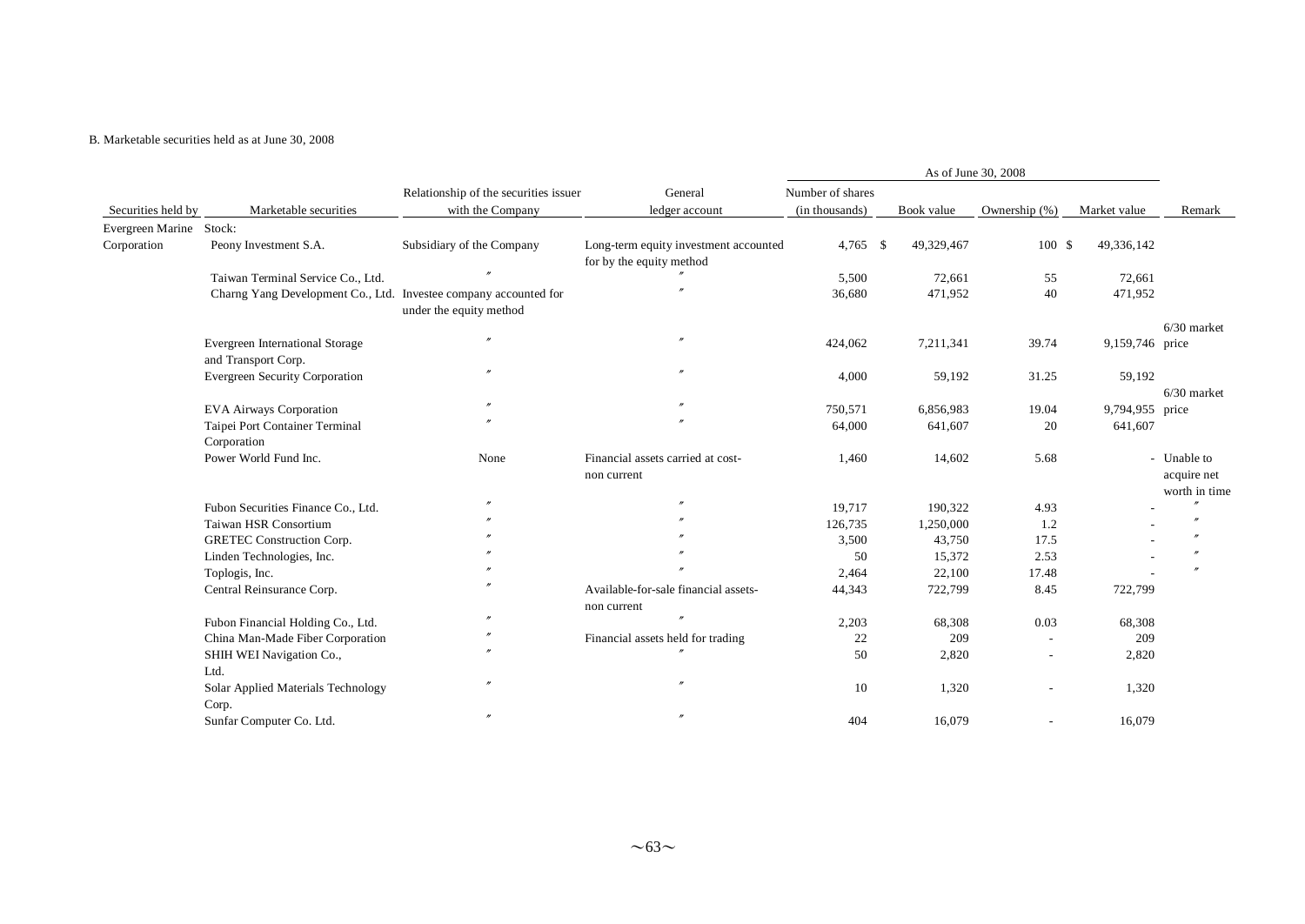#### B. Marketable securities held as at June 30, 2008

|                    |                                      | Relationship of the securities issuer | General               | Number of shares |            |               |               |        |
|--------------------|--------------------------------------|---------------------------------------|-----------------------|------------------|------------|---------------|---------------|--------|
| Securities held by | Marketable securities                | with the Company                      | ledger account        | (in thousands)   | Book value | Ownership (%) | Market value  | Remark |
| Evergreen Marine   |                                      |                                       |                       |                  |            |               |               |        |
| Corporation        | Cathay Bond Fund                     | None                                  | Financial assets held | $10,090$ \$      | 119,047    |               | \$<br>119,047 |        |
|                    |                                      |                                       | for trading           |                  |            |               |               |        |
|                    | YUANTA Global Realty &               | $\prime$                              |                       | 7,000            | 51,170     |               | 51,170        |        |
|                    | Infrastructure Fund-Accumulation     |                                       |                       |                  |            |               |               |        |
|                    | Polaris De-Li Bond Fund              |                                       | $\mathbf{v}$          | 17,697           | 273,078    |               | 273,078       |        |
|                    | TLAM Asia Pacific REITs Fund         |                                       | $\mathbf{r}$          | 500              | 4,175      |               | 4,175         |        |
|                    | JF First Bond Fund                   |                                       | $\boldsymbol{''}$     | 9,037            | 130,029    |               | 130,029       |        |
|                    | FUH Hwa Bond Fund                    |                                       | $\boldsymbol{''}$     | 6,077            | 83,012     |               | 83,012        |        |
|                    | Capital Income Fund                  |                                       |                       | 9,838            | 150,048    |               | 150,048       |        |
|                    | NITC Global REITs Fund               |                                       |                       | 2,000            | 12,761     |               | 12,761        |        |
|                    | Cathay Global Infrastructure Fund    |                                       |                       | 2,588            | 24,357     |               | 24,357        |        |
|                    | Fubon Bond Fund                      |                                       |                       | 11,984           | 150,019    |               | 150,019       |        |
|                    | HUA NAN Private placed Bond          |                                       | $\boldsymbol{''}$     | 1,944            | 20,247     |               | 20,247        |        |
|                    | Fund No.1                            |                                       |                       |                  |            |               |               |        |
|                    | Lydia Capital Alternative Investment | $\prime$                              | $\mathbf{r}$          | 400              | 72,937     |               | 72,937        |        |
|                    | Fund                                 |                                       |                       |                  |            |               |               |        |
|                    | Foreign Corporation Bonds:           |                                       |                       |                  |            |               |               |        |
|                    | TUNTEX (THAILAND) PUBLIC             |                                       | Debt investment with  | 16               | 11,708     |               | 11,708        |        |
|                    | <b>COMPANY LIMITED</b>               |                                       | no active market -    |                  |            |               |               |        |
|                    |                                      |                                       | non current           |                  |            |               |               |        |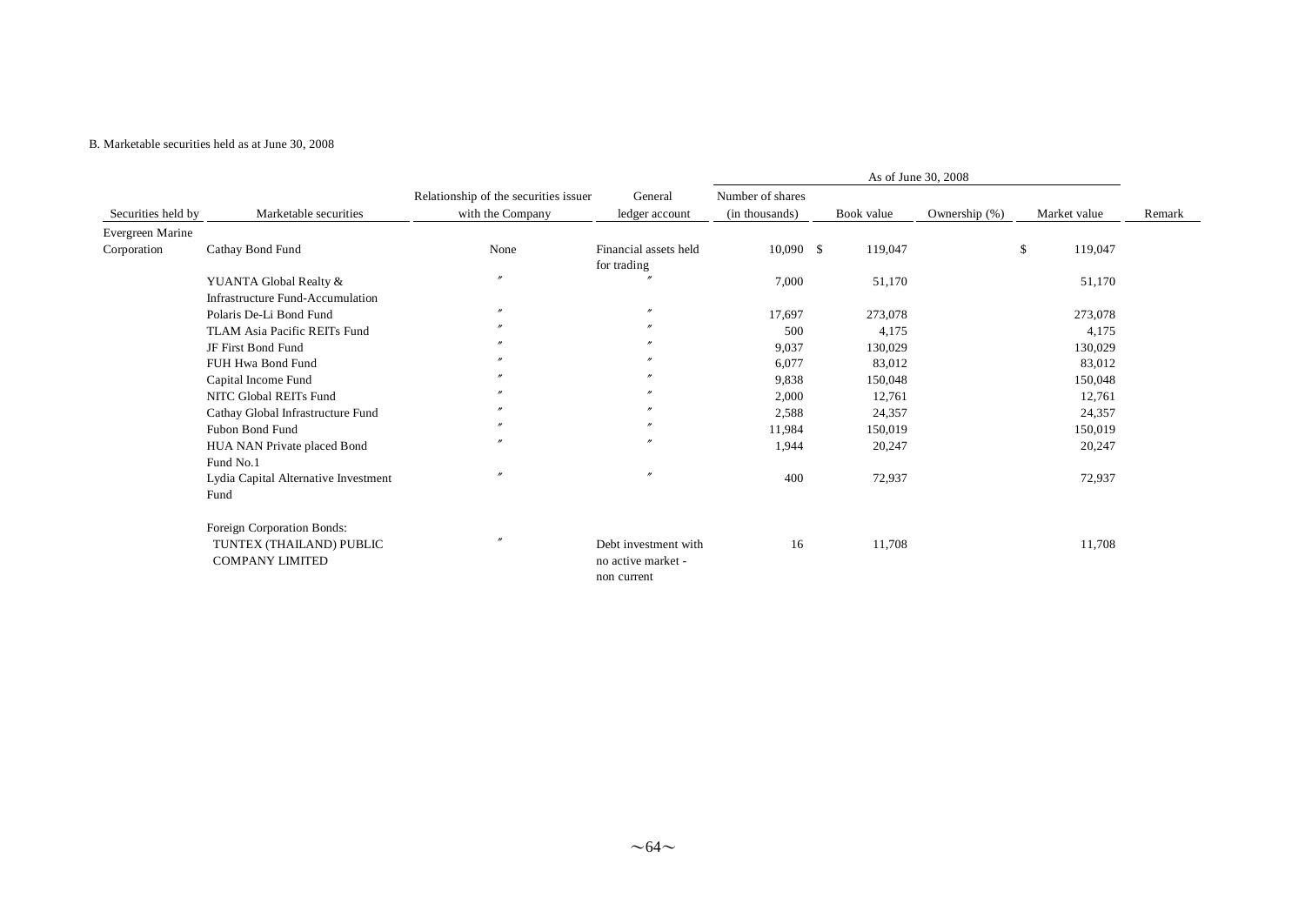| Balance as at June 30, 2008   | Number of<br>shares      | Amount                                                             | 69                                                                 |                                 |                                 |                                                      | 119,011<br>10,090   | 150,000<br>9,838       | 150,000<br>11,984  | 273,000<br>17,697                 |         |
|-------------------------------|--------------------------|--------------------------------------------------------------------|--------------------------------------------------------------------|---------------------------------|---------------------------------|------------------------------------------------------|---------------------|------------------------|--------------------|-----------------------------------|---------|
|                               | Gain (loss)              |                                                                    | 380                                                                | 662                             | 266                             | 128                                                  | 663                 |                        |                    | 748                               |         |
|                               |                          |                                                                    | S,<br>\$147,032                                                    | 435,000                         | 469,000                         | 215,000                                              | 524,989             |                        |                    | 700,000                           |         |
| Disposal                      |                          |                                                                    | 147,412<br>S                                                       | 435,662                         | 469,266                         | 215,128                                              | 525,652             |                        |                    | 700,748                           |         |
|                               | Number of<br>shares      | (in thousands) Selling price Book value on disposal (in thousands) | 13,078                                                             | 27,648                          | 2,793                           | 15,044                                               | 44,589              |                        |                    | 45,531                            |         |
|                               |                          | Amount                                                             | $\blacksquare$<br>S)                                               | 435,000                         | 469,000                         | 215,000                                              | 644,000             | 150,000                | 150,000            | 843,000                           |         |
| Addition                      | Number of<br>shares      | (in thousands)                                                     |                                                                    | 27,648                          | 2,793                           | 15,044                                               | 54,679              | 9,838                  | 11,984             | 54,731                            |         |
|                               |                          | Amount                                                             | 147,032                                                            |                                 |                                 |                                                      |                     |                        |                    | 130,000                           |         |
| Balance as at January 1, 2008 | Number of<br>shares      |                                                                    | S<br>13,078                                                        |                                 |                                 |                                                      |                     |                        |                    | 8,497                             |         |
|                               | Relationship<br>with the |                                                                    | None                                                               |                                 | $\lambda$                       |                                                      |                     | ×,                     | ź                  | $\lambda$                         |         |
|                               |                          |                                                                    |                                                                    |                                 |                                 | ź                                                    |                     | $\ddot{\phantom{0}}$   |                    | $\lambda$                         |         |
|                               | General                  | ledger account Counterparty Company (in thousands)                 | Financial assets Open market<br>held for trading transaction       | r                               |                                 | $\ddot{\phantom{0}}$                                 |                     | $\ddot{\phantom{0}}$   | ř                  | $\lambda$                         |         |
|                               | Marketable               | securities                                                         | Corporation POLARIS DI<br>Certificates:<br>Beneficiary<br>-PO Fund | Upame James<br><b>Bond Fund</b> | <b>Bond Fund</b><br><b>NITC</b> | Management<br>HSBC NTD<br>Money<br>Fund <sub>2</sub> | Cathay Bond<br>Fund | Income Fund<br>Capital | Fubon Bond<br>Fund | Polaris De-Li<br><b>Bond Fund</b> | FUH Hwa |
|                               |                          | Investor                                                           | Evergreen<br>Marine                                                |                                 |                                 |                                                      |                     |                        |                    |                                   |         |

C. Acquisition or sale of the same security with the accumulated cost exceeding \$100 million or 20% of the Company's paid-in capital for the six months ended June 30, 2008

 $~50$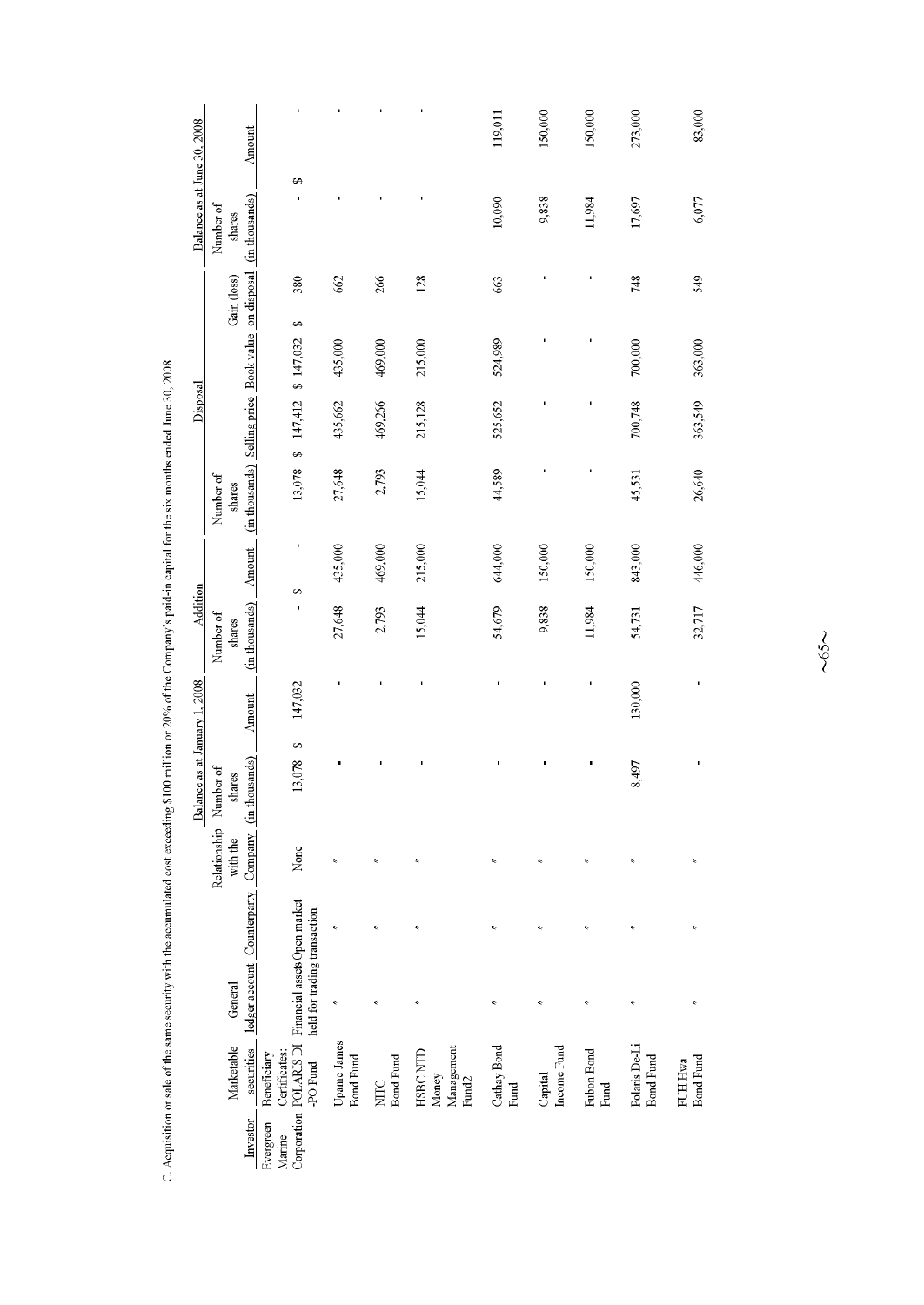|                               |                                    | Amount                                                                                   |                                                              | 130,000                      |                           |                       |                                          |                                 |
|-------------------------------|------------------------------------|------------------------------------------------------------------------------------------|--------------------------------------------------------------|------------------------------|---------------------------|-----------------------|------------------------------------------|---------------------------------|
| Balance as at June 30, 2008   | Number of<br>shares                |                                                                                          | 69                                                           | 9,037                        |                           |                       |                                          |                                 |
|                               | Gain (loss)                        |                                                                                          | 151<br>S                                                     | 2,221                        | 509                       | 377                   | 817                                      | 538                             |
|                               |                                    |                                                                                          |                                                              |                              | 651,000                   | 255,000               | 289,000                                  | 200,000                         |
| Disposal                      |                                    |                                                                                          | \$ 216,151 \$ 216,000                                        | 2,267,221 2,265,000          | 651,509                   | 255,377               | 289,817                                  | 200,538                         |
|                               | Number of<br>shares                | (in thousands) Amount (in thousands) Selling price Book value on disposal (in thousands) | 18,351                                                       | 157,956                      | 40,236                    | 24,482                | 25,773                                   | 15,658                          |
|                               |                                    |                                                                                          | 18,351 \$ 216,000                                            | 157,241 2,256,000            | 651,000                   | 5,000                 | 100,000                                  | 200,000                         |
| Addition                      | Number of<br>shares                |                                                                                          |                                                              |                              | 40,236                    | 480                   | 8,878                                    | 15,658                          |
|                               |                                    | Amount                                                                                   |                                                              | 139,000                      |                           | 250,000               | 189,000                                  |                                 |
| Balance as at January 1, 2008 | shares                             |                                                                                          | 69                                                           | 9,752                        |                           | 24,002                | 16,895                                   |                                 |
|                               | Relationship Number of<br>with the |                                                                                          | None                                                         | ř                            |                           |                       |                                          |                                 |
|                               |                                    |                                                                                          |                                                              |                              |                           |                       |                                          |                                 |
|                               | General                            | securities ledger account Counterparty Company (in thousands)                            | Financial assets Open market<br>held for trading transaction |                              |                           |                       |                                          | ż                               |
|                               | Marketable                         |                                                                                          | Certificates:<br>Beneficiary<br><b>Bond Fund</b><br>Diamond  | <b>Bond Fund</b><br>JF First | Income Fund<br>ING Taiwan | Taishin Lucky<br>Fund | <b>Bond Fund</b><br>Enhanced<br>The Rsit | Money Market<br>Capital<br>Fund |
|                               |                                    | Investor                                                                                 | Corporation Mega<br>Evergreen<br>Marine                      |                              |                           |                       |                                          |                                 |

C. Acquisition or sale of the same security with the accumulated cost exceeding \$100 million or 20% of the Company's paid-in capital during the six months ended June 30, 2008

 $~100$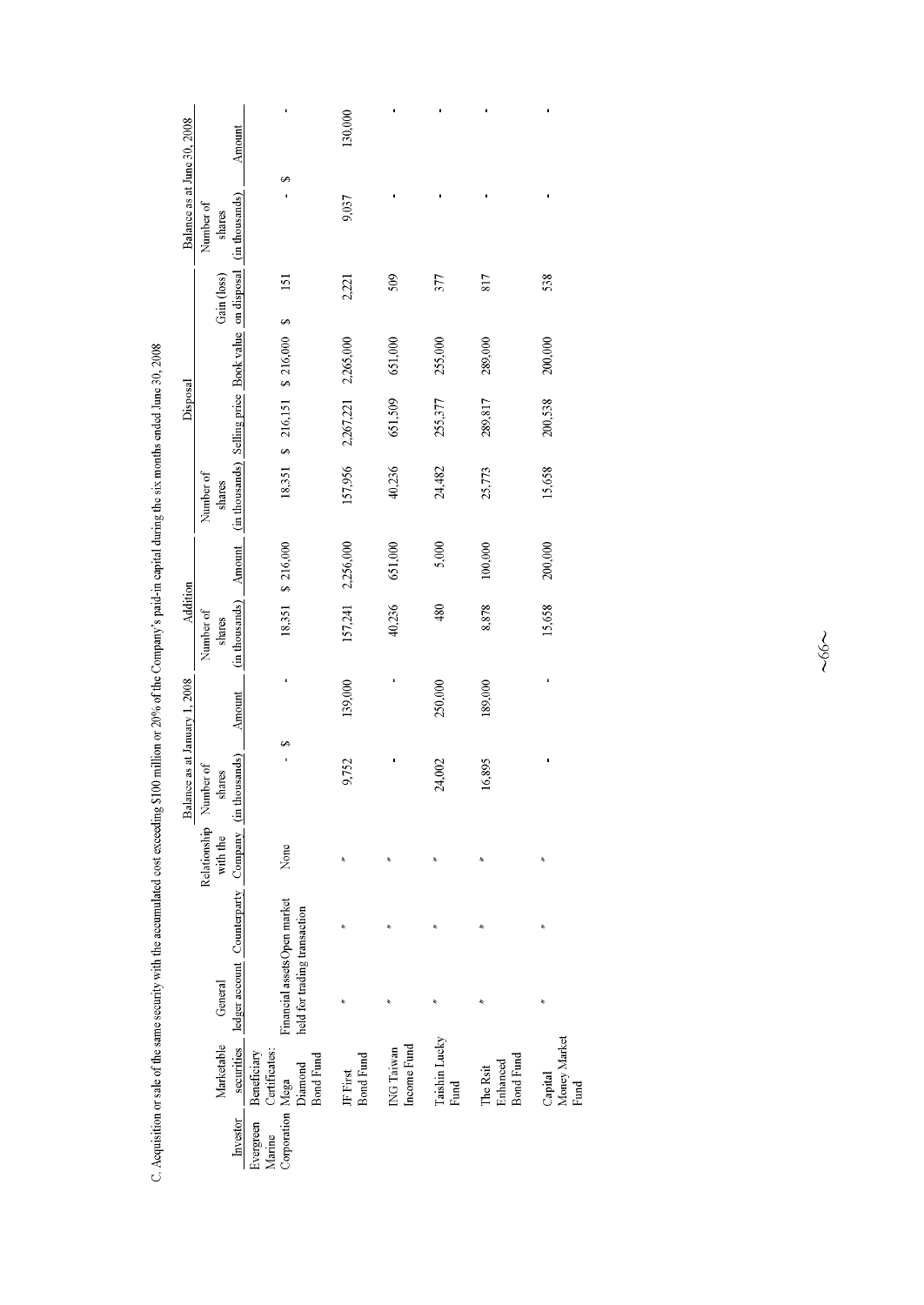D. Purchases from or sales to related parties exceeding \$100 million or 20% of the Company's paid-in capital for the six months ended June 30, 2008

|                                 |                                                                |                                                         |           |           |                                  | Differences in transaction terms |                                      | Notes/accounts           |         |                                       |        |
|---------------------------------|----------------------------------------------------------------|---------------------------------------------------------|-----------|-----------|----------------------------------|----------------------------------|--------------------------------------|--------------------------|---------|---------------------------------------|--------|
|                                 |                                                                |                                                         |           |           | Transaction                      |                                  | compared to third party transactions |                          |         | receivable (payable)                  |        |
|                                 |                                                                | Relationship                                            | Purchases |           | Percentage of<br>total purchases |                                  |                                      |                          |         | Percentage of<br>total notes/accounts |        |
| Purchaser/seller                | Counterparty                                                   | with the Company                                        | (sales)   | Amount    | (sales)                          | Credit term                      | Unit price                           | Credit term              | Balance | receivable (payable)                  | Remark |
| Evergreen Marine<br>Corporation | Evergreen International<br>Storage & Transport<br>Corp. (EITC) | Investee accounted<br>for by equity method              | Purchases | \$419,946 | 3.56%                            | $30 - 60 \text{ days}$ \$        |                                      | $-$ (\$)                 | 5,300)  | 0.22%                                 |        |
|                                 | Evergreen International<br>Corp.                               | Investee of the<br>Company's major                      | Sales     | 2,509,829 |                                  | 21.27% 30~60 days                |                                      | $\overline{\phantom{a}}$ | 59,206  | 7.30%                                 |        |
|                                 |                                                                | stockholder                                             | Purchases | 188,150   | 1.60%                            | $30 - 60$ days                   |                                      | $\sim$                   | 18,403) | 0.77%                                 |        |
|                                 | Taiwan Terminal Services Subsidiary of the<br>Co., Ltd.        | Company                                                 | Purchases | 400,887   |                                  | 3.40% $30 - 60$ days             | ٠                                    | - (                      | 51,433) | 2.14%                                 |        |
|                                 | Greencompass Marine<br>S.A.                                    | Indirect subsidiary of Sales<br>the Company             |           | 165,937   |                                  | 1.41% 30~60 days                 |                                      |                          | 19,221  | 2.37%                                 |        |
|                                 |                                                                |                                                         | Purchases | 176,957   |                                  | $1.50\%$ 30~60 days              |                                      | $-$ (                    | 27)     | 1.14%                                 |        |
|                                 | Gaining Enterprise S.A.                                        | Subsidiary of EITC<br>accounted for by<br>equity method | Purchases | 859,977   | 7.30%                            | $30 - 60$ days                   |                                      |                          |         | $\overline{\phantom{a}}$              |        |

E. Receivables from related parties exceeding \$100 million or 20% of the Company's paid-in capital as at June 30, 2008

|                                 |                                                |                                            |               |               |        | Overdue receivables | Amount collected   |                   |
|---------------------------------|------------------------------------------------|--------------------------------------------|---------------|---------------|--------|---------------------|--------------------|-------------------|
|                                 |                                                | Relationship                               | Balance as at |               |        |                     | subsequent to the  | Allowance for     |
| Creditor                        | Counterparty                                   | with the Company                           | June 30, 2008 | Turnover rate | Amount | Action taken        | balance sheet date | doubtful accounts |
| Evergreen Marine<br>Corporation | Evergreen International<br>Storage & Transport | Investee accounted for by<br>equity method | 319,827       |               |        |                     | 22,983             |                   |
|                                 | Corp. (EITC)                                   |                                            |               |               |        |                     |                    |                   |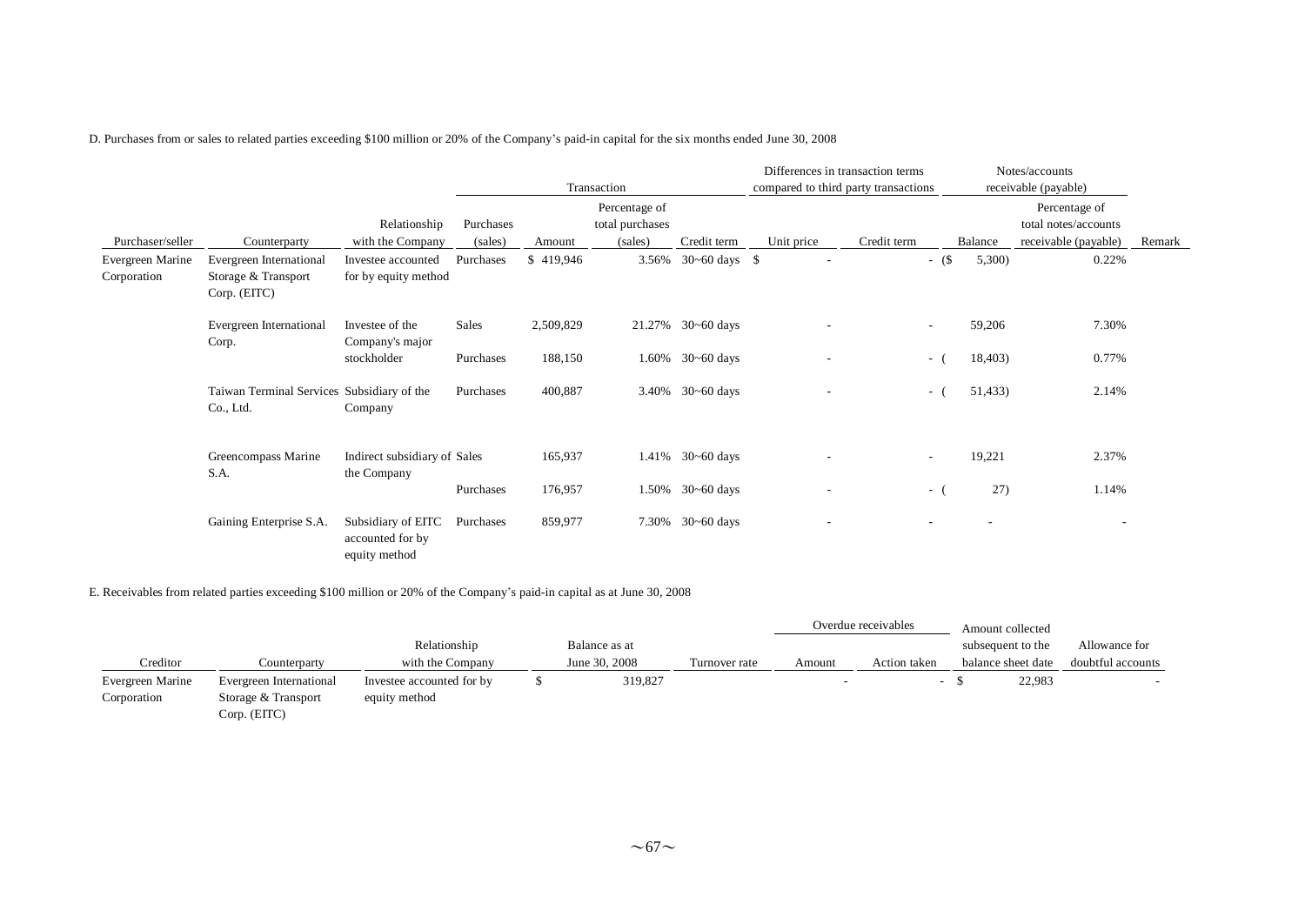### (2)Disclosure information of investee company

|                                    |                                                                       |                                                                                                          |                                                                            | Initial investment amount |           |                    | Shares held as at June 30, 2008 |                  | Investment    |  |               |               |                                                         |
|------------------------------------|-----------------------------------------------------------------------|----------------------------------------------------------------------------------------------------------|----------------------------------------------------------------------------|---------------------------|-----------|--------------------|---------------------------------|------------------|---------------|--|---------------|---------------|---------------------------------------------------------|
|                                    |                                                                       |                                                                                                          |                                                                            |                           | Balance   |                    |                                 |                  |               |  | Net income    | income (loss) |                                                         |
|                                    |                                                                       |                                                                                                          |                                                                            |                           | as at     | Balance            | No. of shares                   |                  |               |  | (loss) of     | recognized by |                                                         |
| Investor                           | Investee                                                              | Location                                                                                                 | Main activities                                                            |                           | 6/30/2008 | as at 1/1/2008     | (in thousands)                  | Ownership $(\%)$ | Book value    |  | the investee  | the Company   | Remark                                                  |
| Evergreen<br>Marine<br>Corporation | Peony<br>Investment S.A.                                              | 53Rd Street, Urbanizacion Investment activities<br><b>Obarrio Torre Swiss</b><br>Bank, 2nd Floor, Panama |                                                                            | USD                       | 476,500   | <b>USD 476,500</b> | 4,765                           | 100S             | 49,329,467 \$ |  | 2,519,341 \$  |               | 2,536,186 Subsidiary of<br>the Company                  |
|                                    | Taiwan Terminal<br>Services Co., Ltd.                                 | 2F, No.177, Szu Wei 4th Loading and<br>Rd., Lingya District,<br>Kaohsiung, Taiwan                        | discharging operations<br>of container yards                               |                           | 55,000    | 55,000             | 5,500                           | 55               | 72,661        |  | 15,163        | 7,655         |                                                         |
|                                    | Charng Yang<br>Development<br>Co., Ltd.                               | 2F, No.369, Jingguo Rd.,<br>Taoyuan City, Taoyuan<br>County, Taiwan                                      | Development, rental<br>and sale of residential<br>and commercial buildings |                           | 320,000   | 320,000            | 36,680                          | 40               | 471,952       |  | 52,203        |               | 20,881 Investee<br>accounted<br>for by equity<br>method |
|                                    | Evergreen<br>International<br>Storage and<br>Transport<br>Corporation | No.899, Jingguo Rd.,<br>Taoyuan City, Taoyuan<br>County, Taiwan                                          | Container<br>transportation and<br>gas stations                            |                           | 4,753,514 | 4,753,514          | 424,062                         | 39.74            | 7,211,341     |  | 380,784       | 175,862       |                                                         |
|                                    | Evergreen<br>Security<br>Corporation                                  | 4&5F, No. 111, Sungjiang General security<br>Rd., Taipei, Taiwan                                         | guards services                                                            |                           | 25,000    | 25,000             | 4,000                           | 31.25            | 59,192        |  | 17,649        | 5,515         |                                                         |
|                                    | <b>EVA Airways</b><br>Corporation                                     | 11F, No.376, Section 1,<br>Hsinnan Rd., Lu Chu<br>Township, Taoyuan<br>County, Taiwan                    | International<br>passenger and cargo<br>transportation                     |                           | 9,267,879 | 9,267,879          | 750,571                         | 19.04            | 6,856,983 (   |  | $5,967,395$ ( | 1,144,921)    |                                                         |
|                                    | Taipei Port<br>Container<br>Terminal<br>Corporation                   | 6F-1, No.220, Songjiang<br>Rd., Taipei, Taiwan                                                           | Container distribution<br>and cargo<br>stevedoring                         |                           | 640,000   | 340,000            | 64,000                          | 20               | 641,607       |  | 70,308        | 14,062        |                                                         |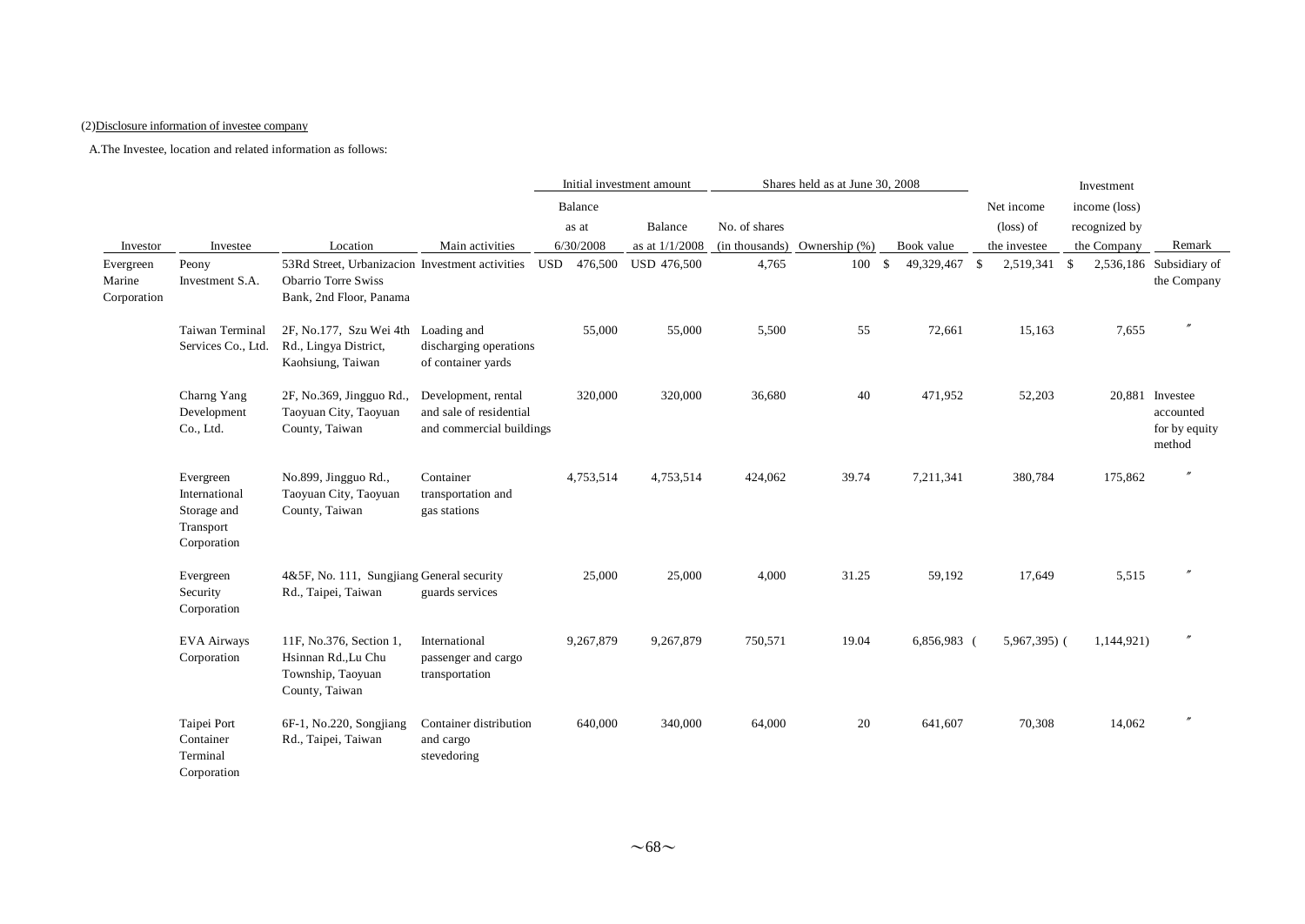|                             |                                                              |                                                                                                                                     |                                                                                             |            | Initial investment amount |                |              | Shares held as at June 30, 2008 |           | Investment |                    |                         |              |                                               |                     |                              |
|-----------------------------|--------------------------------------------------------------|-------------------------------------------------------------------------------------------------------------------------------------|---------------------------------------------------------------------------------------------|------------|---------------------------|----------------|--------------|---------------------------------|-----------|------------|--------------------|-------------------------|--------------|-----------------------------------------------|---------------------|------------------------------|
|                             |                                                              |                                                                                                                                     |                                                                                             |            | <b>Balance</b>            | Balance        |              | No. of shares                   |           |            |                    | Net income<br>(loss) of |              | income (loss)<br>recognized by<br>the Company |                     | Remark                       |
|                             |                                                              |                                                                                                                                     |                                                                                             |            | as at                     |                |              |                                 | Ownership |            |                    |                         |              |                                               |                     |                              |
| Investor                    | Investee                                                     | Location                                                                                                                            | Main activities                                                                             | 6/30/2008  |                           | as at 1/1/2008 |              | (in thousands)                  | (% )      |            | Book value         |                         | the investee |                                               |                     |                              |
| Peony<br>Investment<br>S.A. | Greencompass<br>Marine S.A.                                  | 53rd Street, Urbanizacion<br>Obarrio Torre Swiss Bank,<br>2nd Floor, Panama,<br>Republic of Panama                                  | Marine<br>transportation                                                                    | <b>USD</b> | 353,500                   | USD            | 353,500      | 3,535                           | 100       |            | USD 964,209        |                         | USD 60,203   |                                               | USD 60,203 Indirect | subsidiary of<br>the Company |
|                             | Vigor<br>Enterprise<br>S.A.                                  | 53rd Street, Urbanizacion<br>Obarrio Torre Swiss Bank,<br>2nd Floor, Panama,<br>Republic of Panama                                  | Investment holding<br>company                                                               | USD        |                           | 500 USD        | 500          | 5                               | 100       | <b>USD</b> | 558                |                         | (USD 1)      |                                               | (USD 1)             |                              |
|                             | Clove Holding<br>Ltd.                                        | Craigmuir Chambers, P.O.<br>Box71, Road Town,<br>Tortola, B. V. I.                                                                  | Investment holding<br>company                                                               | <b>USD</b> |                           | 10 USD         | 10           | 10                              | 100       |            | USD 107,303 USD    |                         | 3,746 USD    |                                               | 3,746               |                              |
|                             | (UK) Limited                                                 | Evergreen Marine 160 Euston Road, London<br>NW 12 DX, U.K.                                                                          | Marine<br>transportation                                                                    | <b>USD</b> | 1,503 USD                 |                | 1,503        | 765                             |           |            | 51 USD 159,803 USD |                         | 5,433 USD    |                                               | 2,771               |                              |
|                             | Evergreen<br>Heavy<br>Industrial Co.<br>(Malaysia)<br>Berhad | Lot 139, Jalan, Cecair,<br>Phase 2 Free Trade Zone<br>Johor Port Authority,<br>B1700 Pasir Gudang,<br>Johor, Johore Bahru, Malaysia | Container<br>manufacturing                                                                  | <b>USD</b> | 27,295 USD                |                | 27,295       | 42,120                          | 84.44 USD |            | 40,868 USD         |                         | 2,369 USD    |                                               | 2,001               |                              |
|                             | PT. Multi Bina<br>Pura<br>International                      | JL Raya Cakung Cilincing,<br>RT, 002-05, Desa Rorotan<br>P.O. Box 6043 Jakarta<br>14260. Indonesia<br>Lot 139, Jalan                | Loading and<br>discharging operations<br>of container yards<br>and inland<br>transportation | <b>USD</b> | 20.204 USD                |                | 20,204       | 68                              | 95.30 USD |            | 11,781 USD         |                         |              | 931 USD                                       | 887                 |                              |
|                             | PT. Multi Bina<br>Transport                                  | JL Raya Cakung Cilincing, RT, Loading and<br>002-05, Desa Rorotan P.O.<br>Box 6043 Jakarta 14260.<br>Indonesia Lot 139, Jalan       | discharging operations<br>of container yards<br>and inland<br>transportation                |            | Rp 1,800,000              |                | Rp 1,800,000 | 2                               | 17.39 USD |            |                    | 389 USD                 |              | 235 USD                                       | 41                  |                              |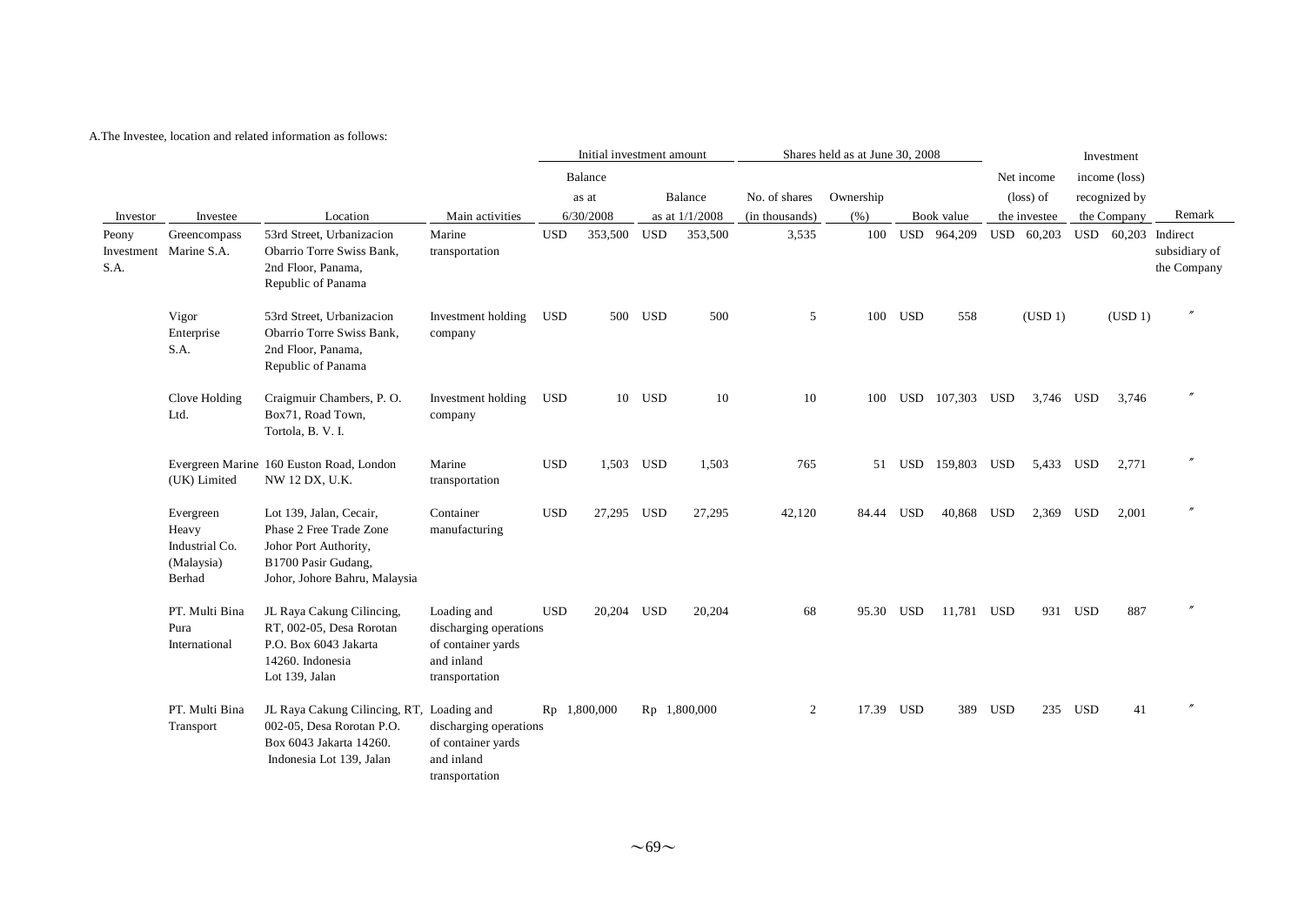|                             |                                                                                                         |                                                                                                               |                                                                                                                                              | Initial investment amount |                   |            | Shares held as at June 30, 2008 |                |           |            |            |            |              |               |                        |                                                                                |
|-----------------------------|---------------------------------------------------------------------------------------------------------|---------------------------------------------------------------------------------------------------------------|----------------------------------------------------------------------------------------------------------------------------------------------|---------------------------|-------------------|------------|---------------------------------|----------------|-----------|------------|------------|------------|--------------|---------------|------------------------|--------------------------------------------------------------------------------|
|                             |                                                                                                         |                                                                                                               |                                                                                                                                              |                           | Balance           |            |                                 |                |           |            |            | Net income |              | income (loss) |                        |                                                                                |
|                             |                                                                                                         |                                                                                                               |                                                                                                                                              |                           | as at             |            | Balance                         | No. of shares  | Ownership |            |            |            | (loss) of    |               | recognized by          |                                                                                |
| Investor                    | Investee                                                                                                | Location                                                                                                      | Main activities                                                                                                                              |                           | 6/30/2008         |            | as at 1/1/2008                  | (in thousands) | (% )      |            | Book value |            | the investee |               | the Company            | Remark                                                                         |
| Peony<br>Investment<br>S.A. | PT. Evergreen<br>Shipping Agency<br>Indonesia                                                           | Gedung Pricewaterhouse<br>Coopers 9-10th Floors Jl.<br>H.R. Rasuna said kav. C-03<br>Jakarta 12920, Indonesia | Shipping agency                                                                                                                              | <b>USD</b>                | 973               | <b>USD</b> | 258                             |                |           | 51 USD     | 1,851      | <b>USD</b> | 780          | <b>USD</b>    |                        | 398 Indirect<br>subsidiary of<br>the Company                                   |
|                             |                                                                                                         | Luanta Investment 21-A Van Engelenweg,<br>(Netherlands) N.V. Curacao, Netherlands,<br>Antilles                | Investment holding<br>company                                                                                                                | <b>USD</b>                | 21,973 USD 21,973 |            |                                 | 460            | 50        | USD        | 16,660     |            | (USD 5,334)  |               | $(USD 2,667)$ Investee | company of<br>Peony<br>accounted for<br>under equity<br>method                 |
|                             |                                                                                                         | Balsam Investment 21-A Van Englenweg,<br>(Netherlands) N.V. Curacao, Netherlands,<br>Antilles                 | Investment holding<br>company                                                                                                                | <b>USD</b>                | 50,715 USD 50,715 |            |                                 |                | 49        | <b>USD</b> | 197,587    | <b>USD</b> | 2,044 USD    |               | 1,002                  |                                                                                |
|                             | Shanghai Jifa                                                                                           | 12F, Jifa Building,<br>Logistics Co., Ltd. No.4049C, Jungong Rd.,<br>Shanghai City                            | Inland container<br>transportation,<br>container storage,<br>loading, discharging,<br>leasing, repair,<br>cleaning and related<br>activities | <b>USD</b>                |                   | <b>USD</b> | 6.635                           |                |           | - USD      |            | - USD      |              | - USD         |                        | $^{\prime\prime}$                                                              |
|                             | Shenzhen<br>Greentrans<br>Transportation<br>Co., Ltd.                                                   | San Jiao Long Warehouse<br>& Storage Zone, Fu Kang<br>Road, Hengang Town,<br>Shenzhen, China                  | Loading, discharging,<br>storage, repair,<br>cleaning and<br>transportation of<br>containers                                                 | <b>USD</b>                | 3,134             | <b>USD</b> | 3,134                           |                | 55.00     | USD        | 3,567      |            | (USD 125)    |               | (USD 69) Indirect      | subsidiary of<br>the Company                                                   |
|                             | Qingdao Evergreen Unit 403, No.138<br>Container Storage Huangho E Rd.,<br>& Transportation<br>Co., Ltd. | Huangdao District<br>Qingdao, China                                                                           | Inland container<br>transportation,<br>container storage,<br>loading, discharging,<br>leasing, repair, clearing<br>and related activities    | <b>USD</b>                | 4,447             | USD        | 4,447                           |                | 40.00 USD |            | 6,200      | USD        | 1,045 USD    |               |                        | 418 Investee<br>company of<br>Peony<br>accounted for<br>under equity<br>method |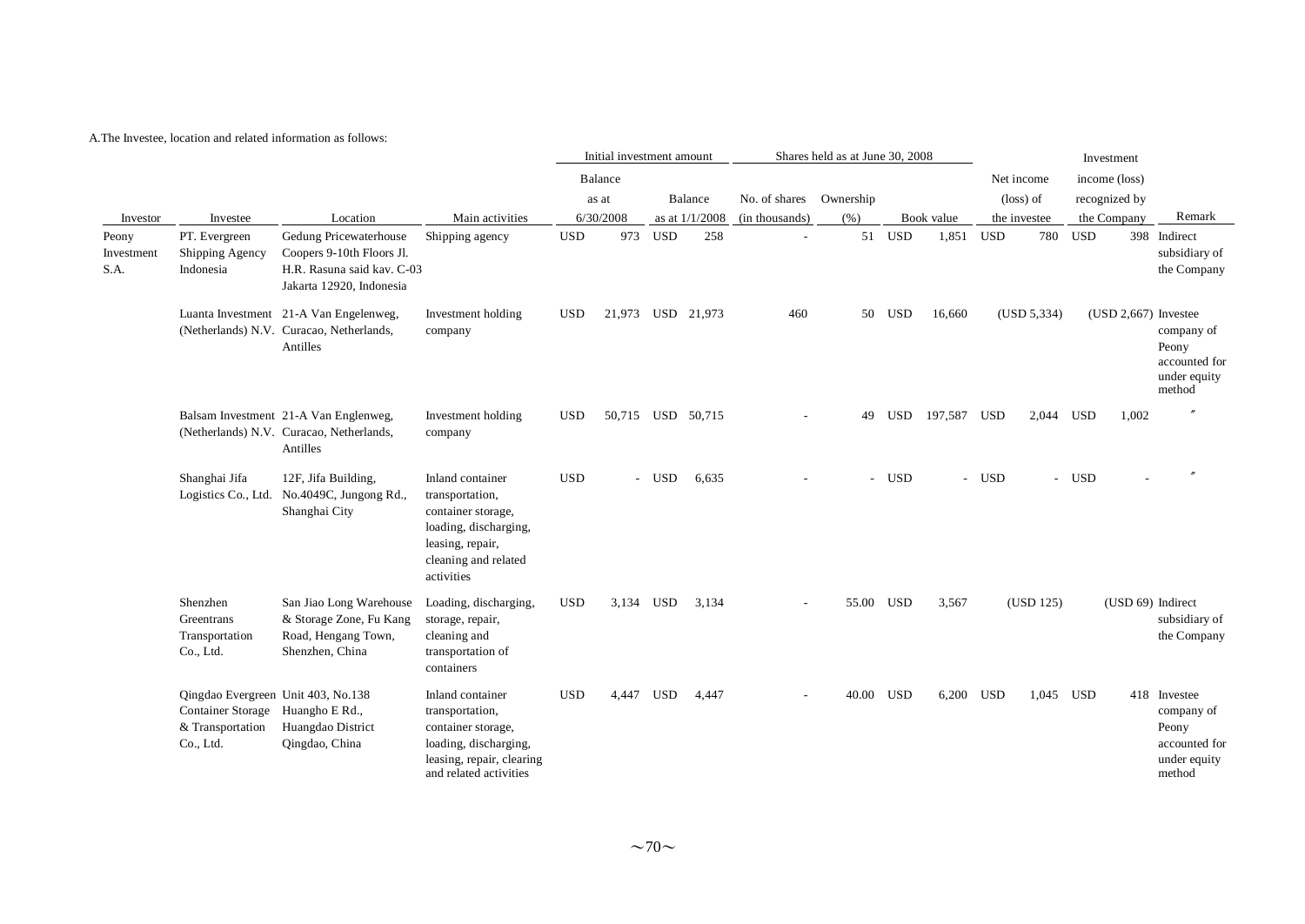|                             |                                                                 |                                                                                                                                 |                                                                                                                                              |            | Initial investment amount     |            |                             |                                 | Shares held as at June 30, 2008 |                   | Investment                              |                                               |                                                                |  |  |
|-----------------------------|-----------------------------------------------------------------|---------------------------------------------------------------------------------------------------------------------------------|----------------------------------------------------------------------------------------------------------------------------------------------|------------|-------------------------------|------------|-----------------------------|---------------------------------|---------------------------------|-------------------|-----------------------------------------|-----------------------------------------------|----------------------------------------------------------------|--|--|
| Investor                    | Investee                                                        | Location                                                                                                                        | Main activities                                                                                                                              |            | Balance<br>as at<br>6/30/2008 |            | Balance<br>as at $1/1/2008$ | No. of shares<br>(in thousands) | Ownership<br>(% )               | Book value        | Net income<br>(loss) of<br>the investee | income (loss)<br>recognized by<br>the Company | Remark                                                         |  |  |
| Peony<br>Investment<br>S.A. | Ningbo<br>Victory<br>Container Co.,<br>Ltd.                     | No.201 Area, Beilun<br>Xiaoshan Industrial Estate,<br>Ningbo Economic and<br><b>Technical Development</b><br>Zone, China        | Inland container<br>transportation,<br>container storage,<br>loading, discharging,<br>leasing, repair,<br>clearing and related               | <b>USD</b> | 1,199                         | <b>USD</b> | 1,199                       |                                 | 40                              | <b>USD 2,592</b>  | <b>USD 442</b>                          | USD 177 Investee                              | company of<br>Peony<br>accounted for<br>under equity<br>method |  |  |
|                             | Kingstrans<br>International<br>Logistics<br>(Tianjin) Co., Ltd. | The Tienjin harbor<br>protects tax area 120<br>rooms for nine 90th of<br>roadses of sea beaches                                 | Inland container<br>transportation,<br>container storage,<br>loading, discharging,<br>leasing, repair,<br>clearing and related<br>activities | <b>USD</b> | 2,000 USD                     |            | 1,000                       |                                 | 20                              | <b>USD 2,169</b>  | (USD 208)                               | (USD 42)                                      | $^{\prime\prime}$                                              |  |  |
|                             | Evergreen<br>(Thailand) Ltd.                                    | 33/4 Moo 1. Chaokhun<br>Container Terminal Tahan Road, Sun District<br>Klong 3, Lat Krabang<br>District, Bangkok 10520          | Inland container<br>storage and Loading                                                                                                      | <b>USD</b> | 28,636 USD                    |            | 28,636                      | 12,250                          | 48.18                           | <b>USD 25,406</b> | <b>USD 2,502</b>                        | <b>USD 1,205</b>                              | $^{\prime\prime}$                                              |  |  |
|                             | Agency (Singapore) 209018<br>Pte. Ltd.                          | Evergreen Shipping 333 Jalan Besar, Singapore                                                                                   | Shipping agency                                                                                                                              | <b>USD</b> | 2,157 USD                     |            | 219                         | 765                             | 51.00                           | <b>USD 4,193</b>  | <b>USD 652</b>                          | USD 332 Indirect                              | subsidiary of<br>the company                                   |  |  |
|                             | Co., Ltd.                                                       | Evergreen Shipping Green Tower, 24-25th<br>Agency (Thailand) Floors 3656/81 Rama IV<br>Road Klongton Klongtoey<br>Bangkok 10110 | Shipping agency                                                                                                                              | <b>USD</b> | 1,474 USD                     |            | 238                         | 408                             | 51.00                           | <b>USD 2,323</b>  | <b>USD 1,921</b>                        | <b>USD 980</b>                                | $\prime$                                                       |  |  |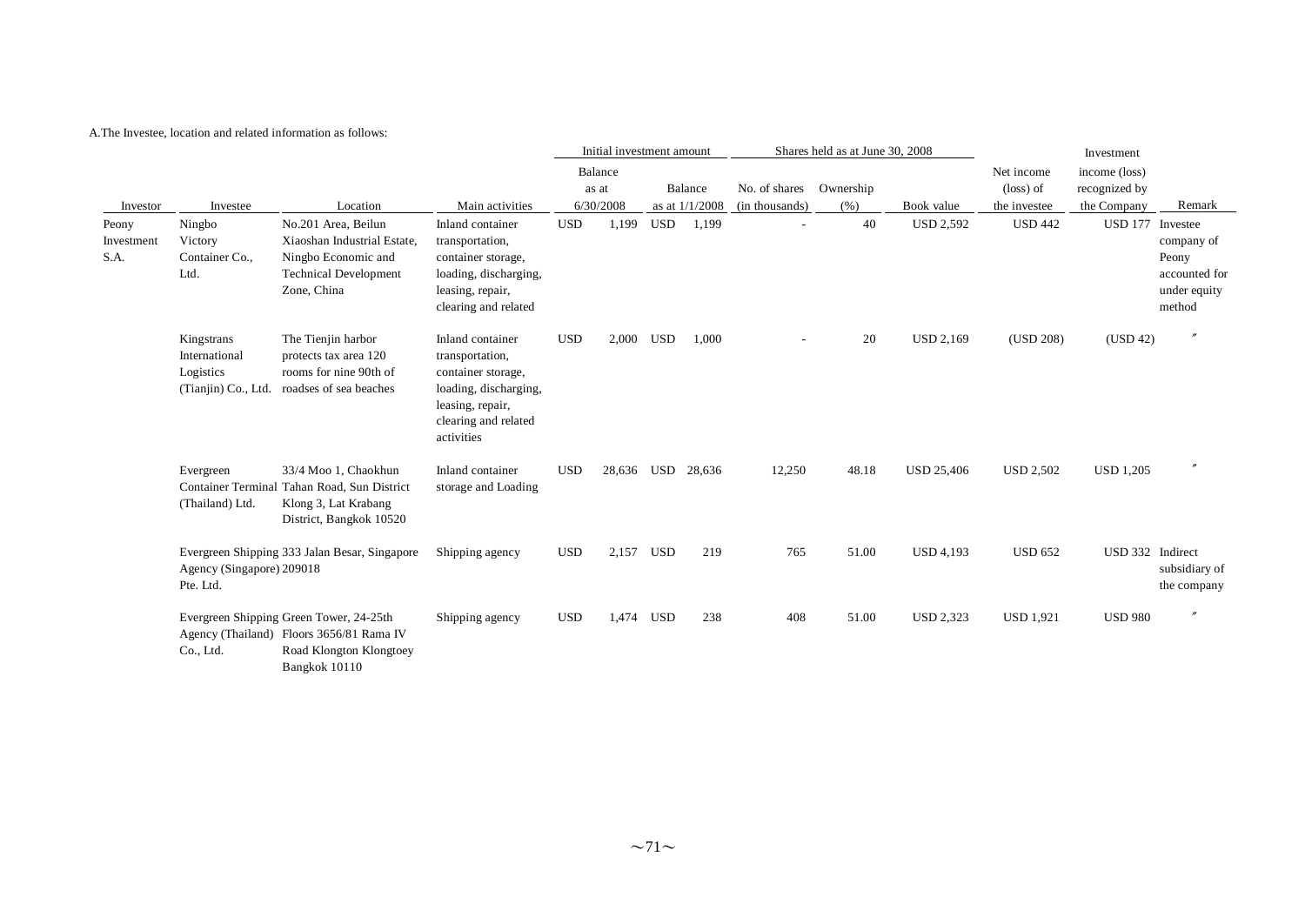A.The Investee, location and related information as follows:

|                             |                                             |                                                                                                                        |                               |            | Initial investment amount |            |                |                         | Shares held as at June 30, 2008 |                  |                | Investment       |                              |
|-----------------------------|---------------------------------------------|------------------------------------------------------------------------------------------------------------------------|-------------------------------|------------|---------------------------|------------|----------------|-------------------------|---------------------------------|------------------|----------------|------------------|------------------------------|
|                             |                                             |                                                                                                                        |                               |            | Balance                   |            |                |                         |                                 |                  | Net income     | income (loss)    |                              |
|                             |                                             |                                                                                                                        |                               |            | as at                     |            | Balance        | No. of shares Ownership |                                 |                  | (loss) of      | recognized by    |                              |
| Investor                    | Investee                                    | Location                                                                                                               | Main activities               |            | 6/30/2008                 |            | as at 1/1/2008 | (in thousands)          | (% )                            | Book value       | the investee   | the Company      | Remark                       |
| Peony<br>Investment<br>S.A. | Agency (Korea)<br>Corp.                     | Evergreen Shipping 15th Fl, Korea Express<br>Center, 83-5,4-Ka, Jung-<br>Ang Dong Jung-Ku, Pusan,<br>Republic of Korea | Shipping agency               | <b>USD</b> | 2,426                     | <b>USD</b> | 238            | 121                     | 100.00                          | <b>USD 2,646</b> | <b>USD 378</b> | USD 378 Indirect | subsidiary of<br>the Company |
|                             |                                             | Armand Investment Van Engelenweg 21A<br>(Netherlands) N.V. Curacao Netherlands<br>Antilles                             | Investment holding<br>company | <b>USD</b> | 3,710 USD                 |            | 1,750          | 4                       | 70.00                           | <b>USD 7,459</b> | <b>USD 212</b> | <b>USD 148</b>   |                              |
|                             | Ltd.                                        | Evergreen Shipping J.N. Heredia Marg Ballard<br>Agency (India) Pvt. Estate Mumbai 400 038,<br>India                    | Shipping agency               | <b>USD</b> |                           | 184 USD    | 12             | 100                     | 99.997                          | <b>USD 1,919</b> | <b>USD 883</b> | <b>USD 883</b>   |                              |
|                             | Pty. Ltd                                    | Evergreen Shipping Level 13,181 Miller Street,<br>Agency (Australia) North Sydney NSW 2060<br>Australia                | Shipping agency               | <b>USD</b> |                           | 232 USD    |                |                         | 51.00                           | <b>USD 161</b>   | <b>USD 25</b>  | <b>USD 13</b>    | $\prime$                     |
|                             | Agency<br>(Deutschland)<br>GmbH             | Evergreen Shipping Evergreen Building<br>Amsinckstrasse 55 20097<br>Hamburg, Germany                                   | Shipping agency               | <b>USD</b> | 8,316 USD                 |            |                |                         | 100.00                          | <b>USD 9,275</b> | <b>USD 410</b> | <b>USD 410</b>   |                              |
|                             | Agency (Ireland)<br>Ltd.                    | Evergreen Shipping 22 Fiztwilliam Place,<br>Dublin 2, Ireland                                                          | Shipping agency               | <b>USD</b> |                           | 95 USD     |                |                         | 100.00                          | <b>USD 137</b>   | <b>USD 13</b>  | <b>USD 13</b>    |                              |
|                             | Agency<br>(Netherlands) B.V. Rotterdam, The | Evergreen Shipping Oudelandseweg 33,<br>3194AR, Hoogvliet,<br>Netherlands                                              | Shipping agency               | <b>USD</b> | 3,977 USD                 |            |                |                         | 100.00                          | USD 4,256        | (USD 12)       | (USD 12)         | $\prime$                     |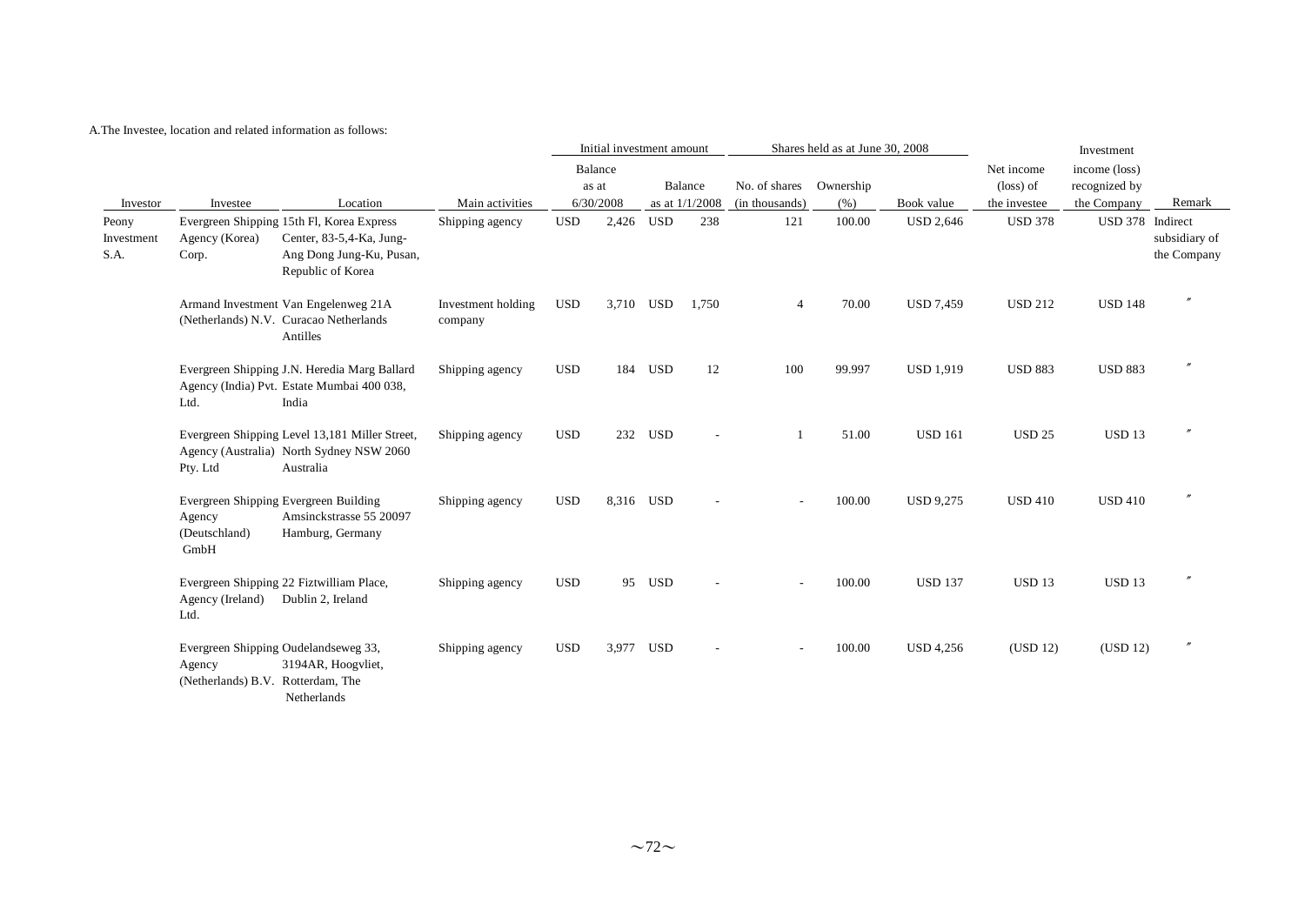#### A.The Investee, location and related information as follows:

|                             |                              |                                                                                          |                 |            |                  | Initial investment amount |                          |                | Shares held as at June 30, 2008 |                  |                         | Investment                     |                                                 |
|-----------------------------|------------------------------|------------------------------------------------------------------------------------------|-----------------|------------|------------------|---------------------------|--------------------------|----------------|---------------------------------|------------------|-------------------------|--------------------------------|-------------------------------------------------|
|                             |                              |                                                                                          |                 |            | Balance<br>as at | Balance                   |                          | No. of shares  | Ownership                       |                  | Net income<br>(loss) of | income (loss)<br>recognized by |                                                 |
| Investor                    | Investee                     | Location                                                                                 | Main activities |            | 6/30/2008        | as at 1/1/2008            |                          | (in thousands) | (% )                            | Book value       | the investee            | the Company                    | Remark                                          |
| Peony<br>Investment<br>S.A. | Agency (Poland)<br>SP. ZO. 0 | Evergreen Shipping UL. POSTEPU 18, 02-676<br>WARSZAWA, POLAND                            | Shipping agency | <b>USD</b> | 662              | <b>USD</b>                |                          | ٠              | 100.00                          | <b>USD 783</b>   | <b>USD 12</b>           |                                | USD 12 Indirect<br>subsidiary of<br>the Company |
|                             | Evergreen<br>Argentina S.A.  | Pje. Carabelas 344, CABA,<br>Bs. As. Argentina                                           | Leasing         | <b>USD</b> |                  | 140 USD                   | $\overline{\phantom{a}}$ | 100            | 99.99                           | <b>USD 333</b>   | <b>USD 286</b>          | <b>USD 286</b>                 |                                                 |
|                             | <b>Agency France</b><br>S.A. | Evergreen Shipping Tour Franklin-La Defense<br>8, 92042 PARIS LA<br>DEFENSE CEDEX-FRANCE | Shipping agency | USD        |                  | 907 USD                   |                          |                | 99.40                           | <b>USD 1,149</b> | <b>USD 29</b>           | <b>USD 29</b>                  |                                                 |
|                             | (Spain) S.L.                 | Evergreen Shipping CALLE SIETE AGUAS, 11-<br>ENTLO. 46023 VALENCIA,<br><b>SPAIN</b>      | Shipping agency | <b>USD</b> | 3,870 USD        |                           |                          | 3              | 55.00                           | <b>USD 7,000</b> | <b>USD 4,954</b>        | <b>USD 2,725</b>               |                                                 |
|                             | Agency (Italy)<br>S.P.A.     | Evergreen Shipping SCALI CERERE, 9<br>LIVORNO ITALY                                      | Shipping agency | <b>USD</b> | 2,352 USD        |                           |                          |                | 55.00                           | <b>USD 3,322</b> | <b>USD 1,710</b>        | <b>USD 940</b>                 |                                                 |
|                             | Agency (Russia)<br>Limited   | Evergreen Shipping 6 Sofiyskaya Street, ST<br>Petersburg, 192236<br><b>RUSSIA</b>        | Shipping agency | <b>USD</b> |                  | 848 USD                   |                          |                | 51.00                           | <b>USD 1,436</b> | <b>USD 1,043</b>        | <b>USD 532</b>                 |                                                 |
|                             | Corp.                        | Evergreen Shipping 13F, 37 Ton Duc Thang St.,<br>Agency (Vietnam) Dist 1., HCMC, Vietnam | Shipping agency | <b>USD</b> | 472              | USD                       |                          |                | 51.00                           | <b>USD 1,037</b> | <b>USD 1,466</b>        | <b>USD 748</b>                 |                                                 |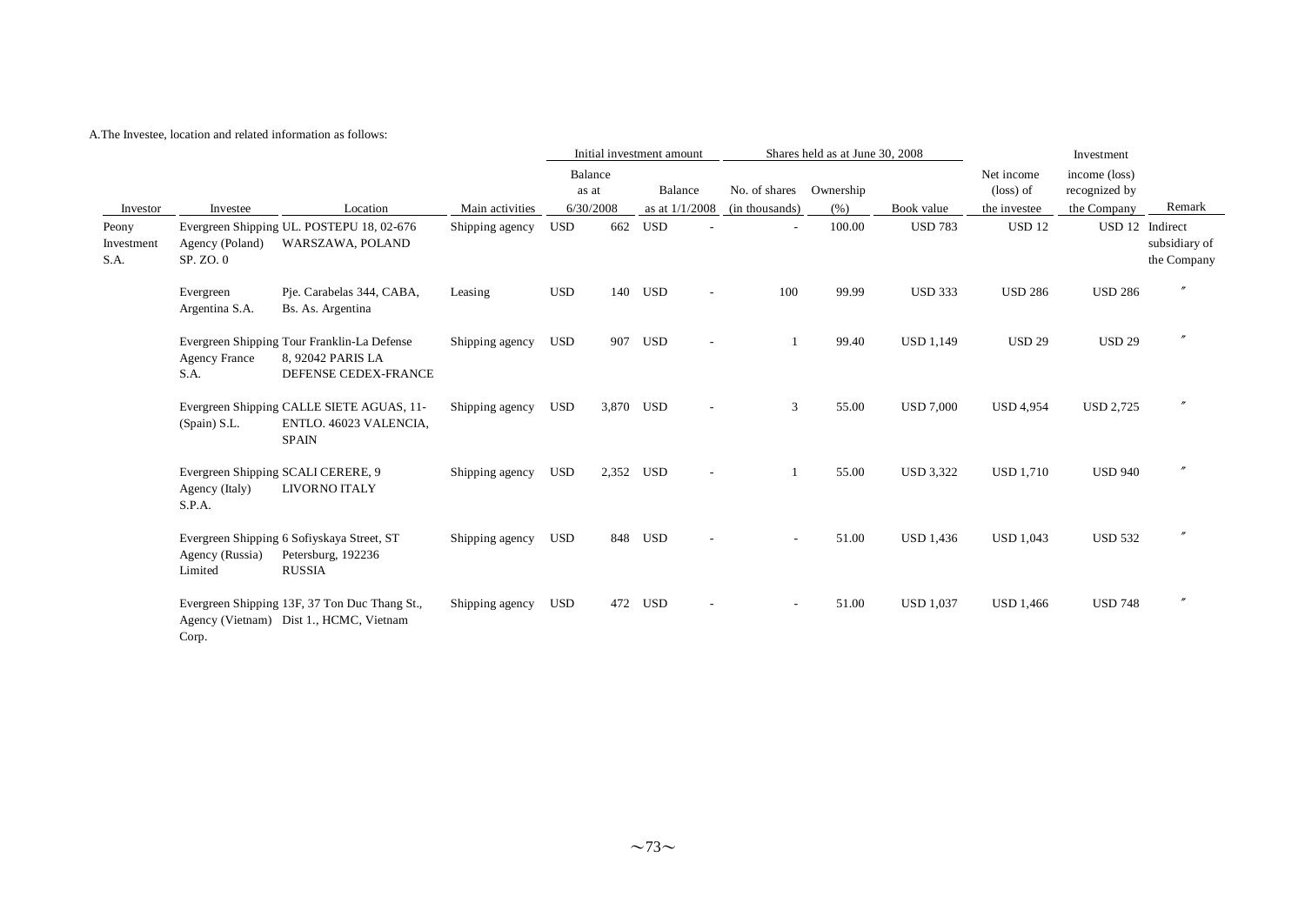| A. The Investee, location and related information as follows: |  |  |  |  |
|---------------------------------------------------------------|--|--|--|--|
|---------------------------------------------------------------|--|--|--|--|

|            |                 |                            |                    | Initial investment amount |                  |                                 |                | Shares held as at June 30, 2008 |            |                         | Investment                     |               |
|------------|-----------------|----------------------------|--------------------|---------------------------|------------------|---------------------------------|----------------|---------------------------------|------------|-------------------------|--------------------------------|---------------|
|            |                 |                            |                    |                           | Balance<br>as at | Balance                         | No. of shares  | Ownership                       |            | Net income<br>(loss) of | income (loss)<br>recognized by |               |
| Investor   | Investee        | Location                   | Main activities    |                           | 6/30/2008        | as at $1/1/2008$                | (in thousands) | (% )                            | Book value | the investee            | the Company                    | Remark        |
| Peony      | Green Peninsula | No.7, JALAN JURUTERA       | Investment holding | <b>USD</b>                | 7,255            | USD<br>$\overline{\phantom{a}}$ | 1,500          | 30.00                           | USD 7,811  | <b>USD 2,794</b>        | USD 838 Investee               |               |
| Investment | Agencies SDM.   | U1/23, Section U1, Hicom   | company            |                           |                  |                                 |                |                                 |            |                         |                                | company of    |
| S.A.       | BHD.            | Glenmarie Industrial Park, |                    |                           |                  |                                 |                |                                 |            |                         |                                | Peony         |
|            |                 | 40150 SHAH Alam Selangor   |                    |                           |                  |                                 |                |                                 |            |                         |                                | accounted for |
|            |                 | Darul Ehsan, Malaysia      |                    |                           |                  |                                 |                |                                 |            |                         |                                | under equity  |
|            |                 |                            |                    |                           |                  |                                 |                |                                 |            |                         |                                | method        |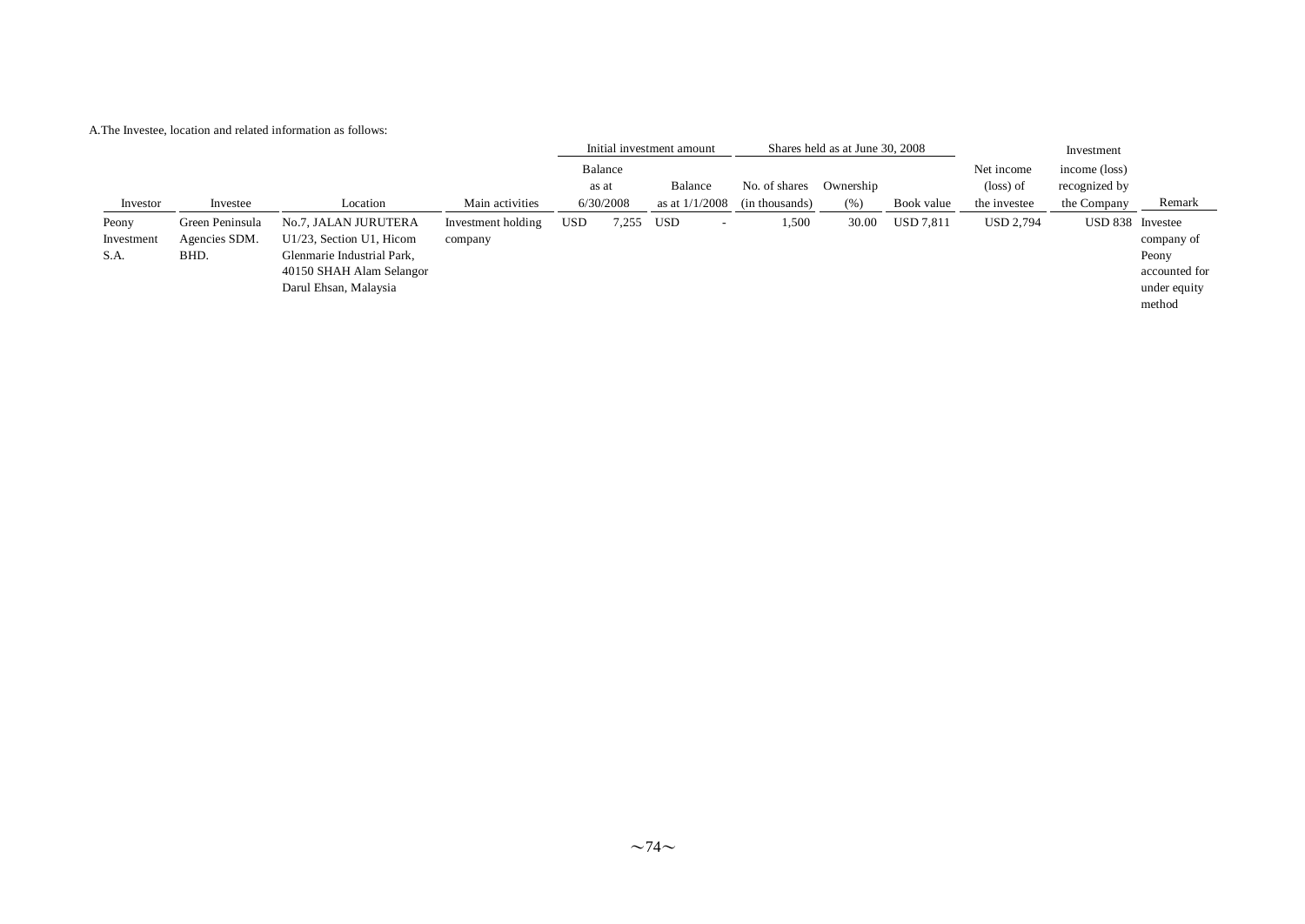#### B. Loans granted for the six months ended June 30, 2008

|                |                     |                        |                       | Maximum outstanding |                   |          |                |                                  |                             |                  |            |            |                                       |                     |
|----------------|---------------------|------------------------|-----------------------|---------------------|-------------------|----------|----------------|----------------------------------|-----------------------------|------------------|------------|------------|---------------------------------------|---------------------|
|                |                     |                        |                       | balance for the     |                   |          |                | Amount of                        | Reason                      | Allowance        | Collateral |            | Limit on loans                        |                     |
|                |                     |                        | General               | six months ended    | Balance at        | Interest |                | transactions                     | for short-term for doubtful |                  |            |            | granted to                            | Ceiling on          |
|                | Number Creditor     | Borrower               | ledger account        | June 30, 2008       | June 30, 2008     | rate     |                | Nature of loan with the borrower | financing                   | accounts         |            | Item Value | a single party                        | total loans granted |
| -1             | Peony               |                        | Evergreen Receivables | <b>USD 2,000</b>    | <b>USD 2,000</b>  | $3.313-$ | 2              |                                  | USD 0 Working               | USD 0            |            |            | - USD 0 NTD 13,507,419                | NTD 27,014,837      |
|                | Investment Shipping |                        | from related          |                     |                   | 3.355    |                |                                  | capital                     |                  |            |            |                                       |                     |
|                | S.A.                | Agency                 | parties               |                     |                   |          |                |                                  | requirement                 |                  |            |            |                                       |                     |
|                |                     | (India)<br>Private     |                       |                     |                   |          |                |                                  |                             |                  |            |            |                                       |                     |
|                |                     | Limited.               |                       |                     |                   |          |                |                                  |                             |                  |            |            |                                       |                     |
| $\overline{2}$ | Peony               | Kingtrans              | $^{\prime\prime}$     | <b>USD 1,500</b>    | <b>USD 1,500</b>  | 3.8006   | 2              | USD <sub>0</sub>                 | n                           | USD 0            |            |            | - USD 0 NTD 13,507,419 NTD 27,014,837 |                     |
|                | Investment Intl.    |                        |                       |                     |                   |          |                |                                  |                             |                  |            |            |                                       |                     |
|                | S.A.                | Logistics              |                       |                     |                   |          |                |                                  |                             |                  |            |            |                                       |                     |
|                |                     | (Tianjin)              |                       |                     |                   |          |                |                                  |                             |                  |            |            |                                       |                     |
|                |                     | Co., LTD.              |                       |                     |                   |          |                |                                  |                             |                  |            |            |                                       |                     |
| 3              | Peony               | Luanta                 | $^{\prime\prime}$     | <b>USD 27,825</b>   | <b>USD 27,825</b> | 5.953    | $\overline{2}$ | USD <sub>0</sub>                 | $\prime\prime$              | USD 0            |            |            | - USD 0 NTD 13,507,419 NTD 27,014,837 |                     |
|                |                     | Investment Invesrment  |                       |                     |                   |          |                |                                  |                             |                  |            |            |                                       |                     |
|                | S.A.                | (NETHER                |                       |                     |                   |          |                |                                  |                             |                  |            |            |                                       |                     |
|                |                     | LANDS)                 |                       |                     |                   |          |                |                                  |                             |                  |            |            |                                       |                     |
|                |                     | N.V.                   |                       |                     |                   |          |                |                                  |                             |                  |            |            |                                       |                     |
| $\overline{4}$ | Clove               | Island                 | $^{\prime\prime}$     | <b>USD 8,931</b>    | <b>USD 8,931</b>  | 3.6838   | 2              | USD <sub>0</sub>                 | $^{\prime\prime}$           | USD <sub>0</sub> |            |            | - USD 0 NTD 13,507,419 NTD 27,014,837 |                     |
|                | Holding             | Equipment              |                       |                     |                   |          |                |                                  |                             |                  |            |            |                                       |                     |
|                | Ltd.                | LLC.                   |                       |                     |                   |          |                |                                  |                             |                  |            |            |                                       |                     |
| 5              | Evergreen           | Island                 | $^{\prime\prime}$     | <b>USD 3,721</b>    | USD 3,721         | 3.6838   | 2              | USD <sub>0</sub>                 | $\theta$                    | USD 0            |            |            | - USD 0 NTD 13,507,419 NTD 27,014,837 |                     |
|                | Marine              | Equipment              |                       |                     |                   |          |                |                                  |                             |                  |            |            |                                       |                     |
|                | (UK)                | LLC.                   |                       |                     |                   |          |                |                                  |                             |                  |            |            |                                       |                     |
|                | Limited             |                        |                       |                     |                   |          |                |                                  |                             |                  |            |            |                                       |                     |
| 6              | Evergreen           | Kingtrans              | $^{\prime\prime}$     | <b>USD 1,500</b>    | USD 1,500         | 3.8006   | 2              | USD 0                            | $^{\prime\prime}$           | USD 0            |            |            | - USD 0 NTD 13,507,419 NTD 27,014,837 |                     |
|                | Marine              | Intl.                  |                       |                     |                   |          |                |                                  |                             |                  |            |            |                                       |                     |
|                | (UK)                | Logistics              |                       |                     |                   |          |                |                                  |                             |                  |            |            |                                       |                     |
|                | Limited             | (Tianjin)<br>Co., LTD. |                       |                     |                   |          |                |                                  |                             |                  |            |            |                                       |                     |
|                |                     |                        |                       |                     |                   |          |                |                                  |                             |                  |            |            |                                       |                     |

Note1: Nature of loans extended

"1" denotes the loans extended to the companies which have transactions with the Company or its subsidiaries. The annual amount of the transactions is stated accordingly.

"2" denotes the loans extended to the companies which require short-term financing. The reason for short-term financing is stated accordingly.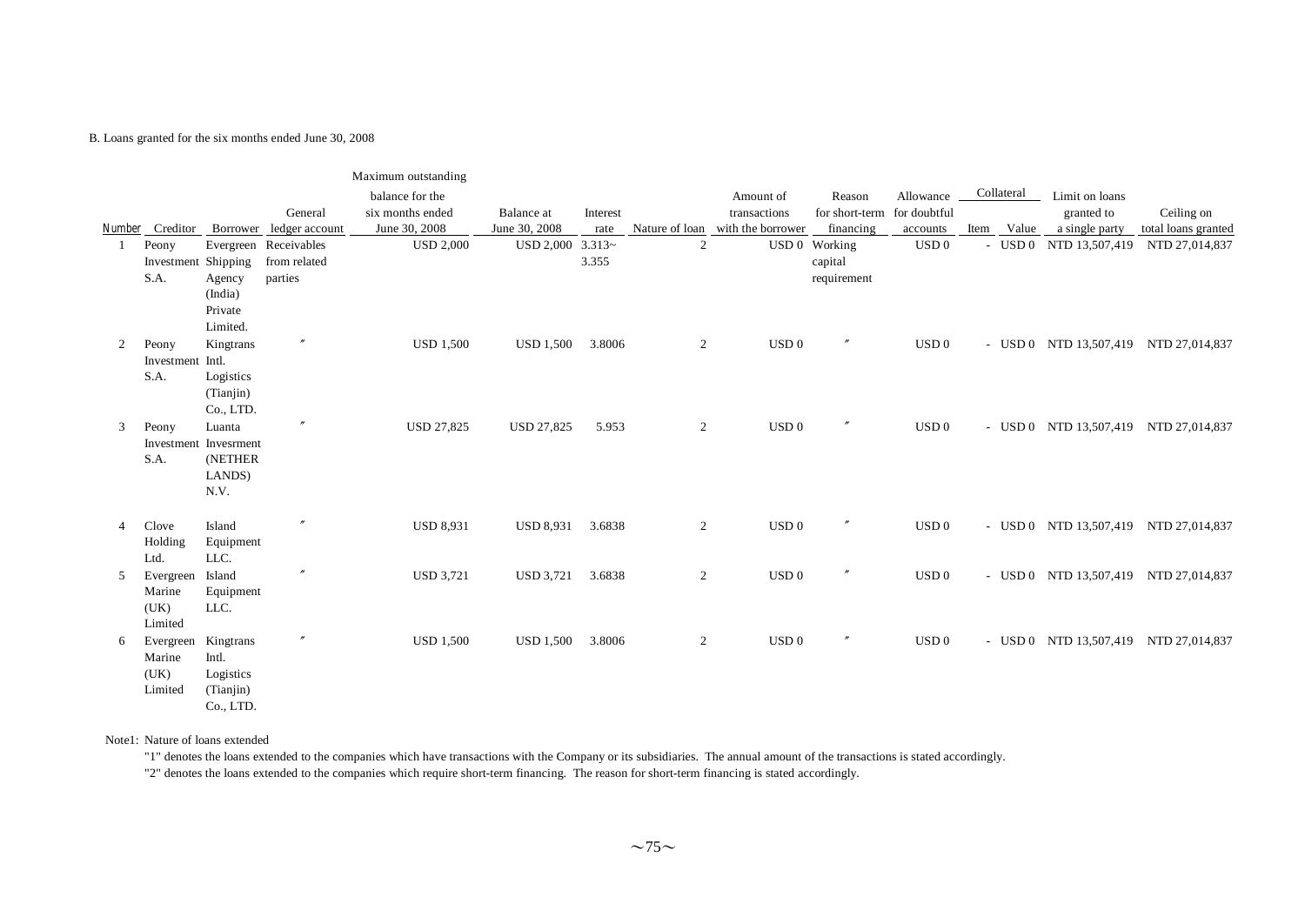Note2: When the nature of loan is 2, it should describe the reason and usage of loan.

Note3: Limit on loans extended

1.According to the company's credit policy, the total amount of loans granted to a single company should not exceed 20% of the net worth stated in the latest financial statements. The calculation is as follows: The Company: NT\$67,537,093 thousand \* 20% = NT\$13,507,419 thousand

2.According to the Company's credit policy, the total amount of loans granted by the Company or its subsidiaries should not exceed 40% of the net worth stated in the latest financial statements. The calculation is as follows:

The Company: NT\$67,537,093 thousand \* 40% = NT\$27,014,837 thousand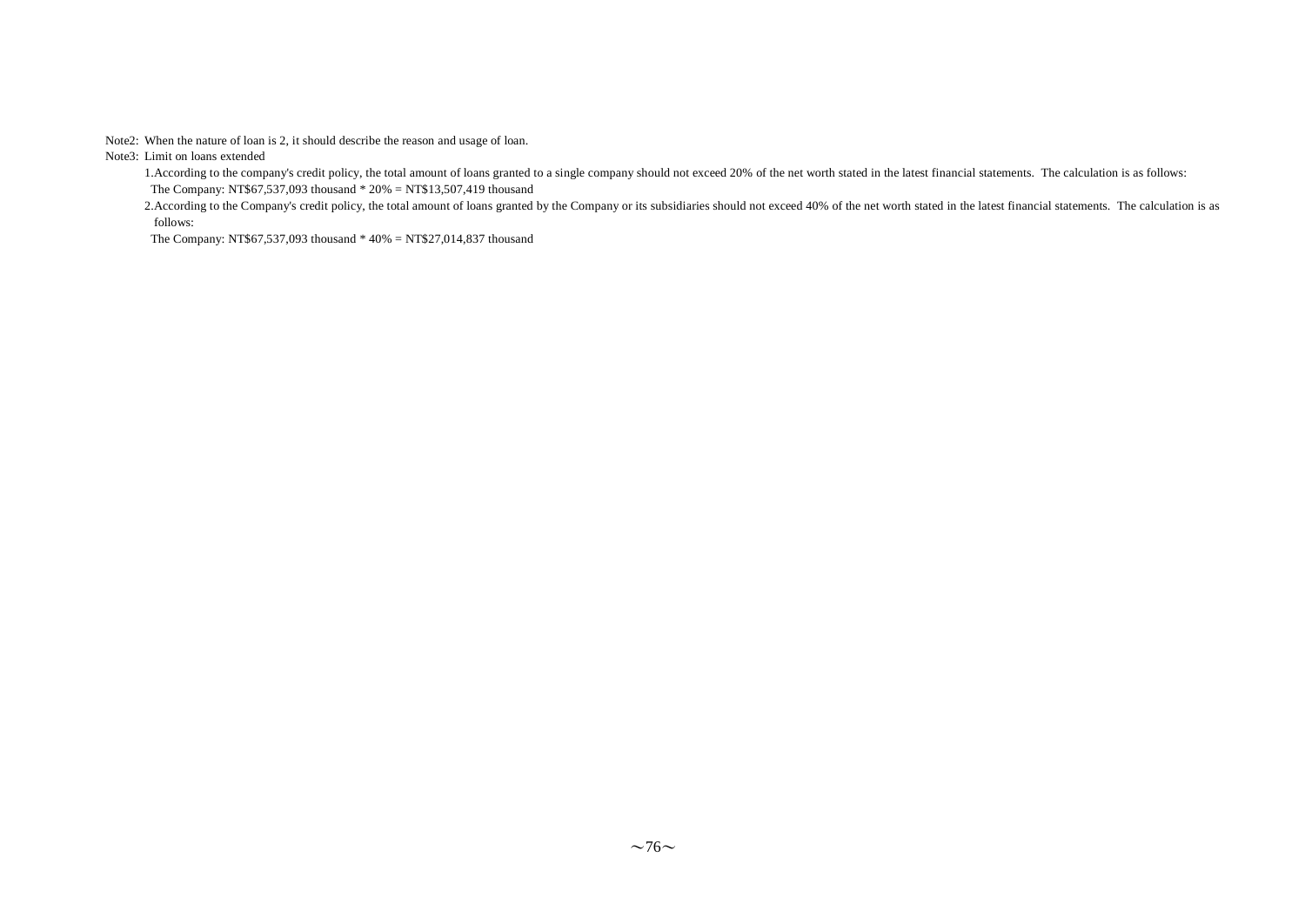#### C. Marketable securities held as at June 30, 2008

|                          |                                                       |                                                           |                                                                                     |                                    |            |                       | As of June 30, 2008     |            |                         |        |
|--------------------------|-------------------------------------------------------|-----------------------------------------------------------|-------------------------------------------------------------------------------------|------------------------------------|------------|-----------------------|-------------------------|------------|-------------------------|--------|
| Securities held by       | Marketable securities                                 | Relationship of the securities issuer<br>with the Company | General                                                                             | Number of shares<br>(in thousands) |            |                       |                         |            |                         | Remark |
| Peony Investment<br>S.A. | Clove Holding Ltd.                                    | Subsidiary of the Company                                 | ledger account<br>Long-term equity investment accounted<br>for by the equity method |                                    | $10$ USD   | Book value<br>107,303 | Ownership (%)<br>100.00 | <b>USD</b> | Market value<br>107,303 |        |
|                          | Evergreen Shipping Agency<br>(Deutschland) GmbH       |                                                           |                                                                                     |                                    | - USD      | 9,275                 | 100.00                  | <b>USD</b> | 9,275                   |        |
|                          | Evergreen Shipping Agency (Ireland)<br>Ltd.           |                                                           | $\overline{''}$                                                                     |                                    | - USD      | 137                   | 100.00 USD              |            | 137                     |        |
|                          | Evergreen Shipping Agency (Korea)<br>Corporation      |                                                           |                                                                                     | 121                                | USD        | 2,646                 | 100.00                  | USD        | 2,646                   |        |
|                          | Evergreen Shipping Agecny<br>(Netherlands) B.V.       |                                                           |                                                                                     |                                    | - USD      | 4,256                 | 100.00                  | <b>USD</b> | 4,256                   |        |
|                          | Evergreen Shipping Agency (Poland)<br>SP. ZO. O       |                                                           |                                                                                     |                                    | - USD      | 783                   | 100.00 USD              |            | 783                     |        |
|                          | Greencompass Marine S.A.                              |                                                           |                                                                                     | 3,535                              | <b>USD</b> | 964,209               | 100.00                  | <b>USD</b> | 964,209                 |        |
|                          | Vigor Enterprise S.A.                                 |                                                           |                                                                                     | .5                                 | <b>USD</b> | 558                   | 100.00                  | <b>USD</b> | 558                     |        |
|                          | Evergreen Shipping Agency (India)<br>Private Limited. |                                                           |                                                                                     | 100                                | <b>USD</b> | 1.919                 | 99.997                  | <b>USD</b> | 1,919                   |        |
|                          | Evergreen Argentina S.A.                              |                                                           |                                                                                     | 100                                | <b>USD</b> | 333                   | 99.99                   | <b>USD</b> | 333                     |        |
|                          | Evergreen Shipping Agency France<br>S.A.              |                                                           |                                                                                     | $\mathbf{1}$                       | <b>USD</b> | 1,149                 | 99.40                   | <b>USD</b> | 1,149                   |        |
|                          | PT Multi Bina Pura International                      |                                                           |                                                                                     | 68                                 | <b>USD</b> | 11,781                | 95.30                   | USD        | 11,781                  |        |
|                          | Pt Multi Binatransport                                |                                                           |                                                                                     | $\overline{2}$                     | <b>USD</b> | 389                   | 17.39                   | <b>USD</b> | 389                     |        |
|                          | Evergreen Heavy Industrial Corp (M)<br>Berhad         |                                                           |                                                                                     | 42,120                             | <b>USD</b> | 40,868                | 84.44                   | <b>USD</b> | 40,868                  |        |
|                          | Armand Investment (Netherlands)<br>N.V.               |                                                           | $\overline{''}$                                                                     |                                    | 4 USD      | 7,459                 | 70.00                   | <b>USD</b> | 7,459                   |        |
|                          | Evergreen Shipping (Spain) S.L.                       |                                                           |                                                                                     |                                    | 3 USD      | 7,000                 | 55.00                   | USD        | 7,000                   |        |
|                          | Evergreen Shipping Agency (Italy)<br>S.P.A.           |                                                           |                                                                                     |                                    | 1 USD      | 3,322                 | 55.00                   | <b>USD</b> | 3,322                   |        |
|                          | Shenzhen Greentrans Transportation<br>Co., Ltd.       |                                                           |                                                                                     |                                    | - USD      | 3,567                 | 55.00                   | USD        | 3,567                   |        |
|                          | Evergreen Marine (UK) Ltd.                            |                                                           | $^{\prime\prime}$                                                                   | 765                                | <b>USD</b> | 159,803               | 51.00                   | <b>USD</b> | 159,803                 |        |
|                          | Evergreen Shipping Agency<br>(Australia) Pty Ltd.     |                                                           |                                                                                     |                                    | <b>USD</b> | 161                   | 51.00                   | <b>USD</b> | 161                     |        |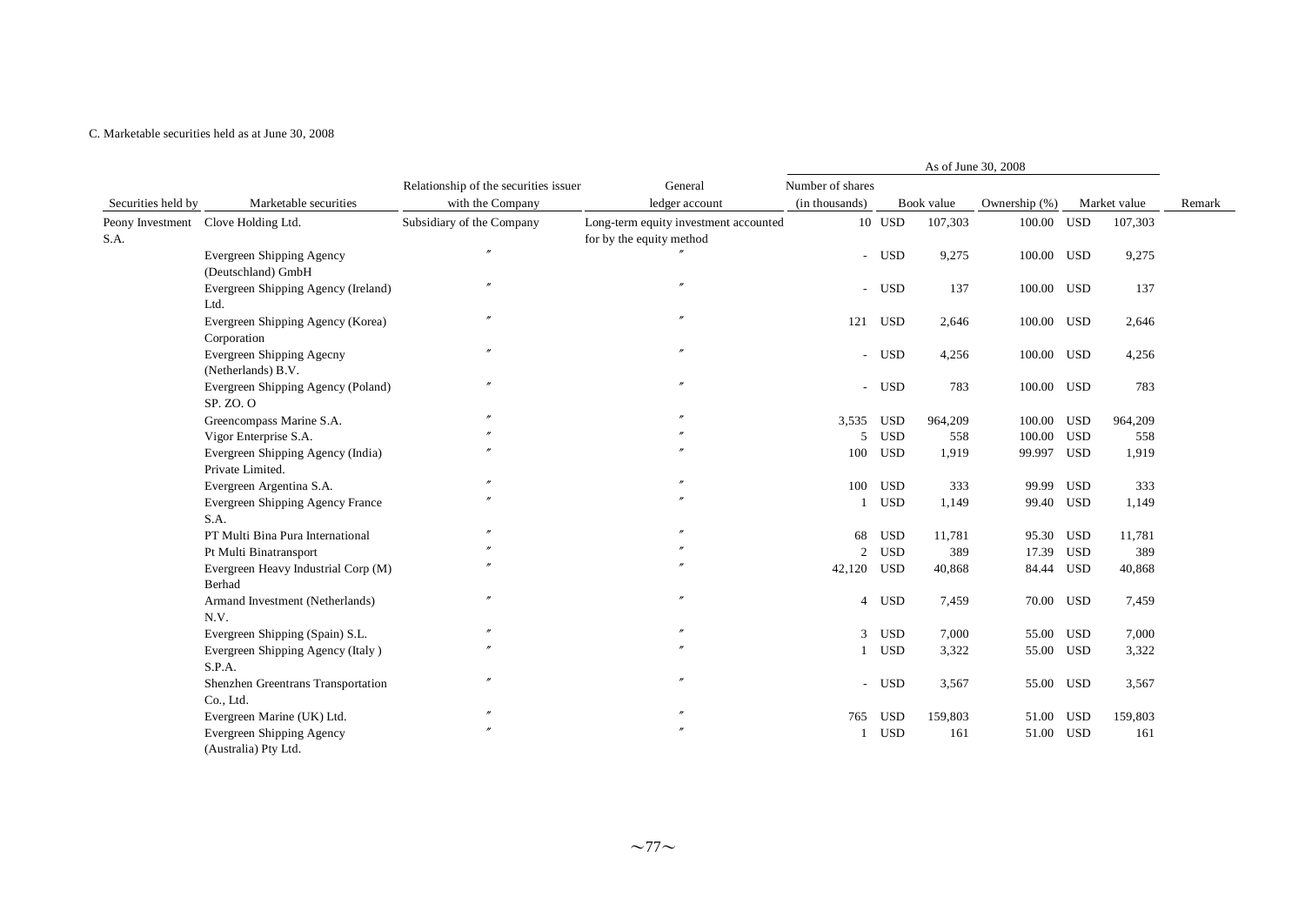#### C. Marketable securities held as at June 30, 2008

|                    |                                                                        |                                       |                                                                          |                  |            |            | As of June 30, 2008 |            |              |        |
|--------------------|------------------------------------------------------------------------|---------------------------------------|--------------------------------------------------------------------------|------------------|------------|------------|---------------------|------------|--------------|--------|
|                    |                                                                        | Relationship of the securities issuer | General                                                                  | Number of shares |            |            |                     |            |              |        |
| Securities held by | Marketable securities                                                  | with the Company                      | ledger account                                                           | (in thousands)   |            | Book value | Ownership (%)       |            | Market value | Remark |
| Peony Investment   | Evergreen Shipping Agency (Russia)                                     | $\theta$                              | $^{\prime\prime}$                                                        | $\sim$           | USD        | 1,436      | 51.00 USD           |            | 1,436        |        |
| S.A.               | Limited                                                                |                                       |                                                                          |                  |            |            |                     |            |              |        |
|                    | <b>Evergreen Shipping Agency</b>                                       |                                       | $\theta$                                                                 | 765              | <b>USD</b> | 4,193      | 51.00 USD           |            | 4,193        |        |
|                    | (Singapore) Pte Ltd.                                                   |                                       |                                                                          |                  |            |            |                     |            |              |        |
|                    | Evergreen Shipping Agency (Thailand)                                   |                                       | $\theta$                                                                 | 408              | <b>USD</b> | 2,323      | 51.00 USD           |            | 2,323        |        |
|                    | Co., Ltd.                                                              |                                       |                                                                          |                  |            |            |                     |            |              |        |
|                    | Evergreen Shipping Agency (Vietnam)                                    |                                       |                                                                          |                  | - USD      | 1,037      | 51.00 USD           |            | 1,037        |        |
|                    | Corp.                                                                  |                                       |                                                                          |                  |            |            |                     |            |              |        |
|                    | PT. Evergreen Shipping Agency                                          |                                       |                                                                          |                  | - USD      | 1,851      | 51.00 USD           |            | 1,851        |        |
|                    | Indonesia                                                              |                                       |                                                                          |                  |            |            |                     |            |              |        |
|                    | Luanta Investment (Netherlands) N.V. Investee of Peony Investment S.A. |                                       | $^{\prime\prime}$                                                        | 460              | <b>USD</b> | 16,660     | 50.00 USD           |            | 16,660       |        |
|                    |                                                                        | accounted for by the equity method    |                                                                          |                  |            |            |                     |            |              |        |
|                    | Balsam Investment (Netherlands) N.V.                                   |                                       | $^{\prime\prime}$                                                        | $\sim$           | USD        | 197,587    | 49.00 USD           |            | 197,587      |        |
|                    | Evergreen Container Terminal                                           | $\overline{v}$                        | $\theta$                                                                 | 12,250 USD       |            | 25,406     | 48.18 USD           |            | 25,406       |        |
|                    | (Thailand) Limited                                                     |                                       |                                                                          |                  |            |            |                     |            |              |        |
|                    | Ningbo Victory Container Co., Ltd.                                     |                                       |                                                                          | $\sim$           | USD        | 2,592      | 40.00 USD           |            | 2,592        |        |
|                    | Qingdao Evergreen Container                                            |                                       |                                                                          |                  | - USD      | 6,200      | 40.00 USD           |            | 6,200        |        |
|                    | Transportation Co., Ltd.                                               |                                       |                                                                          |                  |            |            |                     |            |              |        |
|                    | Green Peninsula Agencies SDM. BHD.                                     |                                       |                                                                          | 1,500 USD        |            | 7,811      | 30.00 USD           |            | 7,811        |        |
|                    | Kingtrans Intl. Logistics (Tianjin) Co.,                               |                                       |                                                                          | $\sim$           | <b>USD</b> | 2,169      | 20.00 USD           |            | 2,169        |        |
|                    | Ltd.                                                                   |                                       |                                                                          |                  |            |            |                     |            |              |        |
|                    | Dongbu Pusan Container Terminal                                        | None                                  | Financial assets carried at cost-non                                     | 300              | <b>USD</b> | 1,556      | 15.00 USD           |            | 1,556        |        |
|                    | Co., Ltd.                                                              |                                       | current                                                                  |                  |            |            |                     |            |              |        |
|                    | Hutchison Inland Container Depots                                      | $^{\prime\prime}$                     | $^{\prime\prime}$                                                        |                  | <b>USD</b> | 1,492      |                     | 7.50 USD   | 1,492        |        |
|                    | Ltd.                                                                   |                                       |                                                                          |                  |            |            |                     |            |              |        |
|                    | Colombo-South Asia Gateway                                             | $^{\prime\prime}$                     | $\theta$                                                                 | 18,942           | <b>USD</b> | 2,412      | 5.00                | <b>USD</b> | 2,412        |        |
|                    | Terminal                                                               |                                       |                                                                          |                  |            |            |                     |            |              |        |
| PT. Multi Bina     | PT. Multi Bina Transport                                               | Indirect subsidiary of the Peony      | Long-term equity Investment                                              | 8                | <b>USD</b> | 1,632      | 72.95 USD           |            | 1,632        |        |
| Pura International |                                                                        |                                       | accounted for by the equity method                                       |                  |            |            |                     |            |              |        |
|                    | Clove Holding Ltd. Ample Holding LTD.                                  |                                       |                                                                          | 9                | <b>USD</b> | 32,086     | 90.00               | USD        | 32,086       |        |
|                    | Classic Outlook Investment Ltd.                                        |                                       | Investee of the Clove accounted for Financial assets carried at cost-non |                  | <b>USD</b> | 102,359    | 2.25                | <b>USD</b> | 102,359      |        |
|                    |                                                                        | cost method                           | current                                                                  |                  |            |            |                     |            |              |        |
|                    | Everup Profits Ltd.                                                    | $\theta$                              | $^{\prime\prime}$                                                        |                  | - USD      |            |                     | 2.25 USD   |              |        |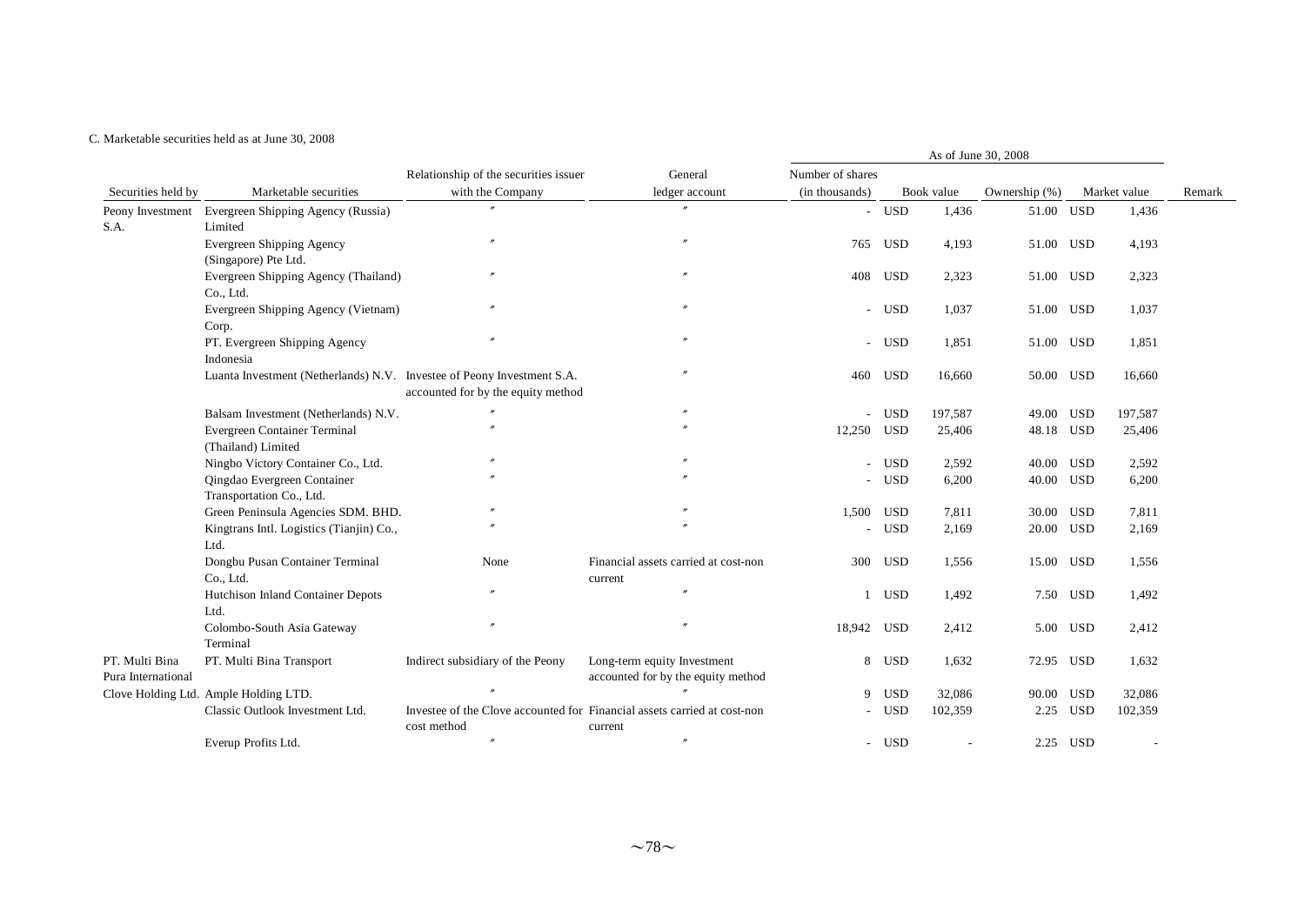#### C. Marketable securities held as at June 30, 2008

|                                                      |                                                                                                  |                                                                      |                                                                   |                  |        | As of June 30, 2008 |            |            |              |        |
|------------------------------------------------------|--------------------------------------------------------------------------------------------------|----------------------------------------------------------------------|-------------------------------------------------------------------|------------------|--------|---------------------|------------|------------|--------------|--------|
|                                                      |                                                                                                  | Relationship of the securities issuer                                | General                                                           | Number of shares |        |                     | Ownership  |            |              |        |
| Securities held by                                   | Marketable securities                                                                            | with the Company                                                     | ledger account                                                    | (in thousands)   |        | Book value          | (% )       |            | Market value | Remark |
|                                                      | Clove Holding Ltd. Island Equipment LLC                                                          | Indirect subsidiary of the Peony                                     | Long-term equity Investment<br>accounted for by the equity method |                  | - USD  | 1,125               | 36.00 USD  |            | 1,125        |        |
|                                                      | Ample Holding Ltd. Colon Container Terminal S.A.                                                 | Investee of the Ample accounted for<br>by equity method              |                                                                   | 22,860 USD       |        | 67,569              | 40.00 USD  |            | 67,569       |        |
| <b>Island Equipment</b><br><b>LLC</b>                | Whitney Equiment LLC                                                                             | Investee of the Island accounted for<br>by equity method             | $\overline{v}$                                                    |                  | - USD  | 1,118               | 100.00 USD |            | 1,118        |        |
|                                                      | Hemlock Equipment LLC                                                                            |                                                                      |                                                                   |                  | - USD  | 1,854               | 100.00 USD |            | 1,854        |        |
| Evergreen Marine<br>(UK) Limited                     | Island Equipment LLC                                                                             | Investee of EMU accounted for by<br>equity method                    |                                                                   |                  | - USD  | 475                 | 15.00 USD  |            | 475          |        |
| $^{\prime\prime}$                                    | Kingtrans Intl. Logistics (Tianjin)<br>Co., Ltd.                                                 | $^{\prime\prime}$                                                    | $^{\prime\prime}$                                                 |                  | - USD  | 2,000               | 20.00 USD  |            | 2,000        |        |
| Armand Investment<br>(Netherlands) N.V.              | Armand Estate (Netherlands) B.V.                                                                 | Indirect subsidiary of the Peony                                     | $^{\prime\prime}$                                                 |                  | - USD  | 10,650              | 100.00 USD |            | 10,650       |        |
| <b>Armand Estate</b><br>(Nether lands) B.V.          | Taipei Port Container Terminal<br>Corporation                                                    | Investee of the Armand Estate B.V.<br>accounted for by equity method |                                                                   | 32,000 USD       |        | 10,556              | 10.00 USD  |            | 10,556       |        |
| Evergreen Shipping<br>Agency (France)<br>S.A.        | <b>SGAM IA.LIQU EURO S.BC</b><br>(Monetary Funds) MONEVALOR                                      | None                                                                 | Financial asset carried at cost-non<br>current                    |                  | - EUR  | 100                 |            | - EUR      | 100          |        |
| Greencompass<br>Marine S.A.                          | <b>UBS-Forward Arbitrage Strategy</b><br>Note                                                    | None                                                                 | Financial assets at fair value through<br>profit or loss-current  | 50               | USD    | 4,606               |            | - USD      | 4,606        |        |
|                                                      | Lydia Capital Alternative Investment<br>Fund                                                     | $\prime$                                                             |                                                                   |                  | 8 USD  | 450                 |            | - USD      | 450          |        |
| Evergreen Shipping<br>Agency (Thailand)<br>Co., Ltd. | Green Siam Air Service                                                                           |                                                                      | Financial asset carried at cost-non<br>current                    |                  | 4 THB  | 1,160               |            | 2.00 USD   | 1,160        |        |
| Agency (Singapore)<br>Pte. Ltd.                      | Evergreen Shipping RTW AIR SERVICES (S) PL                                                       | $^{\prime\prime}$                                                    | $\theta$                                                          | 30               | SGD    | 51                  |            | $2.00$ SGD | 51           |        |
| Agency<br>(Deutschland)                              | Evergreen Shipping Evergreen Shipping Agency (Austria) Investee of the EGD accounted for<br>GmbH | cost method                                                          |                                                                   |                  | - EUR  | 18                  | 100.00 USD |            | 18           |        |
| GmbH<br>$^{\prime\prime}$                            | Zoll Pool                                                                                        | $^{\prime\prime}$                                                    | $\theta$                                                          |                  | 10 EUR | 10                  |            | 6.25 USD   | 10           |        |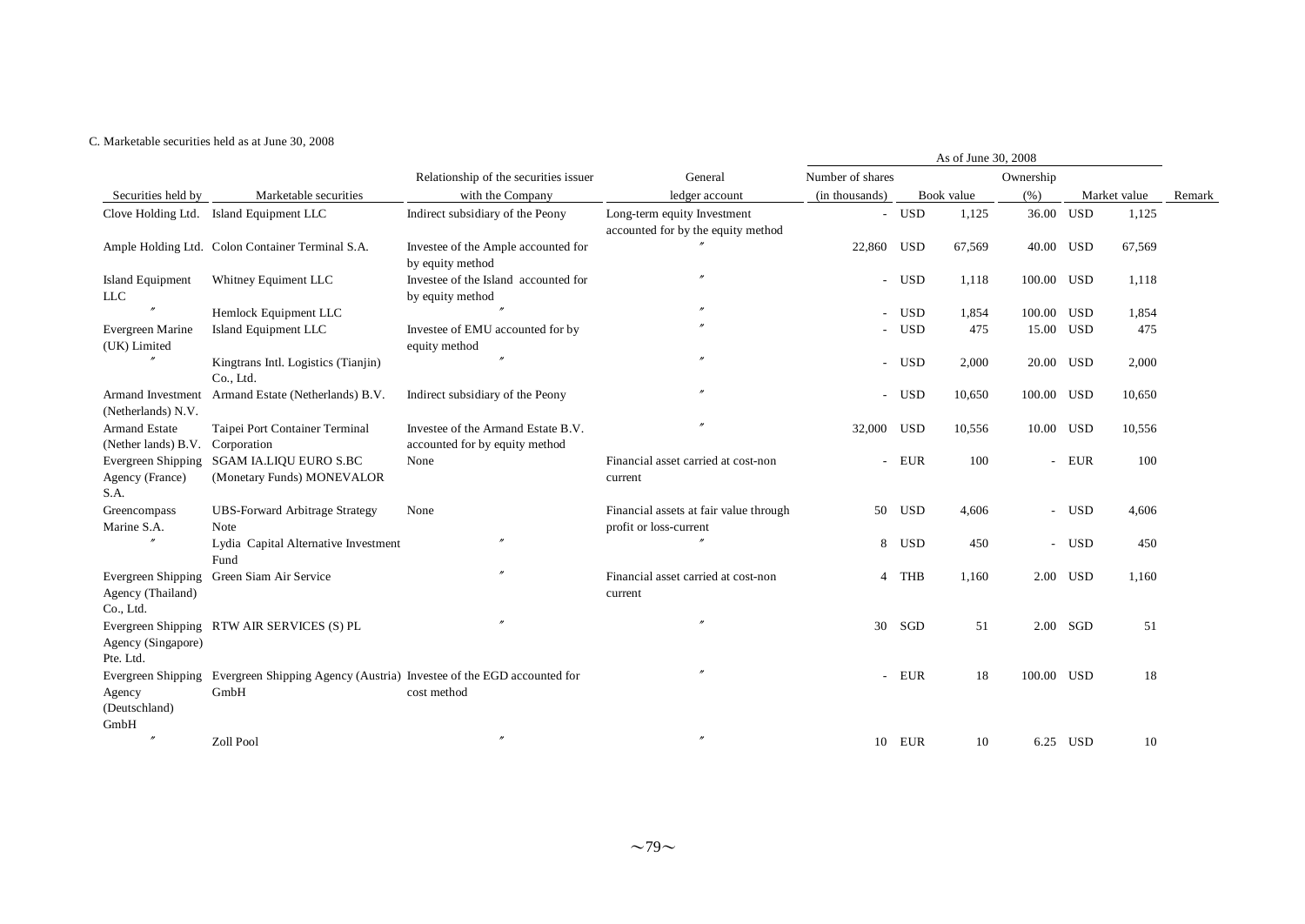D. Purchases from or sales to related parties exceeding \$100 million or 20% of the Company's paid-in capital for the six months ended June 30, 2008

|                      |                                            |                        |           |            |             |                 |              | Differences in transaction terms     |                          |     |                          | Notes/accounts           |        |
|----------------------|--------------------------------------------|------------------------|-----------|------------|-------------|-----------------|--------------|--------------------------------------|--------------------------|-----|--------------------------|--------------------------|--------|
|                      |                                            |                        |           |            | Transaction |                 |              | compared to third party transactions |                          |     |                          | receivable (payable)     |        |
|                      |                                            |                        |           |            |             | Percentage of   |              |                                      |                          |     |                          | Percentage of            |        |
|                      |                                            | Relationship           | Purchases |            |             | total purchases |              |                                      |                          |     |                          | total notes/accounts     |        |
| Purchaser/seller     | Counterparty                               | between counterparties | (sales)   |            | Amount      | (sales)         | Credit term  | Unit price                           | Credit term              |     | Balance                  | receivable (payable)     | Remark |
| Greencompass         | Evergreen Marine Corp.                     | The parent             | Sales     | <b>USD</b> | 6,820       | 0.75%           | $15-30$ days |                                      | $\sim$                   | USD | 9,373                    | 4.99%                    |        |
| Marine S.A.          |                                            |                        |           |            |             |                 |              |                                      |                          |     |                          |                          |        |
|                      | Evergreen International                    | <b>Related Party</b>   | Sales     | <b>USD</b> | 3,256       | 0.46%           | $15-30$ days |                                      | $\sim$                   | USD | $\overline{\phantom{a}}$ | $\overline{\phantom{a}}$ |        |
|                      | S.A.                                       |                        |           |            |             |                 |              |                                      |                          |     |                          |                          |        |
|                      | Evergreen Marine Corp.                     | The parent             | Purchases | <b>USD</b> | 9,022       | 0.90%           | $15-30$ days | ٠                                    | $\sim$                   | USD |                          | $\sim$                   |        |
|                      | Evergreen International                    | <b>Related Party</b>   |           | <b>USD</b> | 5,206       | 0.52%           | $15-30$ days | $\overline{\phantom{a}}$             | $\overline{\phantom{a}}$ |     | (USD 24,703)             | 8.59%                    |        |
|                      | S.A.                                       |                        |           |            |             |                 |              |                                      |                          |     |                          |                          |        |
| Evergreen Heavy      | Evergreen Marine Corp.                     | The parent             | Sales     | RM         | 117,382     | 63.44%          | 45 days      | ۰                                    | $\overline{a}$           | RM  | $\overline{\phantom{a}}$ | $\overline{\phantom{a}}$ |        |
| Industrial Corp. (M) |                                            |                        |           |            |             |                 |              |                                      |                          |     |                          |                          |        |
| Berhad               |                                            |                        |           |            |             |                 |              |                                      |                          |     |                          |                          |        |
|                      | Evergreen Shipping Evergreen International | <b>Related Party</b>   |           | EUR        | 2,117       | 38.81%          | $30-60$ days |                                      | $\sim$                   | EUR | 316                      |                          |        |
| Agency               | S.A.                                       |                        |           |            |             |                 |              |                                      |                          |     |                          |                          |        |
| (Deutschland)        |                                            |                        |           |            |             |                 |              |                                      |                          |     |                          |                          |        |
| GmbH                 |                                            |                        |           |            |             |                 |              |                                      |                          |     |                          |                          |        |
| Hemlock              | Evergreen Marine Corp.                     | The parent             |           | <b>USD</b> | 6,647       | 69.00%          | $30-60$ days |                                      | $\sim$                   | RM  | $\overline{\phantom{a}}$ |                          |        |
| Equipment LLC.       |                                            |                        |           |            |             |                 |              |                                      |                          |     |                          |                          |        |

E. Receivables from related parties exceeding \$100 million or 20% of the Company's paid-in capital as at June 30, 2008

|                          |                        |                                                           |            |               |               |            |                          | Overdue receivables |                          | Amount collected   |        |                   |  |
|--------------------------|------------------------|-----------------------------------------------------------|------------|---------------|---------------|------------|--------------------------|---------------------|--------------------------|--------------------|--------|-------------------|--|
|                          |                        | Relationship                                              |            | Balance as at |               |            |                          |                     |                          | subsequent to the  |        | Allowance for     |  |
| Creditor                 | Counterparty           | with the Company                                          |            | June 30, 2008 | Turnover rate | Amount     |                          | Action taken        |                          | balance sheet date |        | doubtful accounts |  |
| Evergreen Marine         | Island Equipment LLC.  | Indirect subsidiary of the Peony                          |            |               |               |            |                          |                     |                          |                    |        |                   |  |
| (UK) Limited             |                        |                                                           | USD        | 3.721         |               | USD        | $\overline{\phantom{0}}$ |                     | $\sim$                   | <b>USD</b>         |        | - USD             |  |
| $\overline{\phantom{a}}$ |                        | Greencompass Marine S.A. Indirect subsidiary of the Peony |            |               |               |            |                          |                     |                          |                    |        |                   |  |
|                          |                        |                                                           | <b>GBP</b> | 1,956         |               | <b>GBP</b> | $\overline{\phantom{0}}$ | <b>GBP</b>          | $\overline{\phantom{a}}$ | <b>GBP</b>         | 1.956  | GBP               |  |
| Clove Holding Ltd.       | Island Equipment LLC.  |                                                           | <b>USD</b> | 8,931         |               | USD        | $\overline{\phantom{0}}$ |                     | -                        | <b>USD</b>         | $\sim$ | USD               |  |
| Greencompass             | Evergreen Marine Corp. | The parent                                                |            |               |               |            |                          |                     |                          |                    |        |                   |  |
| Marine S.A.              |                        |                                                           | <b>USD</b> | 9,373         |               | USD        | $\overline{\phantom{a}}$ | USD                 | $\sim$                   | <b>USD</b>         | 9.373  | <b>USD</b>        |  |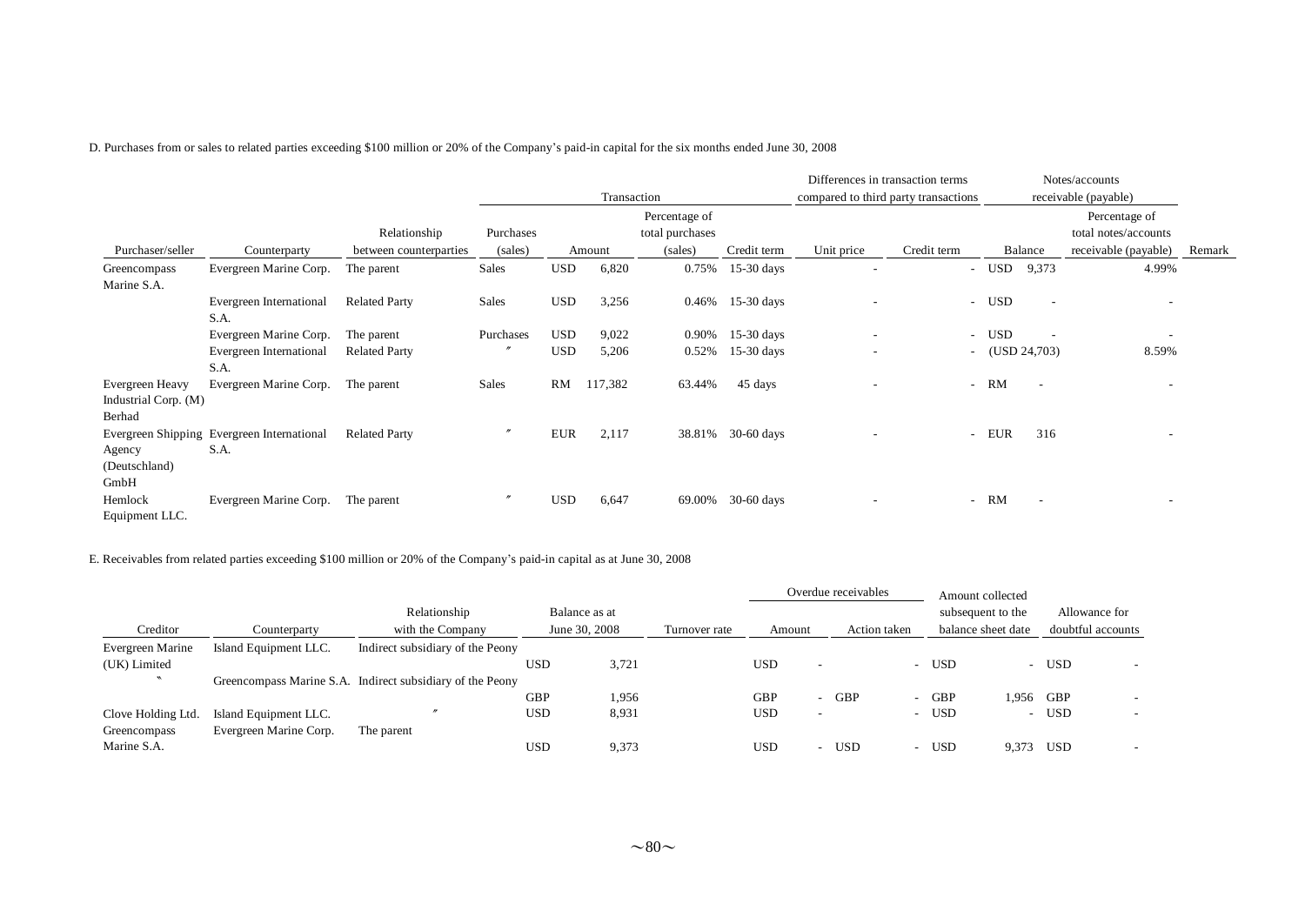## The Subsidiary of Evergreen Marine Corporation-Greencompass Marine S. A. Derivative financial instrument transactions June 30, 2008

## A. Derivative financial instruments transactions:

(a) The contract amounts (or notional principal) and credit risk (expressed in thousand dollars)

|                              |     |                           | June 30, 2008 |    |
|------------------------------|-----|---------------------------|---------------|----|
|                              |     | <b>Notional Principal</b> |               |    |
| <b>Financial Instruments</b> |     | (Contract Amount)         | Credit Risk   |    |
| Interest rate swaps (IRS)    | USD | 13,233                    | USD           | 43 |
| Currency exchange swap       | USD | 64,000                    | USD           |    |
|                              |     |                           |               |    |

The above credits risk amounts are based on the contracts with positive fair values on the balance sheet date and represent the possible loss that will be incurred by the Subsidiary in the event of counterparties' default. The counterparties of the Subsidiary are all well-known banks with good credit ratings. Thus, the credit risk is assessed to be remote.

(b) Market risk

The interest rate swaps are utilized to hedge against fluctuations in interest rates. The foreign exchange options are derivative financial instruments which are held for trading. Periodic reviews are conducted for evaluating the level of subsidiary's exposure to market risk, and a stop-loss mechanism has been established to minimize the impact of market risk on the Subsidiary's operations.

(c) Liquidity risk, cash flow risk and the amount, timing and uncertainty of demand for future cash flow.

As no principal accounts are exchanged upon settlement of the interest rate swaps and forward exchange options, no significant demand for cash flow is expected. Therefore, the subsidiary's working capital is assessed to be adequate and no funding risk is expected. In addition, since the interest rates, exchange rates and prices are predetermined, no significant cash flow risk is expected.

(d) The types, objectives and strategies of holding derivative financial instruments

The derivative financial instruments undertaken by the Subsidiary are held for trading and non-trading purposes. The primary objectives of derivative financial instruments held for non-trading purposes are to mitigate risk of debt obligations and commitments arising from fluctuations in interest rates and exchange rate. The hedging strategy of the Subsidiary focuses on mitigating market price risks. On the other hand, the primary objective of the derivative financial instruments held for trading purposes is to profit from exchange rate and price differentials.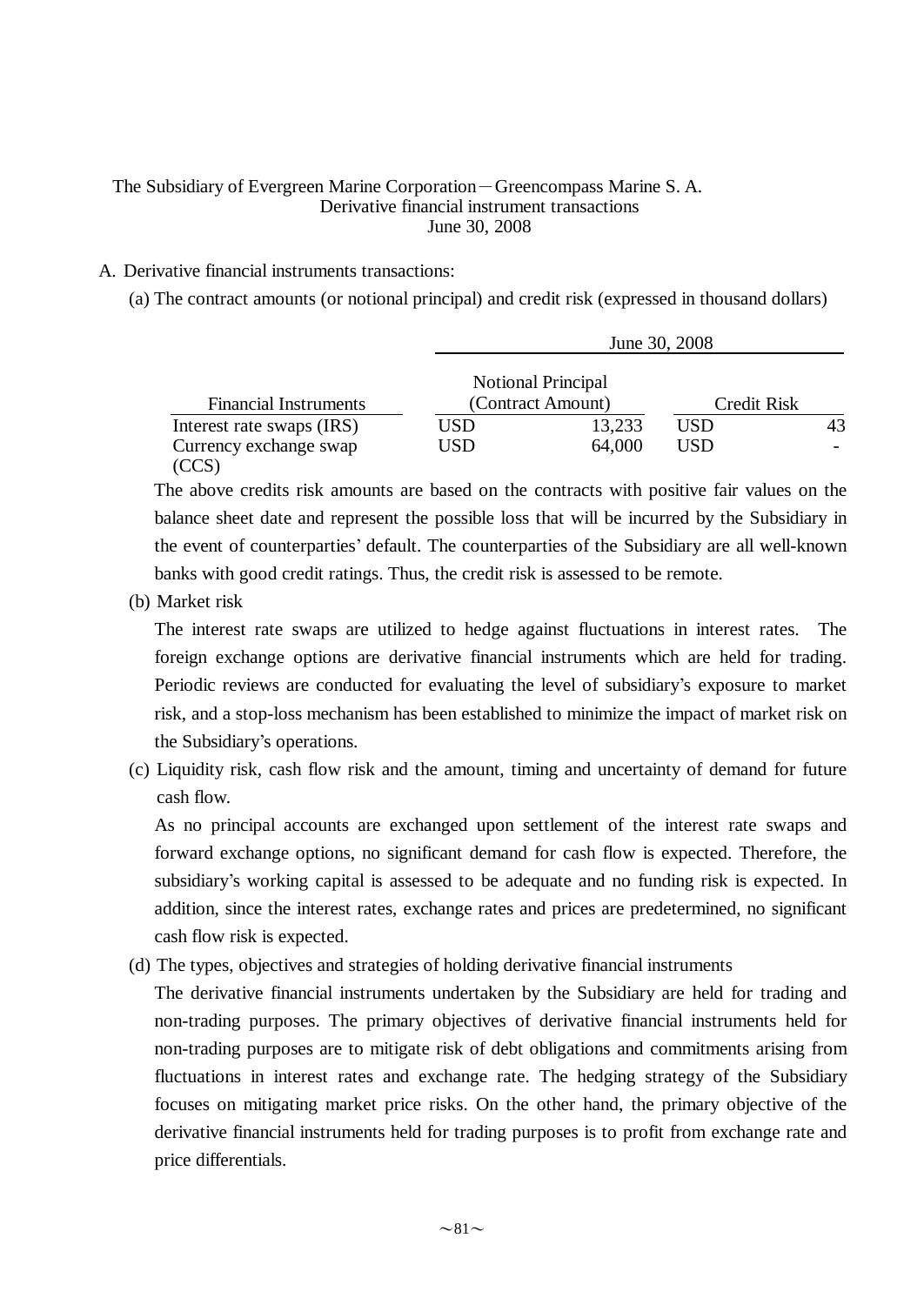- (e) Financial statement disclosures for derivative financial instruments
	- a) Interest Rate Swaps:

The contracts are settled based on the difference between the spot interest rate and contracted interest rate. The amount received and paid upon settlement is recorded as a deduction from and an addition to the interest expense on shipping finance, respectively.

b) Foreign Exchange Option:

As the Subsidiary has actual position in the underlying assets, full settlements are conducted at expiration of the contracts. The difference between the spot exchange rate and the contracted rate is recorded as foreign exchange gain or loss upon settlement.

B. Fair values of financial instruments

|                                  |      |                | June 30, 2008   |            |         |
|----------------------------------|------|----------------|-----------------|------------|---------|
| Derivative financial instruments |      | Carrying Value |                 | Fair Value |         |
| Interest rate swaps(IRS)         | USD. |                | USD <sub></sub> |            |         |
| Currency exchange $swaps(CCS)$   | USD  | $(3,863)$ USD  |                 |            | (3,863) |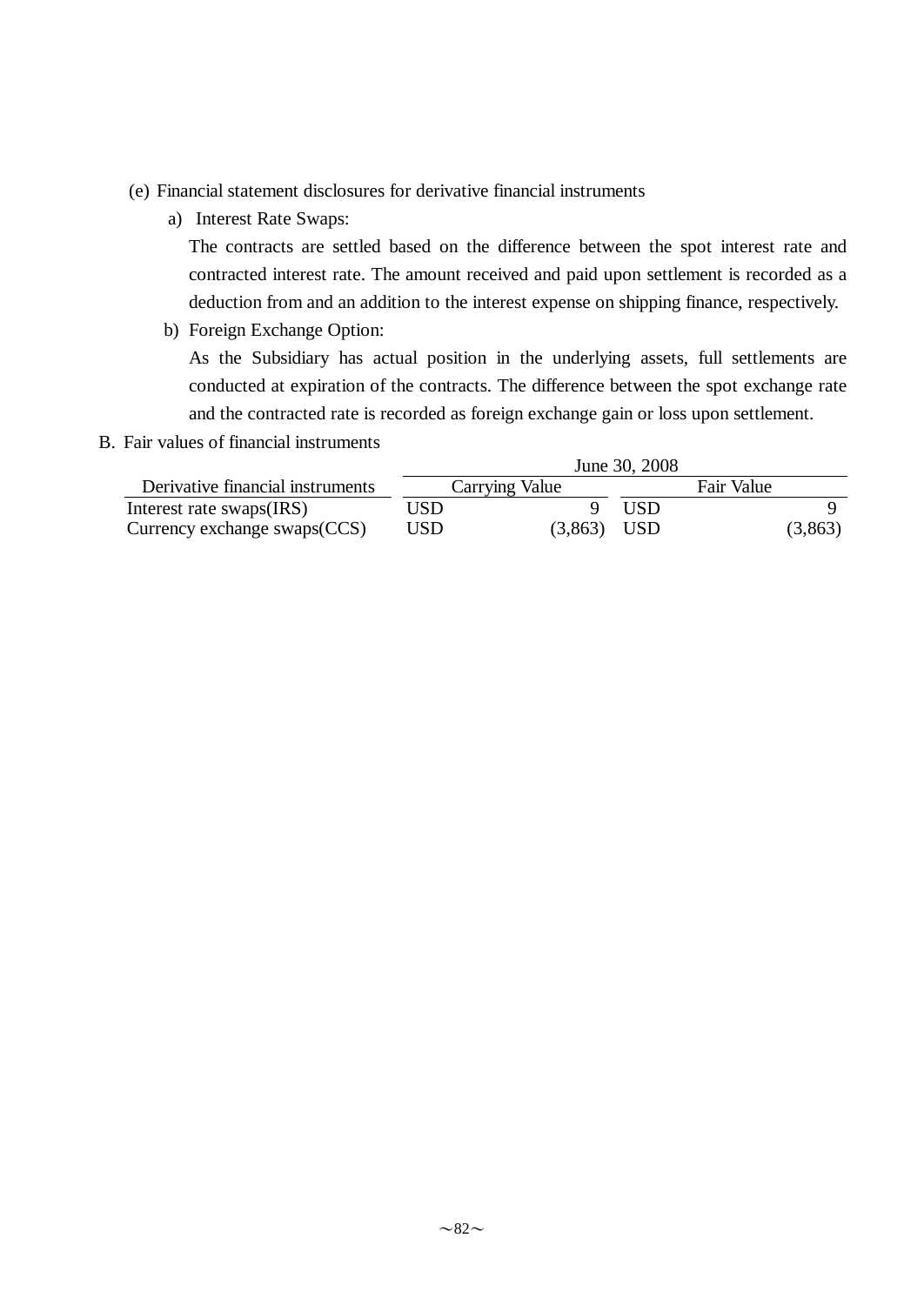### (3)Disclosure of information on indirect investments in Mainland China

| Investee in<br>Mainland China                                                   | Main activities                                                                                                                                 | Paid-in<br>capital | Investment<br>method<br>(Note 1) |              | Accumulated<br>amount of<br>remittance to<br>Mainland China<br>as of January 1,<br>2008 | Amount<br>remitted to<br>Mainland<br>China during<br>the period |        | Amount<br>remitted<br>back to<br>Taiwan during<br>the period |        | Accumulated<br>amount of<br>remittance<br>to Mainland<br>China as of<br>June 30, 2008 | Ownership<br>held by the<br>Company<br>(direct)<br>and indirect) | Investment<br>income (loss)<br>recognized by<br>the Company<br>for the period<br>(Note 2) | Book value of<br>investments<br>in Mainland<br>China as of<br>June 30, 2008 | Accumulated amount<br>of investment<br>income<br>remitted back to<br>Taiwan as of<br>June 30, 2008 |
|---------------------------------------------------------------------------------|-------------------------------------------------------------------------------------------------------------------------------------------------|--------------------|----------------------------------|--------------|-----------------------------------------------------------------------------------------|-----------------------------------------------------------------|--------|--------------------------------------------------------------|--------|---------------------------------------------------------------------------------------|------------------------------------------------------------------|-------------------------------------------------------------------------------------------|-----------------------------------------------------------------------------|----------------------------------------------------------------------------------------------------|
| Shanghai Jifa<br>Logistics Co.,<br>Ltd.                                         | Inland container<br>transportation,<br>container storage,<br>loading,<br>discharging,<br>leasing, repair,<br>cleaning and<br>related activities | RMB271,565         | (2)                              | $\mathbb{S}$ | 182,343 \$<br>(USD 6,000)                                                               | $\sim$                                                          |        | NOTE (a)                                                     | \$     | 182,343<br>(USD 6,000)                                                                | NOTE $(a)$                                                       | NOTE (a)                                                                                  | NOTE (a)                                                                    | \$                                                                                                 |
| Ningbo Victory<br>Container Co.,<br>Ltd.                                        | Inland container<br>transportation,<br>container storage,<br>loading and<br>discharging                                                         | RMB24,119          | (2)                              | \$           | 30,938 \$<br>(USD 1,018)                                                                |                                                                 | $-$ \$ |                                                              | $-$ \$ | 30,938<br>(USD 1,018)                                                                 | $40.00\quad$ \$                                                  | 5,479 \$<br>(USD 177)                                                                     | 78,772 \$<br>(USD 2,592)                                                    |                                                                                                    |
| Qingdao<br>Evergreen<br>Container<br>Storage $&$<br>Transportation<br>Co., Ltd. | Inland container<br>transportation,<br>container storage,<br>loading,<br>discharging,<br>leasing, repair,<br>cleaning and<br>related activities | RMB92,500          | (2)                              | S.           | 135,147 \$                                                                              |                                                                 | $-$ \$ |                                                              | $-$ \$ | 135,147                                                                               | 40.00 S                                                          | 12,940 \$                                                                                 | 188,421 \$                                                                  |                                                                                                    |
| Shenzhen<br>Greentrans<br>Transportation<br>Co., Ltd.                           | Inland container<br>loading,<br>discharging,<br>storage, repair<br>cleaning and<br>related activities                                           | RMB44,960          | (2)                              | S.           | (USD 4,447)<br>95,244 \$                                                                |                                                                 | $-$ \$ |                                                              | $-$ \$ | (USD 4,447)<br>95,244                                                                 | 55.00 (\$                                                        | (USD 418)<br>$2,136)$ \$                                                                  | (USD 6,200)<br>108,403 \$                                                   |                                                                                                    |
|                                                                                 |                                                                                                                                                 |                    |                                  |              | (USD 3, 134)                                                                            |                                                                 |        |                                                              |        | (USD 3, 134)                                                                          |                                                                  | $(USD -69)$                                                                               | (USD 3,567)                                                                 |                                                                                                    |

Note a : The Company had been authorized to sell all shares of shanghai Jifa Logistics Co., Ltd. However, the selling price has been waited for approval by the administration.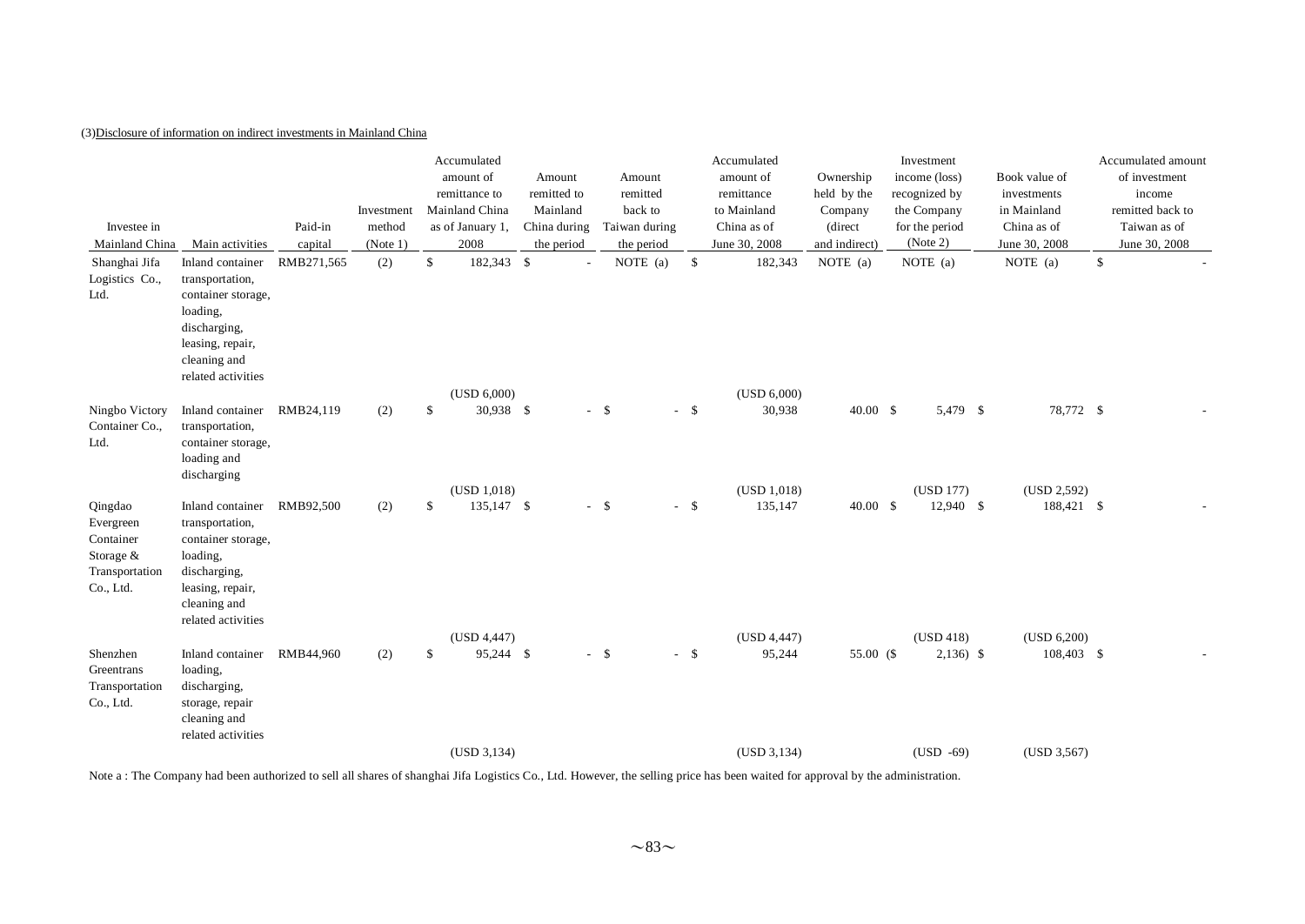|                                                                           |                                                                                        |                                                            |                                        |    | Accumulated              |                            |        |                             |        | Accumulated                  |                          |                               |        |                              | Accumulated amount            |
|---------------------------------------------------------------------------|----------------------------------------------------------------------------------------|------------------------------------------------------------|----------------------------------------|----|--------------------------|----------------------------|--------|-----------------------------|--------|------------------------------|--------------------------|-------------------------------|--------|------------------------------|-------------------------------|
|                                                                           |                                                                                        |                                                            |                                        |    | amount of                | Amount                     |        | Amount                      |        | amount of                    | Ownership                | Investment                    |        | Book value of                | of investment                 |
|                                                                           |                                                                                        |                                                            |                                        |    | remittance to            | remitted to                |        | remitted                    |        | remittance                   | held by the              | income (loss)                 |        | investments                  | income                        |
|                                                                           |                                                                                        |                                                            |                                        |    | Mainland China           | Mainland                   |        | back to                     |        | to Mainland                  | Company                  | recognized by                 |        | in Mainland                  | remitted back to              |
| Investee in<br>Mainland China                                             | Main activities                                                                        | Paid-in                                                    | Investment<br>method                   |    | as of January 1,<br>2008 | China during<br>the period |        | Taiwan during<br>the period |        | China as of<br>June 30, 2008 | (direct<br>and indirect) | the Company<br>for the period |        | China as of<br>June 30, 2008 | Taiwan as of<br>June 30, 2008 |
|                                                                           |                                                                                        | capital                                                    |                                        |    |                          |                            |        |                             |        |                              |                          |                               |        |                              |                               |
| Shenzhen<br>Hutchison Inland yard<br><b>Container Depots</b><br>Co., Ltd. | Inland container                                                                       | HKD92,000                                                  | (2)                                    | \$ | 24,557 \$                |                            | $-$ \$ |                             | $-$ \$ | 24,557                       | 6.85 \$                  |                               | $-$ \$ | 24,557 \$                    |                               |
|                                                                           |                                                                                        |                                                            |                                        |    | (HKD 6,304)              |                            |        |                             |        | (HKD 6,304)                  |                          |                               |        | (HKD 6,304)                  |                               |
| Kingtrans Intl.<br>Logistics<br>(Tianjin) Co., Ltd. discharging,          | Inland container<br>loading,<br>storage, repair,<br>cleaning and<br>related activities | <b>USD10,000</b>                                           | (2)                                    | \$ | 121,562 \$               |                            | $-$ \$ |                             | $-$ \$ | 121,562                      | 40.00 $(S$               | $1,300$ \$                    |        | 127,427 \$                   |                               |
|                                                                           |                                                                                        |                                                            |                                        |    | (USD 4,000)              |                            |        |                             |        | (USD 4,000)                  |                          | $(USD -42)$                   |        | (USD 4,193)                  |                               |
|                                                                           | Investment                                                                             |                                                            |                                        |    |                          |                            |        |                             |        |                              |                          |                               |        |                              |                               |
|                                                                           | Amount                                                                                 |                                                            |                                        |    |                          |                            |        |                             |        |                              |                          |                               |        |                              |                               |
|                                                                           | Approved by the                                                                        |                                                            |                                        |    |                          |                            |        |                             |        |                              |                          |                               |        |                              |                               |
| <b>Balance</b> of                                                         | Investment                                                                             |                                                            |                                        |    |                          |                            |        |                             |        |                              |                          |                               |        |                              |                               |
| Investments in                                                            | Commission of                                                                          |                                                            |                                        |    |                          |                            |        |                             |        |                              |                          |                               |        |                              |                               |
| Mainland China                                                            | the Ministry of                                                                        |                                                            | Quota of Investments in Mainland China |    |                          |                            |        |                             |        |                              |                          |                               |        |                              |                               |
| as at June 30,                                                            | Economic Affairs Imposed by the Investment Commission of the                           |                                                            |                                        |    |                          |                            |        |                             |        |                              |                          |                               |        |                              |                               |
| 2008                                                                      | (MOEA) (Note 3)                                                                        |                                                            | Ministry of Economic Affairs (MOEA)    |    |                          |                            |        |                             |        |                              |                          |                               |        |                              |                               |
| \$589,791<br>(USD 18,599)<br>(HKD 6,304)                                  | \$1,096,854<br>(USD 36,092)                                                            | \$5,000,000 (40%)<br>\$5,000,000 and<br>\$10,000,000 (30%) | Net worth under<br>Net worth between   | \$ | 2,000,000                |                            |        |                             |        |                              |                          |                               |        |                              |                               |
|                                                                           |                                                                                        |                                                            |                                        |    | 1,500,000                |                            |        |                             |        |                              |                          |                               |        |                              |                               |
|                                                                           |                                                                                        | \$10,000,000 (20%)                                         | Net worth over                         |    | 10,640,896               |                            |        |                             |        |                              |                          |                               |        |                              |                               |
|                                                                           |                                                                                        |                                                            |                                        | S. | 14,140,896               |                            |        |                             |        |                              |                          |                               |        |                              |                               |

(Net worth of the Company: NT\$ 63,204,482)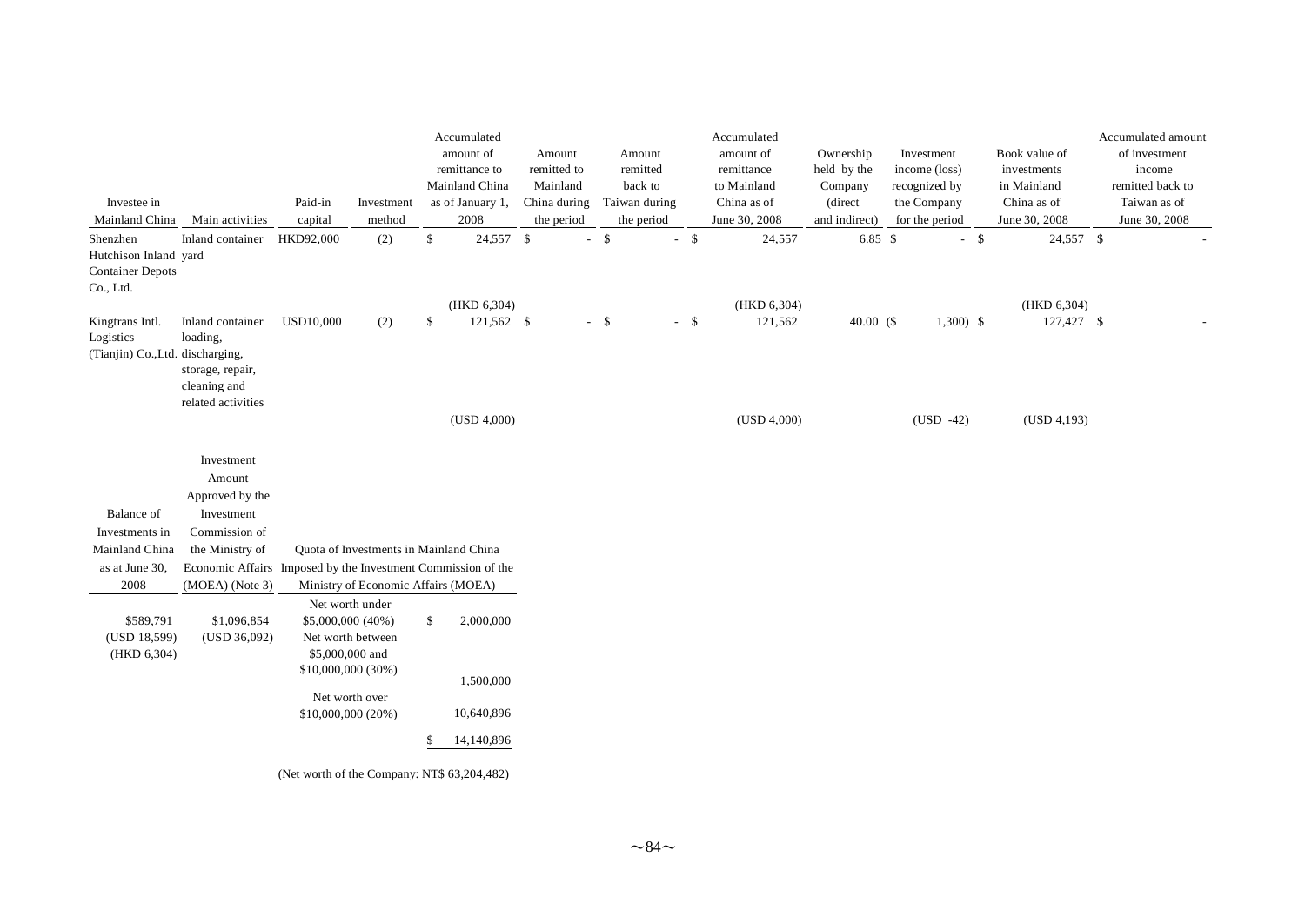Note 1: Investments in Mainland China can be conducted by the following ways:

(1) Remitting the funds to Mainland China via a third country

(2) Via a new investee to be set up in a third country

(3) Via an existing investee set up in a third country

(4) Investing directly in Mainland China

(5) Others

Note 2: Investment income (loss) for the year

"(1)" denotes that the investee is still in the start-up stage.

"(2)" denotes the basis on which the investment income (loss) is recognized.

(a) Based on the investee's financial statements audited by an international accounting firm other than the Company's auditor

(b) Based on the investee's financial statements audited by the Company's auditor

(c) Others

Note 3: The numbers in this table is expressed in New Taiwan dollars.